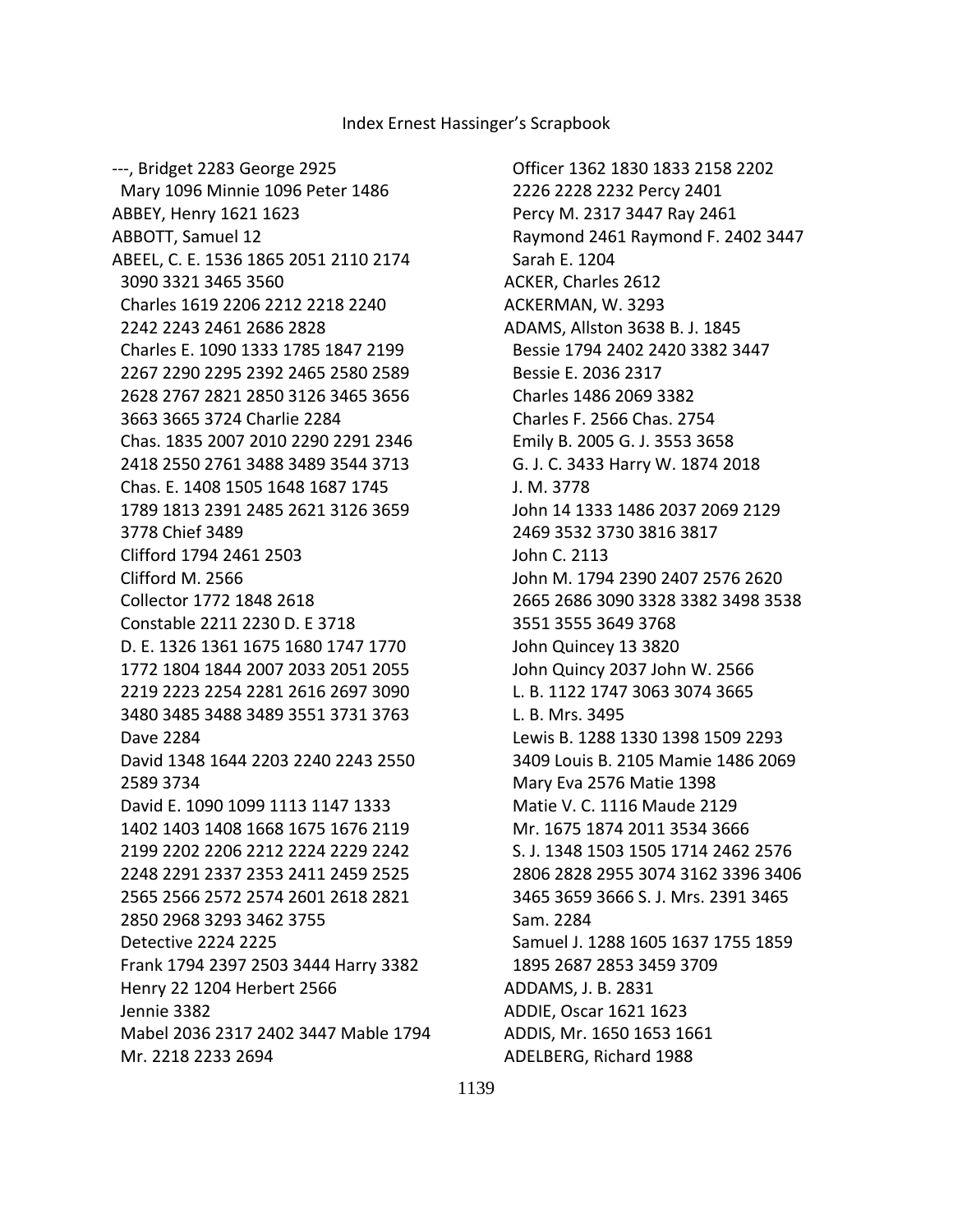ADELMAN, John 3455 AGNAU, C. R. 20 AHRENS, C. F. 3095 Chris. 3095 Lewis 1576 1577 AHRENSE, Carl 1529 AIMES, Norman 2503 ALBERT, James 1111 1115 ALBRECHT, J. J. 1590 ALCOTT, T. B. 1695 ALDCROFTT, J. G. 1188 ALDRIDGE, George W. 2451 ALEXANDER, C. F. 1080 Carrie 1794 3382 3465 Carrie A. 2036 Dr. 1080 Samuel 1068 Samuel T. 1794 ALLARD, Thomas Mrs. 27 ALLEN, B. T. 3730 Brothers 1342 Dr. 2191 Henry 1293 John 1777 1781 Mr. 2122 William W. 2107 ALLIGER, John B. 1405 2048 3398 ALMY, Carleton 1323 Ellsworth 3431 AMAN, Alexander 2831 AMES, Alice 2397 2503 3444 Charles 2399 3446 Daniel E. 2036 Lillian 2401 Lillie J. 2317 3449 Norman 2400 3447 Norman E. 3074 AMHLER, Mr. 2390 AMMERMAN, O. V. 3574 ANDERSON, A. Eltinge 1996 Absalom L. 1996 Absolan L. 28 Albert 3428 Augustus T. 1978 Charles 2409 3163 Edward D. 2001 Elbert 2334 George H. 3430 George W. 1976 1978 2437 James H. 1208 Mamie 2398 3445 W. 3725 W. J. 1590 William 1590 Wm. 31 3763 ANDREWS, Bessie E. 2391 Bob 2362 James M. 2497 ANGUS, Miss 1590 APGAR, F. L. 3730 W. H. 2463

 W. Holt 3373 APPLETON, Geo. 1896 Jane Means 3829 ARBUCKLE, A. 3462 ARCHER, Daisy M. 3187 Fred 16 ARCHIBALD, J. T. 1400 ARMSTRONG, F. C. 1773 W. A. 1099 William A. 1130 ARNOLD, J. J. 2990 3405 John 1639 ARNOTT, Wm. 15 ARNSFIELD, Irving 1573 1576 1577 1642 1696 AROLD, J. J. 2688 Jacob 1541 ARTHUR, Chester A. 17 2037 Chester Alan 3836 Dr. 2188 2191 ARTMAN, B. 1521 Benjamin 24 1158 3500 Benjamin Mrs. 29 1537 George 26 Mary C. 2006 Mr. 1046 Perry 3714 Property 2007 ASBURY, Bishop 3574 ASHDOWN, Henry 3063 ASHINGER, Charles W. 1335 ASHLEY, Ed 1577 Rev. Mr. 1399 ASTOR, --- 2360 John Jacob 21 2162 3387 Wm. 23 ATKINS, Charles F. 3526 Mr. 3526 ATKINSON, Cecil R. 2630 Supervisor 1659 W. J. 2630 AUNON, Captain 3456 AUSTIN, David 18 David A. 1532 David Mrs. 19 Edna 1486 2036 Edna A. 2036 2317 2403 3450 Hannah 1532 J. O. 3063 James 3730 Joe 2190 John F. 2821 N. M. 3293 Ratie 1486 Sherman 30 1646 3063 3750 Sherman Mrs. 32 Thomas 1532 AVERY, Theo. 1576 1577 AWL, F. Asbury 2576 AYAR, Vida 1116 BABCOCK, O. V. 2407 BACH, E. 2831 Edw. 1099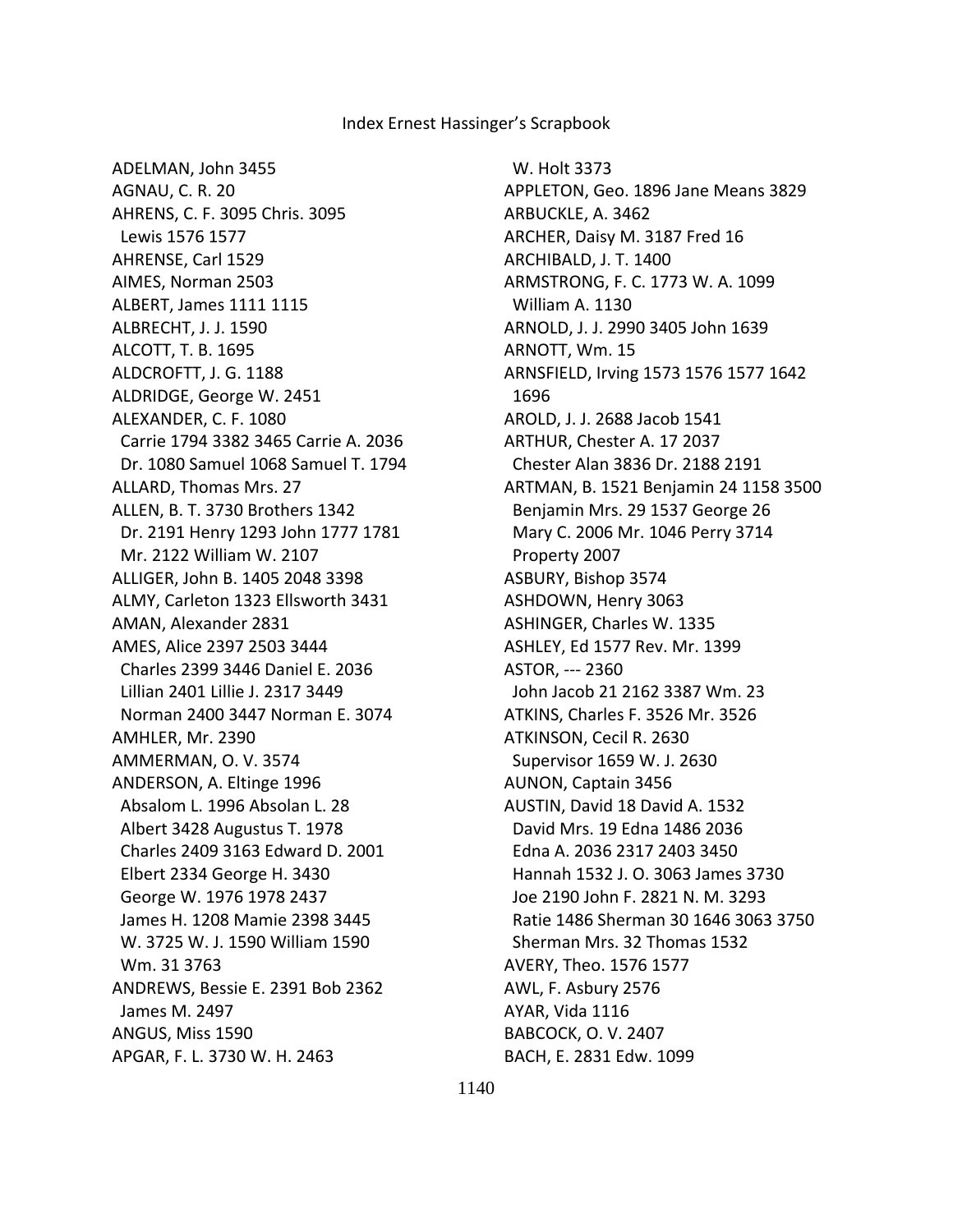Edward 2457 2458 2757 3119 Fred A. 1672 BACHARACH, L. 2578 BACHE, Edward 1066 1318 BACHER, W. 3698 BACKER, Frank W. 3119 BACKUS, Ann Augusta 3500 C. 2580 C. W. Mrs. 1896 Charles 2583 Henry 1564 2265 Mary Louise 3500 BADNER, George A. 1773 BAERNS, Ferdinand 1076 1131 BAGELY, Emily A. 1675 BAHLER, Henri S. 2403 Henry 1794 Henry S. 2036 2317 BAHRET, A. 1872 BAIER, George Kasper 3391 BAILEY, Jerome 3851 R. 2688 Robert 2264 2990 3405 BAILY, Robert 2001 BAIS, Semy 3452 BAIZ, Semy 2036 2403 BAKER, Abel 1736 Abel W. 2356 C. W. 104 1719 3363 Charles 1763 Chief 2291 Elizabeth 2356 Elizabeth Wheeler 2355 Foreman 1666 1738 Frank M. 1438 2026 Frederick 3526 J. E. 2463 Jacob 95 Jason 1154 M. 3666 3667 3668 3778 M. M. 1814 2291 2620 2686 2761 2806 2828 2969 3090 3184 3492 3551 Martin 2112 2828 3503 3659 Martin M. 1961 2418 2677 Mary E. 2356 Mr. 1738 2138 2677 W. 2023 W. A. 3555 Wm. 1896 Wm. A. 1896 BALDICK, Clinton 2498 BALDING, Edgar W. 2725 BALDWIN, E. M. 2640 2690 3453 Ella 1794 2399 2503 3086 3445 Engineer 1838

 Etta 2398 2503 3086 3445 Fiorillo M. 77 Grace 1486 Henry C. 97 Jefferson 2146 L. H. 2185 M. A. 1590 Nina 2395 2503 3442 Rev. Mr. 1094 1095 Riley Mrs. 2146 3549 W. S. 3293 Willet 2110 2290 Willet S. 1848 2290 Willett S. 1785 William 2503 Winfield 2146 BALL, Anna 1486 2503 Geo. 2013 Geo. Mrs. 84 George 1505 1860 Gus 41 Jennie 2394 2503 3440 Lena 1794 2398 2503 3445 Mabel 3441 Mr. 3715 Robert 2285 2503 3443 Robert C. 2396 Welfred 1794 Wilford 2036 2402 3595 Wm. 3480 3482 Wm. L. 114 BALLARD, De Witt 1485 Irving 3787 M&M 1755 Nelson 3293 BALLENTINE, James 1773 BALLMAN, Bobby 2284 R. 2174 331 3762 Robert 1902 1919 2129 2291 2375 2622 2665 2686 2738 3087 3090 3184 3551 3559 3577 3649 3770 Robert B. 3555 BALZ, Estella 2400 BAMBERGER, Flora 1148 Hannah 103 Martin 2055 BANCK, Elsa 1794 BANCROFT, Lincoln 2576 Lincoln C. 2576 O. A. Mrs. 2576 BAND, 7th Sep. Co. Drum Corps 1576 1577 10th Regiment 3462 14th Sep Co. N. G. S. N. Y. 2871 15th Separate Company Drum 1650 1653 1706 16th Sep. Co. Drum Corps 3026 19th Sep. Co. Drum Corps 1576 3462 1577 1579 1650 1653 1706 1896 2102 2113 2152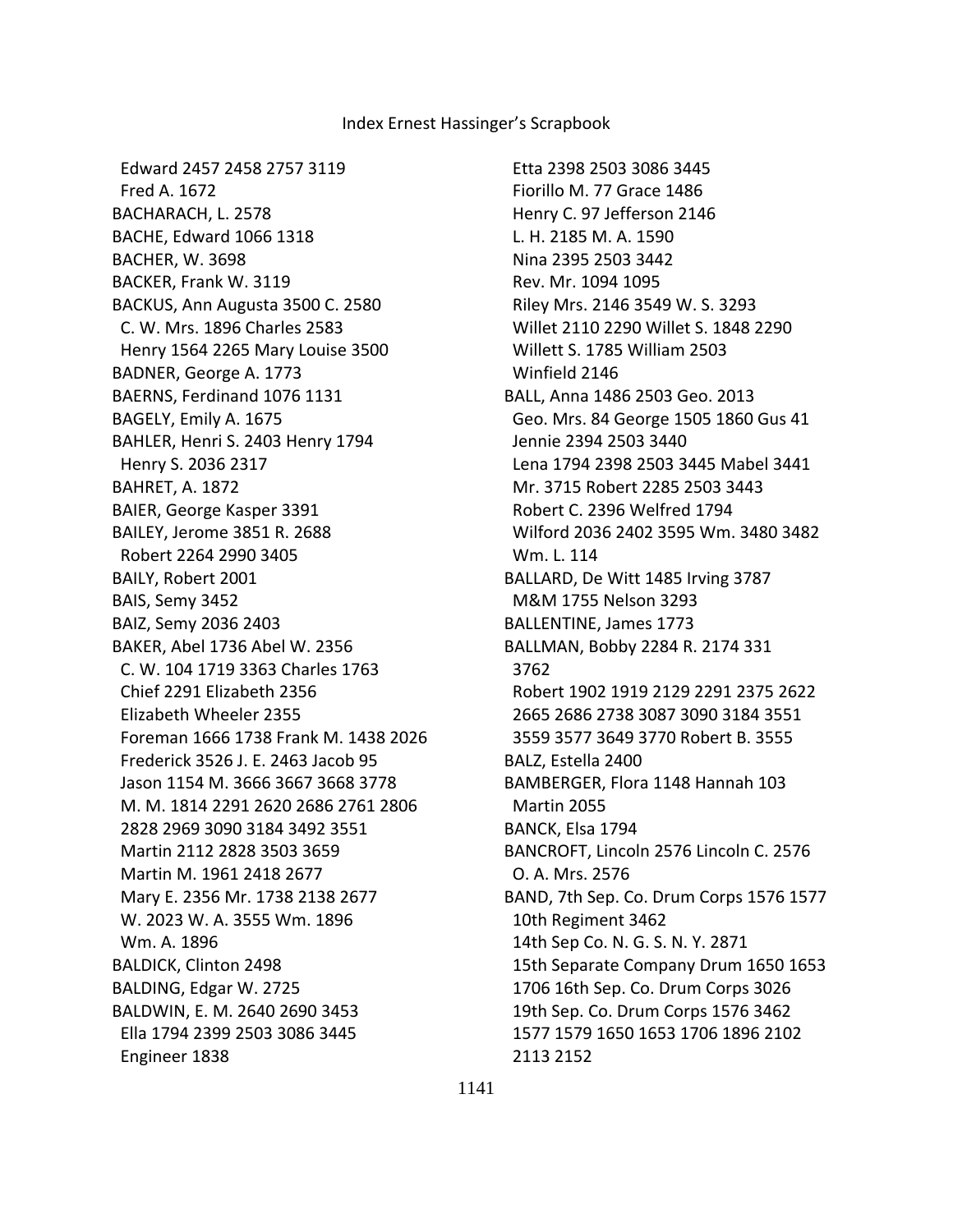40th Sep. Co. Drum Corps 3026 47th Reg. Fife Bugle and Drum Corps 1666 47th Regiment 1655 47th Regiment Drum Corps 1576 1650 1653 Abrams 1056 Albany City 1481 1487 1569 1574 1576 1577 1579 1650 1653 1661 1706 2751 2972 Albany City Bugle and Drum Corps 1896 Albany City Quartette 1052 American Cornet 2474 Athens Drum Corps 1650 1653 1705 3462 Barman Drum Corps 3758 Bayer's Orchestra 3189 Bloomingdale Drum Corps 1590 Brown's Orchestra 3336 Buckley's 1590 C. V. Hester Drum Corps 2113 Cairo Cornet 1576 1577 1579 Capital City 1576 1577 1579 Castleton Cadet 1650 1653 1705 Catholic Protectory 2073 2100 2113 Catskill 1576 2733 3770 Catskill Cornet 1576 1577 1579 Catskill Drum Corps 1579 1593 1610 1649 1666 1746 1884 3026 3462 3758 Chatham 2113 Citizen's Cornet 3462 Citizens 1896 2141 2154 2165 2360 2472 3541 3726 Citizens Brass 1604 2336 2407 Citizens Coxsackie 1576 1577 1896 Citizens' Philmont 1576 1577 Citizens Military 3462 Clayton Cornet 2113 Coeymans Herald 1576 1577 1579 Coffin's Albany City 3534 Collin's Cornet 1529 Coxsackie 1579 Crane Fife and Drum Corps 1576 1577 1579 Craver Drum Corps 3462 Craver Fife and Drum Corps 1650 1653

 1706 2113 Detzel 2702 Doring's 1487 2113 3534 Dorling's Troy 1590 East Kingston 1590 2082 Eighth Regiment 2113 Ellerslie 3462 Ellis' Orchestra 1903 Elting Drum Corps Hudson 3758 Elting Post 1590 Empire 2147 2472 3462 3496 3730 Empire Band of Heath 2501 2505 2964 Empire Cornet Band of Heath 3473 Excelsior 3462 Excelsior Orchestra 2876 Fake Drum Corps 1576 1577 Fishkill Matteawan 3534 Ford's 2772 2890 Ford's Orchestra 3791 Frank Martin 2721 Frank Martin's Orchestra 1305 Frank Martin's Orchestra 2391 2472 Gartland's 2113 3398 3534 3555 3726 3727 Gartland's 10th Regiment 1576 1577 1579 1650 1653 1706 Germania 1576 1577 1579 2924 Germantown 3462 Glasco 2360 3462 3535 Glasco Cornet 2336 2370 2426 2460 2763 3255 3536 3732 Glasco Mid-Cornet 3323 Glenco 1576 1577 Goeller 2906 Goeller's Full 3351 Goeller's Orchestra 2893 Goeller's 1576 1577 1579 1590 Goeller's 20th Regiment 1649 Goeller's Military 1650 1653 1705 Goeller's Rondout 1746 Greene's 1579 Herald Coeymans 1650 1653 1704 High Falls Cornet 3534 Highland 1650 1653 1704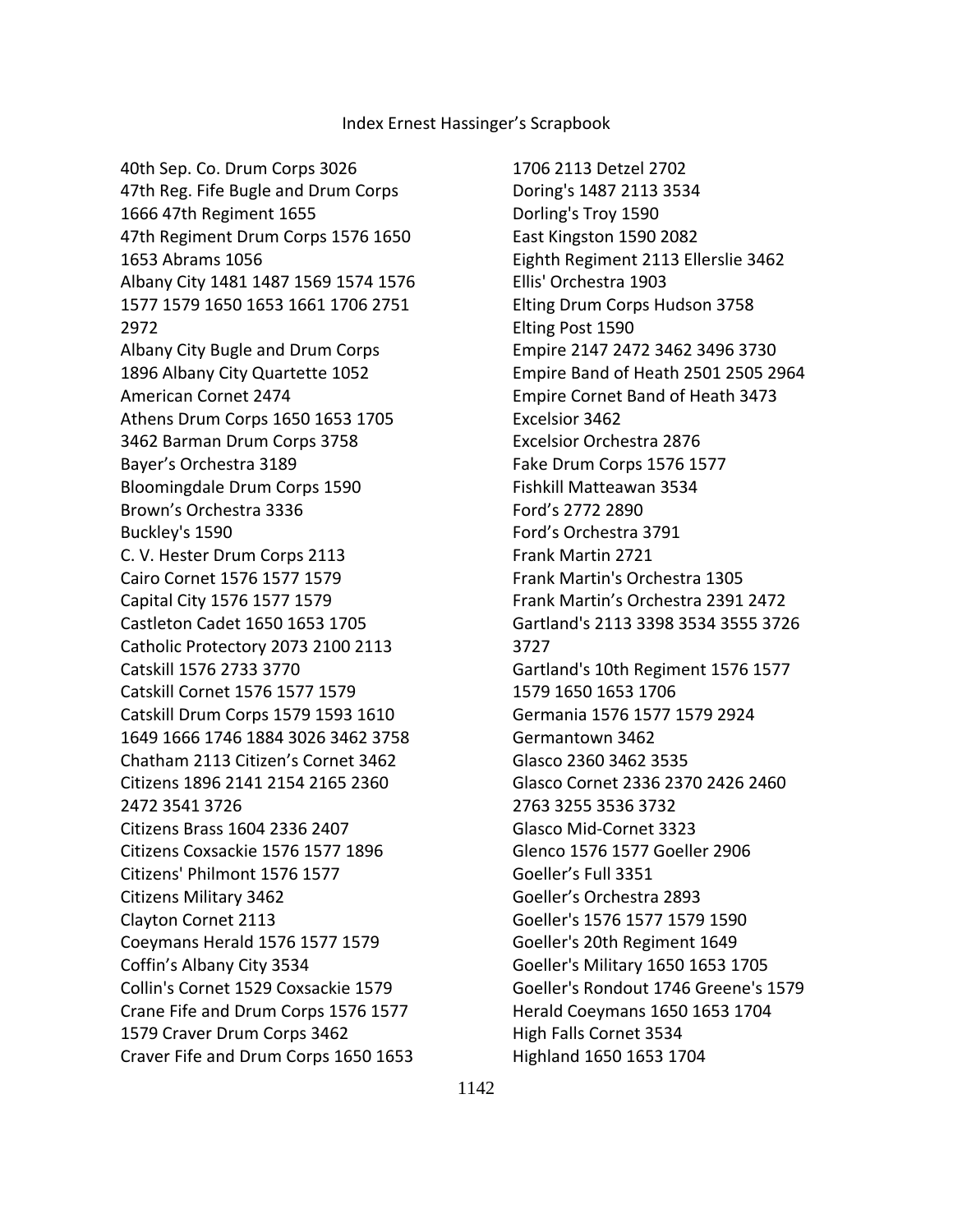Highland Citizens' 1896 Hudson 1650 1653 1706 Hudson City 2170 2171 Hurley Drum Corps 1590 Kinderhook Brass 3732 Kingston City Fife Drum and Bugle Corps 1650 1653 1705 Kirk's 3462 La Fayette Colored 2372 Laflin Drum Corps 2170 2323 3532 3758 Lee and Abram's Full Orchestra 2684 MacGinnis' 1590 MacGinnis' High Falls 1650 1653 Magginis's High Falls 1705 Margaretville 1590 2113 Martin's Brass 1188 Martin's Cornet 1189 Martin's Military Orchestra 2326 Martin's Orchestra 1108 Martin's Orchestra 2154 2686 Masonic Orchestra 1325 Military Orchestra 2139 New Whitaker's 1590 New York 1704 New York Brass 1650 1653 Niagara Steamer Drum Corps 1576 1577 Orphan Asylum Drum Corps 3462 Peabody's 1650 1653 1705 2113 Peckham's 2042 2113 3534 Philmont 1579 1650 1653 1704 1896 2113 2160 3462 Ponckhockie 1590 1705 Pope's Military Band Hartford 2113 Port Ewen Cadets 1590 Port Ewen Drum Corps 1590 Post Willard Drum Corps 1576 1579 1650 1653 1704 Poughkeepsie 1117 Poughkeepsie Drum and Bugle Corps 1896 3534 Poughkeepsie Fife and Drum Corps 1761 Prof. Ernst's Orchestra 3208 Prof. Hammons's Full 2886 Prof. Hill's Orchestra 2023

 Prof. Hill's Orchestra 2339 Prof. Loerzel 1185 Prof. Martin's Orchestra 2338 2506 2732 3129 3382 3535 Prof. Van Benschoten's Orchestra 2709 3052 Pythian Orchestra Kingston 2771 Quarryville 2100 2113 2118 3396 3455 3459 3462 Quarryville Brass 1761 1884 1885 3270 Quarryville Cornet 3395 Red Hook 1576 1577 1579 1896 2166 3462 Red Hook Brass 1761 Rifton 1590 3534 Royal Arcanum Orchestra 2767 3409 3465 3635 Rupps' Military 2113 Samuelson's 2474 2718 Saugerties 3405 3768 3770 Saugerties Band 3635 Saugerties Brass 1344 2927 Saugerties Citizens 2501 Saugerties Drum Corps 1574 Sause's Celebrated Orchestra 2951 Schoffield's 3534 Schofield's Orchestra 2714 2874 Schofield's 2113 Scofield's Orchestra 3053 Scofield's Poughkeepsie 1590 Shine's Drum Corps 1662 Sixth Artillery 2113 Sixty-ninth Regiment 2113 South Rondout 1590 Tenth Regiment Orchestra 1051 Tenth Regimental 2113 Troop A 2113 Troy Cadet 1650 1653 1704 1896 2113 Twentieth Regiment 1899 2096 2113 3534 Vaas & Deans' 2882 Wagner's Full Orchestra 2728 3038 Walden Drum Corps 2113 3462 Walden Drum Fife and Bugle 3692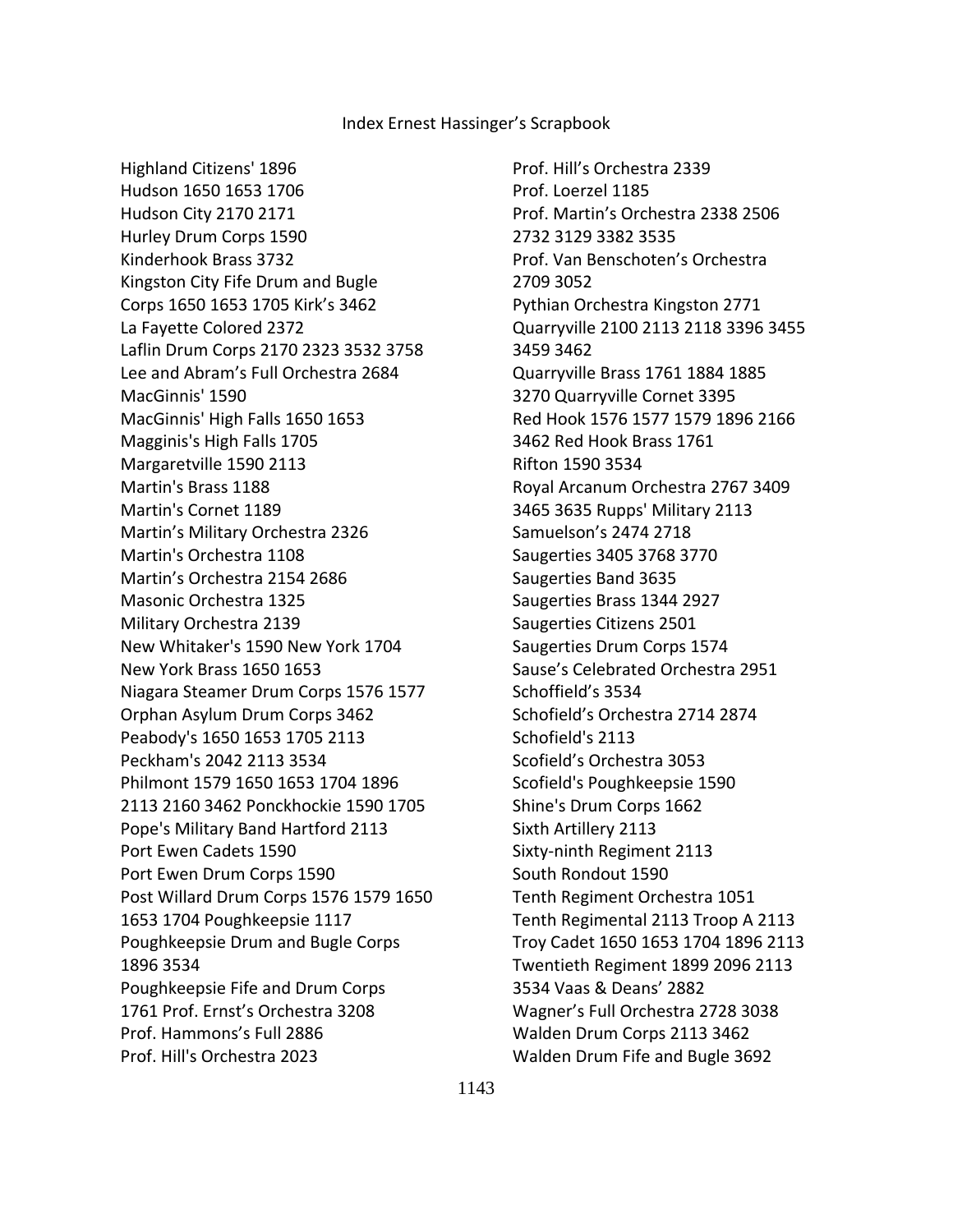Walden Fife Drum Bugle Corps 2938 Wappingers Falls Drum Corps 3462 Washington Drum Corps 3462 West Camp Brass 1543 West Catskill Drum Corps 1576 1577 West Point 1662 West Point U. S. Military 1650 1653 1704 Whitaker's Drum Corps 1649 Whiteport 1590 1650 1653 1705 2113 3534 Wilkinsen's Orchestra 1377 Wilkinson's 1126 1127 Wilkinson's Full Orchestra 2899 Wilkinson's Orchestra 2701 William's 1145 Williams' Brass 1146 Williamson 3758 Williamson's Cornet 2815 3069 3473 3496 3775 Woerner's 1590 Young America Drum Corps 1704 BANE, T. F. 2795 BANK, Elsa 3444 BANKS, May 1116 W. M. Mrs. 2146 BANNIGAN, J. Phil 2391 BARBEAU, W. B. 2129 W. S. 2129 BARBEE, W. l. 3321 BARBER, --- 2629 A. H. 2323 J. D. 1099 James 1348 1515 1647 1650 James D. 1085 1130 1465 1504 1645 3756 James S. 1590 Jas. G. 1644 Jeddie B. 2036 Jennie 1794 Jim 1577 May 2400 3446 Mr. 2051 BARCLAY, George 2079 Henry 33 1217 1334 1909 1917 2078 3572 3574 3774 Henry Mrs. 34 BARDEEN, C. W. 1865 2391 3465 BARDSLEY, Jos. 2938 BARGER, Mr. 3805 O. V. 3728 BARKER, B. P. 2121 Elizabeth 2317 2403 3451 H. W. 3063 James W. 1773 Josephine 3263 3587 Pap 1896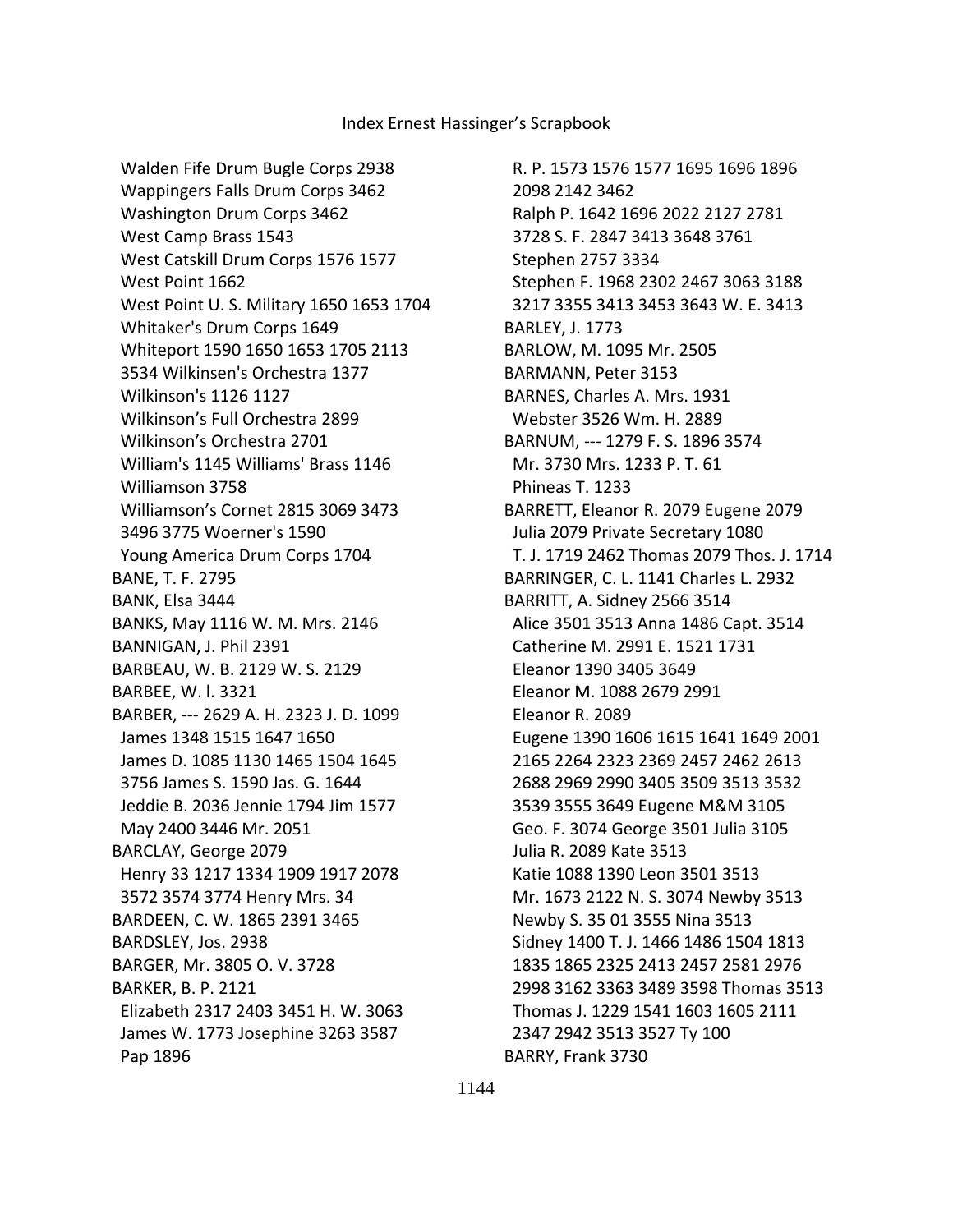M. J. 1402 1716 1769 3170 3349 Mr. 1094 1210 2929 P. J. 1623 BARTELL, Cornelious 46 Herman 74 Peter 45 BARTELS, Julius A. 3725 BARTHOLOW, Otto F. 2463 BARTLETT, A. J. 1589 Andrew J. 1741 G. B. 2474 Jessie 2036 John 12 BARTLEY, James H. 1978 BARTON, Dr. 3775 Harry E. 3851 BASE, Louise H. 2391 3465 3560 William 2823 3511 Wm. 2619 2620 2754 2828 BASSET, Clarence 2218 Stephen 2217 BASSETT, Abbot 3130 3795 Clarence 2217 2219 Maggie 2219 Mr. 2221 Mrs. 2218 Stephen 3759 W. W. 1364 BATES, Alice 2399 2420 3446 Alice E. 1736 Ann 1488 Chief 1978 E. 2806 3717 Ed. 2621 2828 2848 3481 3482 3486 Edmund 2140 Edw. 3483 Edward 1138 1929 2677 2761 3063 3334 3480 3485 3665 Edward Mrs. 67 Geo. W. 2185 H. G. 1576 1577 John 51 2399 2811 3445 Mr. 1374 BATTEL, Mrs. 1633 BATTELL, Mrs. 1687 BATTELLE, Cornelius 3178 E. D. Mrs. 3668 Mrs. 1644 1730 1800 2761 3486 BAUCH, Alma 3444 BAUCK, Alma 1794 2397 Elsa 2397 Paula 3441 Rev. Mr. 1878 Theo A. 2386 Theo. 1994 Theodore 1873 1875 1877 1988 2140 2280 BAUER, Nicholas 2291 BAUMBUSCH, Foreman 3437

BAYERD, Thomas F. 101 BAYLOR, Arthur H. 1444 BEACH, George 2079 Julia 2079 Otis S. 2025 BEACHER, Henry Ward 53 Henry Ward Mrs. 91 BEACOM, Mr. 2699 BEALE, Chas. F. T. 1351 BEAR, Allie 2042 W. A. 2758 3063 3648 W. Allison 1118 3063 3334 BEARD, Dan 2630 BEARDSLEY, C. 1738 E. 1738 Mr. 1505 BEARE, Eleanor M. 1686 Wm. A. 3074 BEARS, Mrs. 102 BEAUCHAMP, C. 2023 BECHER, Mr. 3698 BECK, Reuben 1978 BECKER, Adam 1357 2584 C. 1099 C. D. 2025 Carrie 1167 Charles 1764 Chris. 3533 Christopher 1130 Daniel P. 2831 David 1099 1130 Howard C. 1444 Jacob 52 Jacob Mrs. 36 50 James A. 1090 James W. 2107 Joe 2498 John 2104 John M&M 2104 John W. 1167 Leona 1400 Leroy 3443 Levi 1113 Martina B. 3450 Peter 1307 BECKHAM, Henry A. 2041 BECKLEY, Henrietta 1931 BEDELL, Frank F. 1896 H. Y. 3460 J. 3730 John 3730 M. 3328 3730 Myron 2157 2457 2462 2628 2979 3227 Robert S. 2402 Rosa M. 2036 2317 BEDFORD, W. H. 2715 William H. 1444 BEDWELL, Millard D. 90 BEECHER, Family 2184 Henry Ward 3573 BEEDELL, Robert S. 3449 Rosa 2402 Rose M. 3449 BEERS, Albert 3500 Charles 2817 J. O. 819 1484 1679 1680 3530 3715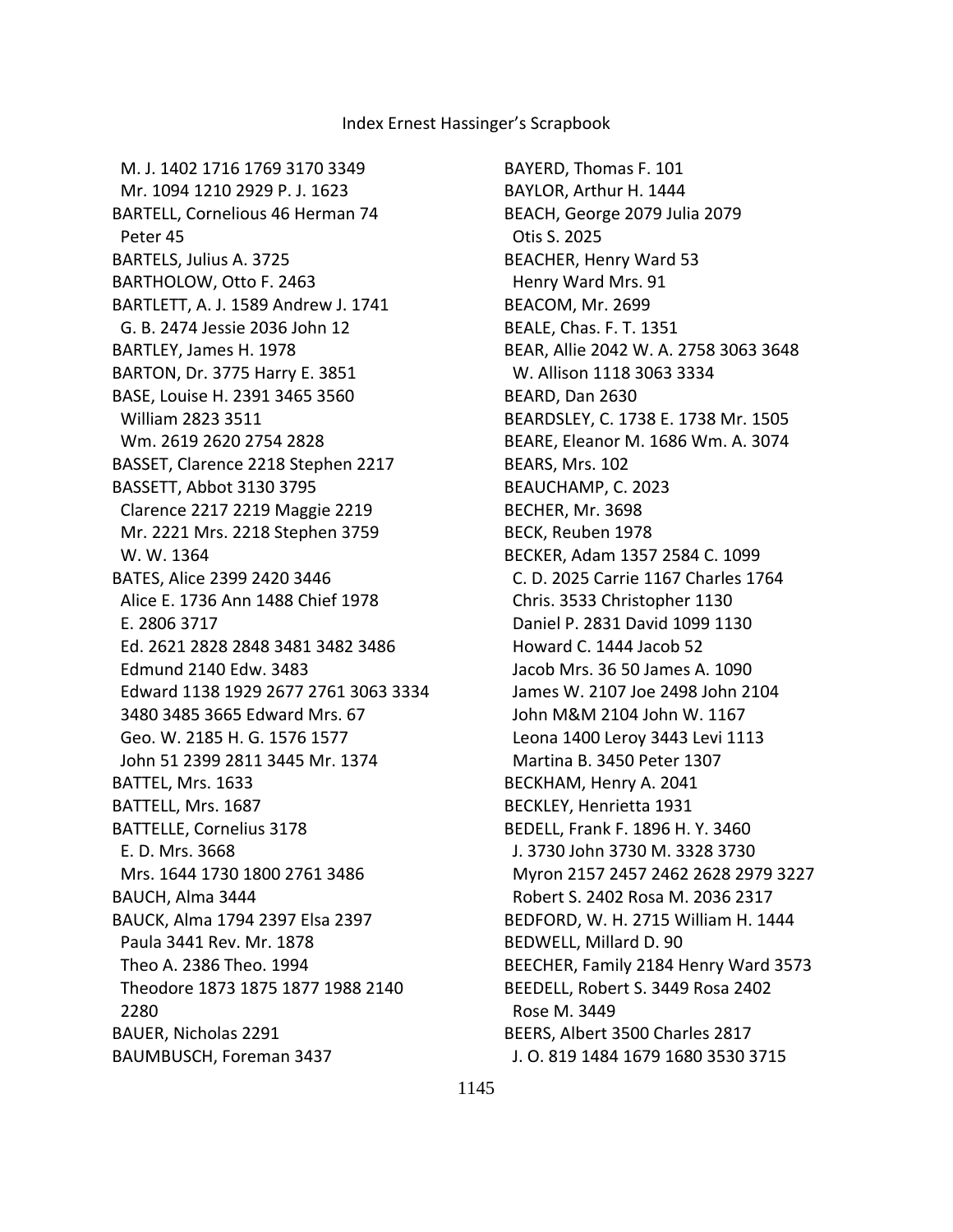James O. 1165 1419 1601 2301 2817 3054 3293 3645 3752 James Otis 1828 3500 Mr. 1687 Mrs. 1828 Prudence Maria 3500 Susan 1736 Susie 2420 BEGGS, James 2630 BEHLKE, Herman 2821 2850 BEIBER, Fred. S. 3672 BEIEDERBECKE, H. 1988 BELCH, Baby 1736 Emily 2397 2420 3444 Florence 2396 2420 3443 Mr. 1832 1833 Otis 2399 2420 2811 3445 T. B. 1576 1577 1717 2199 2603 3090 3293 3307 3334 3382 3551 3724 T. B. M&M 2420 T. B. Mrs. 3382 T. C. 1814 Thomas 2457 Thomas B. 1064 1171 1600 1601 1650 1653 1661 1666 1765 1828 1829 1830 1832 1923 1999 2219 2569 2580 2686 3126 3409 3723 Thos. B. 1961 2483 2485 3074 3126 BELCHER, Thomas J. 2429 BELHKE, Herman 3467 BELIUS, Joseph 1362 BELKA, Herman 3063 BELL, David 1978 Fred 1137 Garrett 1978 O. G. 1773 P. E. 1448 2291 Peter E. 1213 1242 1283 1363 2068 2686 3063 3074 3090 3334 BELLMAN, Robert 2007 BELMONT, Perry 3138 BELO, August 1362 BELSER, Emma 1865 BENDER, M. 2418 BENEDICT, --- 2128 Thos. E. 3138 BENGEL, John C. 73 BENJAMIN Mr. 3767 BENNET, Daniel 1208 David 2184 J. 2583

 James Gordon 3688 Mr. 1276 BENNETT, A. M. 2882 Anna 1686 C. A. 3686 E. L. 1773 Ida May 2036 Russell 1208 Thomas J. 1208 BENNETTS, Frederick 1370 1372 BENNIT, E. 2580 BENSON, A. R. 1351 BENTON, Daniel W. 2523 Mr. 2523 BERDELL, Robert 1794 Rose 1794 BERGEN, Henry Ban 3302 BERKEMEIER, G. C. 1803 BERKET, William 1773 BERNDT, Ferdinand 1079 1309 BERNHARDT, Carl 66 BERNTHEIZELL, G. W. 8 BERTINE, Florence 1486 Gertie 1486 S. W. 1261 Samuel W. 2649 2675 BEST, John H. 115 BETT, James A. 1364 BETTS, J. A. 2185 James A. 1364 Mr. 1778 3643 Surrogate 2058 2739 3526 BEVERLY, E. C. 1659 BEVIER, Alex 3116 BHELKA, Herman 1099 1130 BICKEL, John 1529 BICKNELL, J. Y. 3378 James Y. 1981 BIEBER, Chief 3406 3777 3809 Chief Engineer 3459 Fred S. 3356 3811 3851 Mr. 3811 BIERDERMAN, G. A. 1803 BIGELOW, David Mrs. 85 Edward Mrs. 55 N. K. 1261 N. K. Mrs. 1824 Nathan Kellogg Mrs. 2024 W. P. 1773 BILL, Buffalo 3704 BILYOU, George 1576 1577 BINDER, M. 1925 William G. 2052 BINGHAM, Hamilton 1484 BIRCH, G. W. 1773 James 3526 3574 Wm. 92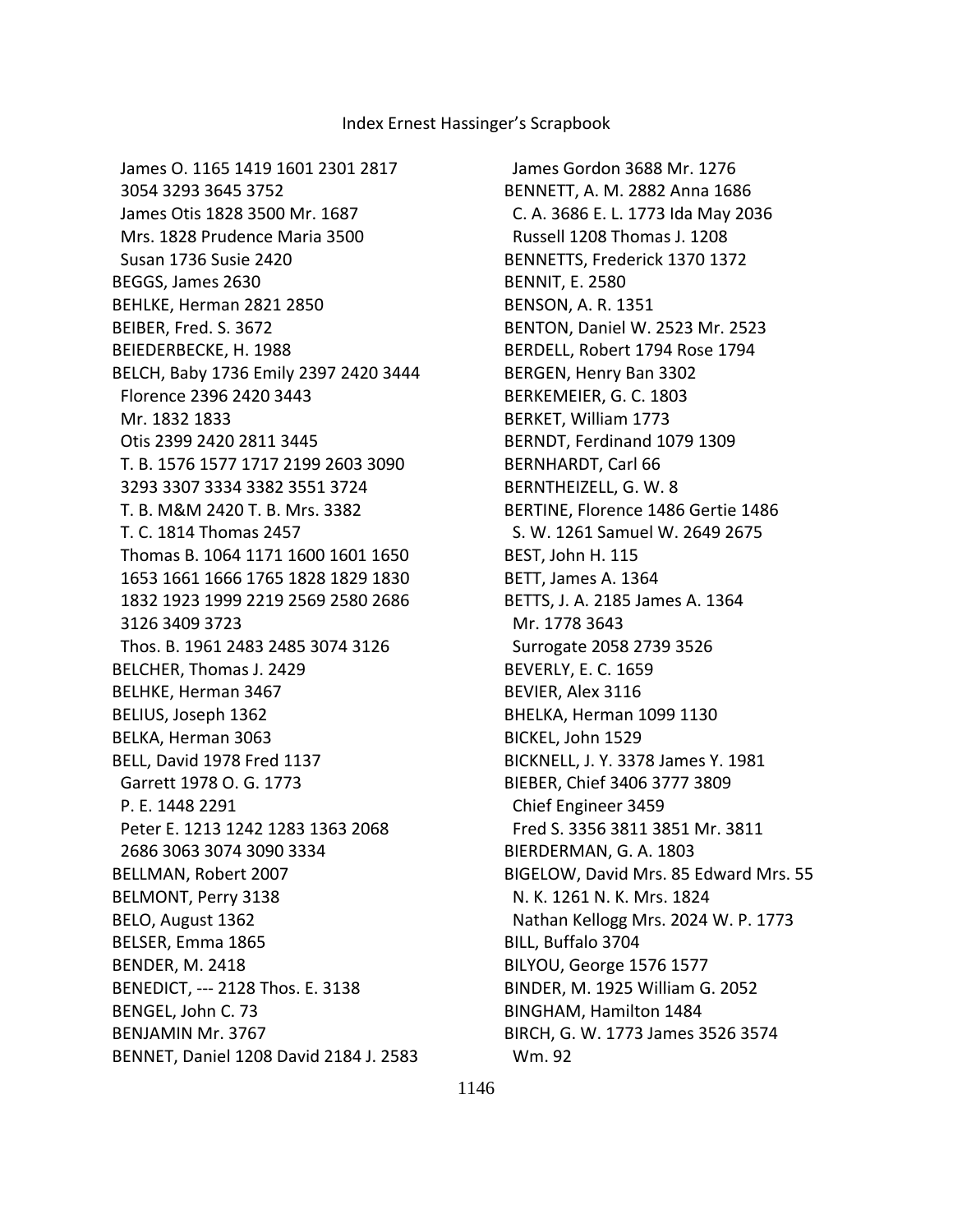BIRD, George 94 George W. 1865 BIRDSALL, DeWitt C. 1372 BIRSH, G. W. 1773 BISHOP, Albert A. 1623 E. M. 1773 Fannie B. 1116 James 1802 Jas. 1800 Kate 1865 Kate R. 2391 3321 3465 3560 Melissa 1932 2146 3549 BISMARCK, Mrs. 79 BITTNER, J. S. 3408 BLACK, Governor 2408 2461 2523 Ira M. 2715 3540 M. C. 3526 P. C. 3540 Peter C. 1364 1405 1639 3526 BLACKBURN, Mrs. 76 Robert C. 3160 BLACKWELL, C. 2462 C. E. 1718 1791 1814 3090 3162 3184 3293 3313 Callie 3736 Charles 3736 Chester 1112 1147 2143 2686 3551 3736 Chester E. 2143 2291 2826 3498 Chester E. M&M 1842 E. 1486 Edgar 109 1637 1714 1755 2143 2367 3018 3074 3162 3735 3736 Edgar Mrs. 112 Ernest 3736 Fannie 3736 Garrett 3736 Leilla 2420 Lizzie 3736 Percy 3736 BLAIN, James G. 69 BLAINE, James G. 1511 Mr. 2534 2548 BLAIR, Mr. 2118 BLAISDELL, Alfred H. 2184 BLAKE, Crawford 1576 1577 3430 William 3574 BLAKIE, William 1544 BLANCHARD, Mary C. 1930 2125 BLASCIUS, Edward 1075 BLATCHFORD, Eugene 2928 BLOCK, Morris 3526 3540 Russell 3583 BLOODGOOD, Clarence D. 1369 Clarence E. 1371 1372 BLOOMER, R. H. 3574

BLOSS, Henry 1590 BLOUNT, H. A. 1661 BLUM, Harold D. 2036 2403 BLUMENTHAL, --- 1824 BLUNT, H. A. 1576 1577 1694 1697 BOAT, Adelaide 2792 Adirondack 3401 3408 Adriatic 1965 Air Line 1128 1182 1323 1821 1965 2836 3340 3727 Almirante 3512 Ansonia 1190 1191 1192 1214 1223 1230 1336 1347 2915 B. M. Freligh 2756 Berkshier 3340 Boardman 1581 Bourgogne 2868 C. D. Mills 3401 C. P. Raymond 2792 C. Vanderbilt 3340 Caswell 3269 Catskill Steamer Sunk 2509 Cincinnati 3512 City of Catskill 3115 City of Haverhill 1820 City of Hudson 1581 City of Kingston 3269 3654 Clermont 1490 Comet 2091 Courier 2762 Coxsackie Ferry 1411 Cristobal Colon 3456 3512 Daniel Drew 3269 David Reeves 2756 Dean Richmond 1214 Eagle 2756 3269 Edwin Terry Tug 2155 Eloise 1580 Emeline 1555 1574 1577 1580 1581 1586 Enterprise Barge 2155 Estelle 2138 Evening Star 3340 Excelsior 2792 F. B. Dalzell 2792 F. Woodruff 2792 Favorite 2170 2891 Fowler 2155 Furor 3456 3512 BOATS, Gamecock 3401 3408 General 1061 2924 Gov. Tompkin 2756 Grace 1555 Great Eastern 2235 3340 Guerriere 3739 H. L. Finger 2836 H. Livingston 2141 H. W. Haber 3732 Haber 2426 Henry A. Haber 2460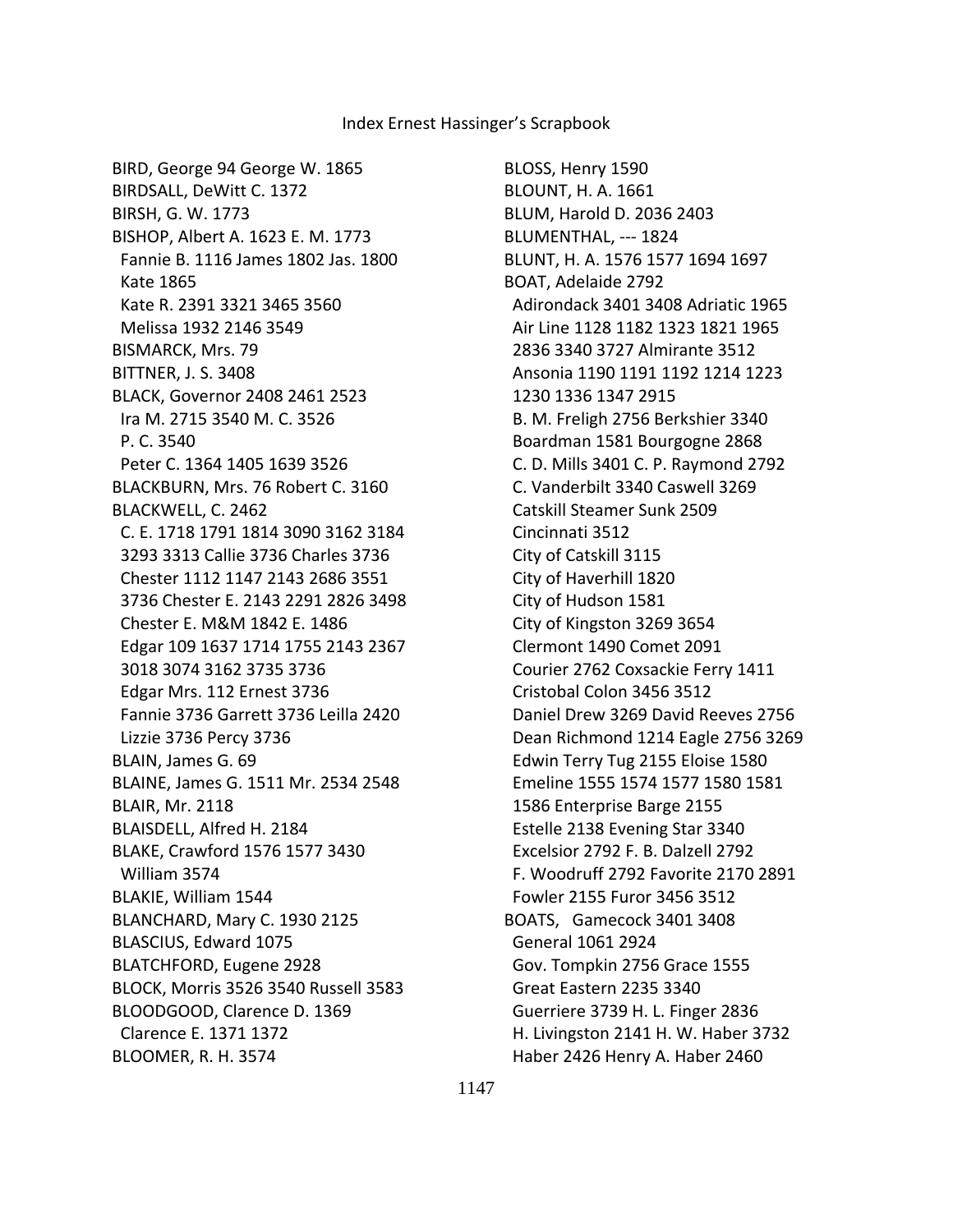Henry Barclay 2762 Henry Clay 3340 Herman Livingston 1152 1188 1189 2461 3179 3269 3311 Hudson 3512 Indian 2792 Indiana U. S. Battleship 2410 Iowa 3512 Isaac Newton 3340 J. H. Tremper 1550 James A. Feeney 2219 John A. Feeney 2199 2211 John L. Hasbrouck 2155 John S. Gilmore 2756 Kaaterskill 1347 Kaiser Wilhelm der Grosse 2235 Katahoin 3281 Katterskill 1411 Leader 2756 2762 Livingston 1177 1872 M. Martin 1550 Maine 2879 3512 Maria Teresa 3456 3512 Marino 2756 Mary Powell 1996 Massachusetts 3512 Merrimac 3512 Mozart 1317 Nacoachee 1498 Nashville 3384 New Orleans 3512 New World 1353 New York 3254 3269 3384 Nourmahal 1590 Oceanic 2235 Oquenda 3512 Oquendo 3456 Oregon 3411 P. C. Shults 1821 Philadelphia 3512 Pluton 3456 3512 Puritan 3512 Redfield 1347 2155 Reindeer 3340 Reliance 1586 Rip Van Winkle 1223 2635 2644 Robert L. Stevens 1223 3009 Romer 1484 S. L. Crosby 1347 Sarah Smith 2040 Saratoga 3269 Saugerties 1190 1192 1230 1288 1305 1569 1574 1757 1822 1917 1935 2073 2100 2208 2215Boat 2407 2696 2751 3523 3581 Saugerties Ferry 3731 Savannah 1490 St. Johns 2509 Sunny Side 3340 Swallow 3340 Terror 3512 Texas U. S. S. 2410

 Thomas Powell 1223 1996 Thos. Collyer 2756 Ulster 1484 1821 1822 1917 1935 2608 2626 2756 2762 3458 3476 3523 3581 Vermont 2942 3513 Vizcaya 3456 3512 Volanta 2756 Walter Brett 1347 1757 Watch 2756 2762 Whitney 1580 1581 William F. Russell 1223 Wilmington 3512 Winslow 3512 Yosemite 3340 BOCKER, Peter W. 1775 Stephen 1775 2758 2821 BOGARDUS, Frank C. 2079 H. 2199 3574 H. C. 1521 2571 2848 3715 3780 Henry 3574 Howard 1807 1811 2219 2251 2341 3497 3714 3719 3778 Howard C. 1836 3035 Julia 2079 Kenneth 2395 3442 Mr. 1517 BOGART, Supervisor 1372 BOGORDUS, Howbart 57 BOHR, Mr. 1453 N. C. 1465 N. C. Mrs. 1386 Nicholas C. 1363 1509 W. W. 1400 1717 1791 1840 2067 2069 3074 3090 3184 3483 W. W. M&M 1964 W. Webster Mrs. 2074 Wm. W. 2686 BOICE, Elmer 2714 2874 3053 Granville 3526 J. J. 2167 Jesse 3526 Joseph M. 1719 3363 Matthew L. 72 Peter M&M 2146 Theodore 1767 Zadoc P. 2523 BOIES, Henry M. 1221 Joseph M. 62 1221 1229 1249 Joseph Mrs. 37 Matthew L. 1221 BOISE, John H. 2698 BOLLMAN, Robert 2980 BOLTON, Emma M. 3321 3465 3560 Phoebe 1658 BONAPARTE, Napolean 2353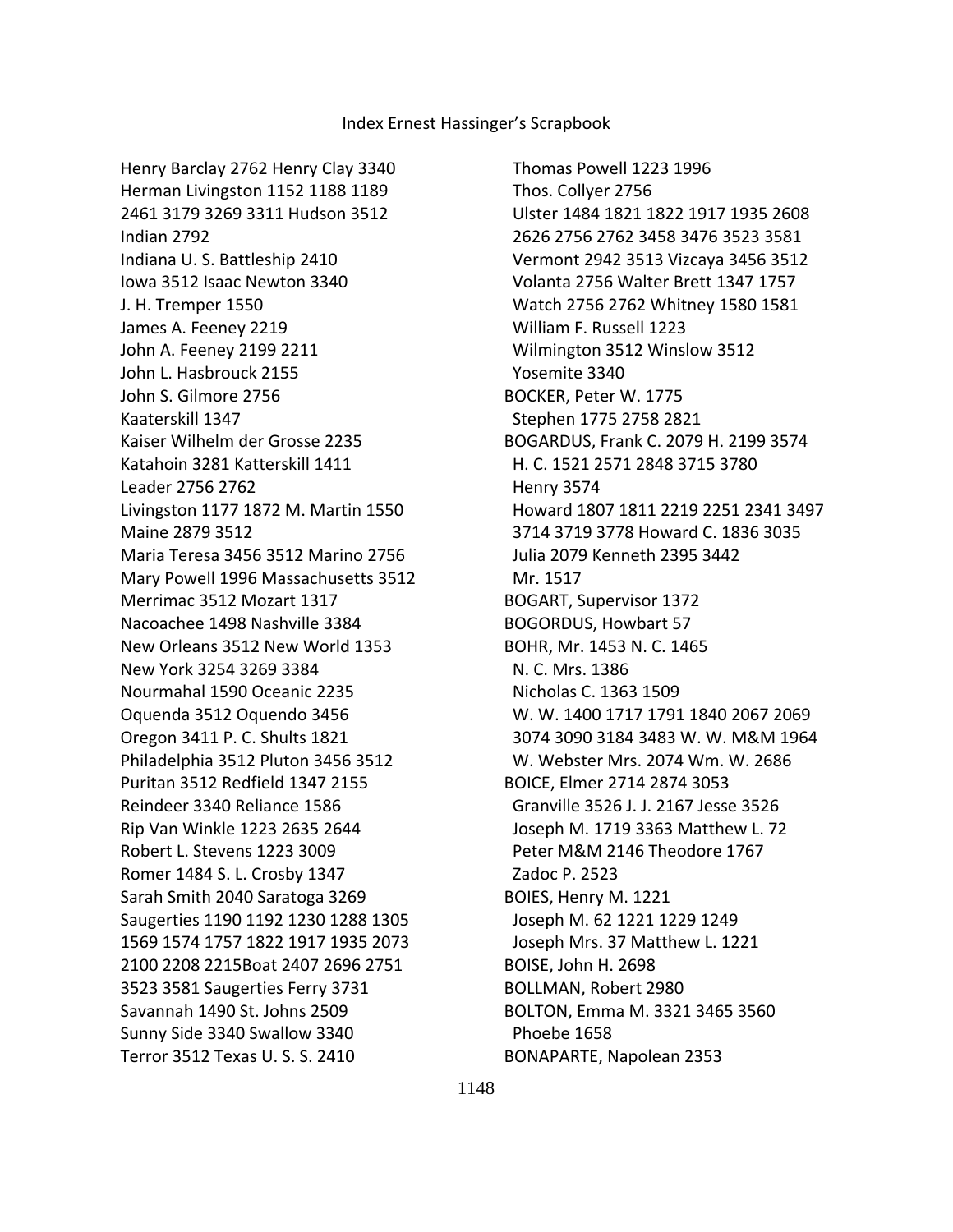BOND, John T. 2150 BONDY, Chas. 1051 BONESTEEL, Floy J. 2390 BONIN, Fire Chief 1978 BONNER, Hugh 3124 Mr. 2740 Robert 107 BONT, Benjamin 3119 BONTICUE, Mr. 2273 BOOB, Annie 70 BOOKSTAVER, Jesse F. 39 1217 1218 1226 2986 BOOTH, Edwin 71 J. Wilkes 2037 John Wilkes 3832 Mary L. 1570 1824 William E. 1368 1372 BOOTHMAN, Ella 1068 John 111 1068 John G. 2403 Willoughby 3488 3503 Willoughby G. 1649 3498 Willoughby Groome 3500 BORCHARDT, --- 1336 BORDT, John C. 1993 2339 3208 BORST, N. 2407 BORTLE, R. H. 3118 BOSTWICK, Frank 98 1714 Frank Mrs. 110 Franklin 3293 Nehemiah 81 Nehemiah Mrs. 80 Ruth 2285 Sarah 2398 3444 BOTSFORD, Eliza Ann 2265 Mrs. 2265 BOUCH, Archie 1399 BOUCHER, Joseph 1061 BOUCK, Pastor 3380 BOURIENNE, Adolph 2243 2663 BOURRIENNE, Adolph 2353 BOUTON, H. C. 2709 2714 2874 3052 3053 BOUTWELL, Milo 2184 BOUVIENNE, Adopika 2242 BOVEE, Wm. 113 BOWERS, J. H. 2882 Nicholas 2015 BOWMAN, A. M. 3024 A. W. 2462 Dr. 2054 BOYD, C. G. Mrs. 1116

BOYE, Adolph 1529 BOYLAN, James 2151 John 2493 2498 Mr. 2639 2660 2663 2697 BOYLE, Anna 3493 3494 Annie 2189 Michael 3485 Miss 3545 BOYNE, James 1576 1577 Jas. 1579 BRADLEY, Barney Mrs. 75 Bernard 2190 Charles 1136 2189 Charles Mrs. 86 Chas. 49 2190 3667 D. 1633 Dominic Mrs. 88 Dominick 1865 Margaret 2192 2283 Martin 3659 Mr. 2188 2189 2191 2195 Mrs. 2187 2190 Patrick 3714 T. 2474 Theo. 1695 Thomas 1713 1715 2768 2955 3258 3481 3529 3559 3709 3715 Thomas J. 3439 Thos. 1348 2596 William 2186 2187 2190 2194 2196 2289 2306 2346 William Mrs. 2053 2283 2306 BRADY, Capt. 1576 Dinnas 56 John 1214 Patrick 1978 Treasurer 1576 W. A. 1896 W. C. 1573 1576 1577 1659 1896 2121 3806 William 1351 William C. 1576 1765 2022 3805 3811 Wm. C. 1642 1694 1696 BRAGLE, Charles P. 2798 BRAINARD, Margaret 2396 3443 Mari L. 1221 Mary 1865 Mary E. 2391 Mr. 1965 Thomas 1221 William 3440 BRAINE, D. L. 1080 BRAMS, John H. 1056 BRAMSON, Wm. 2129 BRANARD, Nelson 47 BRANDES, Frederick 1529 BRANDOW, J. 2023 BRANDT, Ethel 2397 3444 George 2395 3441 L. S. 3063 3481 BRANT, L. 1138 1929 L. S. 3761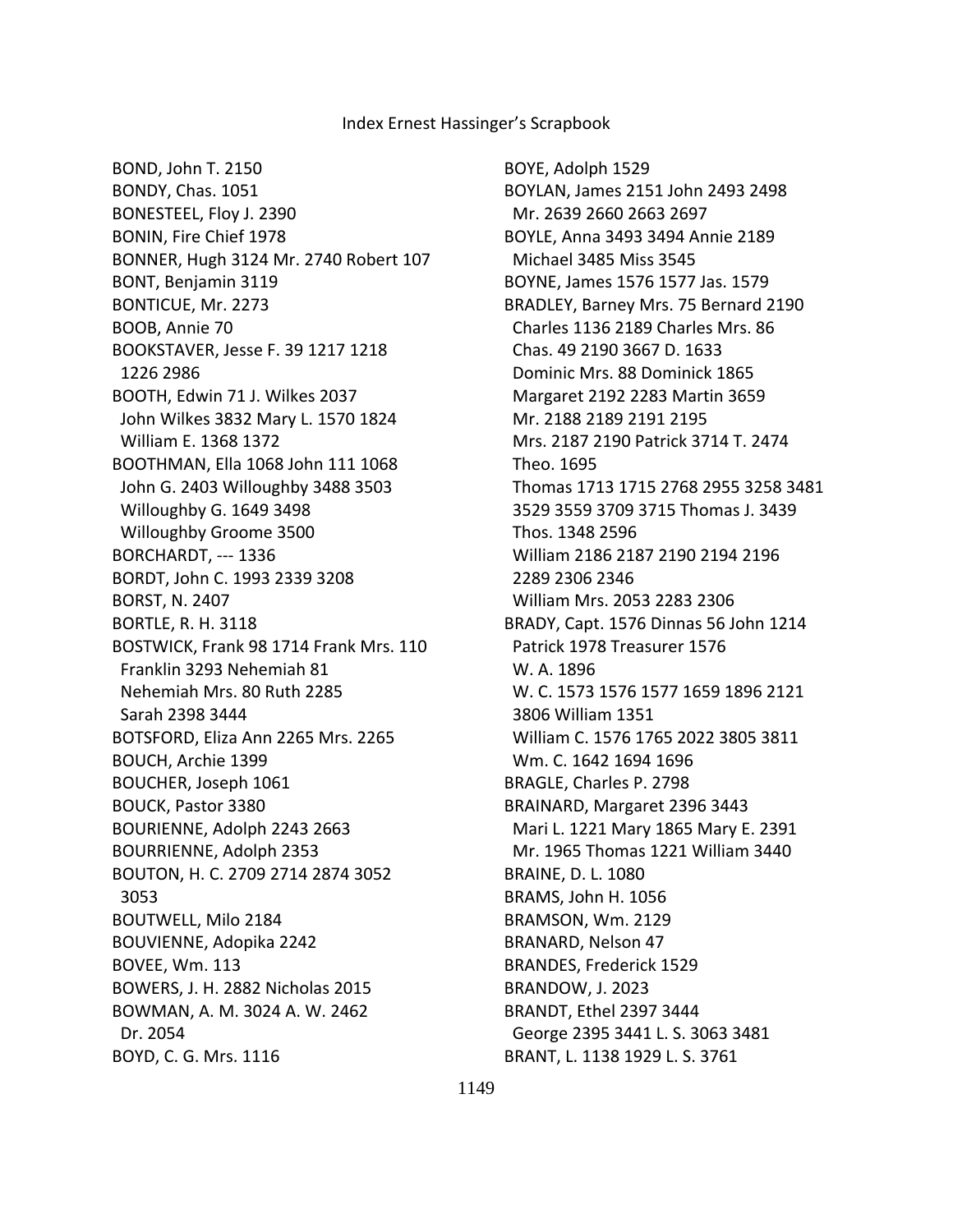BRASHMAR, C. G. 1867 BRAXMAR, C. G. 3424 Charles G. 2057 BRAXMER, Chas. G. 3132 BRAZEE, Asa 3431 BREDE, Adam 59 Adam Mrs. 40 Annie 1736 Elizabeth 3548 Jacob 1202 1466 1988 2998 3123 Jacob Mrs. 54 BREEN, Policeman 1476 BRENNAN, Foreman 1896 James 1896 2044 BRESLIN, Mr. 2199 BREWER, Charles H. 2107 BREWSTER, Henry D. 2435 BREXENDORF, A. 3730 BRIDGEMAN, Dr. 3570 Eddie 3441 Geo. 2757 George 1774 2296 2328 2757 BRIDGMAN, C. D. W. 1095 Charles DeWitt 1228 Dr. 1138 1929 Geo. B. 3293 Rev. Mr. 1094 BRIGGS, Emory E. 3672 3812 Eugene 1896 Eva E. 1138 1929 2391 3321 3465 3560 Eve E. 1865 Prof. 2845 Russell 3500 BRIGHT, Chief 1577 John Mrs. 78 BRILL, C. F. 64 Cyrenius 1461 Cyrenius F. 1461 Farrington 1461 Frederick 1461 Hannah 1461 Sophiah 1461 BRINK, Ann 1934 2753 B. M. 1448 Benjamin M. 1113 1279 1363 1419 1712 Charles 1357 1541 2044 2457 2458 2918 Dr. 2322 E. 1588 1640 3495 3538 Edmind 1501 Edmund 2186 3293 Edward 3293 Florence 3458 G. M. 1590 3288 George F. 2918 George M. 1367 1371 1372 1443 Henry 43 Herman 1505 Irving 1333 James D. 44 Menerva C. 82 Mr. 1633 Peter H. 1156 Wm. E. 1541

 Wm. M. Mrs. 65 BRINNIER, Mayor 3462 Mr. 1781 2143 2188 2190 2194 2243 2633 W. D. 1666 1765 1874 2018 2311 2667 William D. 1653 1661 2022 2105 2186 2187 2189 2191 2195 2765 3540 William H. 1650 1703 Wm. D. 2248 Wm. H. 1650 BRIODY, Michael 2821 BRISCOE, Florence 2420 BROADHEAD, Chas. 58 William T. 3540 BRODERICK, Tom 2945 BRODHEAD, Abram D. 3526 Charles 2078 John 1405 2323 Mr. 2514 N. E. 1405 Nicholas E. 1330 1346 William T. 2113 2715 BRODLE, Steven 2424 BRODNAX, Helen W. 1116 BROIEDY, M. E. 3063 BRONK, C. H. 1576 1577 1653 1661 1765 Charles H. 1666 I. 1408 BRONSON, H. H. 2848 BROOK, John 1623 Milton 89 BROOKS, Charles 2285 2397 3443 E. D. 1448 Egbert 2821 Egbert D. 1090 1363 2932 Erastus D. 1449 Grace 2397 2503 3443 May L. 2036 BROUSSEAU, S. W. 3459 BROWER, Mott 3119 BROWN, A. 2271 2831 Albert 1099 Anthony 1753 Antoine 2637 C. G. 1352 C. J. 1429 1573 1576 1577 1642 1695 1696 Charles 1490 Christopher 2637 Edward 3508 Ernest M. 1623 F. W. 1773 Frank 1767 2397 3444 George 12 George A. 1576 1577 George F. 2288 Grand Vice Regent 2767 H. J. 1444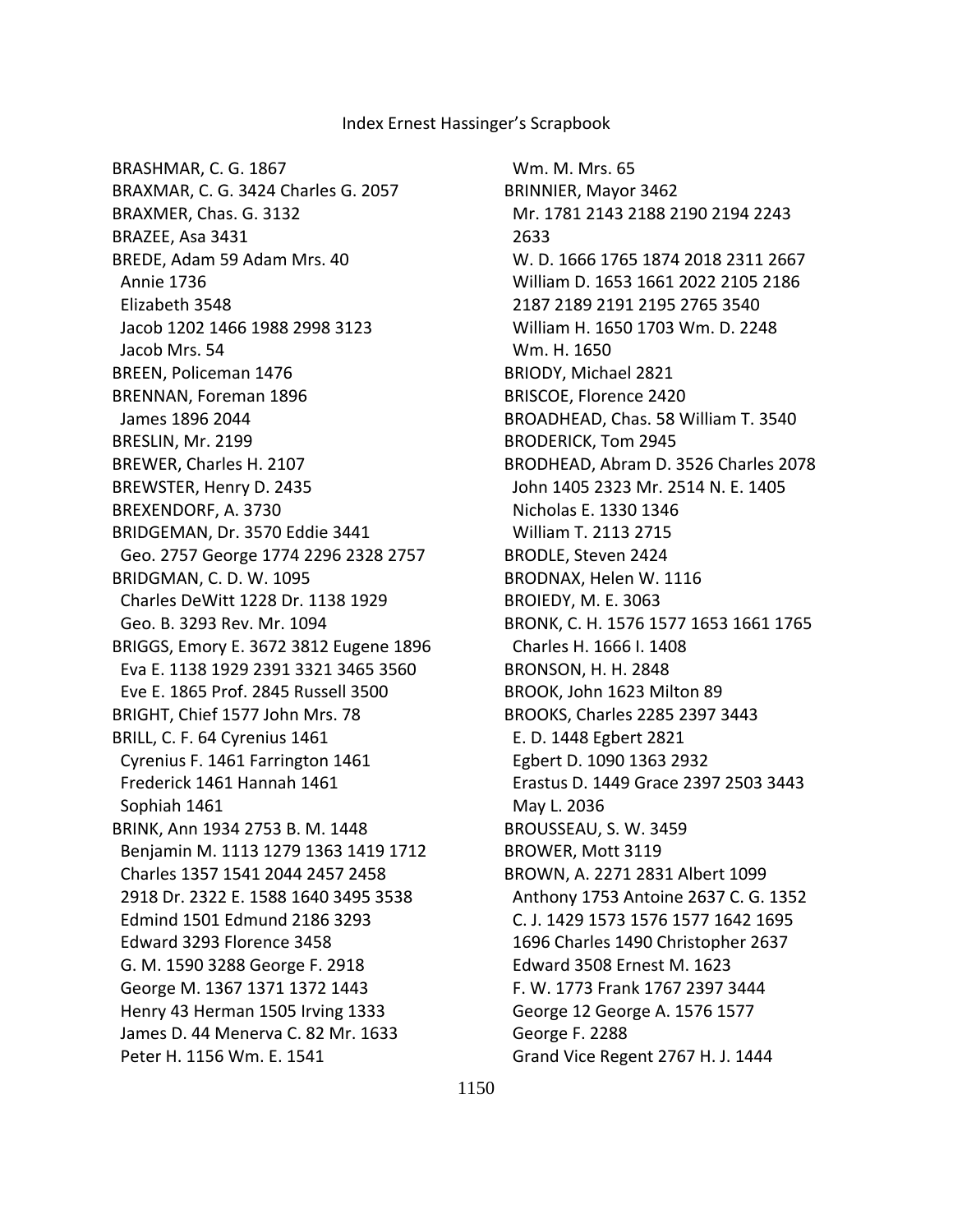Harry 3335 Henry 96 2637 Hiram 1368 1372 Homer 3447 J. E. 1695 J. Edgar 3740 Jacob E. 2821 Jacob Edgar 108 Jerome E. 2121 Jesse 1576 1577 John T. 1773 Judge 1411 M. N. 3693 Manson S. 1978 Mary L. 63 Matthias 2637 Mrs. 2217 Robert 1794 Samuel H. 1763 Sarah 1794 2399 Secretary 1576 T. V. R. 1805 1917 Walston H. 3772 Warden 1306 Wilber 1576 1577 William 2217 3759 William H. 1306 BROWNE, Foreman 1896 J. E. 1896 BROWNEKE, H. S. 3730 BROWNSON, A. 1731 Abram 2628 H. 2341 H. S. 3328 3551 3658 Harry 2407 2686 2806 2840 3090 3382 3433 Harry S. 3553 BROWSON, H. S. 2952 BRUCE, Joseph W. 1368 1372 BRUCK, J. M. 1889 James H. 2022 John 1623 John H. 1765 John N. 2379 3459 Mr. 3809 3810 3811 3812 3814 BRUCKNER, Carrie 2069 3382 Emma 2069 3754 J. F. 1647 3063 Jacob 2069 2139 2413 3090 3328 3382 3555 3649 3655 Jacob B. 3754 John 1717 1791 1806 1814 2103 John E. 2686 John F. 105 2252 2291 3090 3123 3188 3548 John Mrs. 48 Lulu 1794 2317 2402 Lulu D. 2036 Lulu M. 3448 Minnie 2398 3445 Mrs. 3548 BRUECKNER, Jacob 2686 BRUNDAGE, Herbert L. 1777 Richard 3526 BRUSH, Charles B. 1866 Ex-Warden 1306

 Mr. 1866 William 2096 BRUYN, C. D 2390 Cornelius 1346 BRYAN, Mr. 2126 2270 William J. 2166 3782 William Jennings 2159 2262 3767 BRYANT, Dan 1281 Joseph D. 1871 BRYON, Patrick 3728 3812 BUCHANAN, James 35 2037 3830 BUCHOLTZ, H. 1590 BUCHOUT, L. 1574 1581 BUCK, David 3574 BUCKHOUDT, Mr. 1580 BUCKLEY, Charles 2088 3170 Chas. 3719 Coroner 3401 3537 Court Officer 1781 Dr. 3552 John 1576 1577 Michael 1978 1987 BUCKMAN, C. 3063 Charles 3761 Chas. 3334 Eddie 1794 Edward 2397 3444 J. H. 3063 BUCKMANN, Eddie 2503 BUCKSBY, Henry 1703 BUDINGTON, Edwin W. 1346 G. W. 1346 Misses 1602 BUETTNER, W. H. 1988 BUGEL, D. W. 1188 1573 1576 1577 1666 Dan. W. 1576 Daniel W. 1653 1661 1694 1696 BUGELL, Dan. W. 1642 BUGLE, Daniel W. 1576 1650 BUILDINGS, 10 cent store 2017 A. Sammons Hotel 2886 Academy 1838 1841 1843 1844 1845 Academy of Music 1899 2058 3016 Academy of Music Kingston 2707 2708 2735 Adam's New Hall 1122 Albany City Hospital 3590 Albany Penitentiary 2574 Ames Hall 2709 Astor House 1453 Barclay House 1466 3483 Barmann Hotel Kingston 3117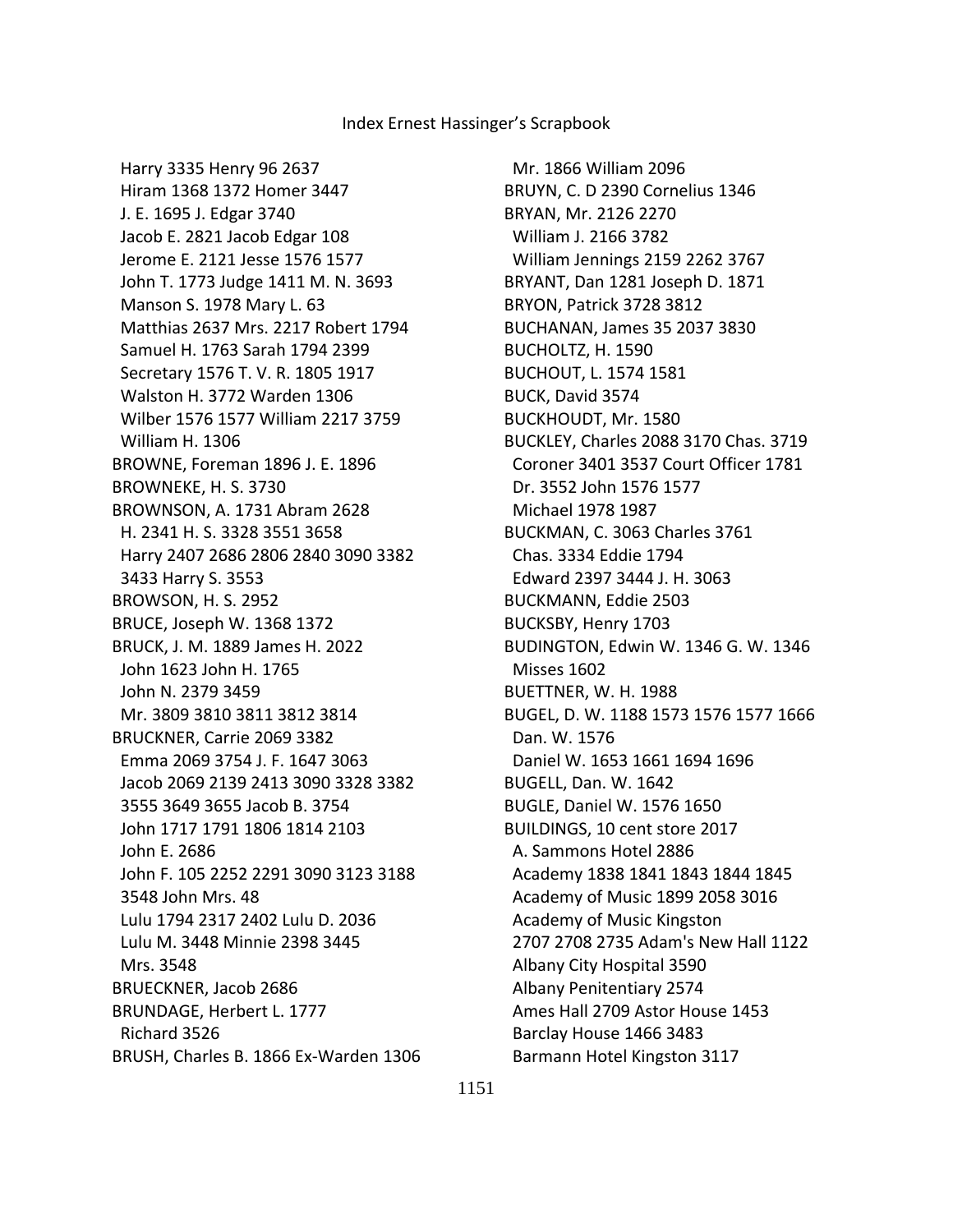Bartholodi Hotel NYC 2270

 Becker's Hotel 1447 Becker's Hotel 2427 2567 Benter's Boat House 1581 Bijou Theatre 3088 Book Bindery 2011 Bowery Theater 1979 Brede 1726 2727 2877 2878 3244 3250 3434 3561 3736 3744 3750 Brede Block 3409 3580 3599 3695 Brede Cistern 1628 Brede's Barn 2218 Broadway House Kingston 3282 Brunswick Hotel 1346 Burhan's Blacksmith 2322 Butzel's 1157 2949 Butzel's Hall 1052 2718 2775 2776 Butzel's Store 2011 2353 2498 2590 3498 C. A. Slater Cafe 3012 California House Partition Street 3428 Casino Skating Ring Saugerties 3269 Cass's Hall 1052 Cedar Grove Hotel 3133 Centerville Hotel 3238 Central Hotel 1746 2256 2257 2591 2965 3004 3251 Chambers Street Hospital 1475 1476 City Hall 3552 City Hall Kingston 1590 City Hall NYC 1986 2498 Clinton House 3341 Clinton House Kingston 1590 1592 3102 Clinton Prison 1566 1790 2056 Clovelea 3611 Columbia Theatre Chicago 2065 Columbus Hall 2379 Commerce Insurance Albany 2078 Commercial Hotel Saratoga 2152 Connolly's Hotel 1540 Convent 2011 Cooke's Hotel Catskill 2672 Cooper Union 2049 Corner Drug Store 1659 1939 2024

 3250 Court House 3526 Court House Kingston 2499 2523 Crystal Lake House 3271 David Ebel's Hotel 2996 Davis 1728 1883 2218 Davis Block 3710 Davis' Livery 2212 2225 Davis' Livery Stable 2276 Davis' Shoe Store 2550 Decker's Saloon 2216 Delmonico's Restaurant NYC 2360 Dixon's Hotel 2341 Dolan's Opera House Coxsackie 2728 2872 3038 Dolan's Opera House 1896 Eagle Hotel 1415 3114 Eagle Hotel Kingston 1752 3100 3520 Ebel's Hotel 1286 Ebel's Hotel 2336 2360 3737 Eichler Hotel Kingston 3101 Emmet Home in Albany 1331 Empire Engine House 1340 2761 3488 Empire Theatre NYC 2696 Englert's Hall 2893 Esopus Bridge Tested 1823 Exchange Hotel 1305 1325 1486 1594 2986 3187 3520 Exchange Hotel Square 1543 Exchange House 1718 Exchange House Catskill 1718 Farmer's Hotel 3775 Fellowship Hall Madalin 2724 Finger 3473 Fireman's Hall 1447 1494 1505 Firemen's Hall 1537 Fireman's Hall 1563 1574 1606 1614 1615 1626 1637 1680 1755 1806 1807 1811 1813 1836 1837 1846 1847 1850 1860 1885 1905 2015 2074

Fireman's Hall 2132 2201 2206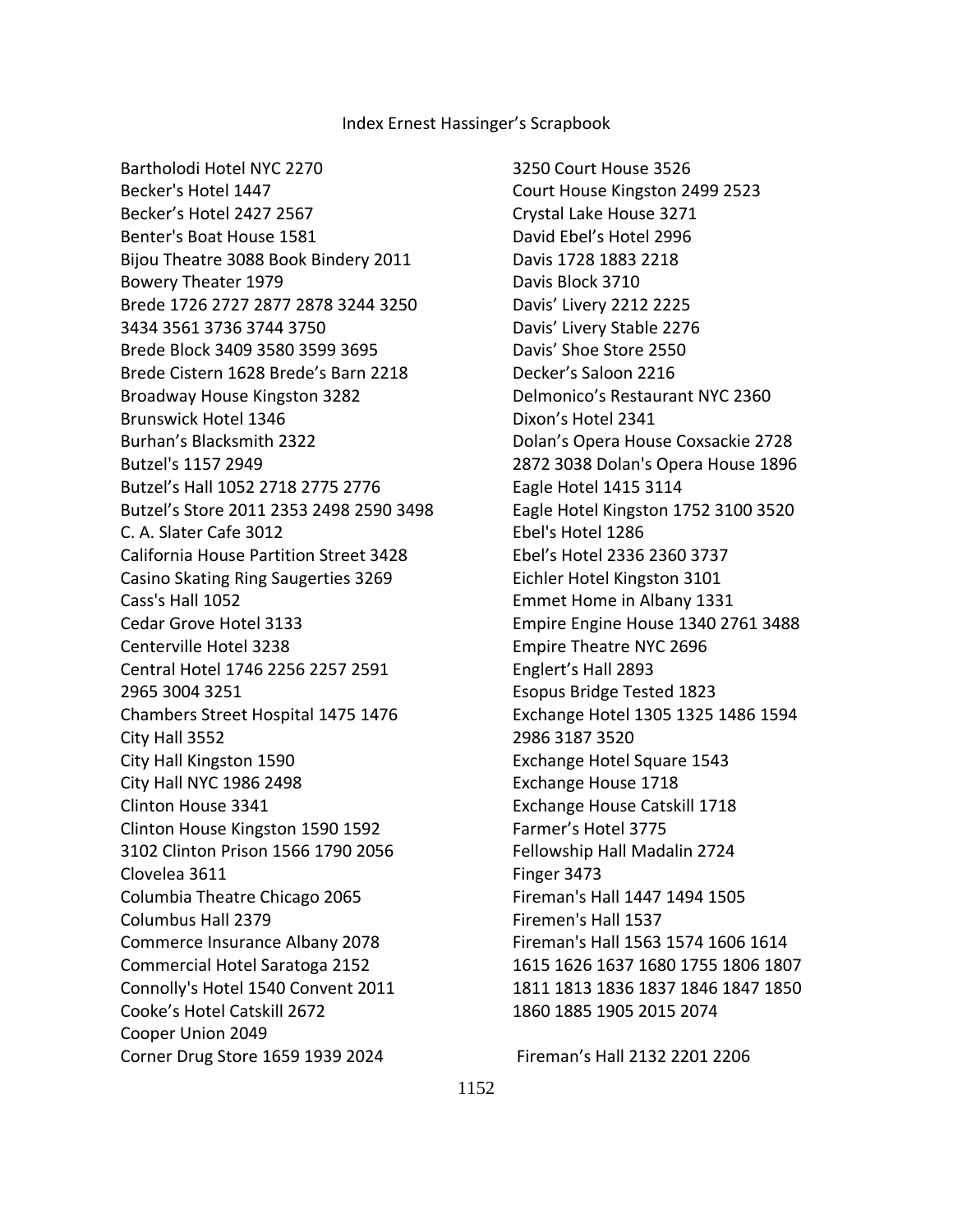Hotel de Billy Jail 1361 1838 Imperial Cafe 3326 Irving Hall 1121 Irving Hotel 2038 Jaeger's Hotel 3738 Jewett's Jewelry Store 3759 Jewett's Window 2262 John C. Davis Store 1466 Kaaterskill Hotel 1134 Katsbaan Hotel 3080 Kauffman Hotel 2427 Keenan House 1429 Kehr's Barber Shop 2168 Kehr's Barber Shop 2124 Kemble Jewelry Store 3194 Kingston City Hospital 2384 Kingston Opera House 3324 3526 Kleeber's Hotel 3533 Klepser's Bakery 2340 3209 Kortz 1177 L. Loerzel's Hall 3351 L. Loerzel Hotel 2474 Laflin Hose 1466 Lamb's Hardware Store 2077 Lamb's Hardware Store 2753 Laurel House 1134 Lazarus 3561 3725 Leland Opera House 3239 Lincoln Hotel Hudson 2661 Lincoln House 2795 Little Market 3022 Little Market on the Corner 2027 2143 2309 Livingston Boathouse 2208 Livingston Street School House 1747 Livingston's Boat Dock House 2215 Loertzel's Hall 1659 Loerzel Bros. Brewery 3488 Loerzel's Hall 1529 2372 2657 2747 2774 2904 2910 Lorenz Loerzel's Hall 2719 Lorezel Hall 1051 Lorezel's Hall 2721 2731 3561 Losty's Golden Stairs Hotel Catskill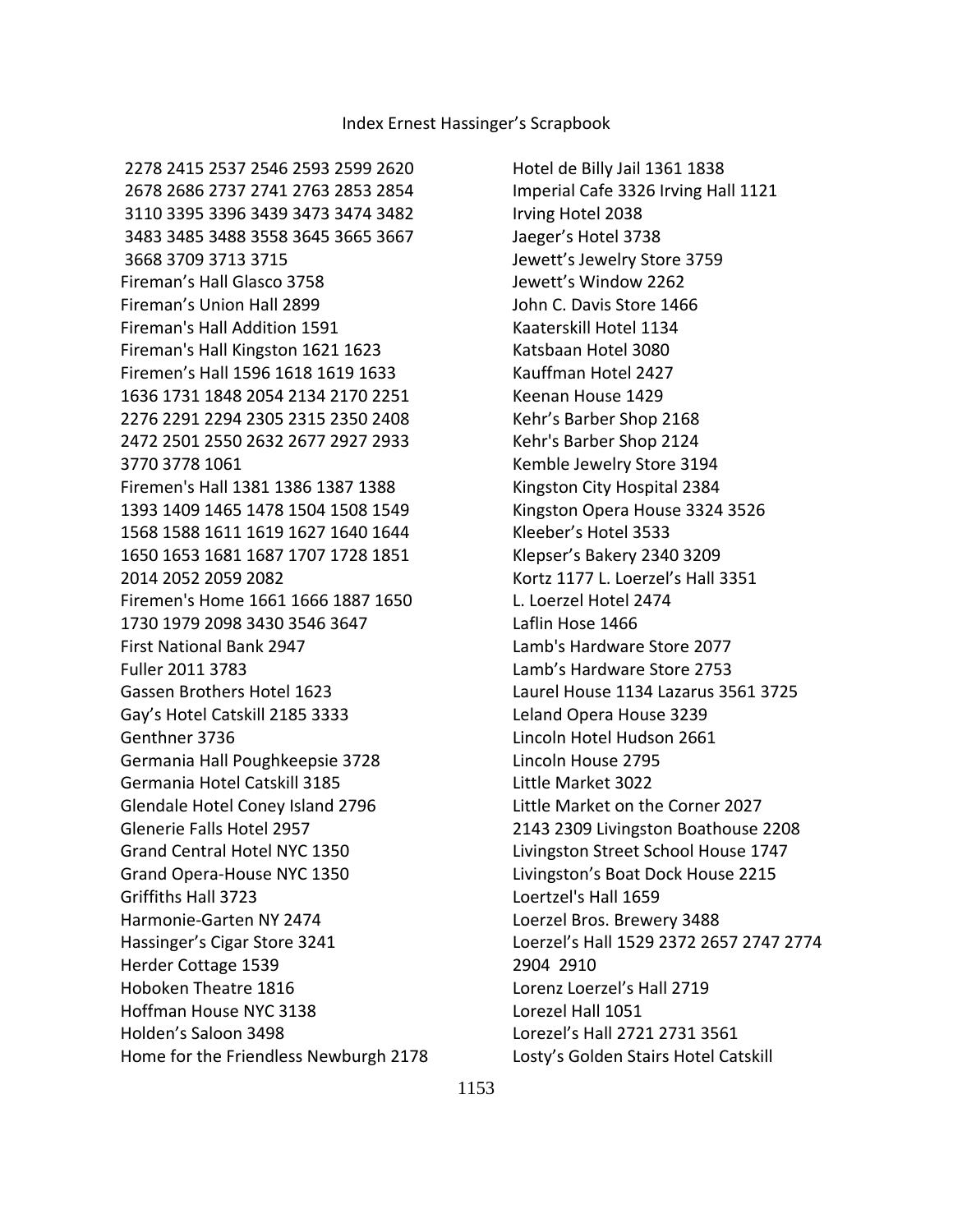3029 Madison Square Garden 2002 Main Street Picture of 3610 Mammini's Fruit Store 2537 Manhattan Hospital 3524 Mannechor Hall 2426 Manning's Jewelry Store 2133 Mansion House Kingston 3298 Maple Grove House 3765 Martin Hotel 1447 Martin's Cafe 3273 Martin's Hotel Glasco 2957 Masonic Hall 2889 Masonic Hall The Strand Kingston 3398 Masonic Hall Tivoli 2714 2874 3053 Maxwell Dock 2211 Maxwell Hall 1052 1117 1127 1377 2474 2676 2887 2888 2899 2492 Maxwell House 1280 Maxwell Opera House 1279 1650 1653 1661 1702 1783 1789 1809 1824 1836 1845 2465 2712 2768 2813 2851 3068 3459 Maxwell Opera House Opening 3115 Maxwell's Dock 2199 2215 Mechanics' Hall 2695 Memorial Hall 1985 Merritt Block 3575 Methodist Church 1988 Michael Moore's Hotel 2474 Middletown Asylum 2195 Middletown Insane Asylum 2289 2346 Moran's Imperial Café 2815 Morey's Hotel Tivoli 2830 Mott & Gaylord's Opera House 1577 Mozette Hall 1414 Mrs. Scudder's 1992 Mt. Marion Hotel 3116 Museum Drug Store 2939 Museum Store 1874 National Hall 2748 Nawe's Hotel 3482 Nelida Theatre Catskill 1573 1576

 1577 1576 1993 2023 2339 2771 3208 3791 New York State Reformatory Elmira 3623 New York Store 2574 Obert House Catskill 2736 3186 Olive Opera House 2945 Olympic Club House 1071 Opera House 1941 2503 2767 2944 3409 Opera House Catskill 1576 Opera House Coxsackie 1896 Opera House Hudson 1051 3015 Oriental Hotel 2091 Palace Cafe Hudson 3104 Palmer House 1650 1752 1806 2116 2151 2206 2212 2228 2413 2550 2572 2574 2600 2620 2696 2961 3428 3520 3629 Palmer's Hotel 1662 Paper Car Wheel Shop Hudson 2183 Paper Mill 3269 Partition Street Picture 3592 Patsy Morey's Tivoli Hotel 2215 2208 2242 Pebble Rock House 2898 Phoenix Hotel 1052 1067 1154 1276 1648 1650 1660 1746 1806 1869 2008 2042 2154 2165 2167 2281 2474 2515 2580 2583 2673 2821 2823 2962 3042 3220 3407 3455 3459 3479 3509 3532 3536 3550 3636 3790 Phoenix Hotel Purchased 2268 Phoenix House 1158 Porter Block 1728 1992 2941 3024 3141 3202 3586 Porter's Stone Dock 2240 Post Office 1486 1806 2017 2413 2589 3000 Preston's Store 2011 Preston's Store 3498 Pythian Hall Kingston 2700 Quick Bros. Blacksmith 2322 R. B. Overbagh 2011 Raymond Store 2692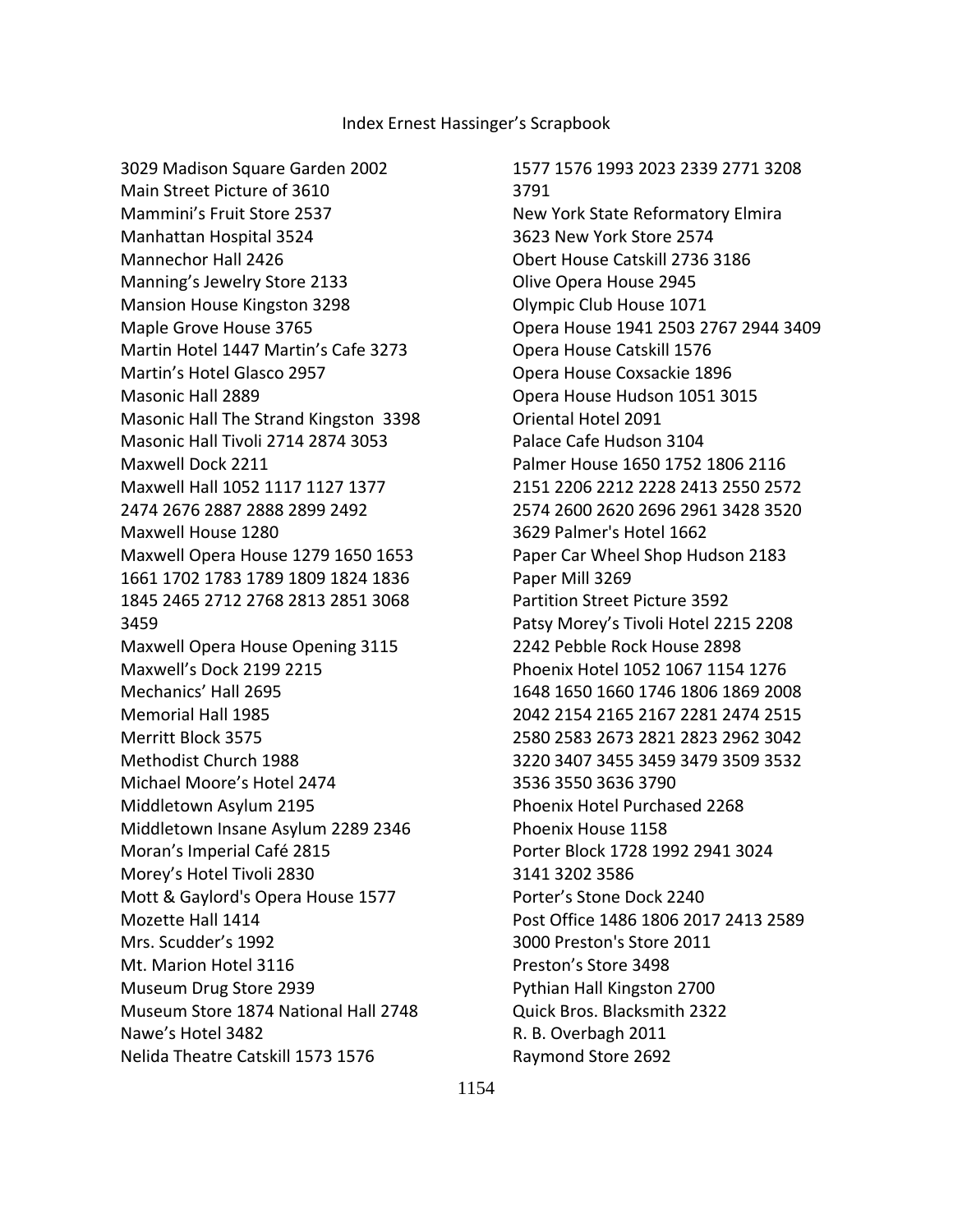Reformatory Hudson 2183 3390 Reilly's Academy 2720 Rhinebeck New Town Hall 1058 Rockfeller's Hotel 1475 Roos Hotel 2498 Russell Block 1305 1308 1362 1363 1387 1394 1464 1474 1494 1516 1522 1549 1728 1731 2071 2077 2079 2081 2089 2125 2206 2218 2293 2313 2361 2427 2589 2642 2679 2990 2991 3000 3074 3078 3250 3508 3561 3644 Ryan's Hotel 1339 Saugerties Bargain Store 3591 Saulpaugh Hotel Catskill 2948 3182 Savings Bank 1137 2496 2930 3651 Savings Bank Hall 1089 1726 2767 2894 Schoenfield's Store 3462 Schoentag's 2660 2663 3254 Schoentag's Glenerie Falls Hotel 1305 2386 Schoentag's Hotel 2270 3740 Schoonmaker's Tonsorial Parlors 3220 Seamon 2218 Seamon Block 3578 Seamon Brothers 1936 Sexton's Saloon 2189 Sinclair House 2652 Sing Sing 1306 1311 1312 Skidmore House 3738 Smith Bros. Restaurant 1751 Smith House 1576 1577 St. Luke's Hospital 2155 2178 State Asylum for Insane 2117 State Homeopathic Asylum for Insane 2196 Stewart Building NY 3325 Stone & Lasher's Hotel 2772 2890 Stuyvesant Hotel 3732 Suderly 2392 Sunnyside Hotel Kingston 3253 Sweeney's Dock 2208 Tammany Hall 1281 Temperance Hall 2769

 Tepe's Hotel 1846 The Fireplace 2784 Thomas' Saloon 2214 2218 2221 Tivoli Hotel 3028 Tivoli Hotel Parlors 3052 Tombs 1986 Tompkins' New York Store 1749 Tremont House Chicago 2882 3263 3587 Tri Mount House 2882 Turck's Hotel 1266 Turne Halle 1052 Turner's Hall 1056 Ulster Conservatories 1596 Ulster Hotel Kingston 3067 Ulster Iron Mill 3269 Union Hall 2902 Unionville Toll-gate 2567 United States Hotel Saratoga 2152 Vacca's West End Casino Coney Island 2796 Van Buskirk 3590 Van Buskirk Bay Window 1852 1854 1855 Van Buskirk Moving the Old 1848 Van Buskirk's Corner 2218 Van Buskirk's Drug Store 1955 2550 Van Buskirk's Livery Barn 2271 Van Buskirk's Store 3385 Vernon Lake's Hotel Rhinebeck 3105 Waldorf Hotel 2091 Walter's Hotel 3332 Warburton 3745 Wartburg Orphans Home 1803 Washburn 3623 Washington Hall 1548 2906 Watervliet Arsenal 1887 Watts de Peyster Firemen's Hall 3189 Wayside Inn Quarryville 2956 Weber's Meat Market 3552 West Shore Crossing 2055 West Shore Depot 2002 West Shore Railroad Depot Kingston 3101 West Shore Station 2180 Whitaker 1650 1662 1726 1777 2003 2476 2580 2806 2907 3060 Whitney Ice House 2232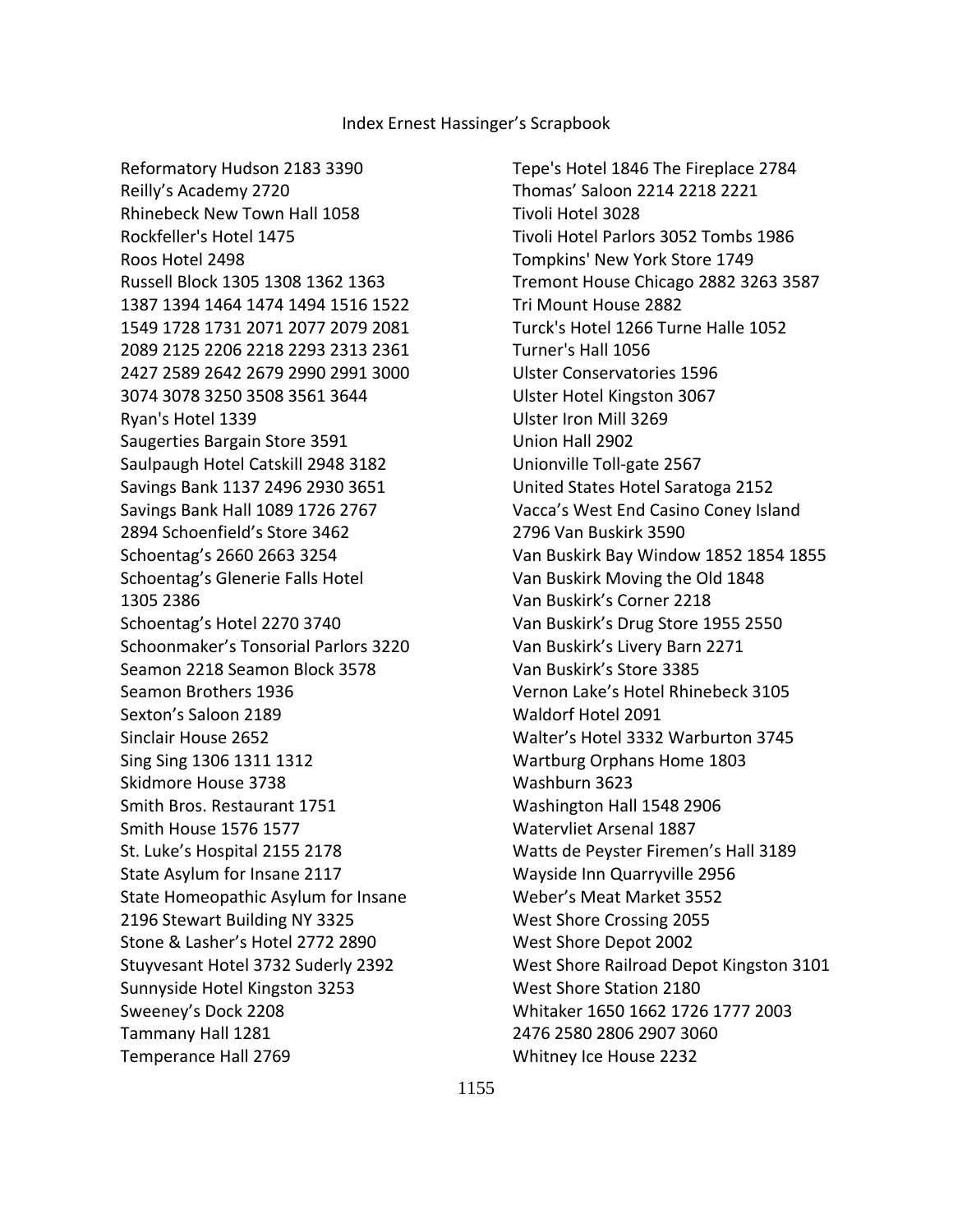Whittaker 1774 2583 2620 2690 3126

 3250 3561 3650 3656 Whittaker Hall 3293 Windsor Hotel 1177 1574 2256 3182 3708 Yerger's Hotel 2507 Yerger's Market Street Hotel 2368 2946 3454 3609 Ziegler's 2979 2980 Ziegler's Cafe 1814 Ziegler's Cafe 2067 2137 2258 2291 2373 2375 2717 2965 3171 3555 3727 Ziegler's Cafe Interior 3616 Ziegler's Restaurant 1684 1791 BULGER, C. N. 3138 Mr. 1231 BULKLEY, C. A. 1675 Charles A. 1680 BUNCKE, H. C. 2951 Henry C. 2099 BURCK, John 83 BURGER, Harry 3791 John 1623 Prof. 1272 BURGESS, Wm. D. 2323 BURGEVIN, Julius V. 3344 Valentine 1272 BURGEVINE, Valentine 106 BURGOYNE, Gen. 3779 BURHANS, A. R. 2685 2977 Albert 1348 1715 3258 Annetje 3779 B. O. 3063 3334 Bessie 2396 3443 Bill 2546 2548 2650 C. 1249 1886 2596 C. King 3433 Charles 1138 1929 Chief 2281 2291 Chief Engineer 1969 2058 2082 2110 2281 2290 Chief of Police 3730 Clyde 3440 Cora 1794 2400 3446 Cyrus 1249 3021 3074 E. 2042 E. D. 3063 3334 Edward 1520 2049 2457 2537 2546 2550 2758 2805 3482 Edward D. 1512 1663 1913 Effie 2394 Eliza 3405 Eliza E. 2991 Emma 1794 2396 3443 Frank L. 2754 Geo. 42 3009 3365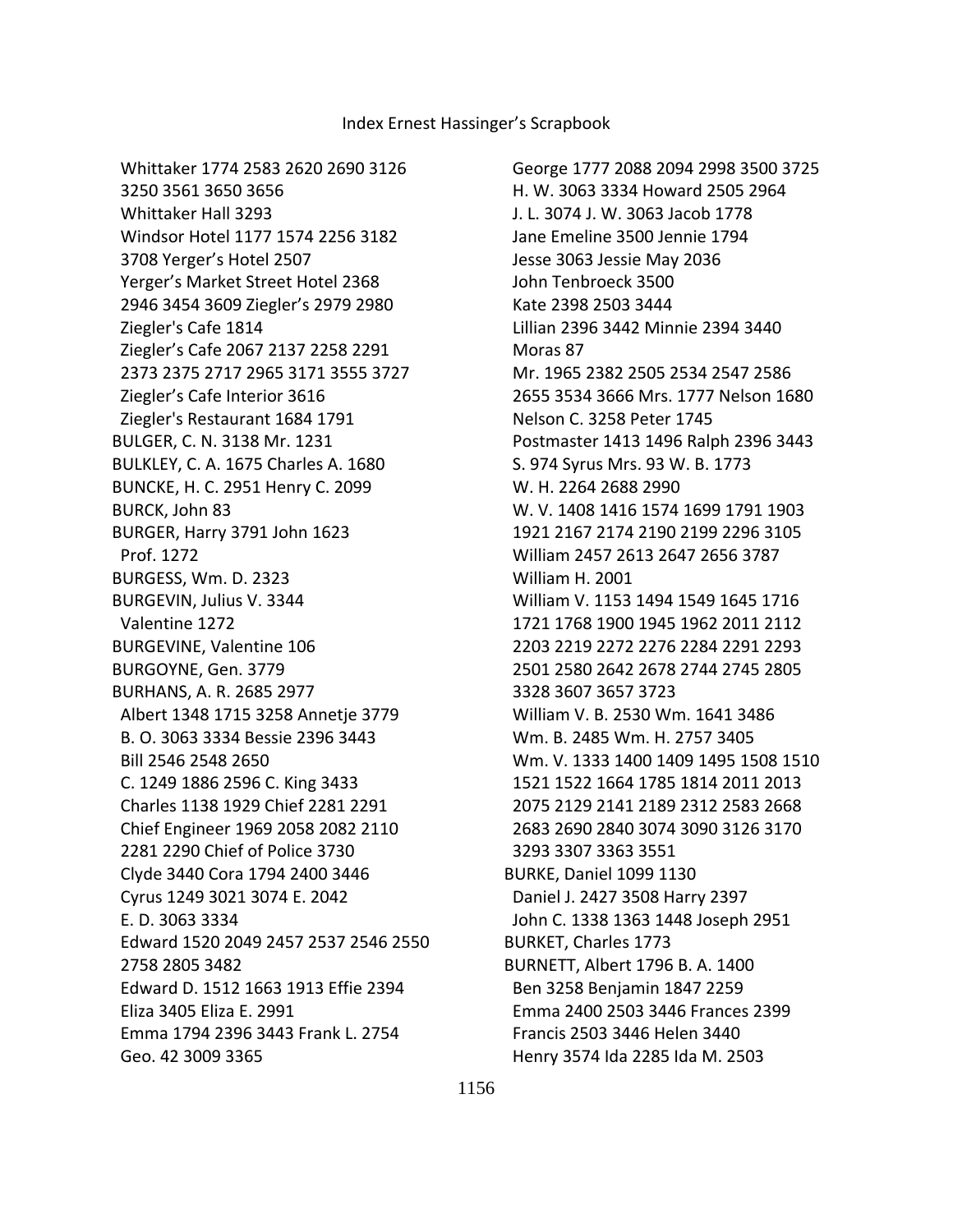Ida May 2036 2317 2403 Ira M. 3452 James 1090 1099 1130 Kate 2285 Katie 2503 Millard 3446 Milton 2400 Roy 2394 2503 3441 Sarah 1777 Will. 1400 William 1675 1713 3258 William H. 1774 2806 3020 Wm. 1715 Wm. H. 2828 3293 BURNS, Andrew 1113 John Henry 1978 Patrick 3258 Peter 2151 Robert 2066 BURR, Lillian 1486 Simon 1867 BURRELL, Lucy A. 2991 BURROWS, Chaplain 3398 BURT, Helen M. 1164 William 1164 BURTIS, Devine 1484 BURTON, A. W. 3119 E. 2757 Edward 3119 George 1066 1318 George D. 3119 William 1066 1318 BURTSELL, Dr. 2096 BURTT, William 1334 BURWELL, J. A. 1211 BUSH, Eliza 2146 George H. 1372 William 2248 BUSSEY, Esek 1885 BUTLER, Benjamin F. 68 James 2129 N. W. 2463 Walter 3526 BUTTERFIELD, General 1080 BUTTS, W. A. 1576 1577 BUTZEL, F. J. 1107 3074 Francis 38 Francis S. 1209 Frank 1078 Frank J. 1149 1159 J. L. 1107 J. J. 3063 J. L. 1814 John L. 60 1148 1209 1249 L. J. 1061 1078 1284 1486 1716 1719 1791 2048 2075 2243 2291 3074 3090 3293 3334 3363 3455 Lewis J. 3462 Louis J. 1060 1118 1138 1194 1787 1789 1807 1809 1811 1836 1961 2055 2242 2243 2244 2353 2642 2921 2922 2923 3321 3560 M. J. 3063 3334 Milton 2353 Milton L. 2315 Mr. 2995

 Sewer 2415 BUXBERRY, Henry 2022 BUXBURY, H. E. 1576 1577 Henry 3851 BYNDER, W. G. 1997 BYRNE, Peter 1363 BYRNES, Hugh 1448 M. Gay 3765 Michael M&M 3765 Peter 1447 1464 BYRON, Chief 1891 Fred 2576 P. 3809 Patrick 1885 3459 3672 CABEL, Paul 1621 1623 CADDY, Harry J. 1623 CADMAN, Ex Judge 2634 CAHILL, Detective Sergeant 2498 Sergeant 1590 Wm. A. 3517 CAIN, Mrs. 3493 3494 CALDWELL, Dupont 132 Edward O. 3777 CALHOUN, Mr. 2423 CALKIN, H. C. 1484 J. H. 1484 CALLAHAN, Helen 1282 P. 1282 CALWELL, E. O. 1351 CAMBION, Ambassador 3515 Jules 3516 CAMBON, M. 3512 CAMPBELL, Clarence 1544 Frank 1369 1371 1372 3138 3331 Mr. 1291 CAMPION, John 3848 CANE, W. H. 2407 CANFIELD, Palmer A. 2272 3398 3723 CANINE, Mart 2650 CANNER, Albert 1794 2400 3447 David 3382 Della 2136 2503 Mr. 1060 1194 1271 1348 1374 1408 P. 1615 1813 1858 2094 Peter 1159 1622 1632 1640 1718 1724 1725 1747 1762 1807 1811 1835 1836 1848 2291 2391 2483 2485 2580 2642 2686 3035 3074 3090 3126 3321 3455 3462 3465 3560 3723 Wendell 3767 CANNON, P. H. 2463 CANTINE, Agnes 3710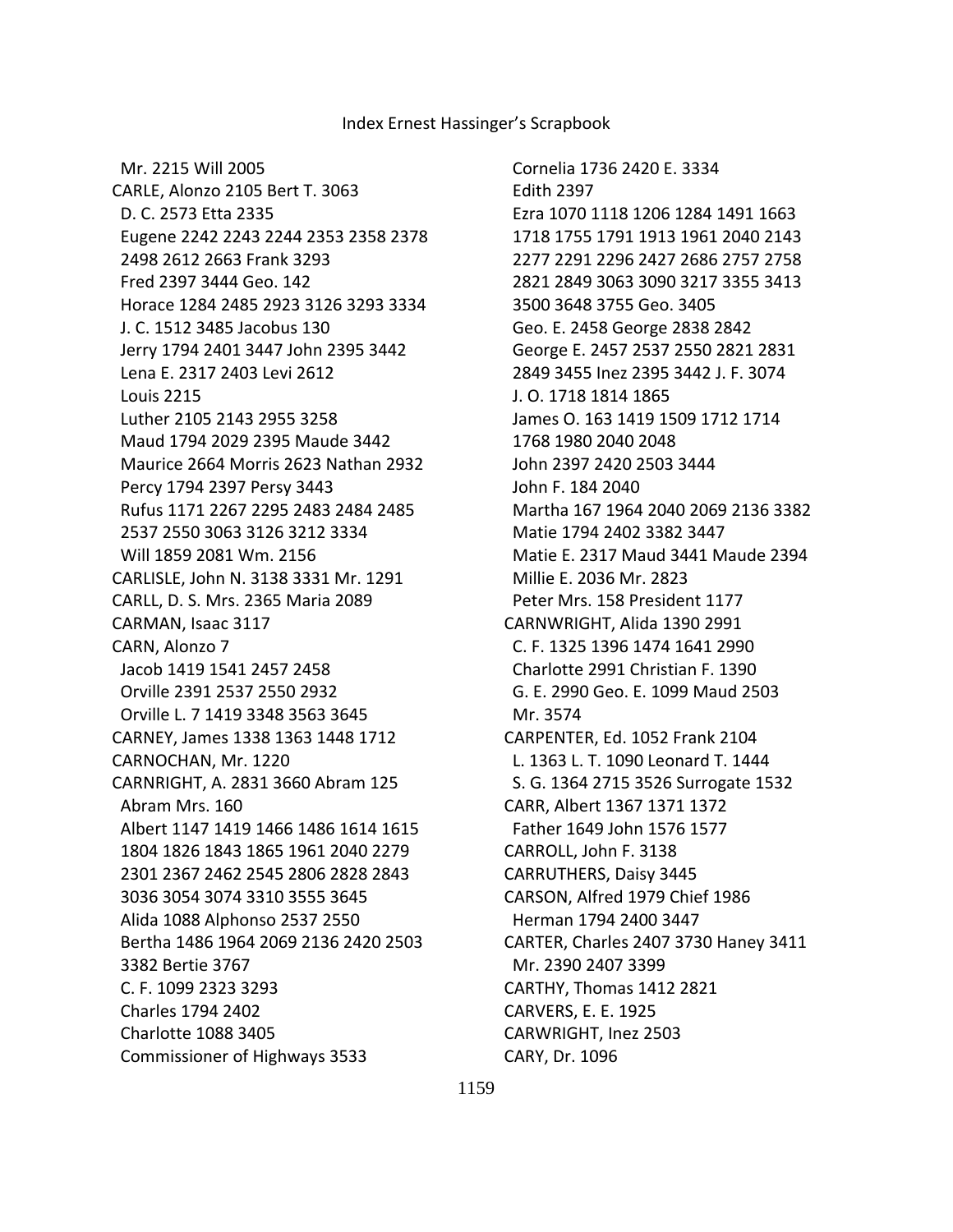CASEY, James 1113 3535 Mamie 1400 Matt 1348 Matthew 181 1715 3258 R. 2341 Robert 1731 2254 2278 2853 3162 3482 3483 3715 3717 3718 Robt. 3481 Thomas L. 1080 CASHDOLLAR, L. W. 2990 CASHIN, E. B. 3730 E. C. 1333 E. R. 2407 3730 CASS, L. H. 1052 CASSEDY, Abram S. 2178 William F. 2178 CASSELLES, Alonzo P. 3293 CASTLE, George 1919 CASTREE, David B. 121 1213 David B. Mrs. 122 J. C. 3406 John 2290 2768 2806 3382 John A. 3768 John C. 2754 2955 3258 Robert 2566 CASWELL, Ed. R. 1576 1577 H. M. 1659 CATES, Walter 3791 CATTLE, Clothilde 5 3589 Clothilde Carlotta 3589 Clothilde Countess 3589 Clothilde Daisy 3589 Mantel 5 Lady 3589 Rosa Clothilde 3589 Sir Netherland 3589 CAULFIELD, L. W. 2463 CAULKER, R. A. 3574 CAULKINS, Judson H. 1154 CAVANAGH, Emma 1116 CAVANAUGH, M. 1576 1577 Martin 2297 3258 CAZER, Fred 3731 CEMETERY, Catskill 3550 Cedar Hill 2176 Cemetery Association 2369 3489 3715 3717 Episcopal 3409 3666 Flatbush 3409 German Lutheran 1988 3380

 Glasco 3409 Greenwood 1976 1977 1978 1979 1987 3739 Highland 2274 Katsbaan 3409 Lutheran 1181 1875 2140 3409 3537 Main Street 1746 2094 3409 Main Street Clean Up 2412 Main Street Clean-Up 2415 2417 Main Street Deeded to Town 3715 Main Street Incorporation 2369 Main Street Meeting 2369 Malden 3409 Montrepose 3398 Plattekill 3409 St. Mary's 1746 2297 3768 St. Mary's Rondout 2211 Trinity 1746 1974 2265 2411 2642 3397 West Camp 3409 Wiltwyck 1250 3177 CERVERA, Admiral 3456 3512 CHADWICK, Thomas W. 3574 CHAFFERS, T. 3275 CHALMERS, John 1400 CHAMBERLAIN, Mr. 2505 CHAMBERS, Dr. 3513 George F. 1444 1773 J. M. 1773 Jacob 3526 3540 3773 CHAMPLAIN, W. C. 1872 CHAMPLIN, Margaret 1222 Stephen P. 1444 W. E. 1151 William E. 1132 1377 Wm. H. 1222 Wm. H. Mrs. 144 CHANEY, Ethel 2069 Grace 2069 2136 CHAPMAN, E. S. 3095 Mrs. 1069 Pop 1577 Thomas Pinkney 3391 Wm. A. 2485 3126 CHAPPEY, H. E. 3730 Henry E. 3730 CHASE, C. 1872 E. A. 1579 Emory A. 1330 2358 Judge 2232 2234 2237 2239 2343 2354 2525 2526 Rufus H. 3074 CHEESMAN, Benjamin F. 2951 S. 2580 CHESSMAN, S. 2583 CHESTER, Alden 2675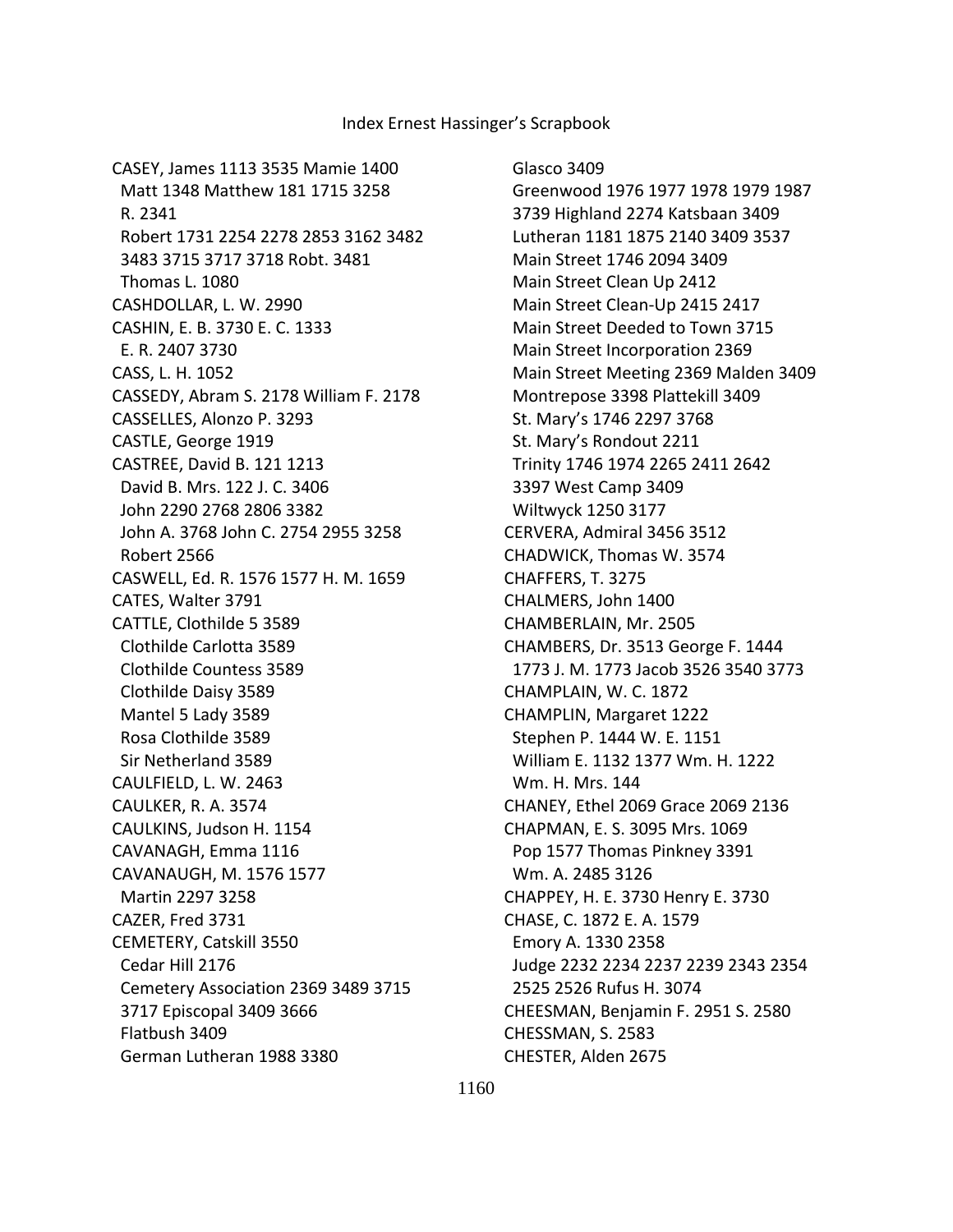Judge 2041 2466 2562 2569 2571 2633 2649 2654 3643 CHESWELL, W. T. 3842 CHICHESTER, Samuel 1444 CHIDESTER, Ira M. 3119 William 3188 William M. 2044 Wm. M. 2831 3063 CHILDRESS, Sarah 3825 CHILDS, Walstein 2843 Wm. 1100 CHIPMAN, Dr. 1323 E. D. 159 1149 1471 E. D. Mrs. 131 2369 2411 CHIPP, Howard 1781 3526 Mr. 1777 Rodney A. 3851 CHOATE, Joseph 3533 CHOLLETT, Francis 3500 CHRISTIAN, Edward H. 155 1139 Everett 1428 2285 2400 2503 3357 3447 Letitia 3824 Louisa 2926 CHU, Chin 3384 CHURCH, Baptist 1138 1675 1679 1910 1929 1930 1960 2011 1927 2029 1932 2039 2084 2125 2146 2184 2284 2322 2676 2805 2920 2923 3549 3562 3574 3635 3771 Baptist Bell 2753 Baptist Convention Program 1925 Baptist Dedication 1094 1095 1138 1929 First Baptist 1906 1934 2753 3570 Baptist First Description 1928 Baptist Farewell Services 1093 Baptist Gas Lamp 1504 Baptist History 1095 Baptist Mortgage Paid 2061 Baptist Program 2285 Broadway Tabernacle 3573 Cairo Catholic 3332 Catholic 3397 Central Presbyterian 1871 Cherry Creek Baptist 2184 Christ's Episcopal 3728 Christian 2164 Clinton Avenue Methodist 2696 Congregational 1644 1646 1648 1650

 1653 1661 1666 1777 2039 2084 2104 2254 2288 2356 2603 2805 3409 3513 3514 3544 3562 3598 Dutch Reformed 3573 3574 Episcopal 2844 2848 3635 Episcopal Ritual 1976 Evangelical German Lutheran 3180 Evangelical Lutheran 3754 First Congregational 1997 3573 First Presbyterian 1871 First Presbyterian Newburgh 2176 First Reformed 2148 3397 First Reformed Coxsackie 1896 First Reformed Kingston 1570 Flatbush Reformed 3397 Fleet Street M. E. 2463 Franklinton M. E. 3431 German Evangelical Lutheran 1051 1803 1875 3698 German Lutheran 1745 1753 1880 2064 2140 2181 2300 2386 2418 3188 3369 3380 3495 3562 German Lutheran Bell Removed 2181 German Lutheran Construction 1882 German Lutheran Dedication 1988 German Lutheran Dedication Service 2280 German Lutheran Society History 1988 German Lutheran Sunday School 2636 2729 German Zion's 2748 Holy Cross 2743 Hudson River Central Baptist Association 1906 1922 Katsbaan 2087 3715 Lutheran 1046 1878 1879 1962 2007 2010 2015 2017 2341 2997 3020 Lutheran Build New 1880 Lutheran Church Lamp Post 1517 1521 Lutheran Confirmation 2020 2032 Lutheran Contents of Corner Stone 1877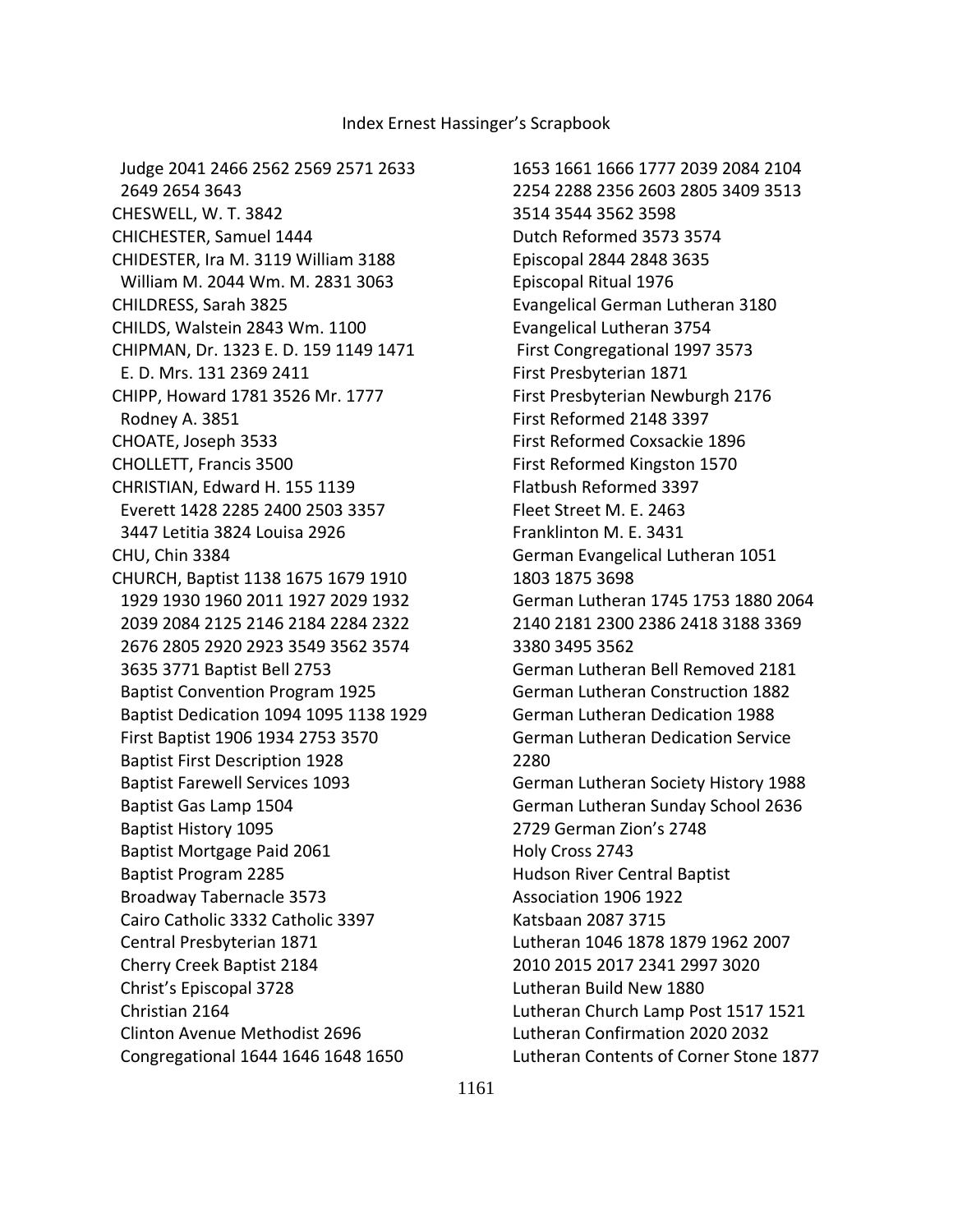Lutheran Corner Stone Laid 1877 Lutheran Corner Stone Laying 1994 Lutheran Dedication 1873 Lutheran House of Worship for Sale 1881 Lutheran Ladies Aid Society Elect Officers 3180 Lutheran Officers 3655 Lutheran Oscar Krauch Installed 3698 Lutheran Parsonage 1988 Lutheran State Ministerium 1877 M. E. 2011 2246 2296 2364 2371 3573 M. E. Fair 2392 Methodist 2039 2324 2366 2811 3409 3719 3758 Methodist Church Moved 3574 Methodist Episcopal 3562 3574 Methodist Madalin 1558 Methodist Parsonage 3574 Militant 2065 North Sixth Street Lutheran 3430 Old Dutch 3397 Plattekill Lutheran 1988 Presbyterian 1974 3573 Reformed 1499 1560 1570 1648 1686 1769 1777 1815 1838 1934 2039 2060 2062 2084 2318 2319 2323 2341 2753 2920 2923 3409 3562 3758 3779 Reformed Chapel 2369 Reformed Evangelical Lutheran 3754 Reformed Parsonage 1466 Reformed Pipe Organ 2753 Roman Catholic 3574 Rondout Lutheran 1877 Saugerties Reformed 2920 Saugerties Village Churches 3562 Shady Methodist Bell 2753 Six Baptist Brothers 2184 Spring Street Lutheran 1803 St. James M. E. 2767 3397 St. Mary's 1263 1266 1649 1748 1777 1838 1962 2004 2085 2104 2159 2194

 2262 2297 2580 2767 3471 3562 3571 3758 3768 St. Mary's Fair 2161 2554 St. Mary's Hall 1748 2069 St. Mary's Hall 2128 2136 2139 2154 2326 2338 2472 2686 2732 3335 3382 St. Mary's Rectory 2817 St. Mary's School 1649 2896 3603 St. Patrick's 1573 St. Paul's 2830 St. Paul's Episcopal 1769 St. Thomas' Church NY 3721 Stanton Street 1977 1987 Tabernacle Baptist 3407 Trinity 1962 2031 2084 2094 2149 2367 2415 3187 3459 3485 3562 3599 3721 3739 Trinity Chapel 1466 Universalist Church of Our Father 2091 W. F. Russell Donations 1500 West Camp Lutheran 1141 Westkill Baptist 1932 3549 Woodstock Baptist 1932 2146 3549 Zion's German Lutheran 2914 CHURCH G. W. B. 2126 CHURCHILL, W. 1710 W. C. 1887 CIGAR, Beauty 3518 Boquet De Habana 3518 Bouquet De Havana 3244 Our Pet 3244 3518 Pearl 3518 Pearl Beauty 3244 Silver Lace 3244 3518 Union Cigars Only 3347 CLAFFERTY, James M. 1444 CLAFFEY, Edward J. 3671 Thomas H. 3671 CLARE, Peter 143 CLARK, C. M. 1896 C. S. 1997 2008 2069 2129 2136 2291 Clerk 2661 Fire Commissioner 1896 Francis 154 Geo. T. 2891 George 2185 H. H. 1773 Horace F. 2265 J. 1659 John 3465 John C. 2861 John P. 3536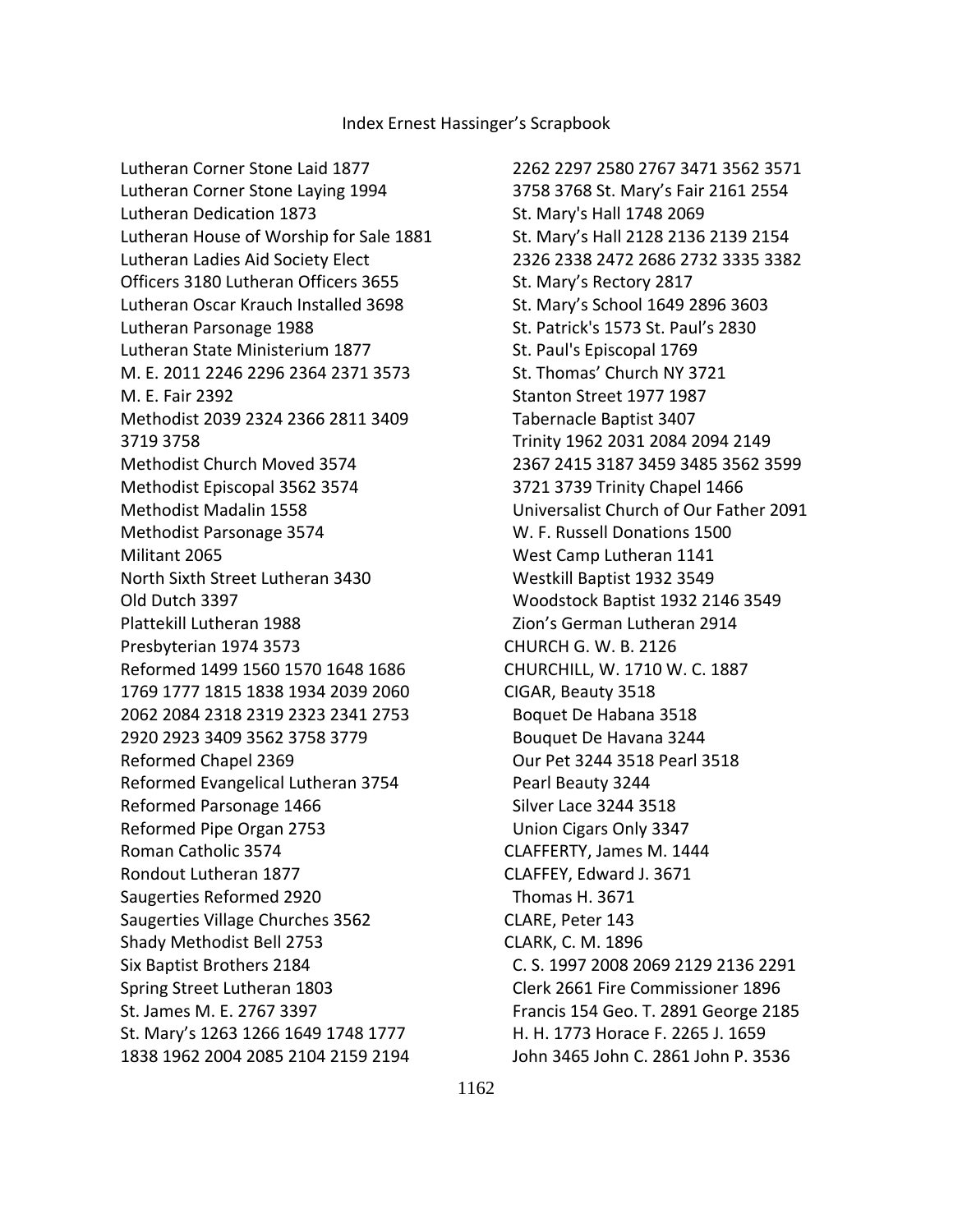Lawrence W. 3030 Lizzie 1068 Michael 2861 Michal Mrs. 138 Miles 1736 2861 Mr. 2188 2190 2194 Mrs. 1233 Walter J. 1978 William E. 3574 CLARKE, F. J. R. 1405 Mary 1400 CLAUS, Santa 1590 2285 CLAUSEN, C. E. 1922 CLAUSMAN, F. F. 3170 Frank F. 3483 CLEARKEN, Michael 1885 CLEARWATER, A. T. 1720 1777 3643 Daniel 3526 David D. 1444 Judge 1778 1874 2060 2143 2243 2244 2309 2348 2351 2353 2638 2667 2818 2820 3410 3554 3773 CLEARY, John 1147 CLEMENT, Mr. 2051 CLEMONS, Carl Anson 3391 CLERKIN, Mary 141 Michael 1418 1507 1721 1814 2614 2822 Mike 3486 CLEUTT, C. B. 1233 CLEVELAND, Esther 1871 Ex-President 1280 Grover 1343 3837 3838 H. 2882 Mr. 1291 1558 2329 3598 Mrs. 1343 1871 President 1080 1168 1178 1571 1672 1871 2071 Ruth 1871 CLINTON, De Witt 2423 CLIRKIN, Michael 1716 3170 CLOCK, Jennie E. 3321 3465 CLODDY, Morri 1056 CLOONAN, Corporation 1777 Corporation Counsel 1874 2018 John F. 1639 2765 3540 CLOYD, Lillian 2767 CLUB, Advance Lodge 1162 1401 3757 Aerie F. O. E. of Saugerties 3472 Albany Council 2436

 Albany Firemen's Relief Fund 1293 American Protective Tariff League 1291 American Public Health Association 2365 Ancient Order of Foresters' Friendly Society 2773 Ancient Order United Workmen Election 3553 AOUW Installation 3658 Arcanumites RA Feast 2580 Aretas Lodge 1162 1401 2707 3246 Aretas Lodge NYC 2889 Argonatus Rowing 1100 Artemas Lodge 3409 Athabasca Tribe I. O. R. M 3026 Atlas Lodge FAM NYC 2781 Bearsville Lodge 1401 2757 Berkshire County Mass. Medical Society 2365 Big Six Coasting 1424 Brooklyn Council RA 2463 Brooklyn Uniformed Degree OF 2915 Bryan and Sewall 2130 2166 C. S. Clay Lodge 1162 1401 3409 3757 Carmens Rowing 1100 Carpenters' and Joiners' Union 1590 Catskill Athletic 3026 Catskill Bicycle 2495 Catskill Cycle Races 2495 Catskill High Hat Brigade 1593 Catskill Lodge 3723 Catskill Mountain Lodge 1065 1066 1162 1318 1401 2757 2915 3119 3409 Celestia Council of the Grand Orient 2659 Century 3730 Chandler Gun Squad 1593 Charter Oak Lodge 2042 Chicago Cadets Military 2128 Chicago Life Guard Military 2128 Chicago Light Guard Military 3263 3587 Chicago Zouaves Military 2102 2128 CLUB, Christian Lodge 1058 3409 Cigar Makers Elect Officers 3163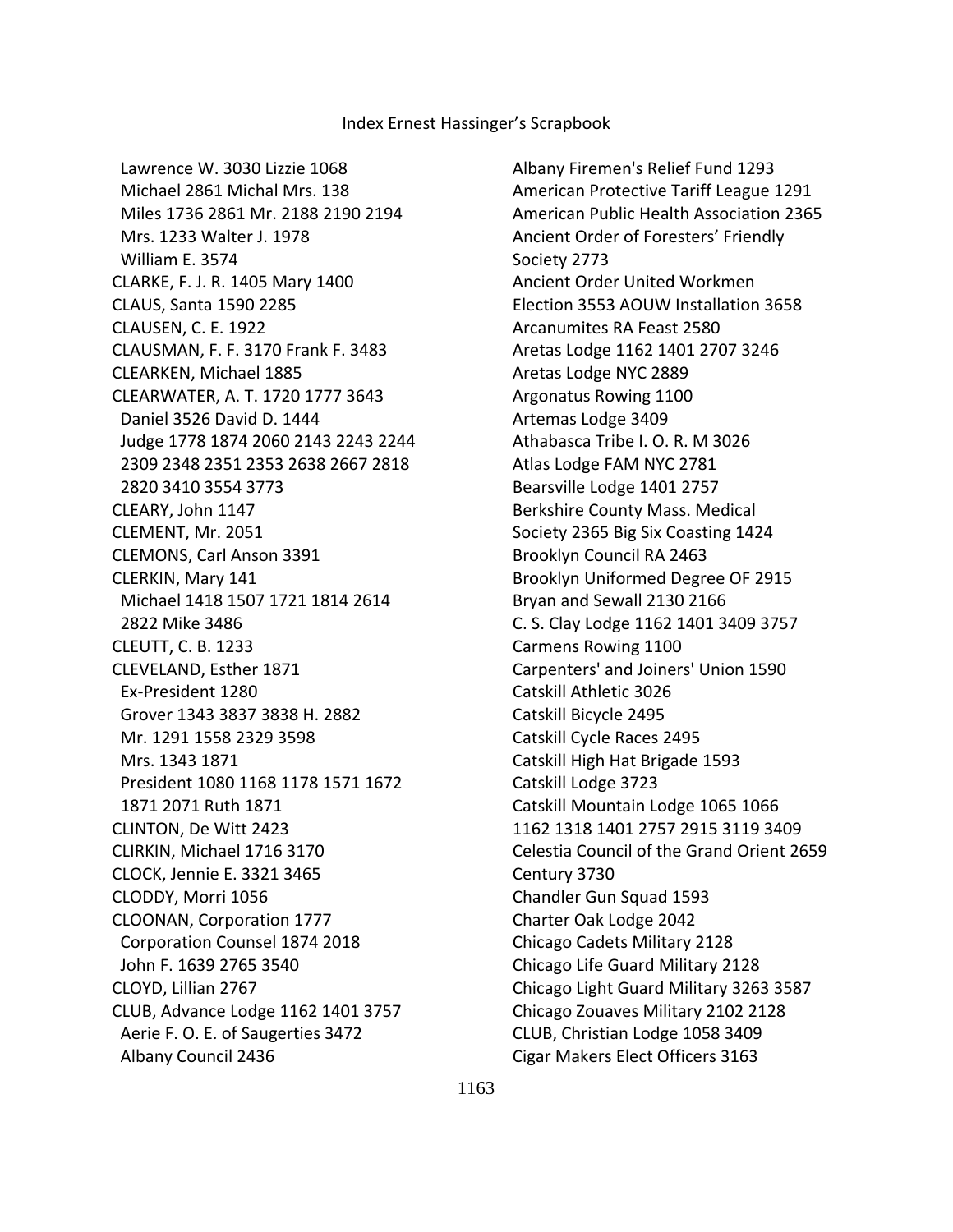Cigar Makers International Union 1051 2245 Cigar Makers International Union Ball 2910 Cigar Makers Officers 2409 Cigar Makers Union 1502 1590 1916 2376 3561 Cincinnati Reds Young Ladies Base Ball 1297 Cleveland Lodge AF & AK 2882 Cohoes Rowing 1231 Colonial City Council RA 2700 Columbian Club City of Newburgh 3071 Company A Twentieth Battalion N. G. S. N. Y. 3115 Coney Island Jockey 1299 Confidence Lodge 1162 1164 1211 1216 1288 1325 1360 1396 1401 1473 1477 1726 1774 1796 1815 1876 1915 2040 2042 2140 2177 2319 2322 2328 2330 2426 2749 2757 2885 2915 3246 3293 3352 3409 3561 3598 3606 3621 3742 3757 Confidence Lodge Election 2513 Confidence Lodge Installation 2885 Confidence Lodge Installs 3650 Confidence Lodge Installs Officers 2690 Confidence Lodge Room 2905 3433 Consolidated Brick Makers' Association 2034 Cornwall Red Men 3460 Court Ossining Foresters of America 2945 3120 Court Quassaick F. of A. 3071 Court Thos. Jefferson F. of A 3071Cl Court Ulster AOF 1126 1239 2769 Coxsackie Bicycle 2469 Coxsackie Council RA 2580 2583 3038 Coxsackie Council RA Grand Ball and Concert 2728 Coxsackie Council RA Ladies' Night 2872 Coxsackie Lodge 2753

 Daughters of the American Revolution 2148 De Forest Council 1433 Democratic 1728 3767 Democratic Gun 1576 Democratic Gun Squad 3532 Democratic State Committee 2071 DePeyster Gun Squad 1593 Deutscher Unterstuetzungs Verzein 2339 3208 DeWitt Council JOUAM 3725 Dewitt Council Kingston OUAM 3787 Doyle Gun Squad 1604 Dr. Shrady Campaign 2147 Dr. Wurts Gun Squad 1593 Dramatic Club Malden 1868 Driving Park Association 2382 Dwight Laflin Guard Co. 1117 E. of P. Lodge 1726 Eagles Installation 3472 Eckford 1143 Eckford Baseball 1208 Eclipse Baseball 1208 Ellsworth Zouaves Military 3263 3587 Encampment 1182 1379 Encampment Installation 3648 Encampment Officers 2277 Epworth Guards 3574 Epworth League 3574 Esopus Bathing 1840 2067 3624 3662 3765 Esopus Bathing Elect Officers 2373 Esopus Bathing Elects Officers 2980 Esopus Bathing Club Officers 3184 Eureka 1344 1345 1574 1576 1728 Excelsior 1104 Excelsior Encampment Kingston 2916 F. H. Griffiths K. of P. 1548 Filley Rowing Club 1231 Fort Greene Council RA 2463 Fort-Orange Council 2436 Franz Schubert Singing Society 3254 Garfield Lodge 1401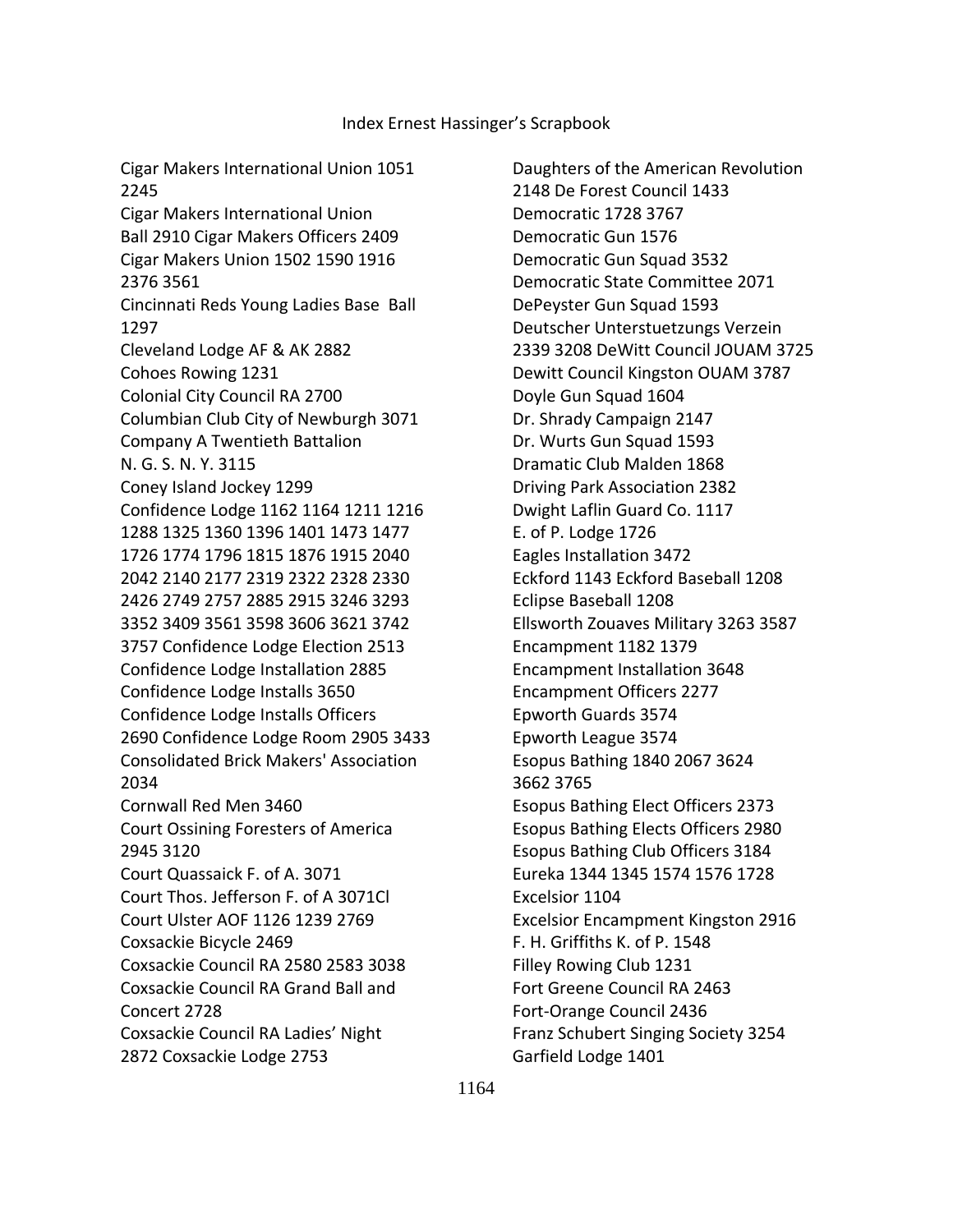General Grant Post 1590

 German Lutheran Ladies Aid Society 2300 Germania Maennerchor of Baltimore Md. 1307 Germania Poughkeepsie 1529 Germania Singing Society of Poughkeepsie 1307 Good Templer Lodge 1184 Grand Army 1590 Grand Army of the Republic 1480 Grand Army Post 3509 Grand Court of N. Y. RA 3071 Grand Encampment 1276 Granite 1290 Griffiths Division U. R. K. P. 2097 Hawthorne Literary Social and Dramatic 1051 2747 Haymakers 1590 Helping Hand Society 1305 Hendrick Hudson Lodge 1360 3409 Hiawatha Lodge 1401 Holy Cross Company Knights of Temperance 1590 Hope Lodge K. of P. Pittsburg 3490 Hudson City Council RA 2141 Hudson City Council RA Excursion 2891 Hudson Maennerchor 2892 Hudson River Blue Stone Cutters' Association 2258 Hudson Valley Council 2436 Hyde Park Bicycle 2118 Hyde Park Gun squad 1593 Irving 1062 1089 1110 1177 1185 1509 1662 1727 1728 3301 1780 J. R. Tappen Post GAR 1390 1474 1641 1649 1745 2001 2085 2165 2319 2323 2613 2688 2836 2990 2991 3384 3532 3405 3561 3649 3742 3787 J. R. Tappen Post GAR Officers 2264 J. R. Tappen Relief Corps GAR 1390 3405 J. R. Tappen Post GAR State Encampment 1390

 J. R. Tappen Woman's Relief Corps GAR 1088 1746 2679 2991 3561 3649 James Mann Gun Squad 1604 Jefferson Club 1339 Jersey City Academy of Music 1817 Kennedy Gun Squad 1593 Kingston 3773 Kingston City Guards 2871 Kingston Club House 1590 Kingston Continentals 1593 Kingston Encampment 1176 Kingston Lodge 1329 1401 3757 Knights of Pythias 1250 2623 3490 3725 Knights of Pythias Altoona 3519 Knights of Pythias Instituted 2659 Knights of Pythias New Officers 2250 Knights of Pythias Officers 3649 Knights of St. John 3646 Kosciusko Lodge 1162 1401 3246 3409 3757 Koskiusko Lodge 1209 Laclede Co. Poultry Ass'n. 3066 Lady Washington Circle C. of F. 3071 Lafayette Post GAR 1080 Lasher Guard Brass Cannon for 2753 Lasher Guards 1567 2147 2165 2753 Lasher Gun Squad 1746 3536 Lasher Republican Guard 1543 1574 3384 Lasher Republican Gun Squad 3532 Laurel Lodge AOUW Catskill 3553 Lawrence Keenan Coterie 1121 League of American Wheelmen 2118 3346 Library Association 2474 Luther League Organized 3754 Macdonough Lodge Plattsburgh OF Fair 1895 2730 Manhattan 1350 Manhattan Athletic 1544 Masonic Event 3723 Masonic Home Ohio 3097 Masonic Installation 3644 Masonic Lodge 2324 Masonic Lodge Rhinebeck 1072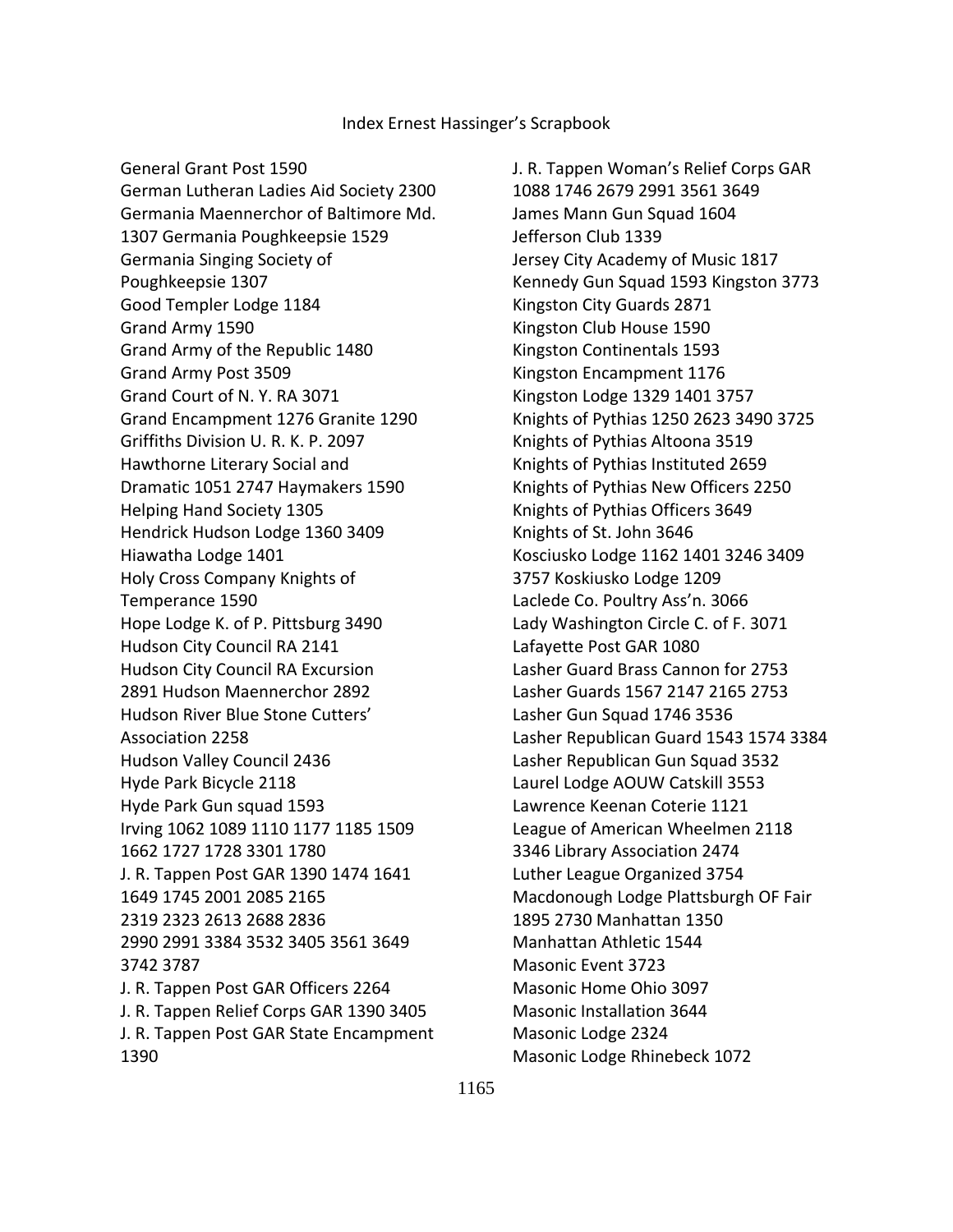Masons 1213 McKinley Glee 2147 McKinley Quartette 2042 Mecca Temple Shrine NY 3176 3566 Men's Social Club Congregational 1997 Minnewaska Tribe of Red Men 1590 Mohawk Rowing 1101 Mohonk Lodge 1401 Montauk Council RA 3071 Mutual Rowing 1101 1231 Mystic Circle 1814 Nalltilus Rowing 1100 National Monument Committee 3124 New England Anti-Vivisection Society 1914 New York Solo Quartette 1305 New York State Firemen's Association 1535 New York State Horticultural Society 3077 New York State Medical Society 2365 New York State School Boards 2391 New Yorker Turnveriens 2474 Newburgh Council C. B. L. 3071 Newburgh Maennchor 1529 North American Lodge K of P 1324 2000 2245 2659 2664 3370 3561 3598 3621 3628 3649 3742 O'Brien Stars 5th Sep. Co. NGSNY 3071 Odd Fellows 1127 1148 1178 1213 3757 Odd Fellows at Rondout 2426 Odd Fellows Closing Ode 3409 Odd Fellows District Grand Committee 1162 1187 Odd Fellows Encampment 1118 1491 1523 Odd Fellows History 1796 Odd Fellows Installation 3453 Odd Fellows Installation Appointments 1401 Odd Fellows Lecture 1868 NYC 2889 Odd Fellows Memorial 3409 Odd Fellows Opening Ode 3409 Odd Fellows Parade 2915 Odd Fellows Public Installation 2749

 Odd Fellowship Sixty-Fourth Anniversary 2905 Olympic Rowing 1101 1225 1231 Orange Co. A. O. H. of A. 3071 Order of Red Men 2888 Perseverance Lodge 2335 Phoenicia Lodge 1401 3246 Po'keepsie Lodge B. P. O. Elks 3768 Port Ewen Cadets 1590 Poughkeepsie Base Ball 1305 Poughkeepsie Bicycle 2118 2407 Pratt Post 1590 Protected Home Circle Officers 3086 Pythian 1178 Rebecca Lodge 2845 Red Men Catskill 3460 Reform 1279 1291 1295 Regent Concordia Council RA 2706 Rensselaer Council 2436 Republican 1541 2457 2458 Republican County Committee 1280 Republican Gun 1576 Republican Gun Squad 1153 Resolutes Rowing 1100 Retail Merchants' Protective Association 2113 Rhinebeck Lodge 2367 Rip Van Winkle 1089 1175 1177 Rondout Lodge 3723 3398 Rondout Quartette 1250 1414 1529 Royal Arcanum 1048 1171 1981 2003 2324 2329 2342 2463 2464 2468 2583 3769 Royal Arcanum Aid Society of Kings Co. 2463 Royal Arcanum Alternate Representative's Certificate 2726 Royal Arcanum Elect Officers 2465 Royal Arcanum handbook 2475 2476 2477 2478 2479 2480 2481 2482 2483 2484 2485 2486 2487 2488 2489 2490 2491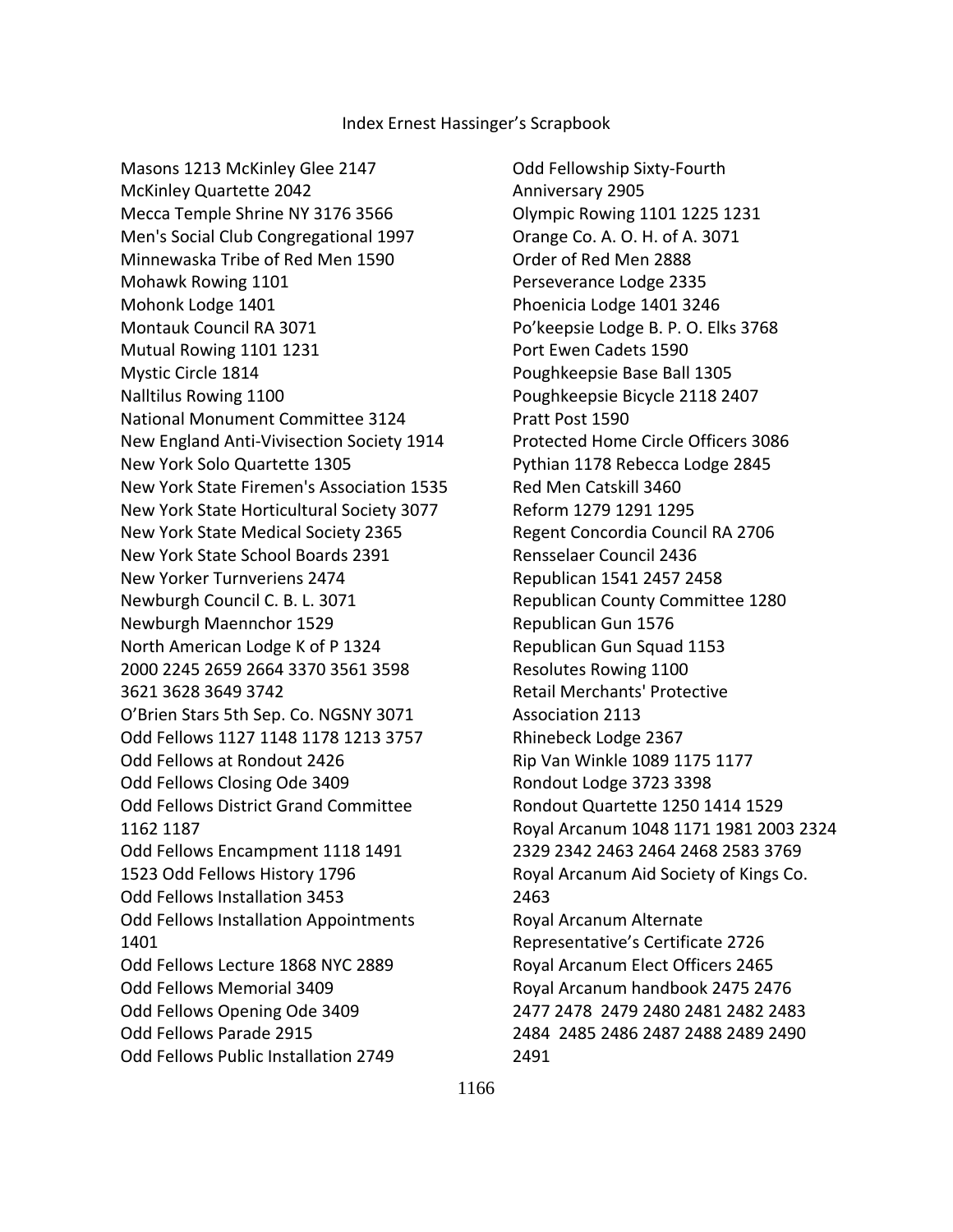Royal Arcanum Officers 2267 2295 3663 Royal Arcamum Outing 2463 Royal Arcanum Photograph 3700 Royal Arcanum T. & O. B. Fund Statement 3792 Salvator Base Ball 1297 Samaritan Council RA 2463 Sanctuary Algonquin S. of A. 3071 Saugerties Club 1305 3774 Saugerties Club Open House 3710 Saugerties Bathing 1277 Saugerties Bicycle 1853 2118 2407 2840 2979 2993 3624 3666 Saugerties Bicycle Club Members 3328 Saugerties Bicycle Path Fund 2852 Saugerties Choral Society 1824 2024 Saugerties Club Incorporated 2549 Saugerties Club Officers 3128 Saugerties Council JOUAM 3725 Saugerties Council OUAM 3787 Saugerties Council RA 1171 1726 1912 2141 2392 2766 2780 3057 3126 3417 3561 3599 3623 3624 3792 Saugerties Council RA Election 3656 3724 Saugerties Council RA ID Card 3093 Saugerties Council RA Installation 2712 2767 Saugerties Council RA Installation Supper 2713 Saugerties Democratic 1338 Saugerties Fish and Game 1165 Saugerties Lodge AOUW 3433 3561 3603 3605 3622 3628 Saugerties Maenner Quartette 1076 1079 1108 1131 1133 1134 1155 1251 1270 1274 1305 1307 1359 1404 1414 1458 1513 1529 1531 1727 1786 2375 2496 2731 2930 3313 3537 Saugerties Maenner Quartette Ball 2657 Saugerties Maenner Quartette Elects

 Officers 3651 Saugerties Maenner Quartette Grand Squire 2721 Saugerties Maenerchor 2927 Saugerties Maennerchor Elect Officers 2496 Saugerties Maennerchor Officers 2308 Saugerties Maennerchor Organization 1920 Saugerties Rowing 1100 1101 1225 1231 1653 Saugerties Wheelmen 1512 Schenectady Council 2436 Shokan Lodge 1401 St. James Young Men's CYA Society 3418 St. Louis Grays Military 3587 St. Mary's Commandery Knights of St. John 3646 St. P. A. of A. Elizabeth NJ 3421 St. Peter's Sick and Aid Society 1052 Supreme Sanctuary S. of A. 3071 T. J. Manning Association 2902 Tammany Hall 1220 Tariff Reform 1279 1280 Tariff Reform Association 1280 Templars Lodge 2335 Thomas Wildey Encampment 1070 1167 1176 1206 1242 1255 1276 1284 1663 1726 1913 1974 2140 2177 2277 2467 2766 2780 2915 2920 2923 3334 3561 3599 3624 3742 Thomas Wildey Encampment Elect Officers 3217 3355 Thomas Wildey Encampment Install Officers 3413 Thomas Wildey Encampment Installation 2758 Thomas Wildey Encampment Officers 2847 Tritons Rowing 1100 Trojan Council 2436 Troy Maennchor 1529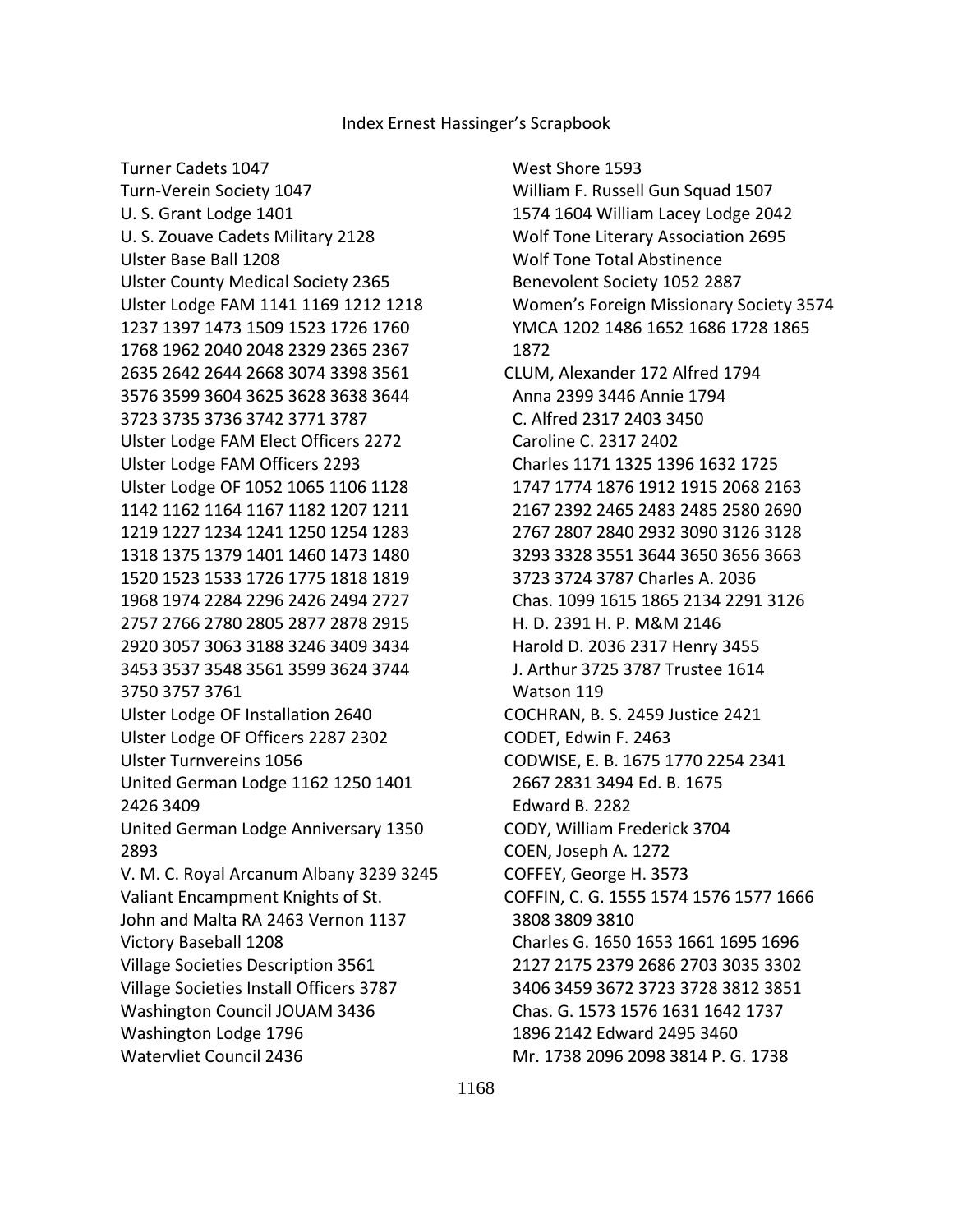President 1661 Samuel B. 2634 Secretary 3806 COGSWELL, Daniel 1400 COHEN, Aaron 1444 Albert 120 1092 2261 Bryon 3444 Byron 1794 2397 H. 3048 M. J. 3253 Mr. 3812 Ray 1794 2036 3447 Ray A. 2317 2402 Sadie L. 174 Samuel 1065 1318 1333 1442 1605 1626 1714 1718 1847 1850 1962 2046 2055 2130 2291 2462 3074 3090 3162 3508 3526 3540 Samuel Mrs. 149 COHN, S. Solis 2630 COLBURN, George Mrs. 1322 COLE, A. B. 1773 Abram 2757 3119 Andrew 3119 Charles E. 3119 David 1967 Devine H. 2429 Edward P. 1372 Edwin P. 1368 Edy 117 Elvin 1623 Frank 3150 Frank A. 2025 George 1967 George H. 3119 Harvey 3119 J. W. 2831 James W. 2537 2546 2550 3119 Katherine 2069 L. S. 3063 Robert 148 150 Thomas 1724 2084 2365 2367 3187 3459 3562 3721 3739 3802 William H. 1534 COLEGROVE, James C. 3462 COLEMAN, P. 3544 3545 P. H. 1363 Paul St. J. 2537 2550 Paul St. John 2546 COLES, Samuel 1446 W. A. 2707 COLLIER, A. V. D. 1891 1896 D. B. 3095 Edward A. 3573 Frederick J. 1330 Marshal 1896 COLLIGAN, John 12 COLLIN, E. F. 2469 COLLINS, C. H. 2972 3383 J. 2069 COLMAN, P. St. John 2335 2932 COLTER, Wm. Mrs. 1675 COLUMBUS, Christopher 1590 1657

COLVIN, Verplanck 1367 1372 Verplank 1371 COLWELL, R. 1872 COMFORT, E. 3538 E. D. 3717 3778 E. L. 3719 Eddie 1400 Edward 2399 3665 3737 Edwin 1794 3446 W. C. Mrs. 2059 William 1491 3648 William E. 1663 1774 2847 Wm. E. 3293 Wm. M&M 2076 COMMON COUNCIL MEETINGS 11/09/1869 1046; 01/17/1890 1060; 02/05/1891 1075; 03/05/1891 1107; 03/26/1891 1180; 09/20/1888 1194; 05/21/1891 1271; 10/01/1891 1348; 11/12/1891 1374; 12/30/1891 1408; 01/04/1892 1408; 01/0/1892 1408 1409; 02/05/1892 1466; 03/04/1892 1503; 04/05/1892 1504; 05/03/1892 1505; 05/19/1892 1508 1510; 06/10/1892 1514; 06/17/1892 1517; 06/08/1892 1519; 06/17/1892 1521; 07/05/1892 1525; 08/18/1892 1537; 09/06/1892 1588; 11/14/1892 1596; 12/06/1892 1606; 12/29/1892 1611; 01/05/1893 1618; 01/07/1893 1619; 02/06/1893 1627; 02/18/1893 1629; 03/04/1893 1633; 04/01/1893 1640; 05/06/1893 1644; 06/03/1893 1646; 07/01/1893 1648; 10/07/1893 1675; 11/04/1893 1679; 12/022/1893 1680; 01/06/1894 1687 1730; 02/17/1894 1731; 05/12/1894 1739; 10/20/1894 1743; 05/05/1894 1745; 06/24/1894 1753; 11/17/1894 1770; 12/15/1894 1772; 01/01/1895 1784; 01/05/1895 1785; 12/29/1894 1789; 02/16/1895 1800 1802; 02/02/1895 1804; 01/19/1895 1806; 02/28/1895 1807; 03/02/1895 1807; 03/12/1895 1811; 03/16/1895 1812;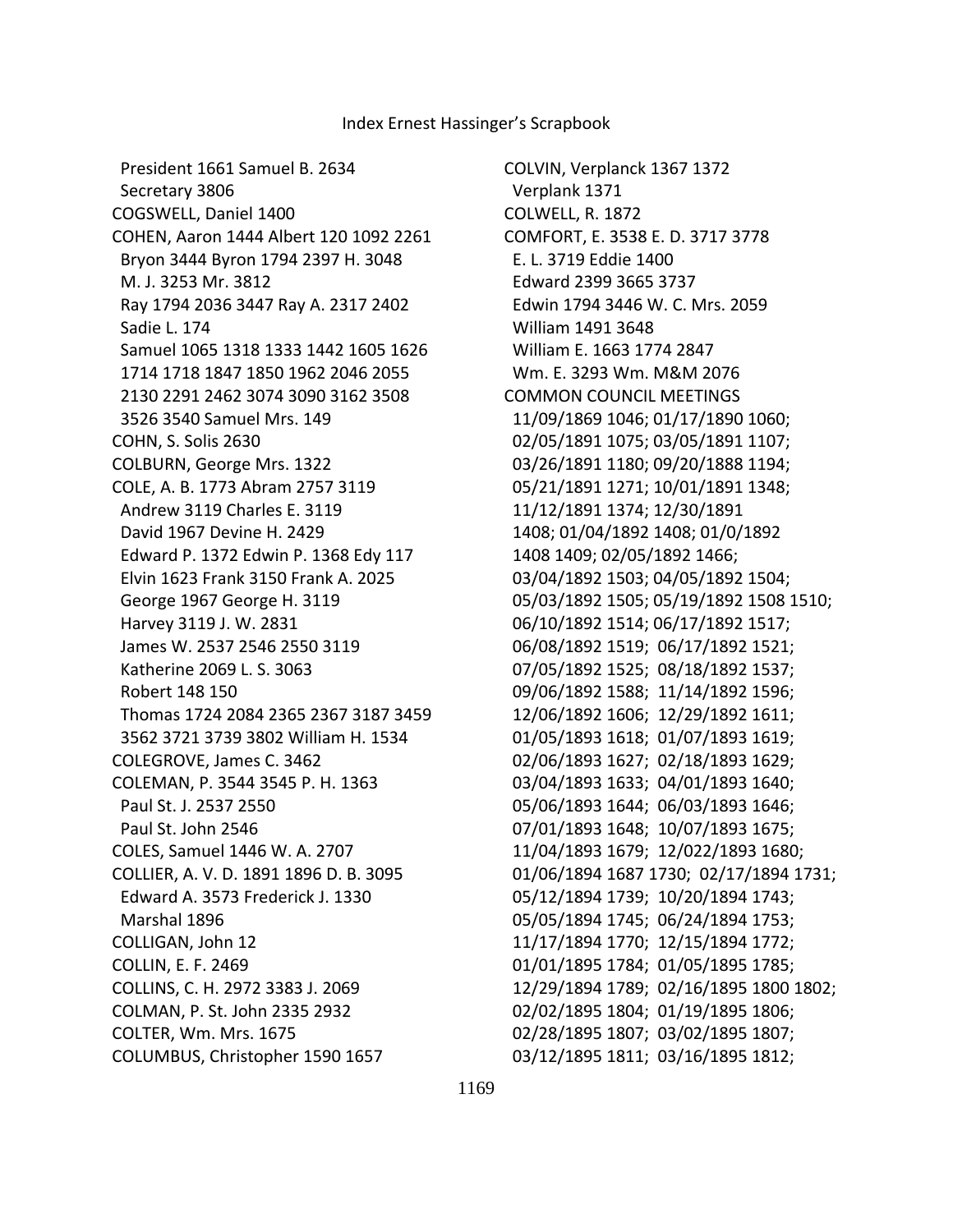03/30/1895 1813 1835; 04/09/1895 1837; 04/20/1895 1838; 05/041895 1839; 05/15/1895 1841; 05/11/1895 1843; 05/13/1895 1843; 05/18/1895 1844; 05/22/1895 1844; 06/01/1895 1845; 06/15/1895 1846; 07/06/1895 1847; 07/20/1895 1848; 08/03/1895 1850; 08/17/1895 1851; 08/28/1895 1852; 08/24/1895 1854; 08/21/1895 1855; 09/07/1895 1856; 09/21/1895 1857; 10/05/1895 1858; 10/19/1895 1859; 11/02/1895 1860; 11/16/1895 2005; 12/06/1895 2006; 12/21/1895 2007; 01/01/1896 2010; 01/04/1896 2010; 01/18/1896 2011; 01/23/1896 2013; 02/01/1896 2014 2015; 02/03/1896 2016; 02/15/1896 2017; 03/07/1896 2052; 03/21/1896 2054; 04/04/1896 2055; 04/18/1896 2057; 05/16/1896 2081; 05/04/1896 2088; 06/20/1896 2094; 06/06/1896 2103; 07/07/1896 2110; 07/18/1896 2115; 08/01/1896 2132; 09/18/1896 2155; 09/19/1896 2156; 11/21/1896 2157; 1896 2161; 12/05/1896 2254; 12/19/1896 2278; 01/02/1897 2290; 01/16/1897 2305; 02/06/1897 2315; 02/20/1897 2325; 03/20/1897 2337; 04/03/1897 2341; 04/17/1897 2408; 05/01/1897 2411; 06/05/1897 2412; 06/19/1897 2413; 05/15/1882 2415; 06/05/1897 2417; 07/03/1897 2418; 08/07/1897 2565; 08/21/1897 2566; 09/18/1897 2569; 09/04/1897 2571; 09/25/1897 2573; 10/02/1897 2614; 10/16/1897 2615; 11/06/1897 2616; 11/20/1897 2617; 12/04/1897 2618; 12/10/1897 2619; 12/18/1897 2620; 01/01/1898 2621; 11/23/1897 2628; 12/08/1897 2647; 01/25/1898 2737; 01/15/1898 2755 2761;

 02/05/1898 2806; 02/19/1898 2828; 03/05/1898 2844 2848; 01/02/1891 2933; 03/19/1898 3480; 04/16/1898 3481; 04/02/1898 3482; 05/07/1898 3483; 05/21/1898 3485; 06/04/1898 3486; 06/18/1898 3488; 05/02/1898 3489; 07/16/1898 3492; 08/06/1898 3493; 08/20/1898 3494; 09/03/1898 3495; 11/12/1898 3538; 10/01/1898 3544; 10/05/1898 3544; 10/15/1898 3545; 12/17/1898 3659; 12/24/1898 3660; 12/30/1898 3660; 01/02/1899 3665; 11/19/1898 3666; 11/26/1898 3667; 12/03/1898 3668; 01/21/1899 3699; 02/04/1899 3713; 02/18/1899 3714; 03/18/1899 3715; 03/10/1899 3716; 04/01/1899 3717; 04/15/1899 3718; 04/29/1899 3719; 1/2/1900 3778; COMPANY, A. W. Dolfini & Co. 3303 3668 3715 Adams & Co. 2019 2412 2462 2616 3465 Adams Bros. 1874 2417 Albany Telegram 1781 Alfred L. Robins Co. 1865 Allston Adams Card Co. 3638 3639 American Biscuit & M'f'g. 1455 American Book Co. 1865 2391 3465 American Fire Engine Co. 1845 1847 2865 2875 3095 American Ice Co. 3785 American Machine Co. 1505 2088 American Sugar Refining Co. 3690 American Tea Co. 1590 Ames Sword Co. 2864 Anderson & Jones 2959 3312 B. Reynolds Co. 1466 Baker & Taylor Co. 3465 Ball Nozzle Co. 1896 Bank of Ulster 3563 Banks Bros. 2646 COMPANY, Barclay Fiber Co. Plant Sold 2578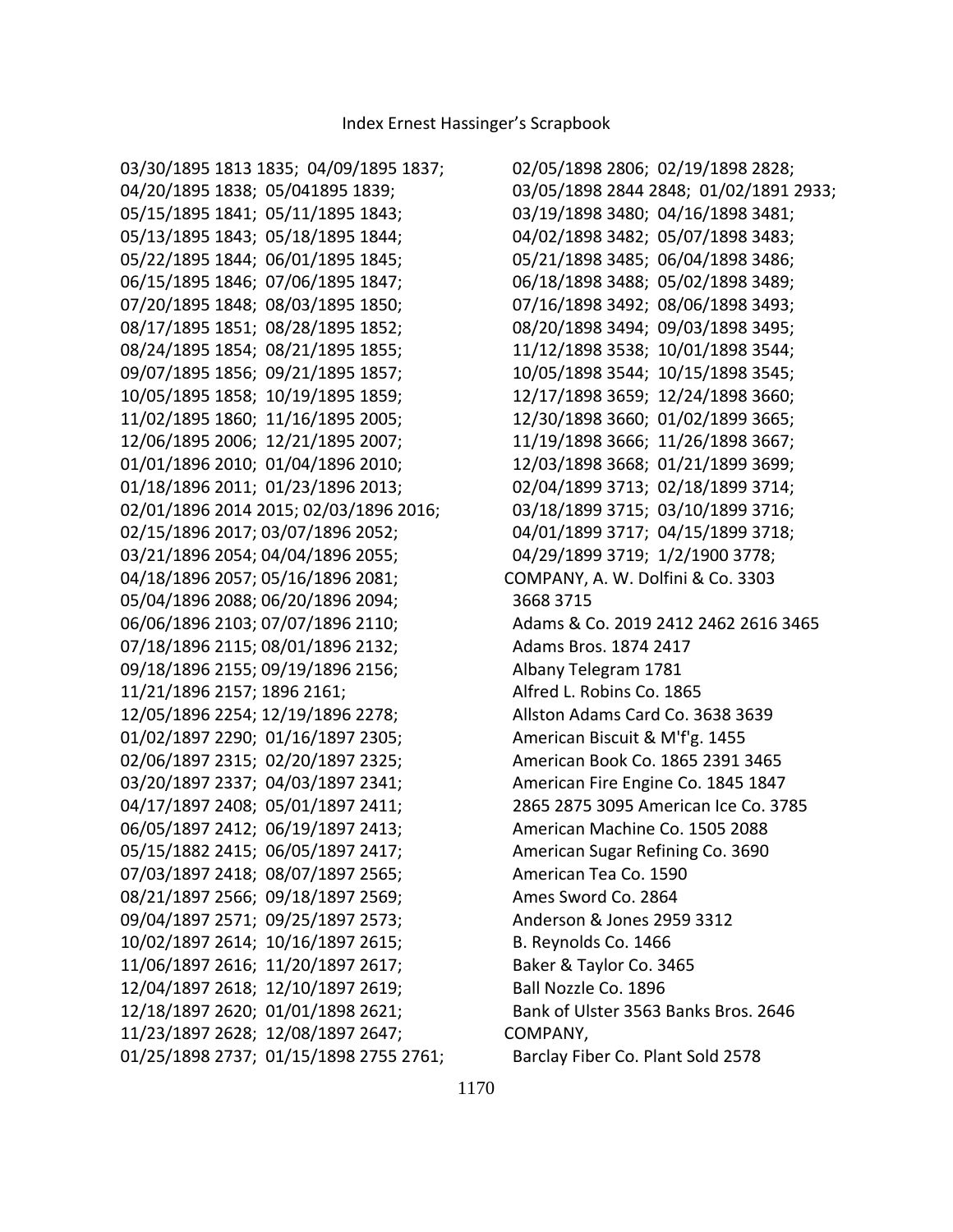Barclay Fibre Co. 1743 1805 1917 1965 1966 2116 3774 Barclay Fibre Co. Description of 3774 Barmann's Brewery 1590 Bartholomay Brewing Co. 3171 3274 Belch & Keenan 1486 1594 1601 1731 1754 1872 2110 2199 2462 2949 3471 3547 3740 3752 3765 Beverwyck Brewing Co. 3601 Bigelow Bluestone Co. 1446 1760 Bloomingdale Bros. 3465 Bohr Shoe Factory 2819 Boston Dry Goods Store 1872 Boston Tow Boat Co. 2792 Boston Wove Co. 2094 Brede & Co. 1486 Brink & Keeney 1865 Brinnier & Newcomb 2060 2309 Brinnier & Newcombe 2143 Brooklyn and New York Ferry 1498 Brown & Post Co. 3249 Buck & Zeeh 1590 Burhans & Brainard 1503 1504 1675 1806 2319 2568 3176 3566 Burhans & Brainard's Stone Yard 1965 Butzel's 1952 Butzel Agency 1681 Butzel's Dry Goods Store 2995 C. A. Nichols Co. 3465 C. F. Suderley's Sons 3113 1789 3503 C. F. Suderly & Sons 2462 C. H. Ditson & Co. 2391 C. H. Evans & Son's Co. 3171 C. Lewis & Co. 3047 C. Miller & Son 2103 C. P. Raymond & Co. 2792 Canfield Stove Co. 2113 Carnright's Feed Store 1646 Catskill & New York Line 1347 Catskill & New York Steamboat Co. 1484 Catskill Examiner 2787 Catskill Savings Bank 1990

 Catskill Steamboat Co. 2509 Central & Hudson River Railroad 2753 Central Bureau of Engraving 2863 Central Livery Stables 2948 Champlin Printer 2701 Chapman Wrecking Co. 2626 Chas. Miller & Son 2055 Chin Chu's Laundry 3384 Christian Moerlein Brewing Co. 3171 Christian Moerlin Brewing Co. 3148 Citizen's Standard Telephone 2794 Citizen's Telephone Co. 2616 Citizens Telephone Co. 2615 Clark & Van Orden 3465 Clement & Shannon 1812 Clement and Shannon Pawn Brokers 1807 Coleman & Sweetman's Marble Yard 1839 Colonial City Electric Railway 1767 Conley Comedy Co. 2315 Consolidated Ice Co. 2225 3167 3785 Consolidated M'fg Co. 1802 Consolidation Mfg. Co. 1800 Consumers Water Works Co. 1843 Cook & Son 1812 Cornell Towing 1347 Cornell Towing Co. 3513 Corner Drug Store 1333 2052 2054 3266 Cox & Mullen 2271 Cross Blank Book Co. 3604 Cumberland Manufacturing Co. 2579 2600 2606 Cummings & Gilbert 2646 Cummings & Kiernan 1590 D. C. Heath & Co. 2391 3465 Daily Post 2157 2305 Dame & Townsen Co. 3719 Darbee & Clum 3280 3713 3751 Davis & Fratsher 1524 Davis Clothing Co. 1844 1946 2110 Davis Shoe Store Sold 2570 Dawes Bros. 1464 1486 1804 1872 1874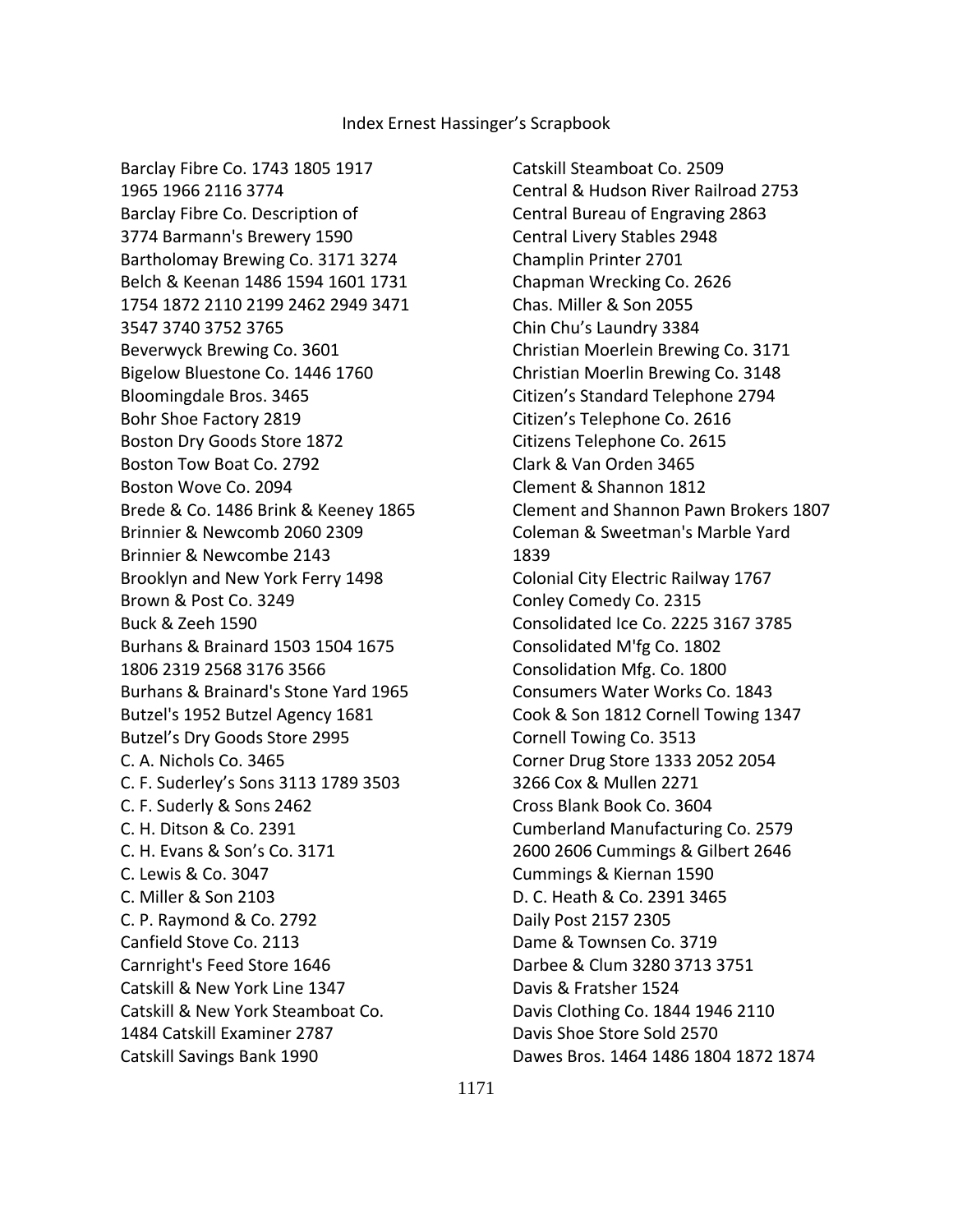1939 Delaware & Hudson RR 2753 Derrenbacher's Confectionery 1590 Develin & Kerbert 2132 DeWitt & Gillespie 1590 Dodd Mead & Co. 1865 3465 Donald Converse & Maynard 1872 Dondero & Cunio 1590 Donlon & Darbee Co 3280 Donlon & Darbee's Agency 2276 Donohue & Hennebery 3465 Doyle's Baggage Express 3338 Dwyer Bros. 1590 E. F. Hommel & Co. 2831 E. J. Lewis and Bro. 3267 E. S. Greeley & Co. 1865 E. Sweeney & Son 2462 E. Sweeney's Sons 2566 Eckert & Snyder 1275 1486 1681 1688 2462 2590 2761 2828 2947 3764 3783 Edison Electric 1282 Edison General Electric 1522 Educational Publishing Co. 1865 Electric Light & Power 1486 3115 Electric Light Co. 1348 1523 1772 1838 1839 1847 1858 2010 2088 2761 3538 3545 3666 3667 3668 3717 3719 Electric Light Works 1728 2011 Elting & Sons 1486 Emerick Bros. 1872 1951 2005 2412 2417 2462 3006 3591 Ennever & Trautmann 2799 Eureka Fire Hose Co. 1636 2869 3243 3718 Evans & Manning 3606 Excelsior Bakery 1590 F. Conner & Co. 1408 1679 F. H. Colman & Co. 2157 F. J. Lutz & Bro. 3715 F. Lutz & Co. 2315 Fabric Fire Hose Co. 2110 2132 2415 3350 Farrel Foundry & Machine 1521

 Farrel Machine Co. 3482 Farrell Foundry and Machine Co. 2081 Feigenspan's Newark NJ Co. 3231 Finger & Lewis 1201 1466 1486 1606 1648 1865 2007 2010 2132 2278 2315 2391 2412 2415 2417 2462 2571 2573 2603 2614 2828 3023 3465 3486 3488 3583 Finger & Mann 3326 Finger and Lewis 3659 Finger Brothers 1590 2603 First National Bank 2635 2644 2753 2831 3129 3348 3625 3645 3759 First National Bank Elections 1419 First National Bank of Saugerties 3563 3734 Fiske Brothers Refining Co. 3642 Fords Howard and Hurlbert 1865 Forehand Arm Co. Worcester 3759 Frank Murphy Saugerties Water Co. 1266 Fratsher & Castree Co. 1216 Fratsher Clothing Co. 3779 Freligh & Howard 1408 1606 1646 Fuller & Crump 1688 1731 Fuller & Crump Box Factory 1728 G. L. Wachmeyer & Co. 1590 G. P. Putnams' Sons 3465 Gas Co. 1521 1644 1807 2828 Gas Light 1408 Gas Works 3315 Gay Bros. 3333 General Electric Co. 1767 Geo. Madden & Co. 3287 George C. Preston & Son 1342 Georgia Central Railroad 2753 Gibson's Soap Factory 1590 Gilbert Croswell 1865 Ginn & Co. 1865 2391 3465 Glasco Ice Co. 1450 2336 2381 2860 3371 3732 3785 Gleason & Bailey 1799 2094 3145 3283 Gleason Purchasing Agency 3146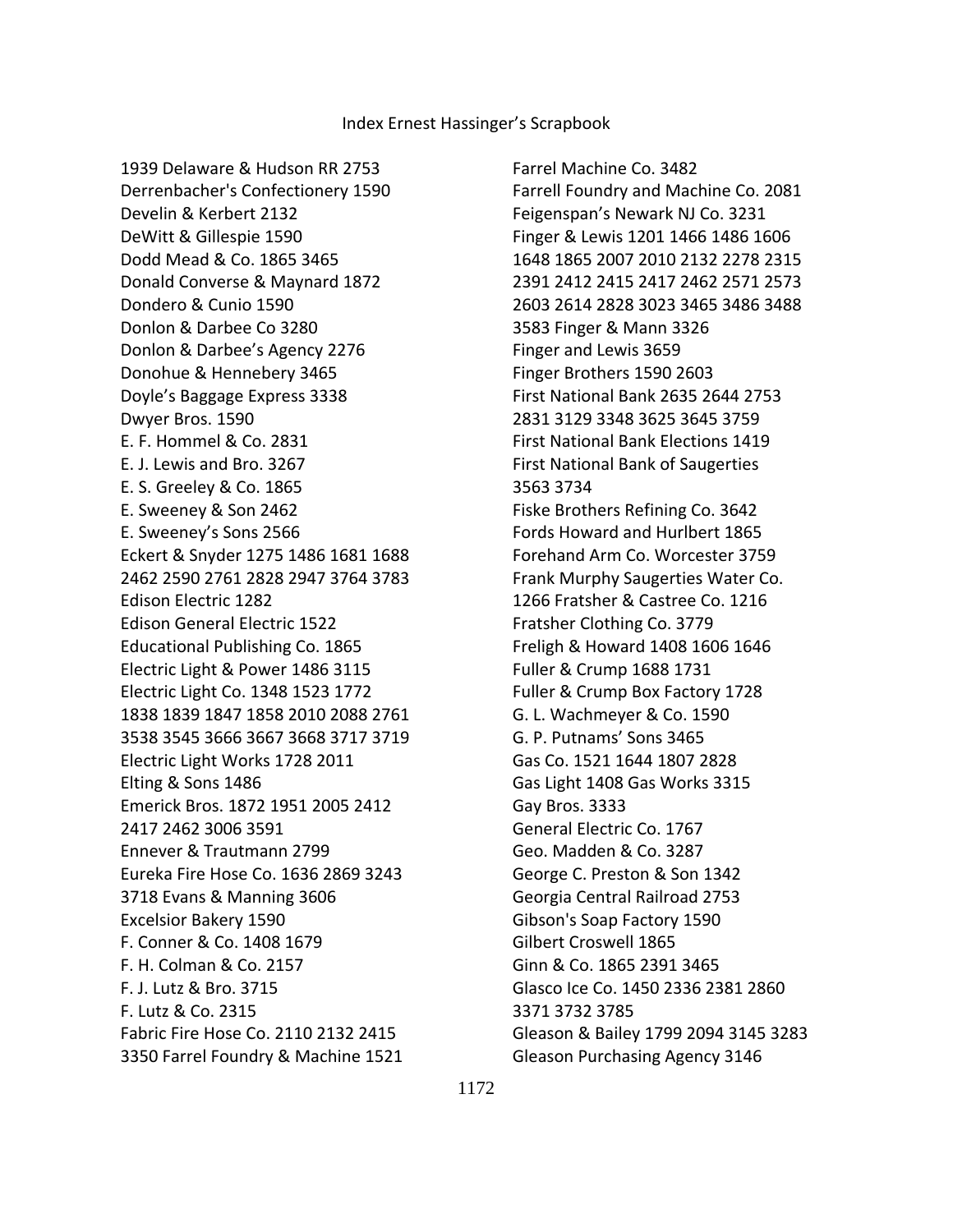Grand Union Tea Co. 1590 Granger & Gregg Brewing Co. 1439 1757 2362 Guardian Assurance Co. 1462 Guggenheim Bros. 3082 Gus Hill 1773 Gutta Percha & Rubber Mfg. Co. 2094 3264 3718 H. Cohen's Son 3048 H. T. Keeney Agency 3764 3783 Hackett Carhart & Co. 3122 Harlan & Hollingsworth Co. 3654 Harper's Weekly Club 3465 Harris Shoe Store 1872 Heller & Co. 1576 Henderson-Ames Co. 2864 Hendricks & Swart 1590 Hildebrandt's Ship Yard 1590 Hill & Bulkley 1846 Horseheads Bridge Co. 2831 Houghtaling Brickyard 3481 Houghton Mifflin & Co. 1865 Howard & Valkenberg 2315 2391 3465 Howard & Valkenburg 1865 2341 2411 3252 3493 Howard & Van Valkenberg 1789 2052 Howard & Van Valkenburg 1648 3483 Hubbard & Foshay 1590 Hudson River Co. 2113 Hudson River Furniture 1590 Hudson River Furniture Co. 3136 Hudson River R. R. 2870 Hudson River Telephone 1644 2794 2846 2855 2859 3628 Hudson Steamboat Co. 2635 Hull & Bedell 1956 2055 Hull & Emerick 1486 Hull's Bazaar 1848 1872 1956 Hunt Co. Inc. 3272 Hunt's Bazaar 1865 J. & E. Simmons 1334 J. A. Hill & Co. 1865

 J. A. Myer & Son 1858 J. B. Sheffield & Son 1744 1825 1917 2071 2078 2897 3638 3774 J. Brede & Co. 1309 3123 J. C. Davis & Co. 1486 1872 J. Hansen's Son 3359 J. L. Butzel Son 2462 J. L. Butzel Sons 1465 J. L. Butzel's Son 1847 1872 2057 J. L. Butzel's Son 3604 J. L. Butzel's Sons 1504 1731 John L. Butzels' Son J. L. Mott Iron Works 2337 J. Maxwell & Sons 2618 J. P. Russell Agency 1264 2028 James A. Deane & Co. 1329 James O. Merritt & Co. 3773 James Seamon and Davis Firm 2347 Jeremiah Russell's Agency 2043 Jernagan & Ronk 1835 Jernegan & Ronk 1606 1679 1813 1845 1847 1958 Jersey City Zinc Works 1092 Jewich Bros. 2006 John C. Davis & Co. 1536 1554 1945 2462 2984 3607 John C. Davis Co. 3056 John D. Fratsher & Co. 2973 3602 John E. Lasher & Son 3176 3566 John L. Butzel's Son 2241 2391 John L. Butzel's Sons 1850 John Maxwell & Sons 1408 2618 John Maxwell Sons 3493 3494 John Maxwell's Son 2620 John Maxwell's Sons 2566 2828 3494 John Maxwell's Son 1680 John Maxwell's Sons 1679 1848 1865 Jordan & Perrin 3465 Joseph's Catskill Co. 1672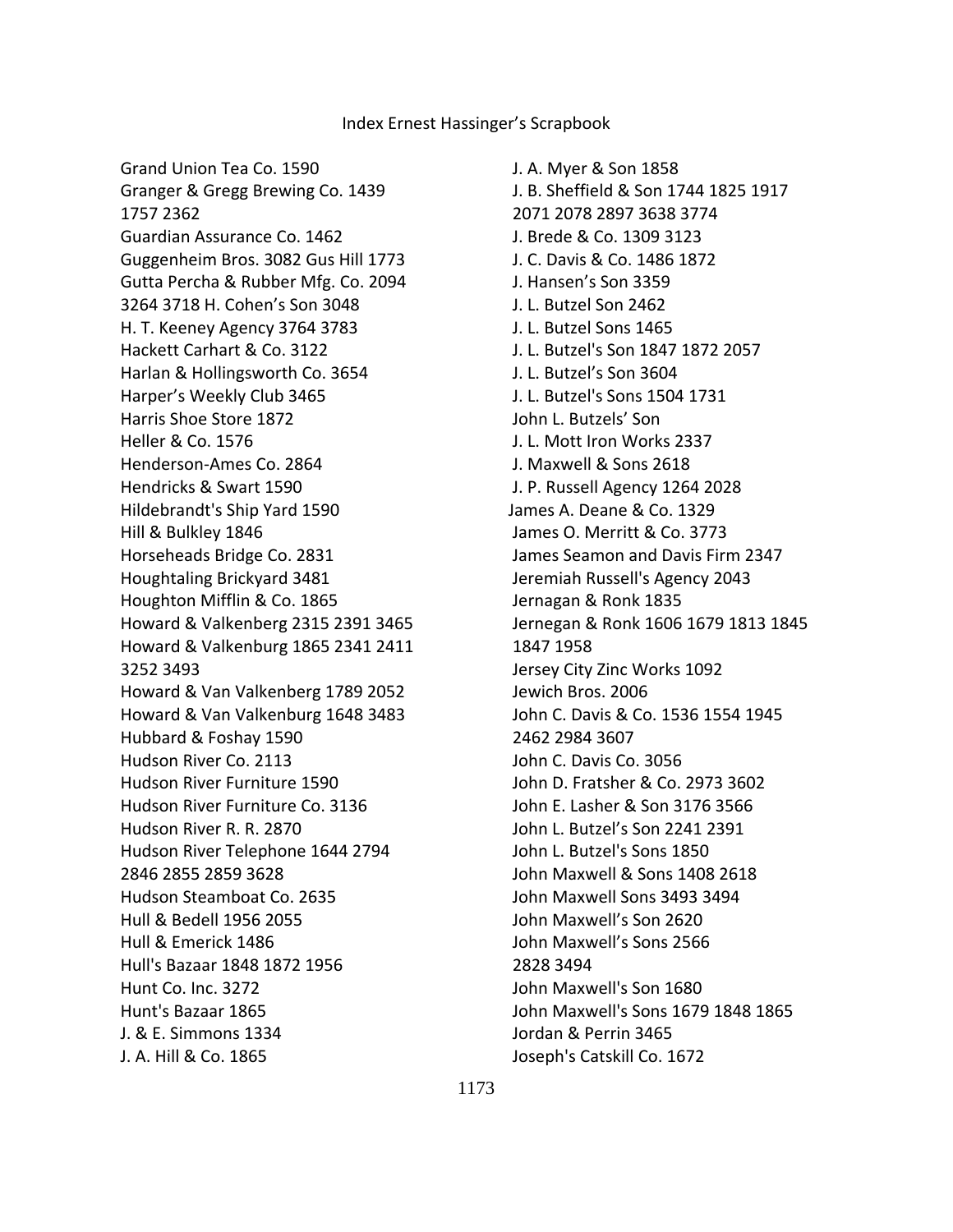Julian Schell & 1505 Kaufmann's Creamery 1590 Keeney's Agency 3783 Keeney's Agency 1992 Kenney & Myer 1123 Keystone Badge Co. 3118 Kingston Electric Light Co. 1590 Kingston Freeman 2254 3486 21552 Kingston Freeman Co. 2156 Kingston Savings Bank 1346 Kipp's Store 3384 L. Christian & Co. 2978 L. Mattes & Son's 3191 Laflin & Rand Powder Co. 1221 2176 Laflin Smith & Boyle 2176 Laflin Smith and Boies 2494 Lasher's Market 2971 Lawrence Cement Works 2296 Lawyers Co-Operative Publishing 2848 3482 Lawyers Corporation Publishing Co. 2828 Lead Trust 3178 Lentz Bros. 1590 Lewis Elting & Sons 1590 Lime Rock Quarries 2567 Loerzel Bros. 1464 1466 3079 3376 Ludlow Valve Co. 2014 2015 Lutz & Carle 2011 2014 2015 2017 2052 2054 M. Bradley Co. 2341 M. Cantine Co. 2005 2616 3493 M. Groh's Sons 2801 M. Groh's Sons 1303 M. Madden's Sons 2113 M. Oppenheimer & Son 2113 M. Schoenfeld & Son 1872 Manhattan Rubber Mfg. Co. 3659 3661 3718 3719 Manufacturers' National Bank of Troy 1346 Martin Cantine Card Co. 3718 Martin Cantine Card Factory 1728

#### 2179 2199

 Martin Cantine Co. 1646 2415 2936 3639 Martin Cantine Co. Engraving 3639 Maynard Merrill Co. 2391 Maynard Merritt & Co. 3465 McCausland & Co. 1590 McCurdy & Warden 1484 McLaughlan & Hennesy 1590 McMillan & Johnson 1590 Mechanics and Trader's Insurance Co. 1778 Merritt's Undertaking 1288 Metropolitan Bread Pie & Cake Bakery 3121 Metropolitan Life Insurance Co. 2188 Milton Bradley Co. 2391 Montanye & Co. 1590 Morgan & Wright Tires 2118 2407 Moses Schoenfeld & Sons 2462 Mullen & Cox 2271 Museum Drug Store 2019 Myer & Carnright 1486 1948 2103 2462 3005 Myer & Lockwood 3598 N. C. Bohr Shoe 1453 N. G. Bohr Shoe 1479 N. Y. Belting & Packing Co. 2005 2725 National Biscuit Co. 3113 National Express Co. 1590 2954 3465 National Lead Trust Co. 1398 National Savings Bank Albany 1990 Needle Factory 1728 New Paltz Savings Bank 1778 New York & Pennsylvania Paper Co. 2818 New York & Saugerties Transportation 1191 New York & Saugerties Transportation Co. 1190 New York and Northern RR 1143 New York Belting and Packing Co. 1626 New York Billing & Packing Co. 3718 New York Central 2870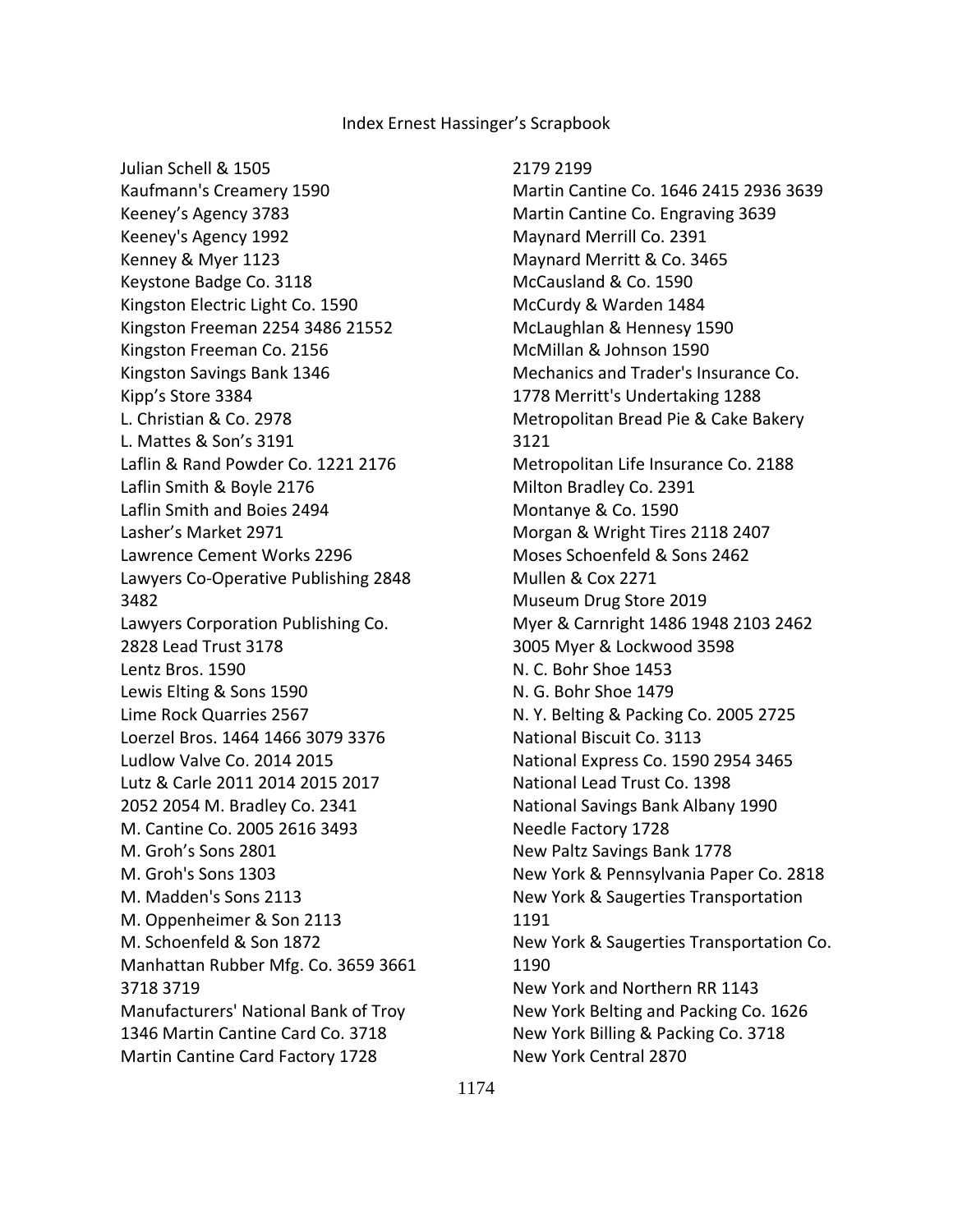New York Central & Hudson River Railroad 1828 New York Central Railroad 2753 3625 New York Central Railroad Co. 1999 New York Ice Co. 3164 New York Produce Exchange 1247 New York Steamboat Co. 2756 New York Store 3568 Niagara Steamer Co. 1579 Norwich Pharmacal Co. 3169 Ocean Steamship 1498 Onward Stock Farm 2002 Oriental Tea Co. 1486 1821 Overbaugh's Shoe Store 3329 P. Canner & Co. 1486 1606 1813 2094 2391 2831 2987 P. H. Coleman & Co. 2940 P. Mc Cormick & Co. 1389 Pach Bros. NY 2788 Paper Mill Accident with Boiler 1711 Peckham Motor Wheel and Truck Co. 1777 Penn Publishing Co. 3465 Pennsylvania Co. 3774 Pennsylvania RR 2753 People's Line 2635 Peter C. Kellogg & Co. 2002 Peters Bros. 1464 Phillips & Ward 1648 Phillips & Wright 1606 1646 Phoenix Horse Shoe Works 1320 Postal Telegraph Cable Co. 3715 Postal Telegraph Co. 3492 Poughkeepsie Star 2407 Prang Educational Co. 2391 3465 Prudential Insurance Claims 1488 Publishing Co. Stockholders Meeting 2835 Pulp Mill 1728 Quayle & Son 2391 3465 Quick & Robinson 1859 Quick Bros. 1486 1675 1807 2094 3050

 3493 Quick Bros. & Co. 2413 2616 3044 Quinn & Nolan's Ales 3601 R. F. Balke & Co. 3242 R. H. Smith Mf'g Co. 1812 Rag Picker's Child Co. 1075 Rand McNally & Co. 2391 3465 Reed & Reed 2391 2462 2574 3568 3789 Reed & Reed The New York Store 2983 Revere Rubber Co. 1636 Rex Fire Extinguisher Co. 2179 Richardson & Boynton 1850 1851 Richmond School Furniture Co. 2391 3465 Richtmyer & Myer 1806 Rifenberg & Snyder 1486 Rightmyer & Myer 1770 2006 2014 2015 Rochester Bridge & Iron Works Co. 1823 Rodgers Ruso & Kelley 1839 Romer and Tremper Steamboat Co. 1777 2765 Rondout Savings Bank 1346 Ronk & Wood 3595 3628 Rosendale & Heesburg 2116 Rosendale & Hessberg 1825 2078 2578 Rosepaugh & Osterhoudt Funeral Co. 1110 Rumsey & Co. 2785 2786 3353 3485 Rumsey & Co. Seneca Falls 2832 Rumsey Truck Co. Seneca Falls 2812 Russell & Snyder 2999 Russell-De Angelis-Fox-Opera Co. 3524 S. E. L. Co. 2418 S. Vogel & Son 2052 Sampson Brothers 1590 Samuel Merclean & Son 3316 Saugerties & New York Steamboat Co. 1190 1323 1484 1688 1935 2762 Saugerties & Woodstock Turnpike and Tramway Road 2567 2568 Saugerties and New York Co. 2635

Saugerties and New York Night Line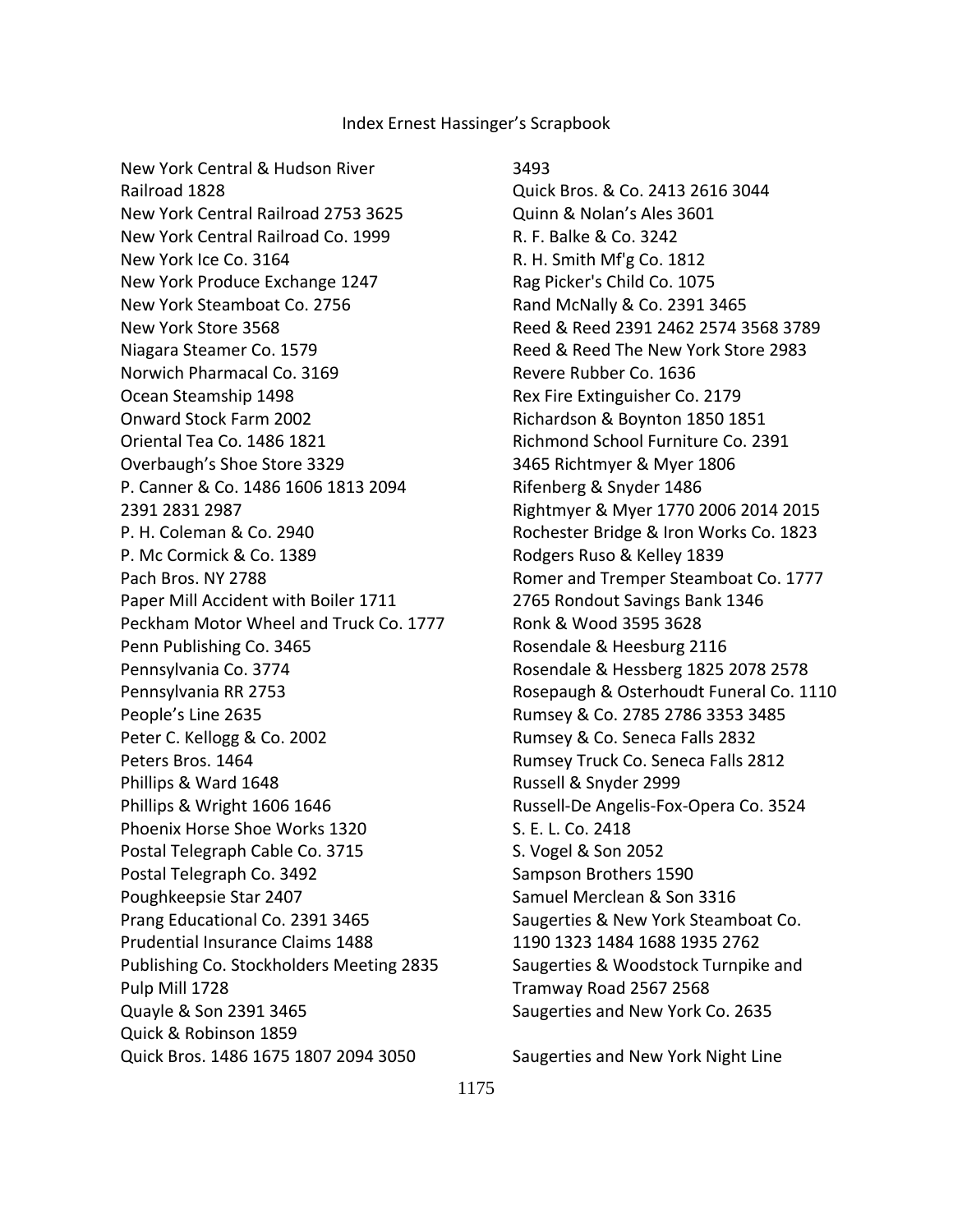# 2626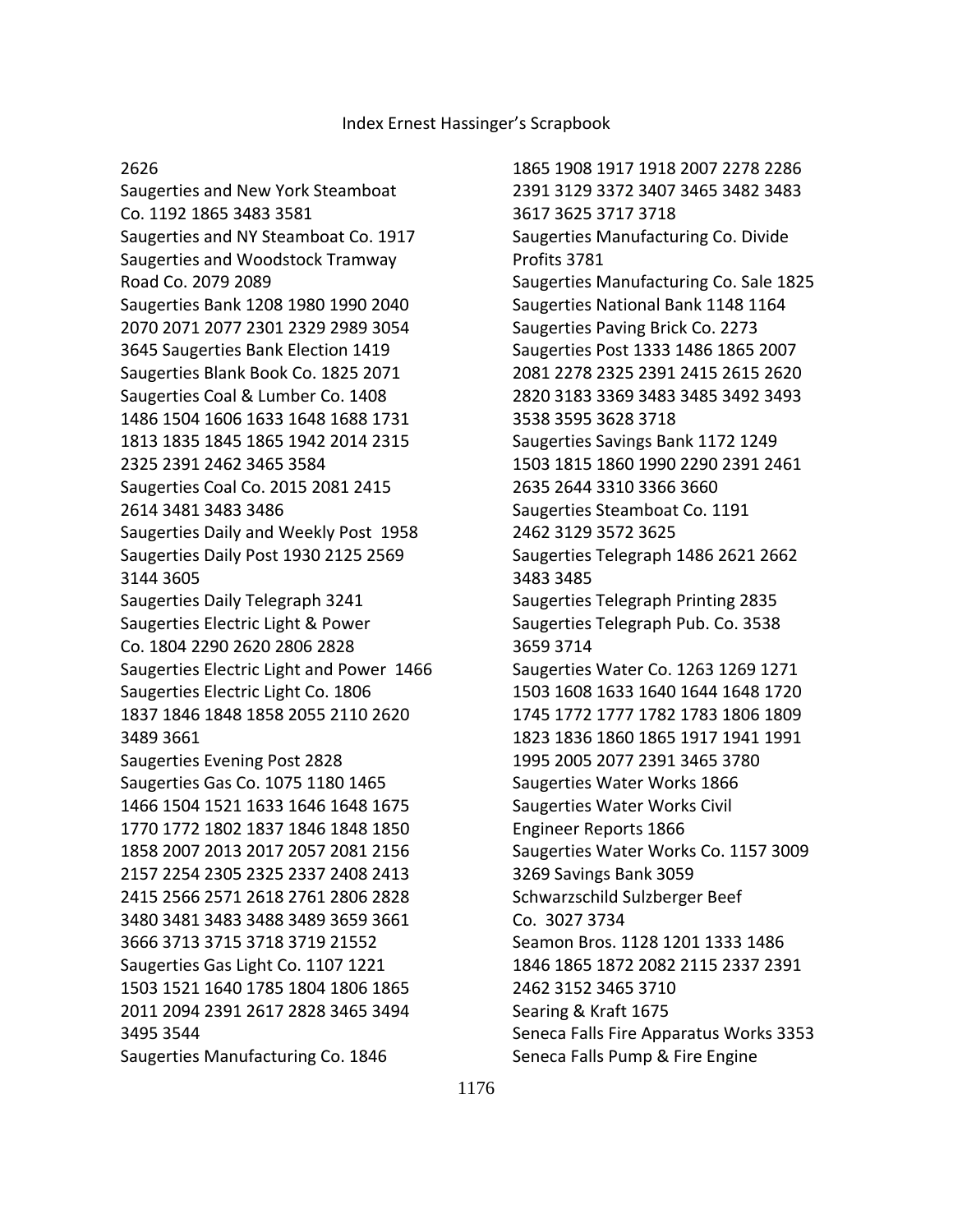Works 2785 Shea and Waterbury 1486 Sheffield Manufacturing Co. 1075 1260 1408 1545 1644 1648 1743 1744 1772 1804 1865 1917 1972 2006 2055 2071 2077 3483 Sheffield Manufacturing Co. Dissolution 1798 Sheffield Manufacturing Co. Meeting 1358 1677 Sheffield Manufacturing Co. Winding Up 2041 Sheffield Manufacturing Co's Mills 1728 Sheffield Mills 1523 Sheffield Mills Sale 2600 Sheffield Paper Co. 1848 1851 1908 2005 2007 2055 2081 2579 2600 2606 2818 2820 Sheffield Paper Co. Suit 2598 Sheffield Paper Mill 1657 Sheffield Paper Mills 2077 3572 Sheffield Property Mortgage Sale 1660 Shultis & Lasher 2753 Siegel Cooper & Co. 2169 Silver Burdett & Co. 2391 3465 Singer Sewing Machine 1486 Sixpenny Savings Bank NY 1933 2071 2077 Smoke House 3463 3695 Sohmer Piano Co. 1486 South Side Meat Market 3013 Spatz Brothers 958 3588 Spatz's Bottling Works 1471 State Bank of Saugerties Co. 1188 State Trust Co. 2616 Steamboat Co. 1486 Stephen Balard Rubber Co. 1636 Stock & Cordts 3278 Stock & Rice 1590 Stock Food 3141 Stone Dealers in the Village 2566 Stone Works 1728 Styles & Bruyn 1590 Suderley's Sons 1486

 Swart & McLaughlin 1194 1648 Swart Bros. 1486 3232 Sweeney Sons 2572 Sweetser & Sulzer 2343 Tannersville Lumber and Coal Co. 3584 Telegram Printing Co. 1777 Telegraph Co. 3538 3668 3717 Telegraph Incorporated 2764 Telephone Co. 1606 3538 3668 3717 The Boston Store 2967 The Saugerties Bank 1933 The Star 1590 Thing & Co. 3257 Tower Manufacturing Co. 1865 2391 3465 Trowbridge & Craigie 1576 Tuckerman Mulligan & Co. 1334 Turnpike Co. 1366 Ulster & Delaware RR 1832 Ulster Blue Stone Co. 2315 2412 2417 2618 2828 3325 Ulster County Savings 2848 Ulster County Savings Institution 1346 1405 1566 1990 2056 2753 Ulster Iron Co. 1334 Ulster Iron Mill 3774 1910 Ulster Iron Works 1172 1329 1931 2078 2371 2635 2762 3603 3604 3771 Ulster Iron Works Foreclosure 2078 Ulster Lead Works 1740 Ulster White Lead Co. 3177 Union Pacific Tea Co. 1590 Union Trust Co. NY 2071 Union Trust Company 1346 United Indurated Fibre Co. 2963 Van Buskirk & Dederick Co. 3099 Van Buskirk & Dederick's 2028 Van Buskirk Bros. 1333 1464 1486 1731 1847 1854 1863 2462 3221 3485 3544 3718 Van Deusen Bros. 1590 Vedder & Wiltsie Catskill 2185 Vim Magazine 3501 Vogel & Son 1838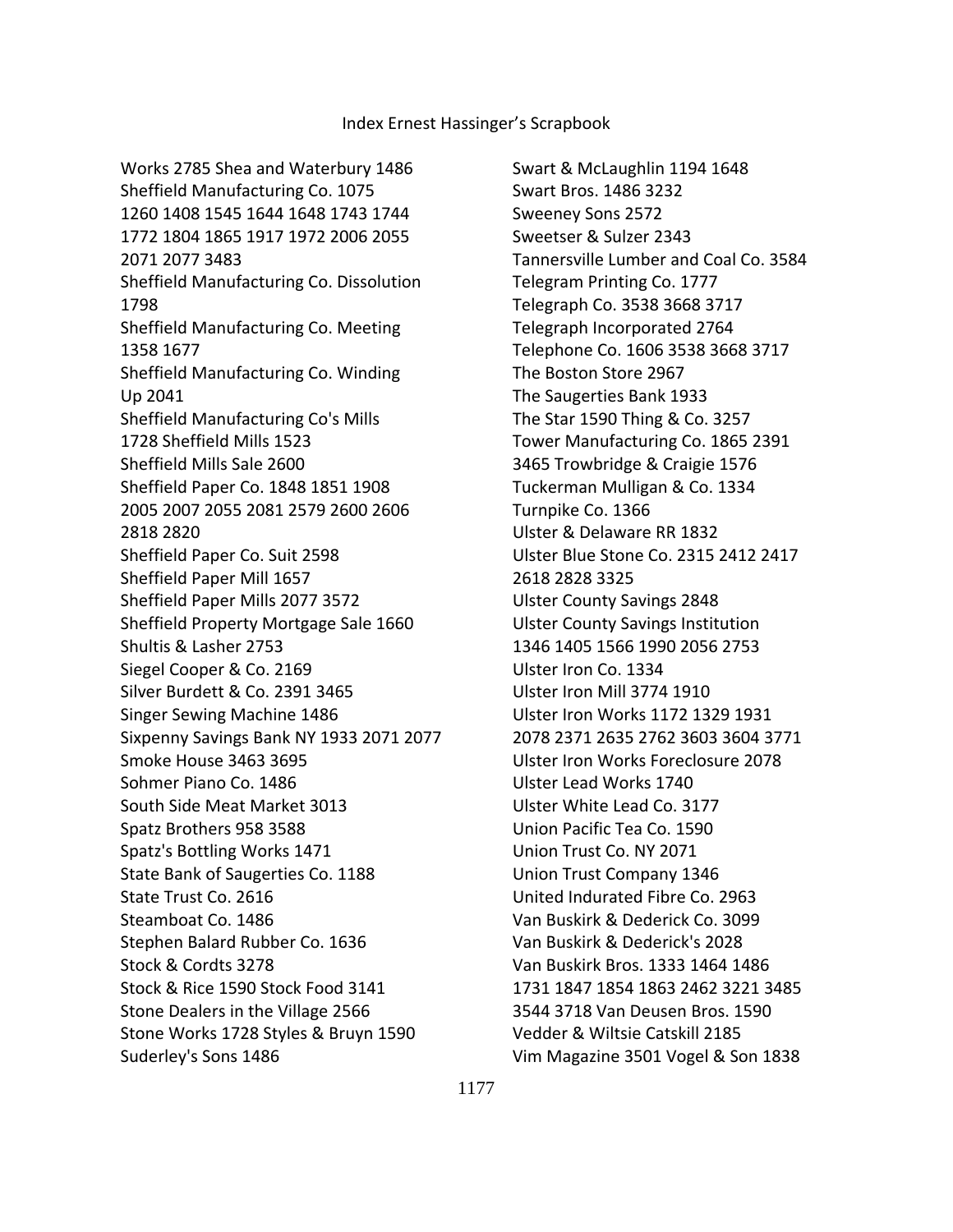Von Beck & Crowley 1590 W. E. Van Buskirk & Bro. 1813 W. J. Turck & Co. 1590 Wachmeyer's Furniture Co. 3094 Walden National Bank 1777 Walmsley Fuller & Co. 2391 Warner & Co. NYC 3458 Warnock Co. 3003 Washburn Bros. Store 3758 Washburn Brothers 2060 2062 Water Co. 1505 1606 1611 1617 1627 1858 2013 Water Works Co. 1486 Weed & Kennedy 1624 2913 Weed & Parson 2337 Welsbach Incandescent Lighting Co. 2806 2828 West Shore Railroad 1832 1923 2870 Western Union Telegraph Co. 2005 Westinghouse Electric Co. 1740 Westinghouse Electric Lighting 1306 Weston's Steam Laundry 3195 Whitaker & Finger 3598 White Lead Works Co. 1169 Whitehead & Hoag Co. 2862 Williamson Law Book Co. 2754 2761 Wiltwyck Bakery 1590 Winan's Passenger and Freight Line 3311 Winans & Cooper 1957 Wm. Cramp & Sons 3522 Wm. Evarts Benjamin 1865 Wm. Porters Sons 1675 Wm. Porter's Sons 1675 Wunderof Reading Pa. 3462 Ziegler Bros. 1347 COMSTOCK, Angel C. E. 1391 CONDON, Joseph 2079 Josephine 2079 2089 William M&M 2576 William R. 2079 Wm. R. 2089 CONFERT, W. W. 3334 CONFORT, Mamie 135

CONKLIN, Adelbert 1539 Rev. 2923 Rev. Mr. 2920 Robert 2925 2931 Rosco 133 CONKLING, Elmer 2938 Robert 1095 Roscoe 2605 CONLEY, Geo. 1067 George 1363 George M. 1130 John 1363 Thomas 2612 CONNELL, Richard E. 1702 CONNELLY, Charles 1576 1577 Clarence 2498 James 2219 James E. 1444 Mr. 1220 2215 2498 CONNER, W. A. 1333 CONNERS, Arthur 1590 CONNOLLY, G. M. 3133 G. M. Mrs. 2861 Geo. M. 1099 3646 George M. 1338 1464 1911 George M. Mrs. 1540 John 1338 1444 Lawrence 180 Mr. 170 CONNOLY, Geo. M. 1449 CONNOR, Mr. 2189 CONOLLEY, John 1448 CONROY, Thomas 2831 CONYES, Marshall 1363 COOK, C. A. 1333 C. E. 2831 Charles 1363 3813 Charles E. 2821 3526 Collector 2543 2545 Cornelius E. 2540 Elmon Allen Adams 3391 Erastus 3397 Floyd 2394 3440 Frederick 1436 Jno. 3493 John 1794 2398 3445 3494 Lena 1794 2400 3446 Mr. 2390 2533 Russell 2427 Sadie 2394 3440 COOKE, Charles E. 1338 Charles F. 2849 Chas. E. 2151 Lewis 2503 Mr. 2051 2390 Russell 2821 COOKINGHAM, Frank 2184 COOLEY, Edward 2099 COON, Abram 2593 Anna H. 1865 B. M. 1060 1514 1517 1525 1537 1596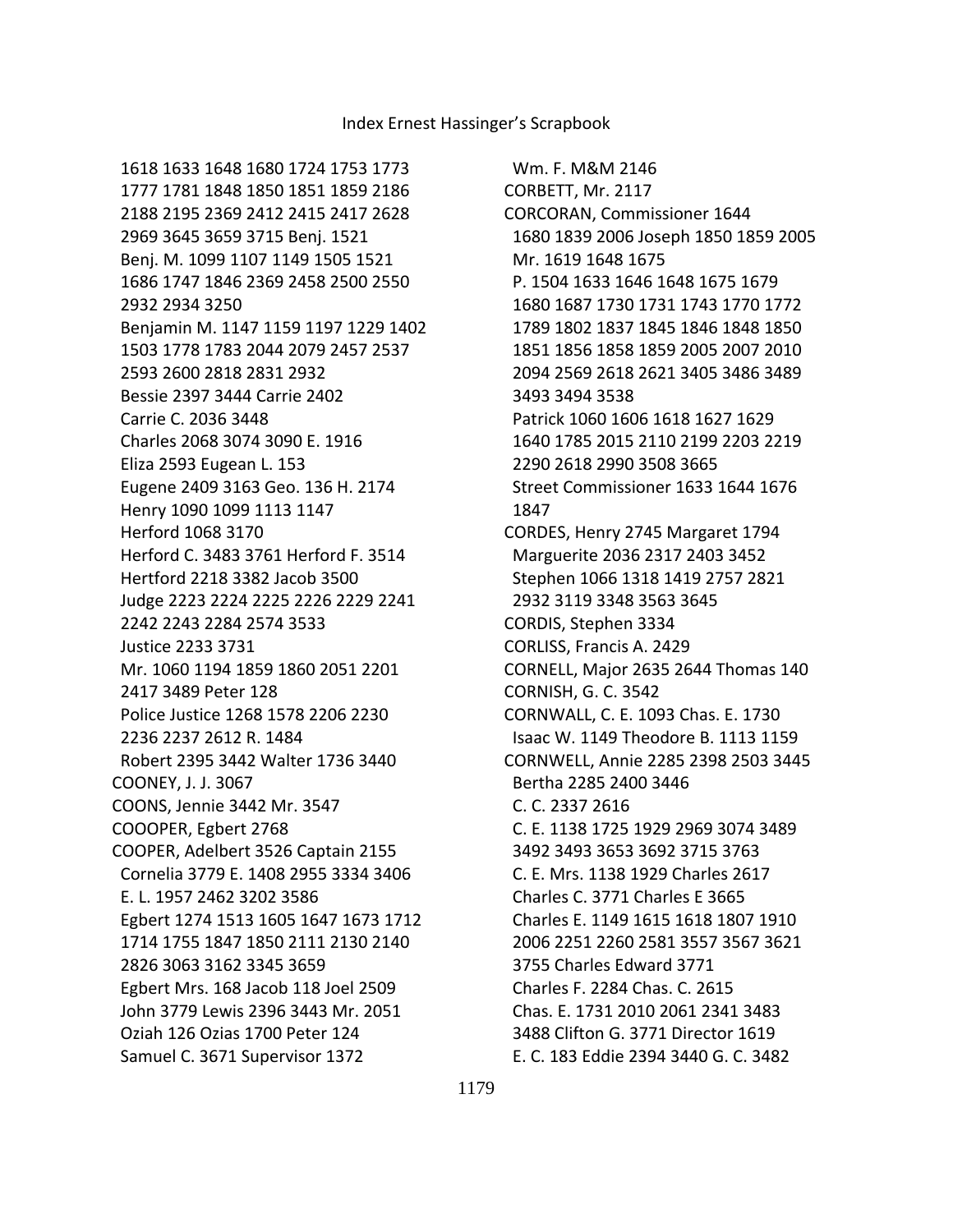COSSUM, Charles 2118 COSTELLO, Joseph A. 2151 COTTERELL, Robert 1978 COTTING, J. W. 157 3063 COUGHLIN, J. 1363 James 1130 Jas. 1099 John 2474 COUMBE, Hattie 2397 3444 John 2394 3440 Lavina 3440 William 3442 Willie 2395 COURTNEY, C. E. 1102 Charles E. 1179 2090 D. 3460 John 1978 2450 2902 Judge 1534 COUTANT, Charles A. 2523 Coroner 3773 Ira 1590 COWLES, David S. 1805 COX, Alice 169 Bernard 2130 2695 C. B. 3551 C. Wesley 3391 Charles 2125 Charles B. 1980 2301 2686 2732 2740 2831 3054 3090 3184 3645 3782 Chas. 1814 2075 2189 2190 Chas. B. 2291 2462 3508 3540 Edward 2399 Henry 2732 J. W. 1293 Leo 3443 Leon 2396 Matthew 2188 2190 Mr. 1467 Mrs. 3719 Paul 1794 2398 3444 S. S. 156 W. J. 2379 2596 Walter S. 1639 William J. 1675 1713 1715 3258 COYKENDALL, Robert 2118 S. D. 1990 Sam 2314 Samuel D. 1446 CRAFT, Isaac D. 1444 William 1130 1338 1363 1412 1448 2821 3508 CRAIG, Judge 1896 CRAIGE, Fred W. 1576 CRAMER, Herbert 1767 CRAMP, Charles Henry 3522 CRANDALL, B. C. 1095 CRANE, Thomas 2429 CRATER, Geo. 2704

1180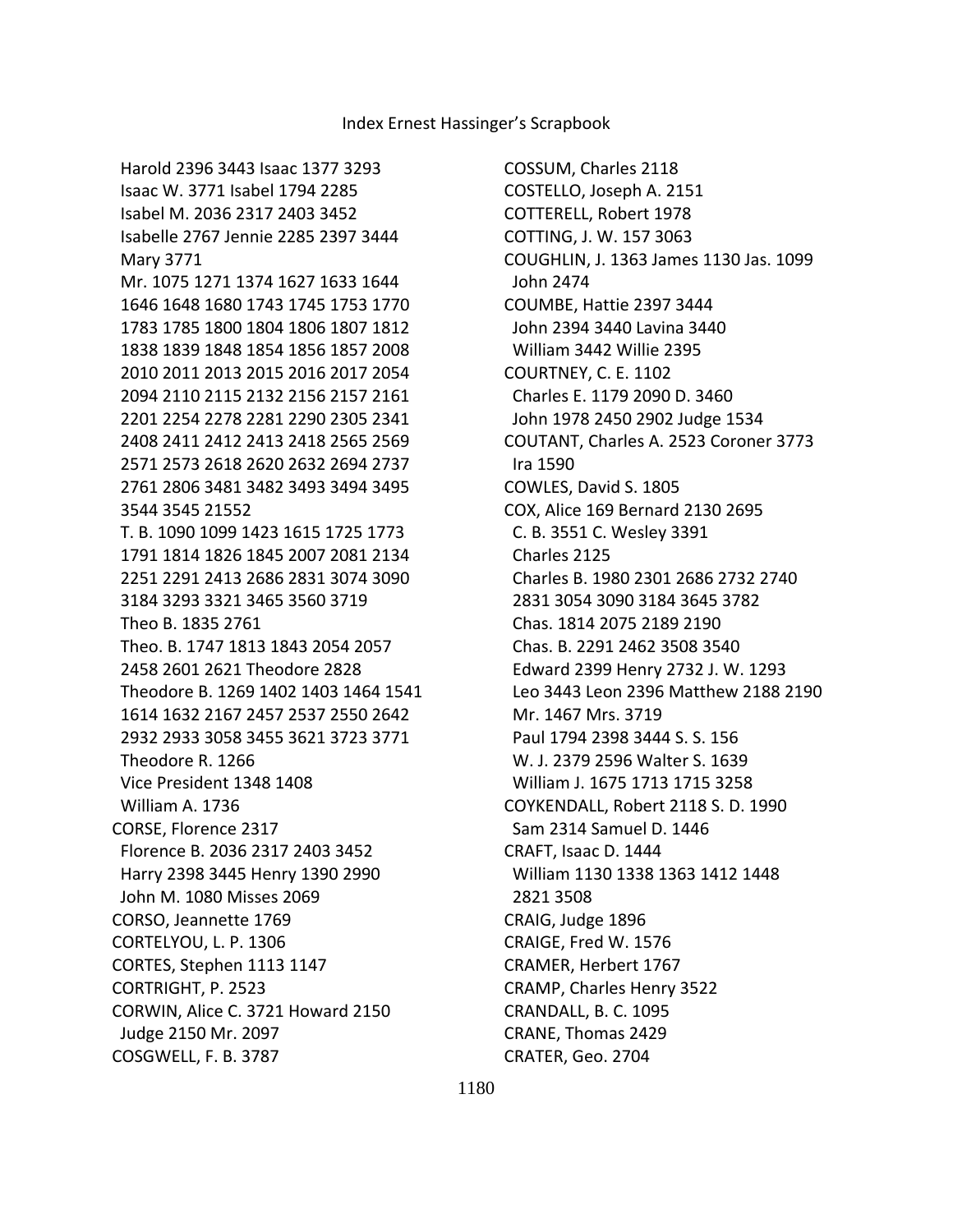CRAUE, S. P. 2882

CRAW, Arline 3440 Watson 2462 3544 CRAWFORD, Dr. 1601 Elijah 3574 Francis 1368 1372 George 1446 George K. 2821 3643 John 3574 M. D. C. 3574 Misses 2005 Watson 137 1147 William G. 1464 CREEDEN, Rev. Father 1306 CREGER, Joseph 1091 CRIPPS, Emma 1116 James 2429 CRISP, W. E. 2583 CRISPELL, C. W. 2113 E. 2733 CRIST, District Deputy Grand Regent 2767 W. E. 2580 CROAK, John 2449 CROCKE, M. I. 1896 CROCKER, Mason I. 1695 Mason J. 1896 CROFF, Orlando R. 2107 CROKER, Richard 2456 2519 CRONK, F. M. 1808 CROSBY, B. S. 2069 C. 1773 E. P. 3293 W. C. 2390 William 2498 CROSS, George E. 2429 William 2660 2663 CROSSER, Calvin S. 1368 1372 CROSSWELL, De Witt C. 175 De Witt C. Mrs. 173 CROSWELL, Elizabeth 2396 3443 Gilbert Mrs. 162 CROTTY, Wm. 3472 CROWELL, S. 2185 CROWLEY, Collector 3544 3719 Dennis 116 1056 J. 2415 James 171 James E. 165 Jas. 2474 John 1646 1846 1848 2415 2418 2599 3482 3494 3508 3557 3646 3667 3755 3763 Miss 2612 Mr. 152 2694 Pat. 1844 Patrick 2990 CROWS, Jacob 2998 CRUM, Charles 1794 2400 3446 3595

 Edna 2396 3442 Edward 127 Geo. I. 3001 Howard 1138 1929 2284 Howard P. 1138 1922 1929 2285 2503 James 1484 James Mrs. 147 Milford 2412 Milfred 2415 2417 Moras 176 Wm. 134 Wm. Mrs. 139 CRUMP, B. F. 1588 1640 1724 1813 1835 2010 2278 3074 3293 3528 Benj. Mrs. 129 Benjamin F. 1501 1504 1622 1640 1813 2044 Commissioner 3494 3545 Geo. A. 3293 Irving L. 3443 J. 3661 James 1093 1138 1202 1213 1402 1403 1423 1466 1773 1800 1802 1806 1846 1851 1857 1929 2260 2367 2601 2806 2831 3063 3074 3482 3538 3544 3557 3653 3665 3668 3716 James I. 2396 Jas. 2081 2251 2415 2621 2848 3486 3489 3495 Mary 2394 3442 Mr. 1688 2694 3021 3584 Nina 1794 Nina M. 2317 2403 P. H. 1650 Rachel 2398 3445 Wm. R. 3293 CUDDIHY, Catherine 3470 CULLEN, James H. 1590 Mr. 2122 P. F. 2151 Principal 2151 Richard 1978 CULLOTON, Bernard 3552 CULLUM, John 3719 CUMMINGS, D. J. 1577 Elden 3791 Frank 3460 Geo. 3791 J. 1590 Jennie 2184 John F. 2734 John T. 1364 1639 Mr. 3460 W. 2580 Will 1896 William 2583 CUMMISKEY, Rev. Mr. 1123 CUNEO, Mr. 1590 CUNNINGHAM, J. H. 3675 James 3462 John 1576 1577 W. R. 12 CUNYAS, Jacob Levi Mrs. 161 CUNYES, Frederick 2298 J. L. 2997 Jacob L. 179 Jason 1448 2151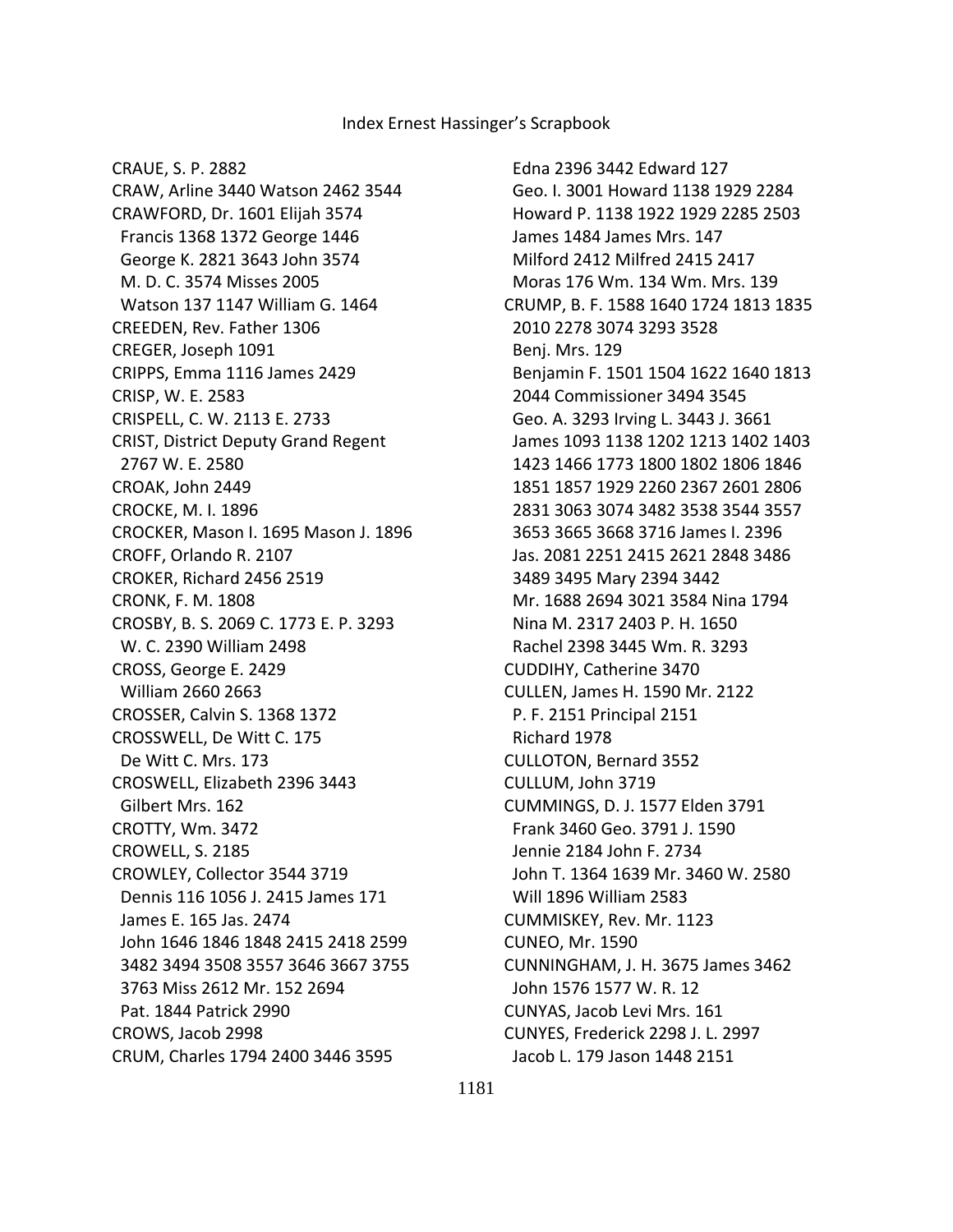Marshall 1090

CUSACK, John 3657 CUSICK, John 2167 Mr. 2584 CUSTIS, Martha 3815 CUTLER, A. E. 2882 CZOLGOSZ, Leon F. 186 DAIN, Mr. 1231 DAKIN, H. P. 1576 1577 1765 Horace P. 1576 1642 1653 1661 1666 1696 2352 Mr. 1661 W. T. 1576 1577 Wm. T. 1896 DALE, Chief 3770 F. J. 1715 2955 2969 Frank 1675 1699 3395 3473 3480 Frank J. 2738 2755 2761 2783 3258 3439 3557 3645 3699 Harry Howard 1976 1978 Mr. 3380 3496 DALEY, Hugh 1363 2686 John 2248 2612 2831 Mrs. 2190 Thomas 217 Thos. 2474 DALTON, Lawrence 1978 1987 3462 DALY, Mr. 2215 Thomas 1113 William 3526 DALZELL, F. B. 2792 DAMIA, Nina 1116 DAMM, Richard 3121 3454 DAMRAN, H. 1529 DANA, Charles A. 225 Mr. 3820 DANFORTH, Elliot 1369 1372 Elliott 1371 DANIELS, Dr. 1306 DANIELSON, Eliza M. 1930 2125 Joseph 3573 Joseph B. 2834 DARBEE, Baby 1736 Eva 3441 Eva L. 2394 Mr. 2010 W. I. 2998 W. L. 1615 1632 1725 1959 3328 3551 3555 3560 William L. 1614 DARGAN, Bucky 2667 F. J. 2846 Fred. J. 2242 DARGIN, John 221 DARROW, Joseph 218 DART, Isaac C. 1368 1372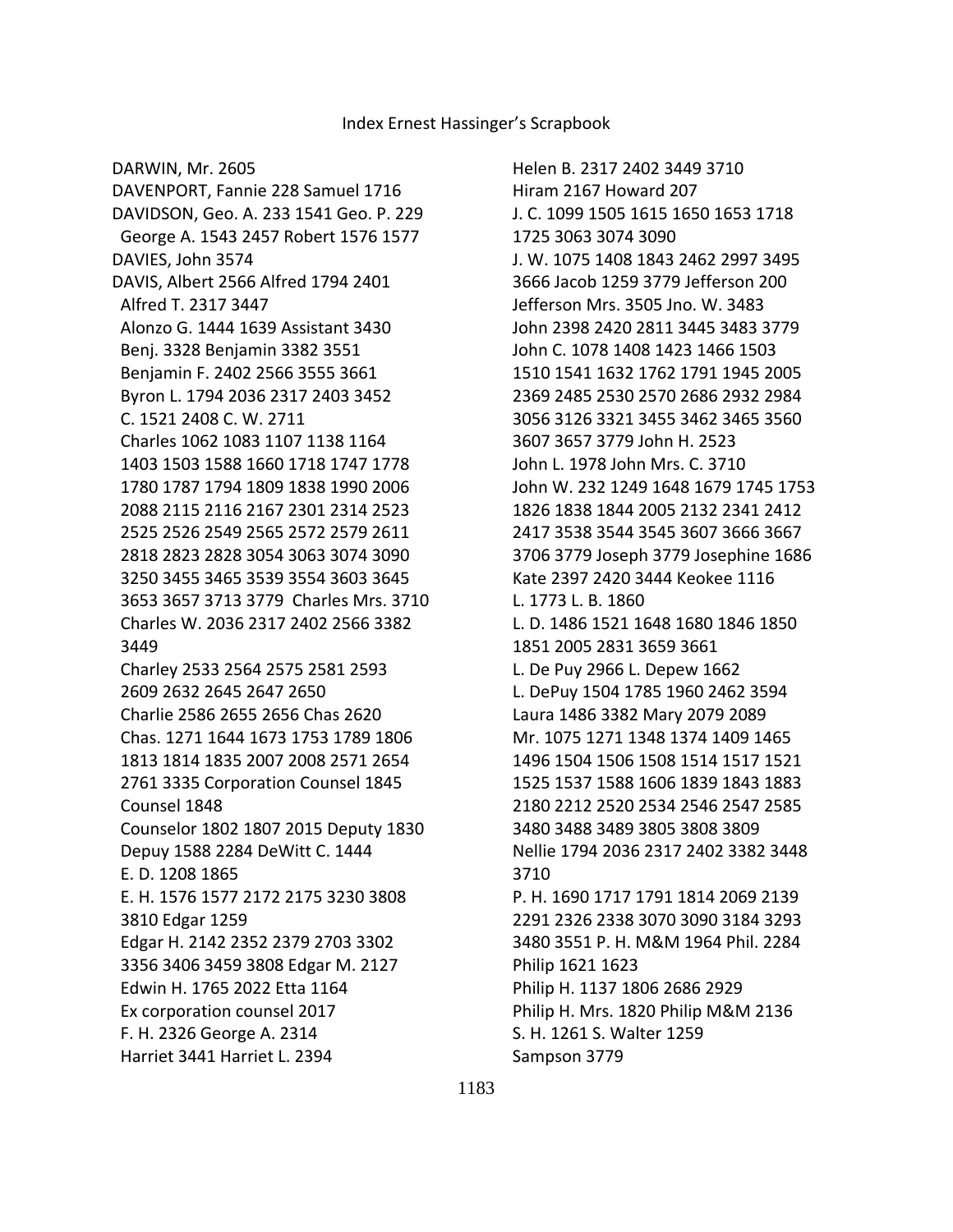William R. 3516 DAYTON, Counselor 2715 Eldorus 3526 Henry P. 1650 DE BAR, Ben 1281 DE BOICE, Levi 222 DE FOLLETT, Albert 1333 3407 DE FOLLETTE, Mr. 1094 DE FREEST, C. R. 3138 George E. 2107 DE GRAFF, Joseph 1867 Mr. 2382 DE GROFF, Joseph 1461 DE LA VERGNE, Charles Henry 1272 DE LEON, Daniel 1370 1372 DE MILLE, Agnes 2630 DE NIKE, Edward 3170 J. 3552 Teddy 3496 Thomas 3473 Thomas E. 2738 DE SALVA, F. C. 3063 DE VALL, B. 3334 DE WITT, A. B. 2089 Aaron B. 1154 Aaron Burr 2423 Albert J. 3293 Andrew 227 C. N. 2523 Charles 2423 2425 D. M. 1485 2091 Elizabeth 3441 Family 2423 Gracie 1336 J. H. 2603 2969 3495 3538 3714 3719 John 1872 2423 John C. 2423 John H. 2091 3481 Louise 2036 2403 Lucy 1686 Moses F. 190 Mr. 3574 T. 3397 Talmadge 3441 William C. 1154 2091 2423 William Cantine 2423 DEAN, Allen G. 1367 1371 1372 Charles 1659 George 1829 1830 Supervisor 1372 Wm. 3293 DEANE, Charles 204 Dr. 2514 James A. 1329 James E. 1329 Mr. 2505 Selena 1329 DEATHS, [alphabetic 1<sup>st</sup> name] Numbers 13 - 1045 - Names of Deceased A. J. Mrs. Vanderpoel 1395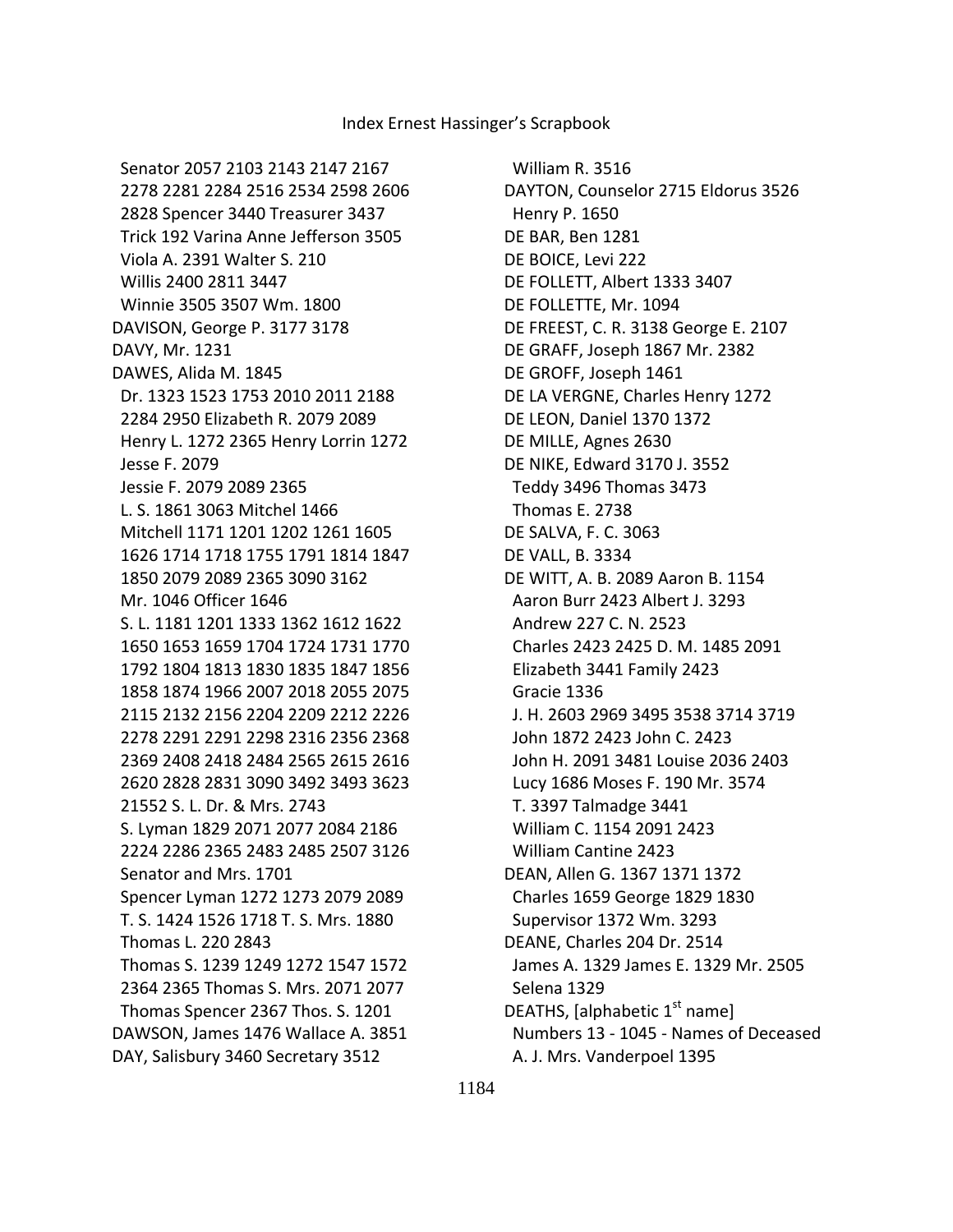Aaron Hanna 1509 1522 1523 Aaron Mrs. Hanna 2356 Abram J. Myer 1473 Abram Turck 1379 Abram Whitaker 1459 Absalom L. Anderson 1996 Alfred Teetsel 1755 Alice Hassinger 2809 Ann C. Finger 2364 Ann C. Snyder 2364 Ann Stevens 1181 Asa Brazee 3431 Baby 1361 Bernard Lynch 1320 2123 Bertha Teator 1286 Bertha Teeter 1262 Boots Van Steenburg 3397 Bryan Finger 2603 Carleton Almy 1323 Catharine O'Leary 1849 Catherine Cuddihy 3470 Catherine Pollock 3524 Charles A. Palmer 1200 Charles B. Post 1329 Charles Edward Cornwell 3771 Charles F. Field 1278 Charles H. French 1215 Charles L. Reinhard 1818 Charles Mrs. Baker 1763 Charles Quase 3537 Charles Taylor 1206 1207 Charles W. Styles 1223 Charles W. Taylor 1182 Charles Wynne 3471 Cornelius E. Quick 1756 Cremation 2274 Cyrenius F. Brill 1461 Ebenezer Morgan 3401 3408 Edgar Blackwell 3735 3736 Edgar V. Williams 1285

 Edward H. Christian 1139 Edward Mrs. Ryan 1540 Edwin Austin Preston 1815 Eliza Hommel 1262 Elizabeth Hanna 2355 2356 Ella McCabe 2297 Ellis Thompson 2149 Eva Louisa Kehr 1298 Fordyce L. Laflin 1164 Francis Pidgeon 1143 Francis S. Butzel 1209 Frank Doherty 2206 Frank Dougherty 2203 DEATHS, Frank J. Peters 1155 Frederick A. Van Wart 2371 Frederick Leddin 1973 Frederick Luckenbach 1820 Gaius Van Steenberg 1594 General Sherman 1080 George F. Brink 2918 George Genthner 1183 George Hollinger 3380 George P. Davison 3177 Godfrey Genthner 1262 Gustav F. Peters 2245 Harriet Turck 3550 Harry Howard 1976 1979 1986 Harry Howard Funeral 1978 Harry Phillips 1125 Helen M. Knapp 1561 Helen M. Lasher 1561 Henry A. Hildebrandt 3742 Henry Brown 2637 Henry C. Longyear 3549 Henry Geil 2307 Henry George 2630 Henry L. Mrs. Finger 2366 Henry Mrs. Tepe 1875 Henry Otto 1135 Henry Tepe 2140 Henry Turck 1158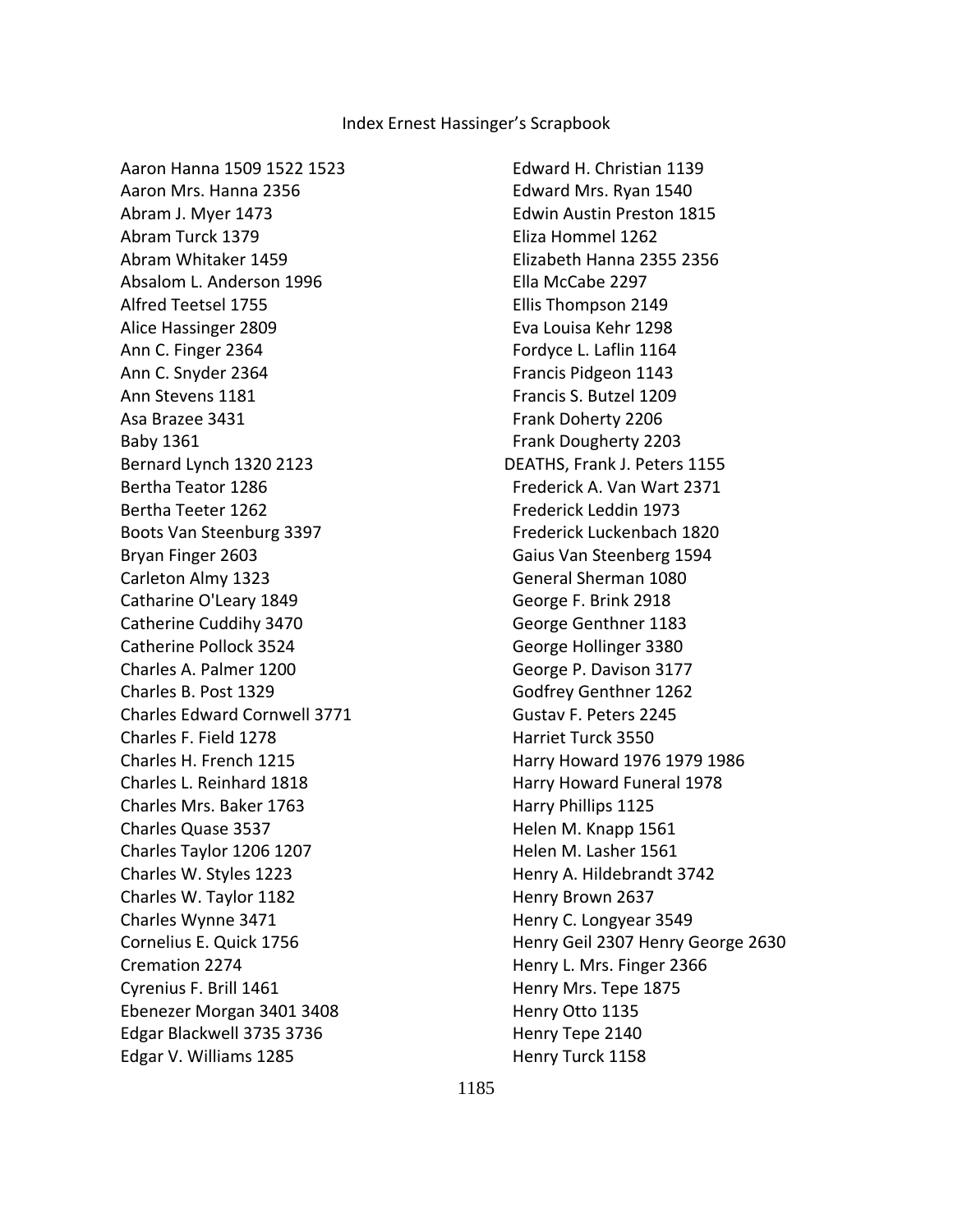Herman Winans 1226 Homer Russell 2324 2329 Horatio Morgan 3408 Howard Mrs. Vandebogart 2637 Ira Swart 2318 2319 J. A. W. Mrs. Kirsch 1973 J. Albert Merritt 3773 J. Edgar Brown 3740 Jacob Ludwig 1250 Jacob Nestlen 1211 Jacob R. Teetsel 1161 Jacob Young 1128 Jake Hart 2860 James E. Ostrander 2056 James G. Teller 1607 James Johnston 1974 James K. Mrs. Polk 1296 James Maines 2321 James McCormick 3547 James O. Carnright 2040 James O. Lewis 1224 Jesse F. Bookstaver 1217 John C. Clark 2861 John Dunn 3547 John E. Lasher 2753 John E. Mrs. Lasher 1560 John F. Bruckner 3188 3548 John Gradwohl 1355 John Henkle 2494 John Koestner 2819 John Lynch 2085 John M. Myer 1110 John P. Genthner 1106 John P. Lichtenberg 2914 John Sheiver 2197 John Vandeberg 3752 John W. Davis 3779 John W. Field 2296 Jonathan Myer 1470 Joseph B. Danielson 2834

 Joseph E. Johnston 1168 Joseph Kline Emmet 1281 Joseph M. Boies 1221 1229 Joseph Manopello 3740 Joseph Smith 1148 Justin F. Price 2463 2464 Katherine N. Luckenbach 1262 Lewis Yerger 1166 1167 Lottie Kirsch 1973 Louis Hassinger 1219 Louis Henry 2830 Louis P. Hassinger 1173 M. Gay Byrnes 3765 DEATHS, M. P. L. Loerzel 3768 Margaret Champlin 1222 Margaret Maines 2320 Margaret Roosa 3549 Maria Palmer 1193 Matthew T. Trumpbour 1566 Michael Clerkin 2822 Milton Sickler 1196 Mr. Cadarzo 3456 Mynard Turner 1212 Ovid T. Simmons 2635 2644 Patrick Milligan 2199 Patrick Mulligan 2200 Paul Van Steenburg 1205 Peter Mower 2246 2247 Philip Hassinger 1459 1469 Philip Hollinger 2261 Philip Krieger 1247 Phineas T. Barnum 1233 Rhodella Snyder 3458 3476 Robert G. Ingersoll 3772 S. Walter Davis 1259 Sampson Davis 3779 Sarah C. Ziegler 2112 Sarah E. Abeel 1204 Sarah Ziegler 2086 Seaman G. Searing 1169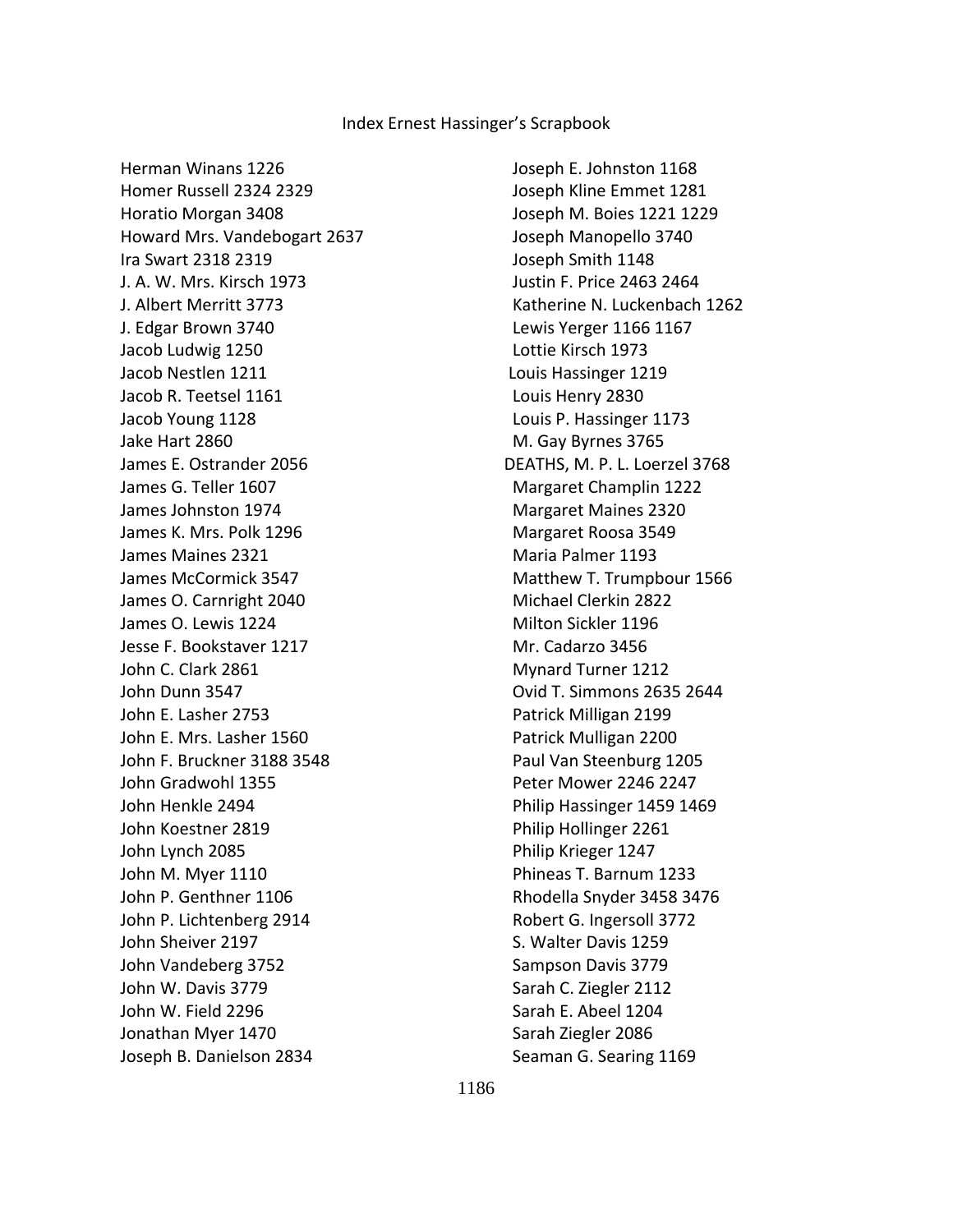Sigmund Kopp 1326 Soldier Drops Dead 3471 Solomon Hommel 1098 Stephen T. Hopkins 1468 Theodore V. B. Mason 3739 Thomas J. Barritt 3513 Thomas Maxwell 1760 Thomas S. Dawes 2364 Thomas Spencer Dawes 2367 Tobias H. Van Steenburg 3397 Varina Anne Jefferson Davis 3505 Victoria Kleeber 1262 Walt Whitman 1492 Walter Thorn 3478 Where Presidents Lie Buried 2037 William Augustus Gay 2176 William Augustus Mrs. Gay 2176 William Brown 3759 William F. Russell 2070 2077 William H. Raymond 2920 William H. Simmons 3371 William J. Sinnott 1174 1210 William M. Tweed 1220 William Mulligan 1170 1172 William Nelson Pultz 1288 William Stevens 3428 William Stiger 1792 William T. Paradise 2805 William Van Wart 1353 DEAVLIN, M. 1466 Winslow 3711 DECKER, A. L. 1338 1449 1647 1681 1716 1911 2203 3021 3343 Albert 2503 Albert L. 1464 2017 Alberta 2397 3444 Alfred L. 1075 3293 Baby 1736 Bessie 2400 3447 Charles V. A. 2837 Coroner 2123 D. D. 1046 E. H. 1807 Edgar H. 1138 1929 Frank S. 1579 Franklin 1576 Harvey 3552 J. H. 1171 1324 3074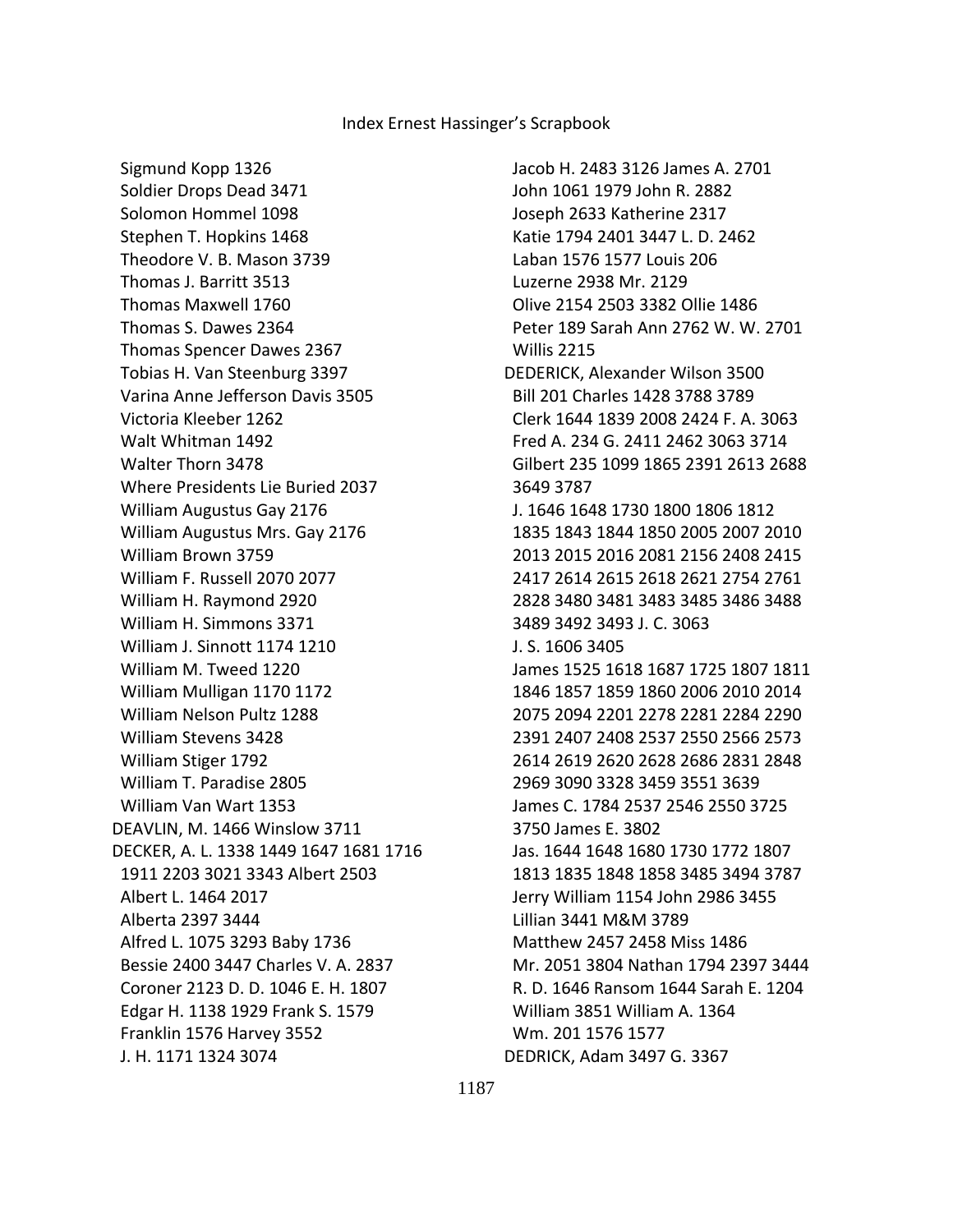Gilbert 2990 J. S. 2990 DEEMS, Dr. 1096 DEFREEST, C. R. 3138 DEGARMO, James M. 2642 DEGENHARDT, George 2800 DEGRAFF, George W. 1444 Mr. 2505 DEICHELMAN, M. 2876 DEIDRICK, Minnie 2394 DEITRICH, Minnie 3441 DEL POZO, Manuel J. 1410 DELAMATER, James 3119 DELANEY, Jack 2945 DELANOY, F. E. 3293 Joseph Mrs. 1322 Sarah M. 1930 2125 DELASKUOJSKI, Treworlosk 1073 DEMARON, Mr. 3498 DEMERS, Eugene 1896 DEMONG, Willie 3730 DEMPSEY, Jack 214 1071 DENIS, Frank 2188 DENISON, William 2407 DENNIS, F. 2190 Frank 2189 DENNISON, Samuel 1777 DENT, Julia 3833 DEPEW, Chauncey M. 3720 DEPEYSTER, Colonel 3410 J. L. 2264 2990 3649 Johnson L. 3775 DEPUY, Kate 3773 Louis 3773 DEPUYSTER, Watts 1558 DERBY, C. 1333 Charles 187 1333 1340 1715 2259 2322 3258 3529 Chas. 1313 1348 1699 1886 2596 Claude 2214 2215 2216 George 194 James 2322 Margaret 2320 2322 Mary 2143 Nettie 2069 DERINGER, Phillip 3119 DERRENBACHER, J. 1052 DESCHLER, Martin 1444 1576 1577 DESHONG, Theodore 2642 3074

DEUTSCHBEIN, Mr. 2390 DEVALL, Ben. 3063 Benj. 1700 DEVELIN, Ann C. 213 Winslow 3258 DEVLIN, Alfred 191 Mark 193 2986 Mark Mrs. 211 Winslow Mrs. 208 DEWALD, Reuben 3526 DEWEY, Admiral 3456 George 3697 Horatio 1930 2125 Rear Admiral 3512 DEWITT, Andrew Mrs. 195 Charles 1601 D. M. 1828 1832 Dr. 2189 J. H. 3495 3526 3719 Jno. H. 3483 John 1828 2186 2190 2193 John H. 1504 1601 1686 2677 3537 Katharine 2403 Louise 2317 3452 Mr. 1602 1833 Peter 202 Richard 3758 DEYO, Andrew L. F. 3526 Chairman 1372 Charles L. 1444 Irving 2523 J. 3809 John D. 3526 Jonathan 2096 2127 2175 2379 2703 3302 3356 3459 3728 3814 Katherine 2069 Walter 2118 Walter C. 2118 Wm. 1505 DIAL, George 2216 Louis 2216 DIAMOND, F. A. 1623 J. E. 3526 3552 Joseph E. 1623 DIBBLE, Harmon E. 3119 DICK, Elizabeth Ann 3500 DICKERSON, Benjamin E. 1444 DICKEY, Frank R. 2407 J. M. 1650 1662 Mr. 2005 William D. 1659 William H. 2818 DICKHOUT, Charles 1736 Stephen 3335 DICKINSON, Benjamin F. 2715 Chief 2770 Chief J. W. 3172 F. S. 2686 3074 3555 F. S. M&M 3382 DICKMAN, J. H. 3574 DICKOUT, Stephen 1649 DIEDLING, Dr. 2866 3460 3497 R. F. 3553 3724 Rudolph 2950 3433 Rudolph F. 3623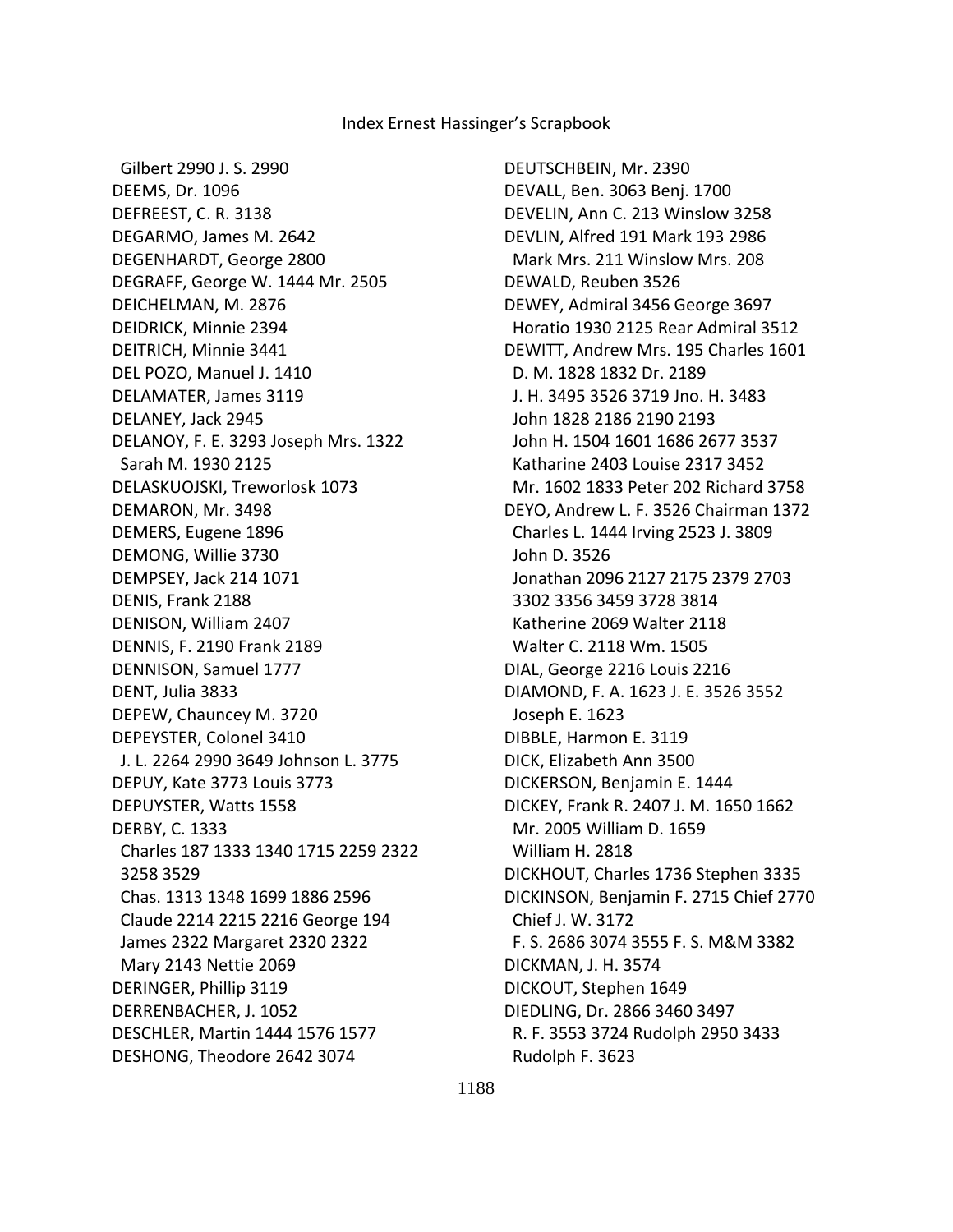DOBSON, M. E. 1116 DOCHERTY, Frank 219 DOCKSTADER, Mr. 1214 DODGE, L. M. 1080 DOEHERTY, Frank 2158 DOHERTY, Frank 2206 2207 DOLAN, James 2898 John P. 3671 Mr. 2382 DOLFINI, A. W. 3165 DOLL, Joseph C. 1502 DOLSON, Chas. W. 1400 Edna 1794 George 3540 H. C. 1400 1600 1645 1664 1699 1717 1791 1806 1814 1885 3090 3334 H. L. 1791 Henry C. 3293 John 1576 1577 2708 2735 3016 W. C. 3757 DONAHUE, J. 1800 2408 2411 3489 3492 James 1408 1465 1521 1629 1844 1850 2005 2081 2156 2254 2417 3482 3538 3544 3666 3667 Jas. 2337 3481 3483 3545 3715 Mr. 2390 Timothy 1231 DONALDSON, James 1364 Jennie B. 1116 DONAVEN, Rick Mrs. 199 DONDERO, Mr. 1590 DONLEY, Sally Ann 3500 DONLON, M. 3719 M. E. 1715 1785 1865 3258 3481 3545 M. E. M&M 2104 M. E. Mrs. 2861 Michael 215 1348 1362 1363 3495 3718 DONNEL, W. J. 3553 DONNOLLY, D. 2295 DONOGHUE, Joseph F. 1544 DONOHUE, Bernard 2429 J. 2341 James 1503 1504 1505 1521 1606 2278 3488 3714 Jas. 3493 3494 3495 3718 3719 Mr. 1611 DONOVAN, Property 1844 1846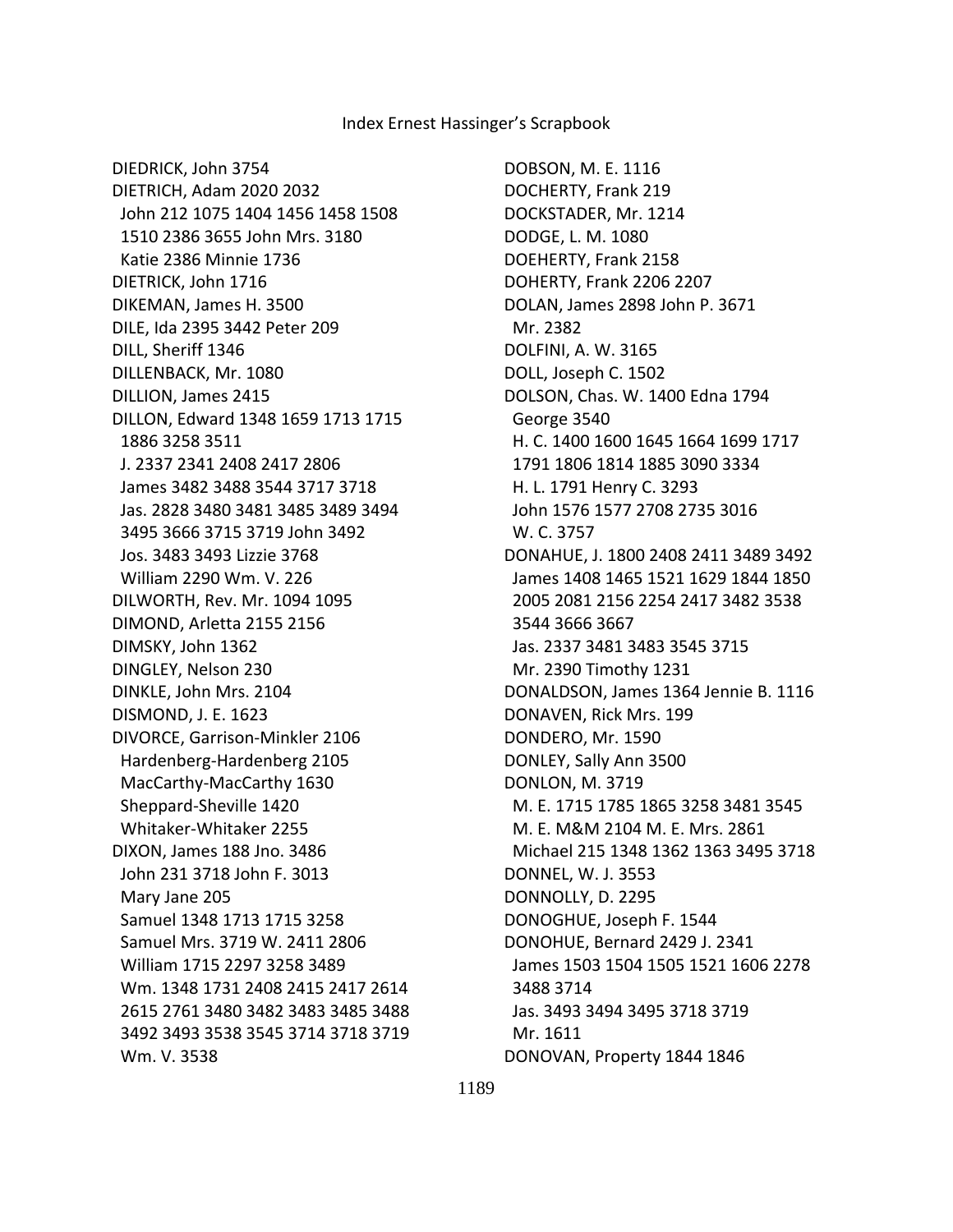DREW, Edwin 3468 3469 Madge 3743 DREWTZ, A. 1529 DROWNE, Byron 3430 Byron P. 2447 John J. 2429 DROWNS, Byron 2661 DRUCE, Roxalain Mrs. 198 DU BOIS, Alfred 2399 Chandler 2394 Charles 2990 Charles B. 1794 Edward 2397 Geo. 3715 George 2396 3443 John 2395 Lottie 2396 Mabel 2397 Norman 3526 Philip 2397 Roy 3430 Sadie 2395 DU BOISE, Herman W. 3119 DUBOICE, Mary Ann 224 DUBOIS, Amos 1364 1639 3526 3540 Andrew 3500 Ann 1329 Chandler 3441 Edward 3444 Elizabeth Ann 3500 George 3717 J. W. 2757 James Peter 3500 John 2407 3442 L. J. 2167 Lambert J. 2167 Levi 1242 Lewis 1364 Lottie 3443 Mabel 3444 Manager 1590 Phililp 1794 Philip 3443 Sarah 3442 Solomon 1156 W. 2757 William 1318 Wilson 1066 DUBOISE, H. W. 3119 J. H. 1066 1318 DUDLEY, A. 1576 1577 Guilford 1872 DUGAN, Michael 1639 3526 Thomas H. 2307 William 1621 1623 DUMERY, Henrietta 1794 3444 J. 3492 James 3488 3489 3538 3667 Jas. 3493 3494 3719 Mamie 2285 2503 DUMMERY, Jas. 3545 3666 3668 DUMOND, Charles 2323 G. W. 1773 George 2639 Peter 1162 DUMONT, Catherine Uran 3500 Elizabeth Tibbets 3500 Peter 1187 DUNBAR, Joseph 12 DUNEHEW, Timothey 223 DUNHAM, Clarence E. 3785 DUNLAP, J. H. 1872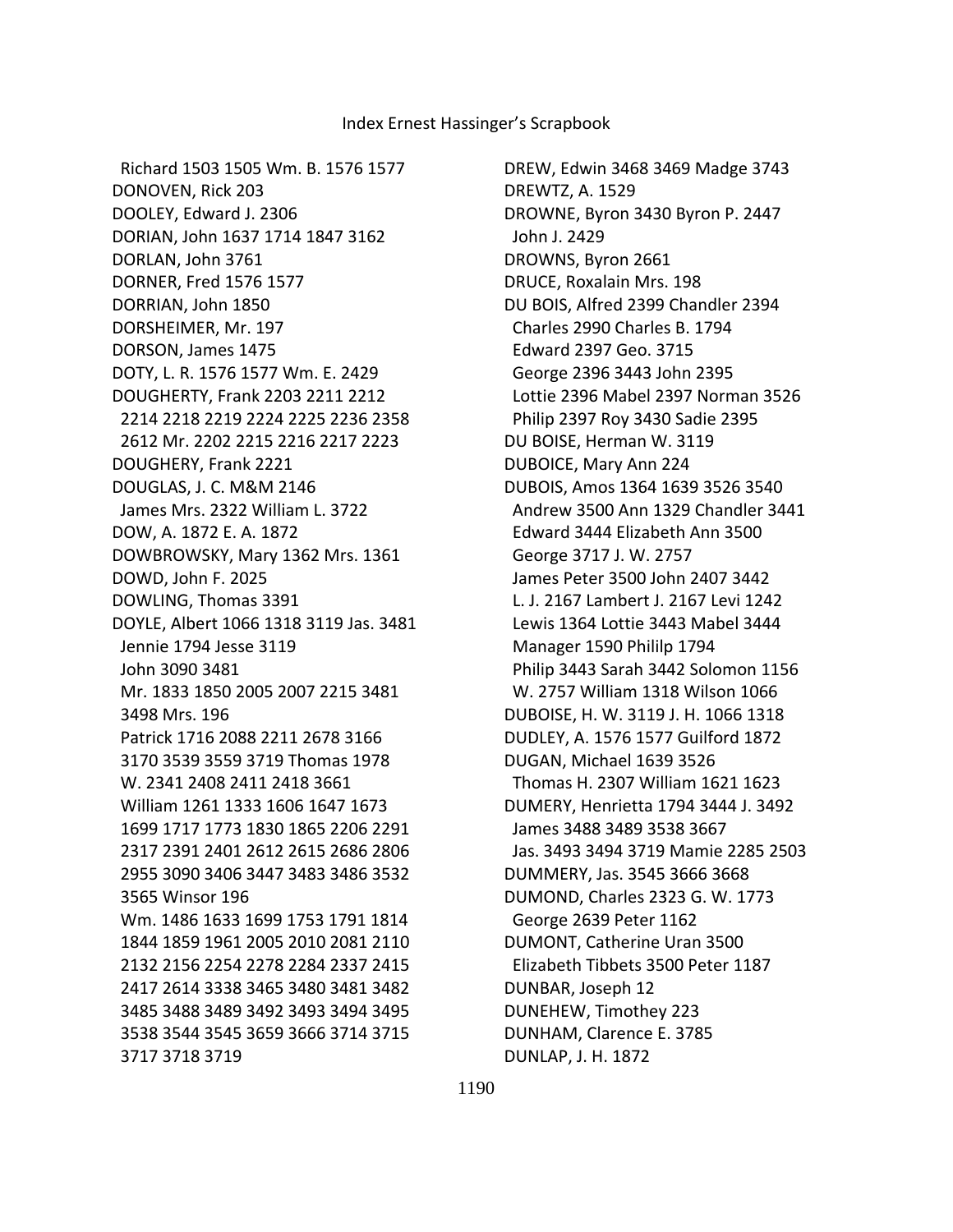DUNN, Dennis 2932 James 2015 2732 2761 Jerry 236 John 216 1052 3547 Martin 1052 Ray 1116 W. C. 1773 DUNNE, Michael J. 2151 DUNNERY, Henrietta 2398 DUNSPAUGH, M. M. 2107 DUREN, L. D. 2025 DURGAN, F. J. 2525 2663 3250 3756 Fred 2526 Fred J. 2421 2459 2562 2566 2572 2574 2649 2660 2764 2835 Frederick J. 2675 Lawyer 2508 2572 Mr. 2561 2838 2842 2855 2858 2859 3381 DURKEE, William 3687 DUVALL, Benj. 1486 Benjamin 2923 DWYER, Michael 2990 DYER, James 3231 DYKEMAN, Mr. 2390 EABLE, David 246 David Mrs. 237 EAGGELSON, Major 248 EASTMAN, O. L. 1184 William 1529 EASTMEAD, C. M. 2407 Elmer 1769 EATON, Ralph 3526 EBEL, Benjamin 2328 3293 David 1464 2996 David Mrs. 1900 2020 Davie 2360 Mrs. 2763 Rosa 2020 2032 EBERHARD, John 249 ECKER, Frank 2485 3126 ECKERT, Elmer 250 Fred 2395 3442 Frederick 241 Jennie 3771 Leslie 1794 3444 Lewis 2397 Mary 241 Mr. 2694 Nelson 252 W. H. 1400 2831 3563 3661 W. H. Mrs. 1486 William 3442 William H. 1149 1159 1402 1403 1419 1422 1668 1718 2251 2599 3557 3563 William H. Mrs. 3234 Willie 2396 Wm. H. 1201 1606 1680 1859 2005 2601 2615 3090 3293 3348 3481 3489 3645

3755 3763

EDDOWS, Mrs. 1069 EDISON, Thomas Alva 3499 EDMONSTON, Thomas 1621 1623 EDUCATION, Albany High School 2390 Albany Law School 2593 3603 Albany Medical College 2365 3590 Allegheny College 3839 Board of Education 2072 2163 Board of Education Annual Report 3465 Board of Education Meeting 1632 Board of Education Report 2391 Boston Latin School 3263 3587 Catskill Free Academy 2390 3623 Cazenovia Seminary 3647 College Hill Poughkeepsie 2635 College of William and Mary 3817 3819 3824 Columbian University 3391 Dickinson College 3830 Farmer's College 3838 Fort Plain Seminary 2593 German School 2904 Grade Promotions 2393 Grinnell Iowa State 2079 Hampden Sydney College 3823 Harvard 3816 Harvard College 3820 Harvard Law School 3834 High School 3321 Hiram College 3835 Honor Roll 1068 1794 Hudson High School 2390 Kenyon College 3834 Kingston Academy 2390 Lutheran Seminary 2914 Murfreesborough Academy 3825 Names 1838-1839 of Students 3500 New York College of Dentistry 3622 New York Military Academy Cornwall 2390 Passing Grades 2317 Polytechnic 2635 Polytechnic School Troy 2644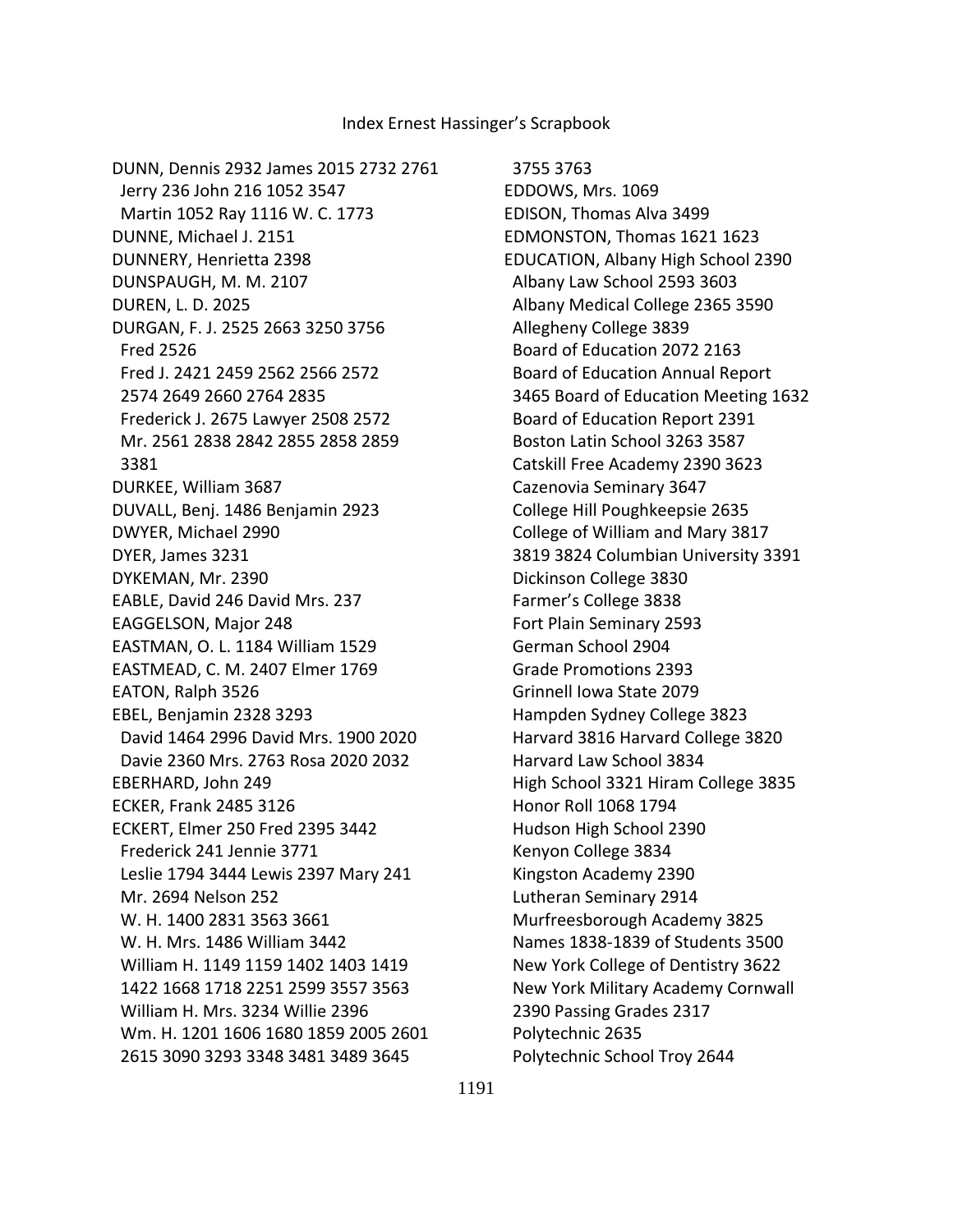Portland Academy 3839 Princeton College 3818 Public Schools of Saugerties 3560 Regents Examination Results 2036 Saugerties High School 2390 3560 Saugerties Institute 1865 Saugerties Public Schools 3321 Scholars Promoted 3440 3441 3442 3443 3444 3445 3446 3447 3448 3449 3450 3451 3452 School Election 1762 2134 2135 School of Long Ago 3500 Siglar School Newburg 2390 Tuition Rates 3321 Union College 3836 Union Free School 1747 3560 Union Free School Report 1865 Union School Meeting 1614 1615 Union University 3623 University of Leyden 3820 University of North Carolina 3825 University of Virginia 2159 Wagner Theological Seminary 1877 West Point 2635 3833 Williams College 3835 EDWARDS, Annie 1223 D. C. 2184 H. 1872 Harry 1652 Judge 1097 Justice 2185 Moras 254 Mrs. 1466 Samuel 1330 1479 Samuel Judge & Mrs. 1329 W. D. 3656 3663 Wm. D. 3126 EGAN, W. M. 2882 EGELSTON, Geo. 238 EGGLESTON, Jos. E. 2446 Major E. 3293 Sarah 1471 EHLERS, E. L. M. 1164 EHRLICH, John 2790 EICHLER, A. 3101 EICHORN, F. H. 1576 1577 EICHWALD, Sophia 1116

EISENMENGER, F. F. 2497 ELBRIDGE, Danl. 1095 ELDER, J. F. 1922 ELDRIDGE, John 3574 ELKES, Mr. 2699 ELLENBURGH, Edw. 3791 ELLERSON, Ella 251 Seman 239 Seman Mrs. 240 ELLIOTT, E. E. 1576 1579 Frank W. 2706 James 236 Mr. 1887 W. Y. 1710 ELLIS, Isadore 2222 John S. 1608 Walter 2704 ELLISON, J. T. 1978 John V. 1925 Margaret 3549 May 1794 ELLSWORTH, Colonel 3587 Edgar 1186 Mr. 1896 3407 Mrs. 1138 1929 ELMENDORF, Addie 1794 2401 Geo. 253 3293 3495 George 1090 1208 1357 3074 J. S. 1099 1675 2199 2203 2613 2677 2688 2969 2990 J. Smith 1113 1363 1390 1402 1422 1537 1644 2219 2313 2613 2621 3293 3358 3532 3659 3787 Nellie 2069 2412 2417 Peter I. 1154 1156 S. 1773 Smith 2001 2328 2462 ELSWORTH, C. 2580 Charles 2583 E. E. 2128 G. H. 1186 Mary J. O. C. 243 ELTING, Chief Engineer 2924 Collins 2394 3441 G. W. 1835 1865 3074 Geo. W. 1235 1239 1243 1465 1606 1648 1680 1813 1843 1856 2017 2511 2620 2761 3293 3465 3645 George W. 1208 1419 1504 1614 1826 1851 2301 2617 2828 3054 Henry 1156 Irving 1521 Philip 2523 R. 1351 Robert 1061 1188 1659 3104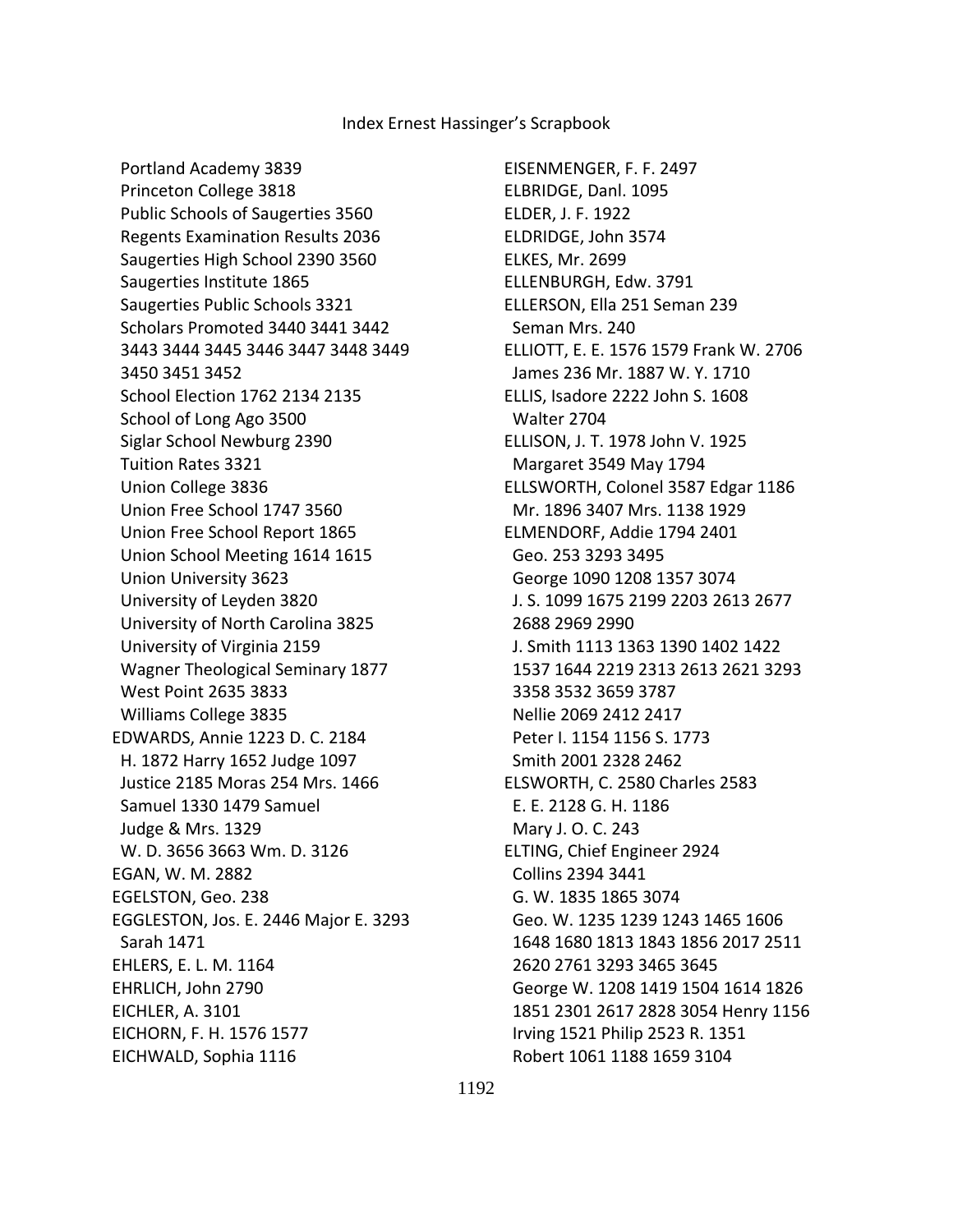Sarah 2146 Wm. 1576 1577 ELTINGE, Maurice W. 2107 ELWYN, John 1154 1156 M&M 2146 EMBLE, A. S. 3686 EMBREE, E. L. 1358 EMERICK, B. L. 3591 Benj. 2457 2831 Benjamin L. 2603 W. C. 3591 EMMET, Fritz 1331 J. Kline 1281 Joseph Kline 1281 1293 Mrs. 1331 EMMETT, Joseph K. 245 ENGEL, Harry 3813 Henry 1993 Max J. 2591 ENGLE, Robert 1576 1577 ENGLISH, Carrie 1686 Ellen D. 1686 ENNEST, Will 1844 ENNEVER, Thomas C. 2799 ENNIS, Anna 2397 3444 Annie 1794 2503 Benjamin 3442 Bennie 2396 Bessie 1794 2397 3444 Edward 2211 2234 2239 2806 Henry T. 3488 James 247 James Mrs. 244 John 242 John S. 3671 Mr. 2236 Mrs. 2211 ENNIST, Edward 2237 John 3526 ENTERMAN, Mr. 2699 ERBE, Henry 2990 ERBY, Herbert 3405 ERNST, Charles 3301 ERWAY, Dr. 1097 1392 Dugrand D. 1096 ESCHLER, Max 2248 ESPEY, Forest 2398 Forrest 3445 Minnie 2398 Robert 1968 2757 2805 3217 3355 3413 3453 3648 3761 Robt. 3714 ESPIE, Minnie 3445 Robert 3063 3334 ESPY, Robert 1773 Russell 3440 ESSELSTYN, H. C. 2407 2495 ESSELYSTYN, Mr. 2407 EUCHLER, W. 1988 EUSTACE, Mark S. 1346

EVANS, M. E. 3774 Pinky 2945 Rev. Mr. 2830 EVARTS, Wm. M. 3836 EVEREST, Robert 2990 EVERETT, Edward H. 3074 Jas. H. 2323 Thomas T. 1058 William M. 3723 Wm. M. 3293 Wm. W. 3074 EVERY, Mr. 2129 T. J. 2495 Theo. 2129 Theodore 2495 EWING, G. W. 3730 George W. 3730 James C. 3497 Wm. 3497 FACT & FICTION, A Fair Understanding 3630 A Man Without a Wife 1054 A Minute or So Late 2095 A Mortgage and Love 3634 A New Lochinvar 3610 A Quiet Game 3619 A Riddle 3061 A Solid Hitch 1109 A Timely Response 1119 A Youthful Prescription 1583 Adam and Low Preached 2120 Adventures of Lady Ursula 3324 American Discovered 1689 An Unfailing Sign 3633 Artificial Legs and Arms 2555 As Others See Us 1252 Atmosphere in Zululand 2304 Average Ocean Depth 2524 Barrel Flour Weight 1689 Barrel Rice Weight 1689 Benjamin Harmony Song 1441 Bird Joke 2444 Both Waiting, Siftings 1582 Burned at the Stake 1410 Castor Oil - Remove Warts 1253 Catching Suckers & Shiners 2900 China's Empress from Slave Girl 2263 Choice of a Vocation 1793 Cigar Odor 2440 Compliments of the Season 1407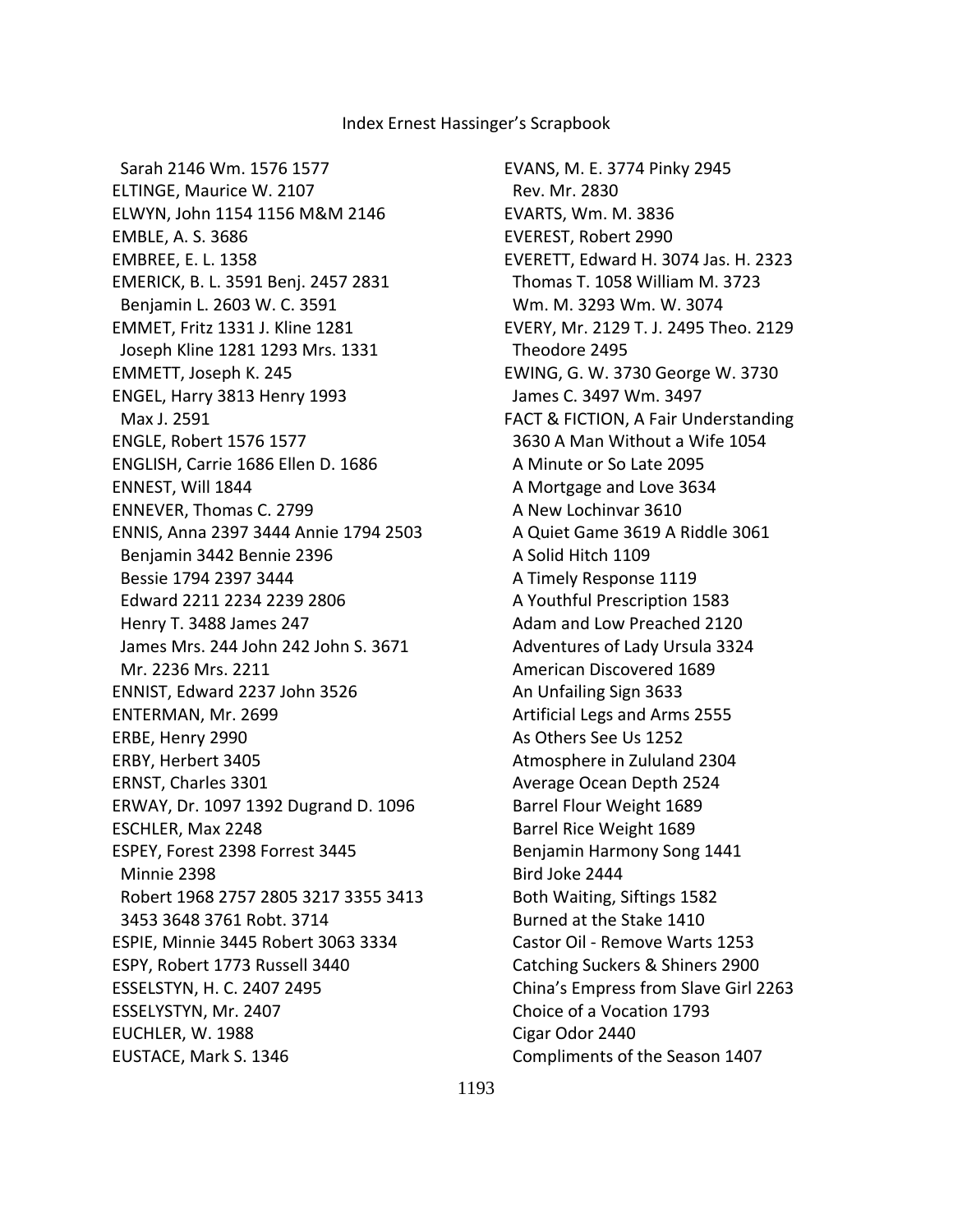Conundrums 3664 Cow Bells 2602 Damon & Pythias 3490 Daughters at Night 1049 Deepest Lake 2344 Deer 2304 Dogs - Non Barking 2304 Earthquakes Died in 2510 Elephants Skeleton Remains of 2385 Engagement Joke 2448 Envelopes 1689 European College Statistics 2524 Faces Are Different 2414 Female Cashier's Advantage 2960 Fire Losses in the US 1672 Getting Square 1055 Grandfather's Courtship 3610 Granger's Cultivator and Planter 3394 Her Complaint 3620 Hungry and They Want More 2527 Incontrovertible Evidence 2205 Ingersollisms 1493 Insects are Strong 2604 Languages 1689 Life Plant 2406 Locomotives Numbered 2604 London's Daily Record 1528 Longest Year 2332 Loveday 3575 Marriage Cartoon 2559 Muscles in Tail of Cat 2510 New Books Daily in Great Britain 2502 Norway's Wooden Churches 2357 Oldest University 2389 One Good Result 3637 Paradise by Tinteretto 2416 Pope's Seal 2471 Postage Stamps 2825 President McKinley 2824 Pungent Paragraphs 3173 R. A. Bulletin 3769 Reclaimed Acres in Ireland 2502 Rip Van Winkle Song 1175 River Closing Dates 2220 River Fastest Flowing 2510 Rondout Lady 1552

 Russian Longest Canal 2560 San Benito's Downfall 3575 Saugerties News 1203 Sewing Machines 2560 Sixteenth Century Miracle 3631 Solicitor to Old Man 1354 Something to Show 1682 Square Mile 1689 Stars and Stripes 1258 1587 Telescopes 1689 Thanksgiving Proclamation 1077 The Proof of the Pudding 1059 The Street Singer's Song 1319 The T. D. Pipe 1073 Thistle and Rape Plants 2405 Thunder 2502 Tight Shoes 1421 Too Many Changes 3618 Tricks of Fortune 1595 Vessels Three World's Largest 2235 War Correspondents 2470 Was Absent Minded 1489 Wedding Invitation 1831 When Was Christ Born 3174 Why He Was Rejected 3404 Why is Their Mischief 2452 Window Glass 2388 Wings of Birds 2383 Woman's Advance 1053 Women 2641 FAEBER, Charles 1920 FAERBER, Charles 1076 1131 FAGAN, Wm. 2882 FALKLAND, Lady 1350 FALLON, John 1348 T. J. 3526 Thomas J. 1369 1371 1372 FANNING, John B. 1050 FARRAR, Rev. Dr. 1293 FARREL, John Henry 1293 Thos. 3489 FARRELL, Eva 3772 J. W. 3541 John 2258 Thomas 3444 FARRER, J. R. 2025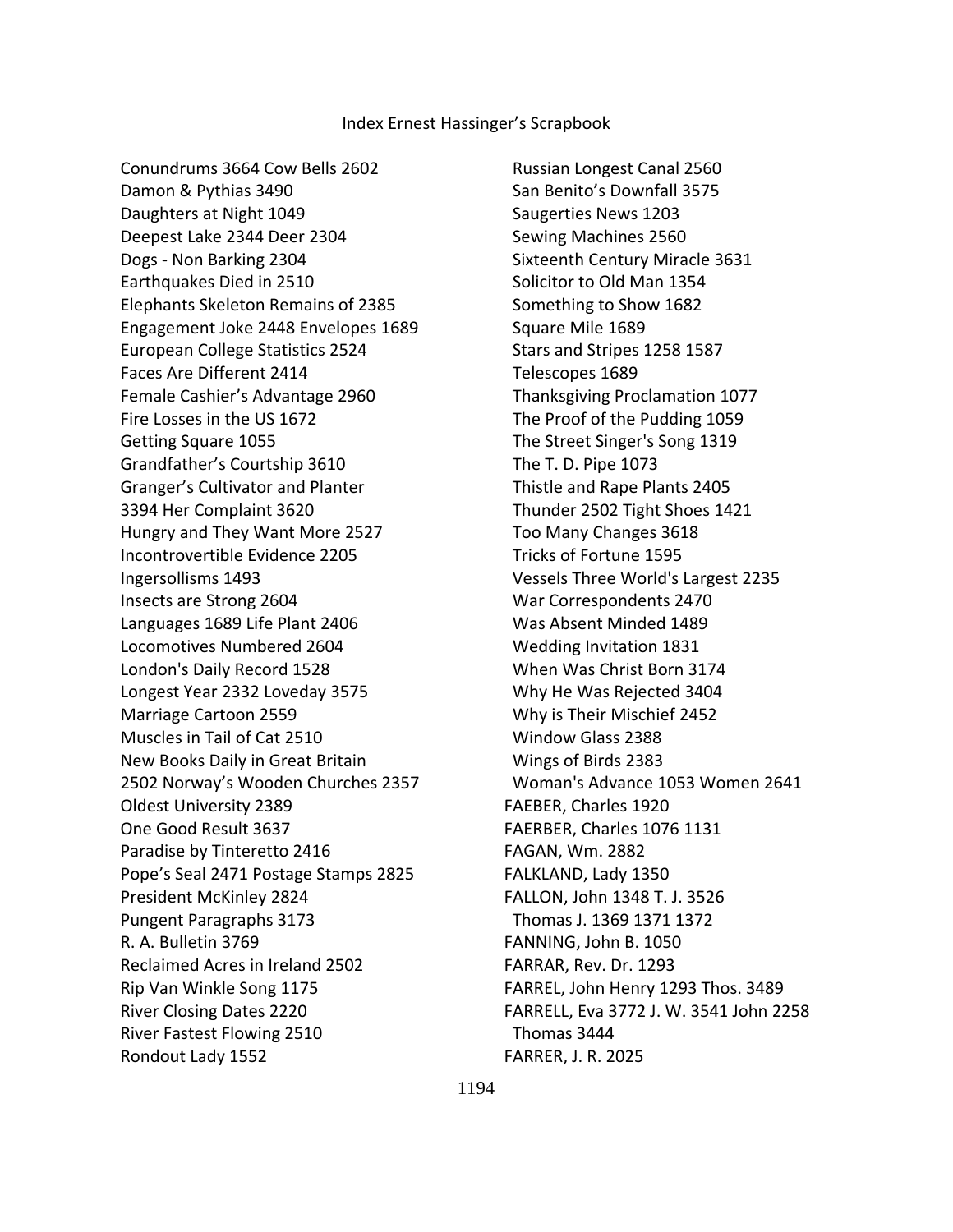FARRIER, R. E. 1922 FARRINGTON, Edgar 2127 Eugene 2175 2379 I. 2096 FASSETT, Abbot 3346 Jacob Sloat 1367 1371 1372 FATUM, John 1090 2932 Mr. 2051 FAUS, Otto 3464 FAUST, Hyram M. 3798 FAY, Annie 3445 FEARING, William H. 3730 Wm. H. 3730 FEARON, Thomas 1544 FEETER, Henry 3063 FEIRO, A. J. 274 FELDMAN, L. 1590 FELLER, E. 1186 Henry 1400 FELLOWS, B. F. 2366 3074 Benj. F. 1872 Benjamin 1333 1512 2457 3535 Benjamin F. 1185 2049 2407 2805 Blanch 1486 Charles 2400 3446 E. Mrs. 1138 1929 Enoch 296 2015 Henrietta 2366 J. S. 3063 John 1615 2395 3442 3719 John R. 293 Lewis 2029 2285 2396 3443 FELTEN, R. 1307 FELTER, Carrie 3445 Elijah 2831 Henry 2457 2458 Solomon 2565 William 3063 FENWICK, Charles 2831 Grace 1486 Lillian 1686 FERGUSON, A. H. 3574 Alex H. 295 J. C. 1351 Mr. 2118 FERNALD, G. 2576 G. C. 12 FEROE, George 3730 3731 George C. 3189 H. C. 2714 2874 3053 Henry 2040 Howard 3189 Jacob Henry 308 FERRI, Rev. Father 3768 FERRIS, Ira 3574 J. M. 1095 FETT, Jacob 283 Jacob Mrs. 277 FICKET, Joseph W. 1208 FIELD, A. M&M 2296 Alfred F. 300

 Alfred W. 1090 Anna 1686 Annie 2396 3443 Burr DeWitt 3293 Charles F. 1278 Chas. F. 276 Eva 1486 G.C. 3642 Gus 260 Harold 2400 3447 Harry 2397 Jarru 3444 John 280 2603 John Mrs. 281 John W. 294 2296 L. W. 3119 Laura 1794 2399 2503 3446 Louis 1736 Martha 1686 Syrus W. 278 Thomas 268 3492 Thos. 3486 3495 Viola 1486 William 1325 William B. 1915 3650 Wm. B. 2690 3293 FIELDS, Andrew C. 3138 Charles Franklin 3500 John Henry 3500 Thos. 3494 Tom 3493 William 2757 3761 Wm. 2640 FIERO, --- 1125 3495 A.Judson Mrs. 304 Ada 2335 Albert W. 1147 Charles 2258 D. H. 2514 Harry 2382 2514 Henry C. 2505 Ira 1052 2485 3063 3126 3334 James 2831 Jesse 1099 1541 1724 2044 2079 2500 2821 2969 Mr. 1392 2831 Property 3544 Stephen C. 2317 2403 3451 Stephen E. 2821 3643 William 1099 1130 1147 1484 2932 William L. 1419 William M. 1512 3761 Wm. 1090 Wm. M. 1325 3293 FIFER, Jacob Mrs. 301 FILERI, John 1803 FILLEY, I. 1101 FILLMORE, Millard 2037 3827 FILMORE, J. Millard 256 FINCH, J. 2629 FINGAR, A. A. 1896 FINGER, A. A. 1186 3732 Adam 282 2986 Adam M&M 2603 Adam Mrs. 272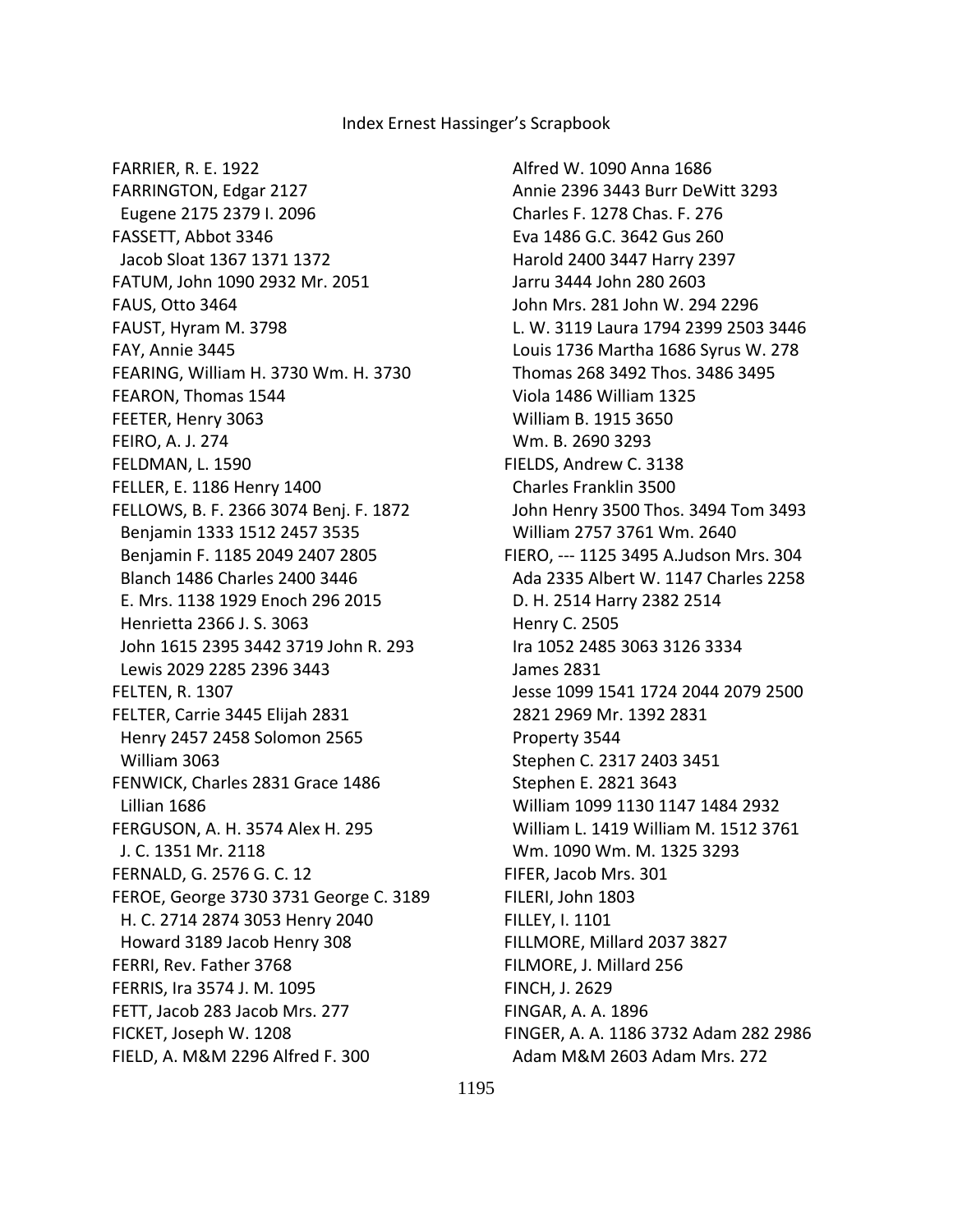Jerry 2134 3555 3662 John 1794 2397 3444 Laura A. 2311 Libbie 1400 Lilabel 2401 Lilabel M. 2317 3449 Lillie 1486 Lucy E. 2036 2317 2403 3450 Mabel 2401 3447 Mabel M. 2317 Mable 1794 Mr. 1186 2677 2694 2754 2761 2806 2848 3481 3482 3492 3493 3494 3495 3544 3545 3583 3660 3661 3666 3667 3715 3717 3718 3719 Mrs. 3710 Peter W. 2036 2317 2403 R. Mrs. 1466 Robert 1794 2398 2603 3445 Robt. Mrs. 1466 W. L. 1917 1935 3581 William 3440 William J. 2763 William L. 1714 1718 2046 2052 2366 Willie 2394 Wm. L. 1261 3162 3273 FINNAGAN, Lary 279 FINNEGAN, C. 3258 Clara 1886 Clare 2596 3223 FINNERAN, Father 1576 Rev. Father 1573 1577 FIRE, A. L. Decker House 3021 Abram Van Vliern's Store 2986 Adam Finger Barn 2986 Anton Schatsinger House 3021 Augustus Mrs. Schoonmaker Kingston 3552 Aunt Katrine Lake Hotel 1342 B. M. Freligh Wagon House 2998 Benj. Devall 1700 Burhans & Brainard Barn 1612 Butzel Betz & Jernegan Stores 2986 C. A. Schermerhorn Kingston 3552 FIRE, C. E. Quick 2028 C. F. Suderley Bake Shop 3021 3035 C. F. Suderley's Sons 2590 3498 C. F. Suderley's Sons Barn 3503 C. W. Taylor Cook House 3021 California House 3498 Casper Michaels Hotel Kingston 3552 Catholic Church 3021 Catholic Church Steeple 3021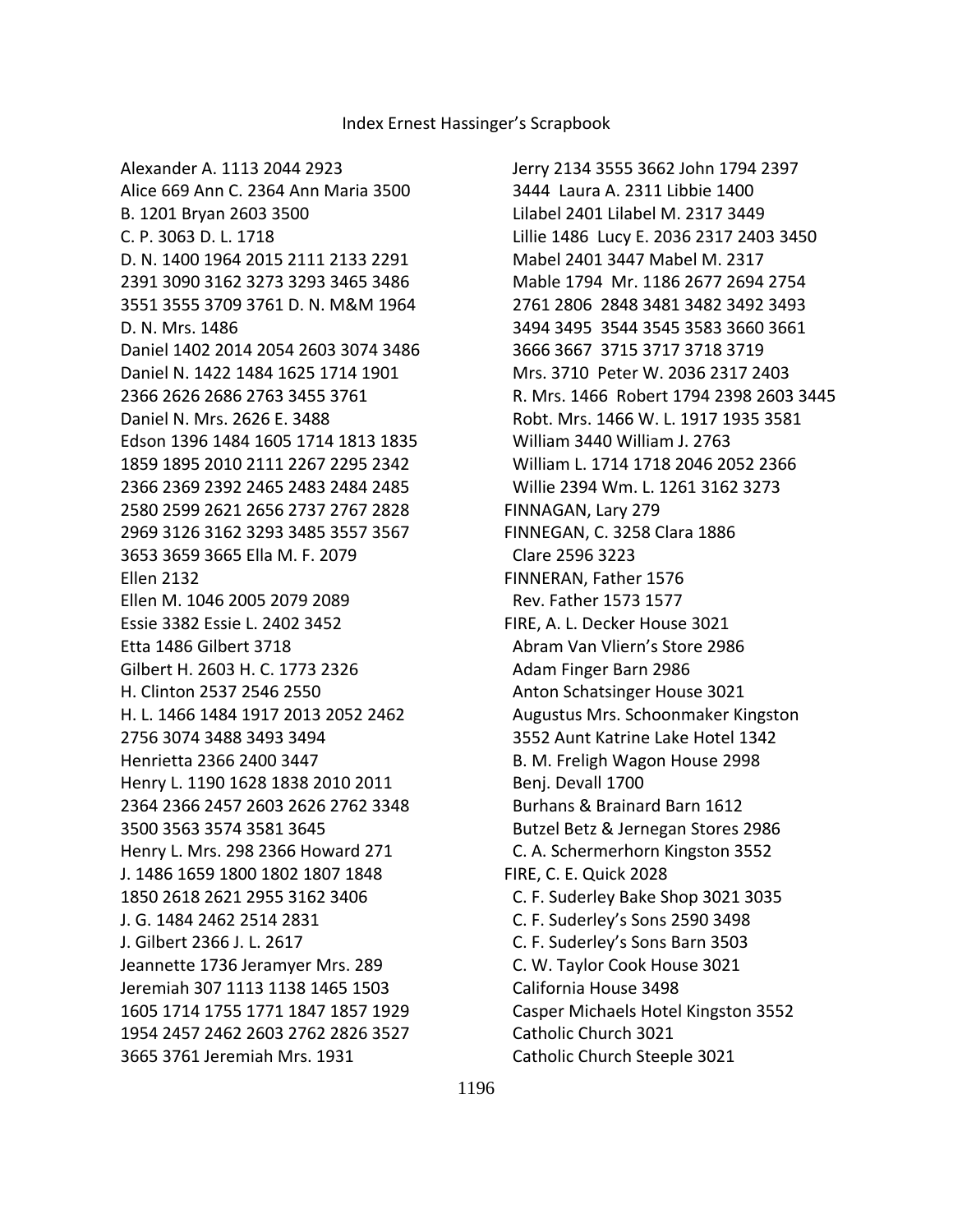Charlie Jim 1748 Colonial Railroad House Kingston 3552 Cornell Dock Storehouse 3115 Cruger Place 2998 Cyrus Burhans Barn 3021 Dr. Hotaling 1454 Dr. Murphy Barn Kingston 3552 Dr. Wygant 1992 Duboice Howe Cooper Shop 2986 E. & D. Kearney's Store 2986 E. A. Hurry 2031 2033 E. A. Hurry House 3035 E. J. Lewis House 3021 Edward Geldhart Explosion Kingston 3552 Edward J. Lewis 1365 Edward Laverty's barn 2986 Edward Waters Home 3530 Emory Merrihew House Kingston 3552 F. Hallett Kingston 3552 F. Pidgeon Chimney 3035 F. Suderley Cellar 3021 False Alarm 1685 Feineson's Clothing Store Kingston 3552 Fireman's Hall 3035 Firemen's Hall 2276 Fires 1849–1876 Complete 2986 Fires 1879–1883 Complete 2997 Fires 1888–1895 Complete 3021 Fires 1896-1898 Complete 3035 Frank Lasher 1628 Frank Pidgeon Chimney 2027 Frank Speir House 2998 Fuller & Crump 1688 3021 Geo. Houghtaling Office 3021 Geo. Seamon Out House 3035 George Burhans' Blacksmith Shop 2998 3009 George Hutton Building Kingston 3552 George W. Washburn 3021 George W. Washburn Barn 1275

 Glasco Ice Co. 3737 Glasco ice House 2998 Gustave Peters Barn 3498 H. D. Laflin 1597 H. D. Laflin Barn 3021 H. Peters House 3021 Hauck's Baker Shop Kingston 3552 Henry Tepe Hotel 3783 Hotaling 1521 Howard Ricketson Residence 3751 Hugh Moran House Kingston 3552 Hydrants at St. Mary's 1269 Ice House Glasco 2238 J. Denike Kingston 3552 J. E. Diamond House Kingston 3552 J. L. Cunyes' house 2997 J. Teller Wood House 3021 J. W. Davis barn 2997 Jacob Brede & Co. 3021 Jacob Brede & Co. Barn 2998 Jacob Crows' Barn 2998 James McManus House Kingston 3552 James Van Keuren's Foundry 2986 Jenning's Clothing Store NYC 1979 Jesse F. Bookstaver's house 2986 John Dederick Barn 2986 John Kleeber Home 3021 John Phillips House 2998 John Quigley Kingston 3552 Jorgensen's Art Gallery Kingston 3552 Josiah Myer's Tannery 2997 L. Loerzel 2986 FIRE, L. Loerzel's House 2986 L. Mattes & Son 1265 L. Ziegler's Barn 2986 Ludlum's Woods Kingston 3552 Luther Hommel House 3764 M. H. Wygant Office 3021 Madalin 1186 Mark Devlin's House 2986 Martin Kilroy 2986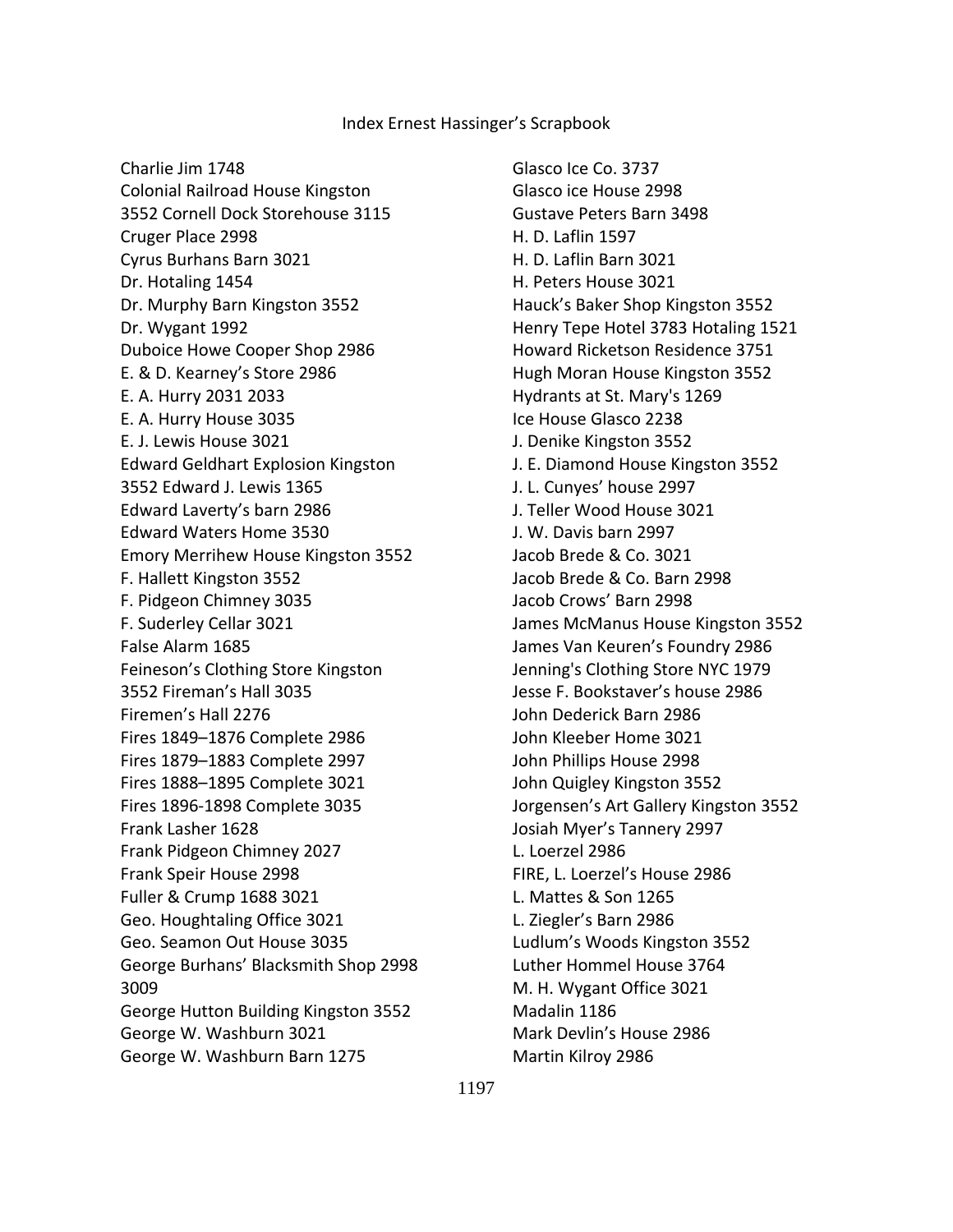Michael Mrs. Meagher Kingston 3552 Michael Walch Barn Kingston 3552 Mooney Homestead Kingston 3552 Mount Marion Hotel 2986 Mr. Gage House Kingston 3552 Mr. Grimes Barn Kingston 3552 Mr. Washburn's Barn 1394 Mrs. Frankel House 3021 Mrs. Germond Barn 3021 Mrs. Germond's Barn 1264 Mrs. Kimbal Junk Shop Kingston 3552 Mrs. Murphy's Livery Stable Kingston 3552 Mrs. Nock Kingston 3552 Mrs. Reuben Reil Barn Kingston 3552 Mrs. Seymour House Kingston 3552 Ocean House 1628 1633 3021 Old Engine House in Jane street 2986 P. Foland Barn 3021 P. Mattes House 3021 Paper Mill Roof 2998 Partition Street 1681 Peter B. Myer's Tannery 2986 Peter Curley House 2998 Peter Measter Chimney Kingston 3552 Peter P. Schoonmaker Barn 2986 Phoenix Hotel Outbuilding 2998 Reformed Church Basement 3021 Reformed Church Parsonage 2997 Reuben Quick Barn 2043 3035 Rev. Father O'Flynn House 2997 Rosendale 1888 Rosepaugh & Sweet Store 2997 S. Hallenbeck House 2997 S. Van Santvoord Roosa Hotel 2986 S. W. Merclean House 3021 Samuel W. Merclean 1683 Saugerties Casino Skating Rink 2998 Saugerties Lead Mill 2986 Saugerties steamboat store house 2986 Schoonmaker Estate House Kingston 3552

 Sheffield Paper Mill 1136 2986 Solomon's Clothing Store Kingston 3552 St. Mary's 1263 1266 St. Mary's Incident at 1267 St. Mary's Rectory 1123 Stephan's Store Kingston 3552 Suderley 3479 3504 Suderley Building 2333 Suderley Delay 3504 T. J. Barritt Store 2998 Taylor 1238 Thomas Hillis' house 2997 Union Store 2986 W. L. Darbee Barn 2998 W. McKiefry barn 2986 Washburn's Point 3707 Wellington Porter 1482 Wellington Porter's Barn 3385 Whitaker Building 2997 Whitaker Main Street 1216 William Tappen House Kingston 3552 Willoughby G. Boothman 1649 3498 Windsor Hotel NYC 3708 Wm. H. Van Atten House 2997 FIREMANIC, 16th Separate Co. 2185 A. M. Osborn Hose Co. 1576 1579 1650 1653 1659 1705 1896 2023 2038 2944 3224 American Fire Engine Co. 1675 1731 Annual Firemanic Elections 3761 Annual Inspection 1905 3110 3496 Annual Parade 1893 Athens F. D. 2160 Atlantic Hose Co. 1979 1986 2360 Badge 3241 3254 3729 3733 Badge Handsome 2093 3454 Badge Souvenirs 2213 Badges A Fine Lot 2124 Bailey Hooks Bath 3406 Baldwin Hook and Ladder Co. Addison 2497 Banquet Song 2360 Bay Ridge Eng. Co. Bay Ridge L. I.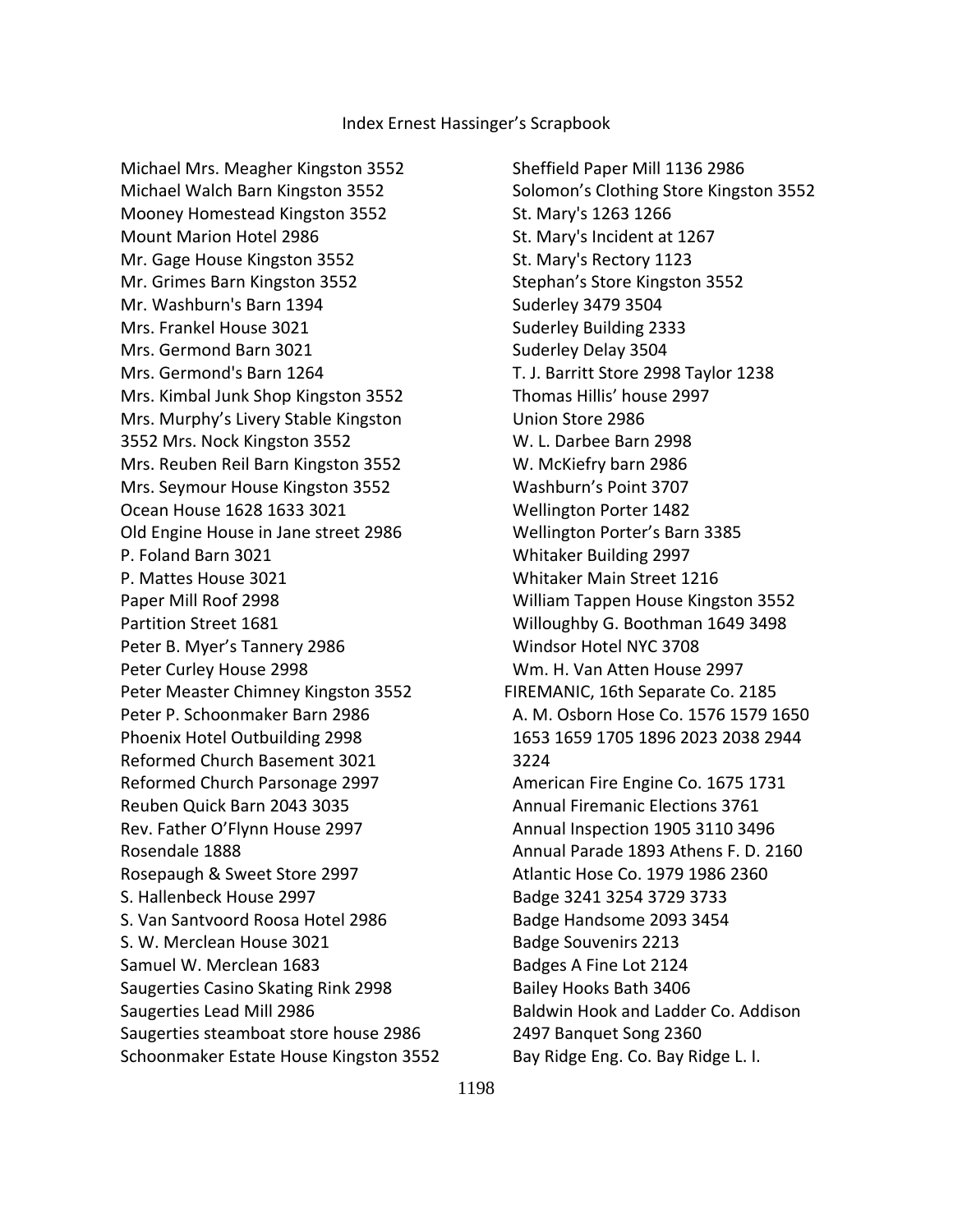3030 Bayside F. D. 3749 Binghamton Hose Co. 1605 Boston Permanent Paid 12 Brooklyn's Paid Department 1709 Bucket Brigade Organized 1652 Bunking 1979 1986 Butzel's Hydrant 3479 3503 3504 C. A. Bailey Hook and Ladder Co. Bath-on-Hudson 1704 C. F. Porter 42 Engine 1978 C. H. Evans Hook & Ladder Co. Fair 3015 C. H. Evans Hook & Ladder Co. Hudson 1051 1061 1244 2686 2827 2924 Cascade Hose Carriage Little Falls 3425 Centennial 1662 Centennial Hose Co. Peekskill 3135 Chapman Hose Co. Newburgh 1605 Chapman Steamer Co. Newburgh 2093 Chief Emblem 2908 Chief Engineer 3513 Chief Engineer Controversy 1413 1416 1494 1495 1496 1497 1549 Chief Engineer Saugerties F. D. 1719 3057 Chief Engineers 1856-1898 List 3363 Chief Hassinger's Present 2137 Christmas at Firemen's Home 2661 Citizens Hose 47 1445 1530 1576 1577 1579 1670 1650 1653 1659 1662 1664 1666 1667 1672 1691 1698 1737 1738 2121 2377 3224 Citizens Hose Co. Bath on Hudson 1650 1653 1704 City Hose Co. Philadelphia 1515 1605 Clinton Hose Co. 1650 1653 1659 1662 1705 1899 Clinton Fire Co. 2113 Clinton Hose Co. 2160 3534 2643 3224 Clinton Hose Co. Fair 2058 Columbia Engine Company Peekskill 3235 Columbia Hose Co. Carbondale Pa. 3729

 Columbia Hose Co. Whitestone 2099 2951 3784 Columbia Hose Peekskill 2377 3235 Columbian Peekskill 3406 Coney Island F. D. 3064 Coney Island Parade 1654 Conqueror Hook and Ladder Truck Tarrytown 2160 Convention Booklet 2982 Convention NYS Firemen's Asso'n 2881 Convention NYS Volunteer Firemen's Ass'n 2883 2884 3002 Cordts Hose Co. 2113 3135 3437 3455 3462 3534 3726 3758 Cornell Hose Co. 1294 1576 1577 1590 1661 Cornell Hose Co; 1666 Cornell Hose Co. 1698 1903 2096 2097 2150 2113 2906 3224 3534 Cortlandt Hook & Ladder Co. First Prize 1662 Cortlandt Hook & Ladder Co. Peekskill 1650 1653 1659 1670 1672 1704 1757 1759 2082 2113 2133 3235 3406 County Fireman's Convention 1650 Courtland Hooks Peekskill 1666 Coxsackie Hose 1896 3224 D. M. Hamilton Steamer Co. Coxsackie 1576 1653 1706 1896 1650 D. Nevins Hose Co. Victory Mills 2497 dePeyser H. & L. Co. Tivoli 1983 De Peyster H. & L. Co. Tivoli 3135 3455 Dearstynes Bath 1891 Delegate 10th Convention Orange County Hose Co. 3438 Delegates Tickets 3098 Deluge Engine Co. Jamestown NY 1605 Deluge Hose Co. Newark NJ 2704 Derrstynes Bath 1759 Durkee Hose Fort Edward 1650 1653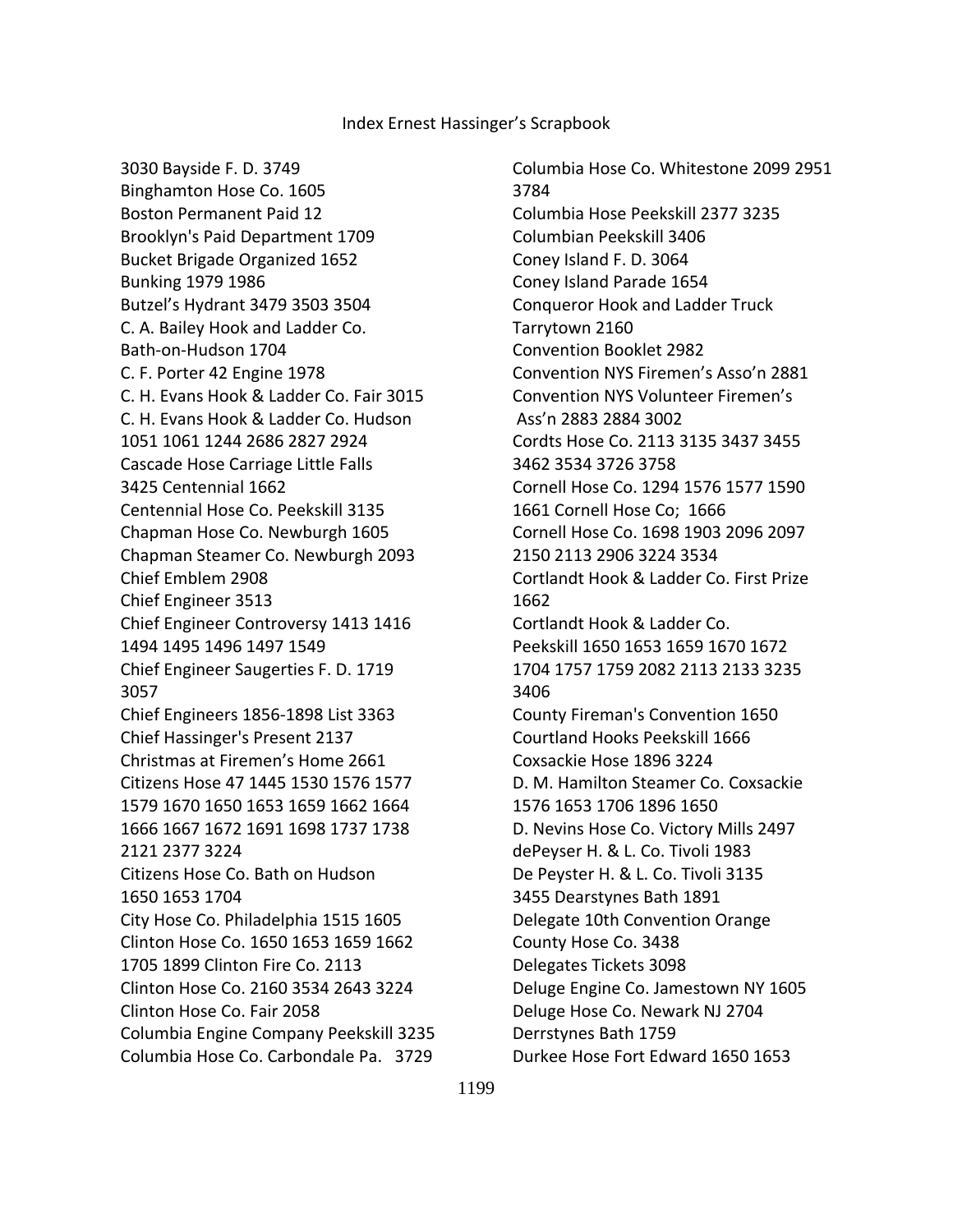1659 1662 1704 2497 3142 1666 3406 Eagle Engine Co. 1574 1576 1579 1581 Eagle H. & L. Co. Kingston 1605 Eagle Hose Co. New York V. F. D. 2781 Edmond Hose Visit 2170 Edmonds Hose Co. 1576 1577 1579 1706 2170 2173 2102 2377 3235 3406 Edmunds Hose Co. 2102 2113 Empire Engine Co. 1136 1605 1606 1625 1628 1637 1688 1731 1743 1761 1770 1848 1857 1858 1859 1897 1910 1989 2055 2103 2774 3009 Empire Engine Given to Exempts 1743 Empire Engine House 1785 1848 2015 2417 Empire Hand Engine 2501 2806 Engine Co. No. 50 New York V. F. D. 2781 Enterprise Steamer Co. Officers Walden 3693 Evans Hook and Ladder Co. Hudson 1576 1577 1698 3235 Ever Ready Engine Co. Ball 2672 Excelsior Hose 1576 1577 1590 1659 1899 2113 3135 3224 3534 Excursion to Hudson 1188 1189 Exempt Association 1659 1662 1841 1845 Exempt Association Hudson 1576 1577 Exempt Association Kingston 1576 1577 1650 1653 Exempt Association Saugerties 1626 1650 1653 Exempt Certificate 1575 2808 Exempt Fire Association Hudson 1698 Exempt Fire Association Kingston 1698 Exempt Fire Association NYC 1704 3135 Exempt Fire Association Saugerties 1698 Exempt Fire Company Fair 2059 Exempt Fire Patrol Formation 1745 Exempt Fireman Fair 2063

 Exempt Fireman Letter Oak Lawn 3412 Exempt Fireman Patrol 2015 Exempt Fireman with Police Duties 3709 3713 Exempt Fireman's Association 1606 1625 1745 1857 2055 Exempt Fireman's Association 2322 2642 2644 3176 3473 3537 3566 3709 Exempt Fireman's Association 3713 Exempt Fireman's Association 3715 3736 Exempt Fireman's Association Banquet 3790 Exempt Fireman's Association Kingston 2643 Exempt Fireman's Association Meeting 2826 Exempt Fireman's Association Saugerties 2642 2780 3162 3758 Exempt Fireman's Association and Fire Patrol 1885 2011 1898 1901 2046 Exempt Fireman's Association and Fire Patrol Fair 2074 Exempt Fireman's Association Saugerties 1746 1894 1895 Exempt Fireman's Fair 2082 Exempt Fireman's Fire Patrol 1802 1847 1850 1859 2013 Exempt Firemen 1704 2836 3396 3462 3496 3527 3709 Exempt Firemen and Police Patrol 2017 Exempt Firemen's Association Kingston 2113 3224 Exempt Firemen Elect Officers 3555 Exempt Firemen Kingston 1661 Exempt Firemen Meeting 1637 3761 Exempt Firemen Organize 1603 1605 Exempt Firemen Saugerties 1650 1653 1706 1757 Exempt Firemen's Association 1699 1728 1743 1839 1843 2014 2057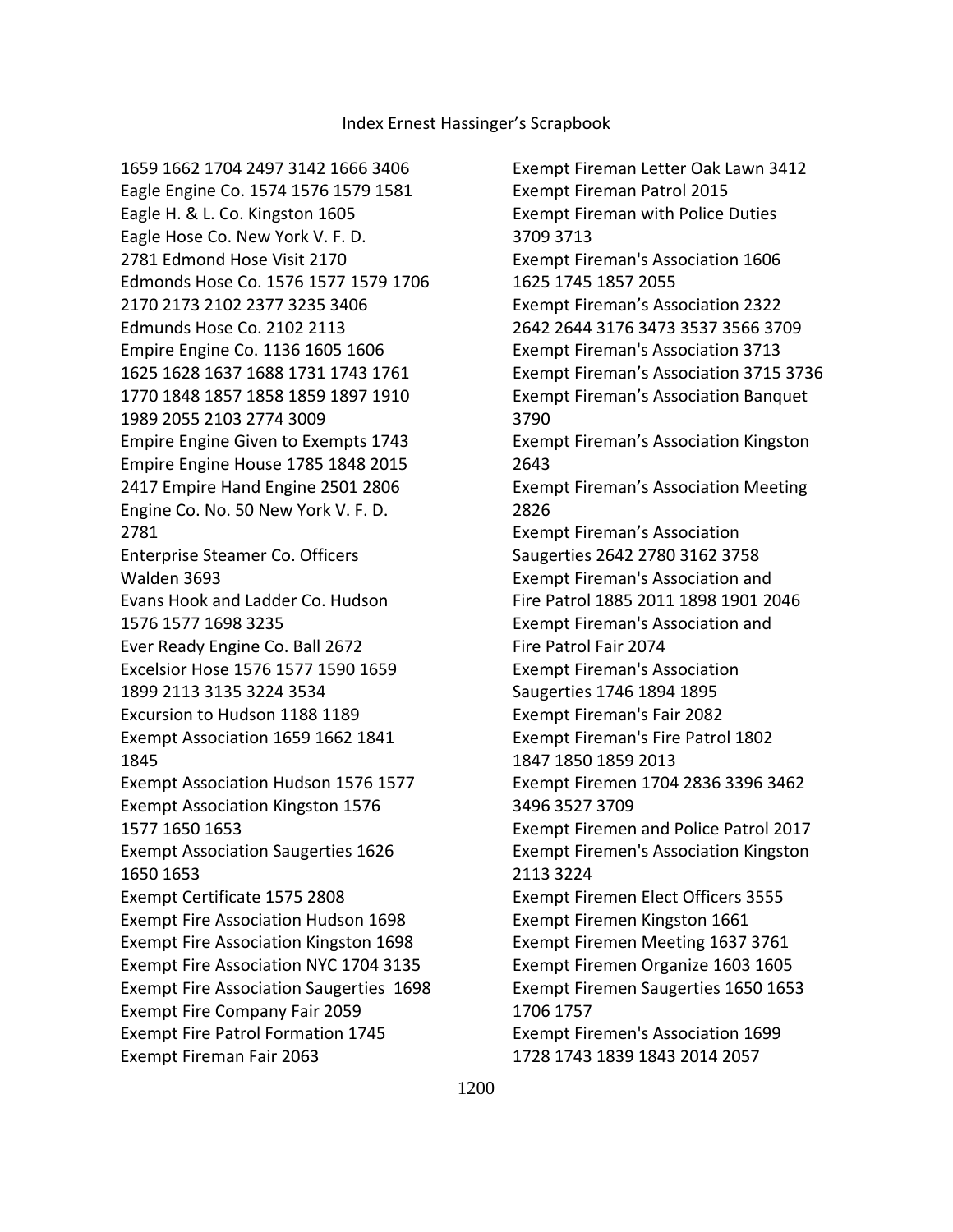Exempt Firemen's Association 2328 2330 2472 2501 2635 Exempt Fireman's Association 2763 2853 Exempt Firemen's Association 2955 3142 3606 3768 3770 Exempt Firemen's Association Hudson 3235 Exempt Firemen's Association New York 1650 1653 1655 1684 2113 3412 3455 3462 Exempt Firemen's Association Saugerties 3224 Exempt Firemen's Police Patrol 3559 Exempt Firemen's Association and Fire Patrol 2052 2054 Exempt Firemen's Association and Fire Patrol Fair 2053 Exempt Firemen's Association and Fire Patrol Kingston 2113 Exempt Firemen's Association and Fire Patrol Saugerties 1896 Exempt Firemen's Burial Fund 1979 Exempt Firemen's Fire Patrol 1851 Exempt Firemen's Patrol 2103 Exempt Firemen's Patrol 2111 Exempt Police Patrol 3385 3726 Exempt Prizes 2133 Exempt's Officers 2687 Exempts 1563 1645 1755 2360 3380 3395 3473 Exempts Association 2100 Exempts Elect 2303 3273 Exempts Kingston 1659 Exempts Lady Friends 2074 Exempts New York 19 1650 1900 2370 3437 3758 Exempts Kingston 1666 Exempts Saugerties 1673 1761 1770 1771 1891 1893 2082 2113 2336 Exempts Sleighride 1900

 Exempts Visit Poughkeepsie 3777 F. A. S. N. Y. 2766 2780 2781 3030 F. B. Peck Hose Co. Waterford 2497 F. N. Wilson Fire Co. 1576 1579 3224 Fake H. & L. Co. 1576 1579 1585 Fake Hooks Lansingburgh 3406 Farnum Steamer Troy 3406 Fearless Hook & Ladder Co. Officers Walden 3694 Fire Bell on New Year's Day 2290 Fire Department Ass' n. Newburgh 3235 Fire Department Badges & Keys 2408 Fire Department Candidates 2738 Fire Department Inspection 2472 Fire Department Officers 2299 2921 3439 3645 Fire Department Saugerties 2783 Fire Department Saugerties Description 3559 Fire Extinguisher Patent 2179 Fire Hydrant Report 2011 Fire Hydrants to be Shut Off 1608 Fire Patrol 1843 1857 Fire Patrol 2082 Fire Police Patrol 2853 Fire Police Patrol Sleighride 2763 Fire Warden Inspection 2670 Fireman Contest 3257 Fireman's Hall Closet Built 3718 Fireman's Hat Picture 3424 Fireman's Horn Picture 3419 Fireman's Parade Poughkeepsie 3726 Firemanic Parade 1568 Fireman's Contest 1647 Fireman's Election 1064 Fireman's Parade 1761 Fireman's Welcome 1061 Firemen Drill 1563 Firemen in Print 3354 Firemen Inspection Day 3473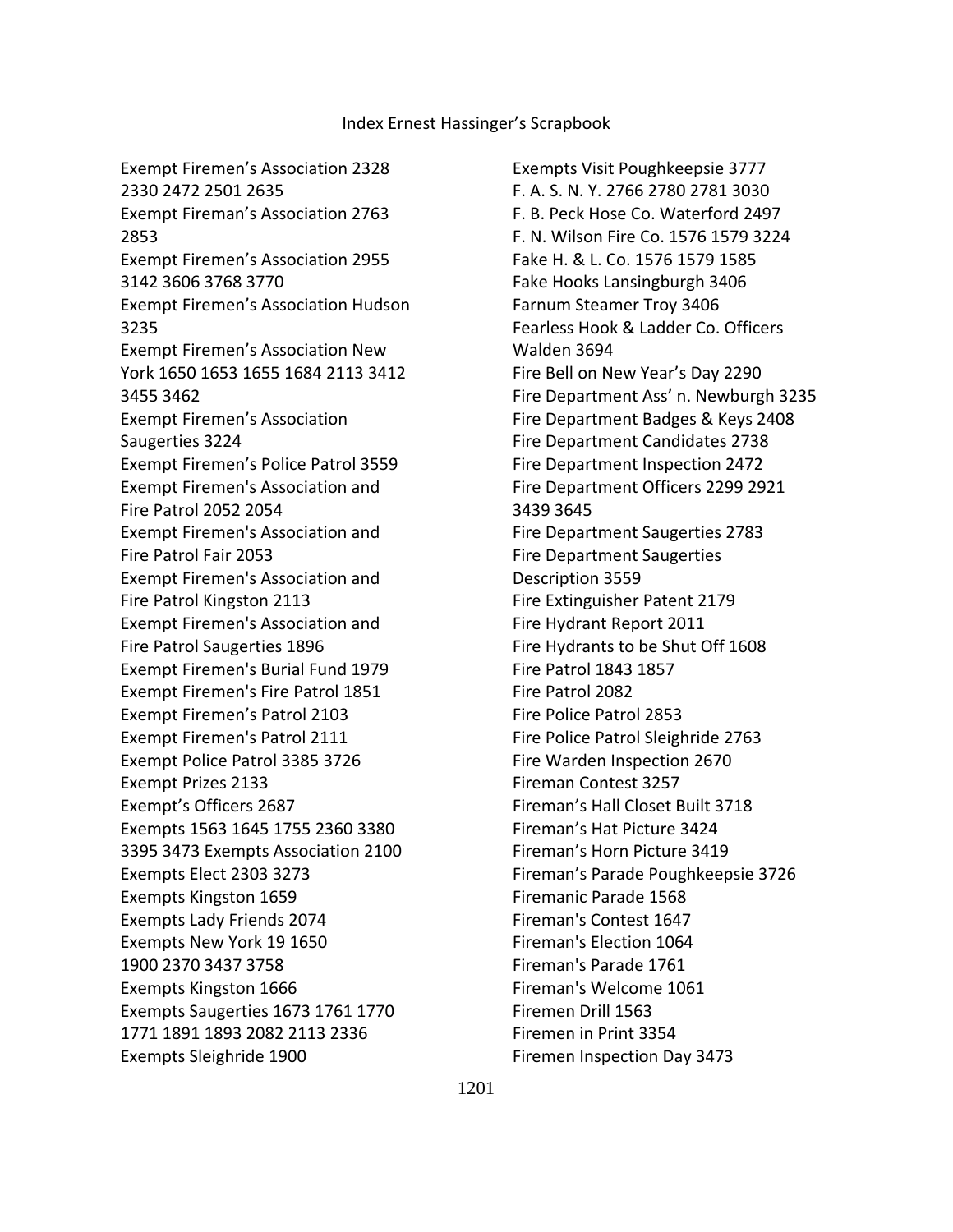Firemen Meeting 2768 3762 Firemen of Georgia Tri-County Tournament 1709 Firemen's Appointments 2922 Firemen's Ass'n S. N. Y. 3026 Firemen's Convention Committee 3745 Firemen's Convention Official Program 2768 Firemen's Convention Yonkers 3305 3306 3308 3309 3506 Firemen's Election in Hudson 2352 Firemen's Home Association 1534 Firemen's Home at Hudson 2902 3808 Firemen's Home Improvements 3430 Firemen's Tournament Peekskill 2160 Firemen's Convention 1887 Firemen's Home Association Hudson 1534 1896 Firemen's Home at Hudson Donation 2009 Firemen's Home Trustees 1887 Firemen's Insurance 1425 1427 Firemen's Parade 2100 Firemen's Sons Association Albany 2113 Fires 1849 – 1876 Complete 2986 Fires 1879 – 1883 Complete 2997 Fires 1884 - 1888 Complete 2998 First Chief Engineer 2942 First Fire Company 1709 First Use Fire Hydrants 3009 Fountain Hose Binghamton 2497 Fourth Empire Engine Co. 3351 Frelinghuysen Lanciers NJ 3461 G. H. Scott Hook & Ladder Coxsackie 3224 G. K. Porter Engine Co. 1573 1576 Gardner Mass. Hose Co. 3542 General Firemanic Committee 2854 3403 3474 General Schuyler Schuylerville 2497 General Washington Engine Co. 3813

 Geo. H. Scott H. & L. Co. 1799 1896 3135 Glasco Fire Department 3758 Going To Poughkeepsie 3692 Greene County F. A. 1691 1692 2121 2781 3026 H&L New Truck First Used 3385 H&L New Truck Purchase Donation 3488 H&L New Truck Reception 3395 3396 H&L Truck Purchase New 2616 2678 2681 2683 2694 2744 2806 2812 2816 2827 2828 2832 2844 2848 3400 3485 H. R. V. F. A. 2780 H. V. V. F. A. 3057 H. V. V. F. A. General Committee Tournament 2955 H. V. V. F. D Officers 1765 H. V. V. F. A. Officers 3302 H. V. V. F. A. Proceedings 3801 3802 3803 3804 3805 3806 3807 3808 3809 3810 3811 3812 3813 3814 H. R. V. V. F. A. Ninth Convention 3459 Hamilton Steamer Co. 1576 1577 1579 1585 Hamilton Steamer Co. Coxsackie 1698 3224 Harry Howard Hook and Ladder Co. Port Chester 1978 Hartford Conn. F. D. 3670 Hasbrouck Heights F. D. 1978 Hasbrouck Steamer Co. 1590 Hayden Hook and Ladder Co. Members 3671 Hayden Hook and Ladder Truck House 3670 Hill Hook and Ladder Co. Greenbush 2113 Hooks Ball 2154 Hope Hook & Ladder Co. Yonkers 2093 Hope Hose Co. Tarrytown 2113 Hope Tarrytown 3406 Hose Co. withdrawal from village FD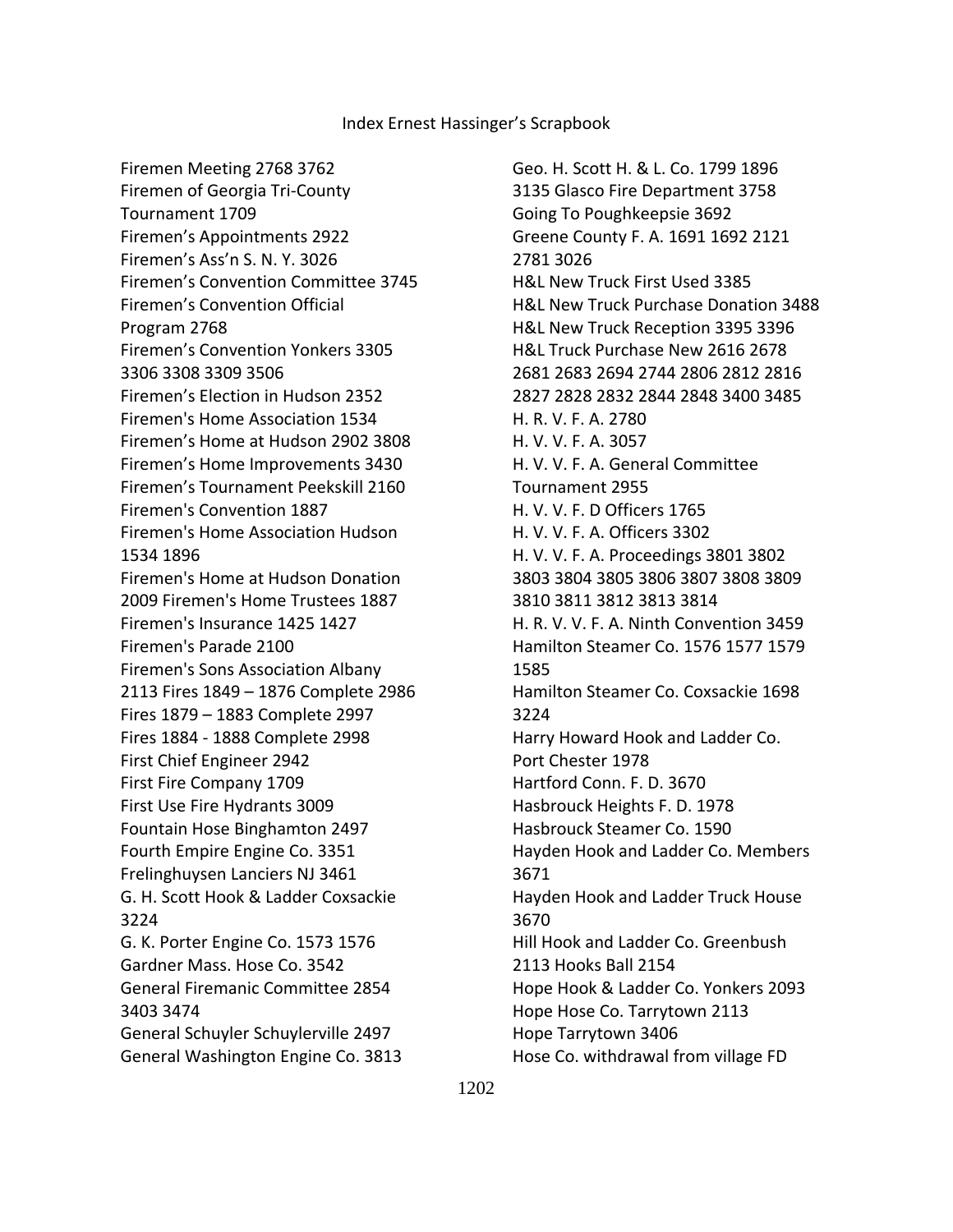1387 Hose Nozzle 2359 Hose Purchase 1636 Hose Test 1256 Hoses Types of 3718 Hoysradt Hose Co. 1576 1577 1579 1650 1653 1698 2113 3135 3235 Hudson F. D. 2362 Hudson F. D. Parade 2160 Hudson Fire Alarms 2183 3390 Hudson River Engine Co. 1351 1576 1577 1579 1698 1799 Hudson River Fireman's Association 2635 2643 2763 2853 1573 2175 2379 2686 2768 2832 2844 3026 3406 3599 3728 3777 Hudson Valley Volunteer Firemen Members 3224 3235 Hudson Valley Volunteer Firemen's Association 2703 2982 3356 3437 3455 3459 3462 3624 3672 3794 3800 3801 3802 3803 3809 Hudson's Fire Co. Visits 2924 Hyde Park Fire Department 1896 Hyde Park Hook & Ladder Co. 1650 1653 Hyland Hose Co. Hyland Hose Co. 1605 I. H. Maynard Hose Co. Stamford 1704 I. M. Maynard Hose Stamford 1650 1653 Inspection and Parade 2501 Inspection Trip 2816 J. D. Feeter Hose Co. Little Falls Request for Funds 2710 J. H. Hill H. & L. Co. Rensselaer 3455 3462 J. J. Grays Cambridge 1759 2497 J. L. de Peyster Hose Co. 3410 J. L. De Peyster Steamer Co. Tivoli 1650 1653 J. L. dePeyster Engine Co. 3053 J. L. DePeyster Engine Co. Annex Ninth Ball Tivoli 2709

 J. L. dePeyster Engine Co. Ninth Annual Ball Tivoli 3052 J. L. Depeyster Hose Co. Tivoli 3462 3758 J. L. DePeyster Hose Co. Tivoli New Carriage 3775 J. L. DePuyster Engine Co. Tivoli 1704 1896 J. M. DePuyster H. & L. Co. Tivoli 1896 J. W. De Peyster Hook & Ladder Co. 3189 J. W. Depeyster H. & L. Co. Tivoli 3462 J. W. Edmonds Hose Co 1430 J. W. Hoysradt Hose 1188 1189 J. W. Hoysradt Hose Co. Hudson 1706 3455 3462 James Hill Hook and Ladder Co. Greenbush 2113 James Purcell Hose Co. Request 2711 James Purcell Hose Valatie 3235 Jewell Hose Co. 1574 John H. Dearstyne Hose Bath 1896 John O'Connor's Song 2360 Johnstown Fire Department 2689 Kingston 1590 Kingston Exempts 1705 Kingston Fire Department 2292 Kingston Hose 1250 1576 1577 1605 Kingston Hose Co. 1698 Kingston Record of Fires 3552 Kitatinny Hose Co. Newton N. J. 2093 Knickerbocker Hose Waterford 3406 Knickerbocker Steamer Co. 1576 1579 Lackawanna Steamer 1590 Lady Washington Hose Co. 3726 Lafayette Engine Valatie 3235 Lafayette Hose Co. Valatie 1576 1577 1579 1585 1650 1653 1659 1662 Lafayette Hose Co. Valatie 1666 Lafayette Hose Co. Valatie 1698 1704 1706 1759 1891 1896 2113 2377 3135 3235 Laflin Engine House 1770 1772 Laflin Hose Co. 1052 1155 1340 1345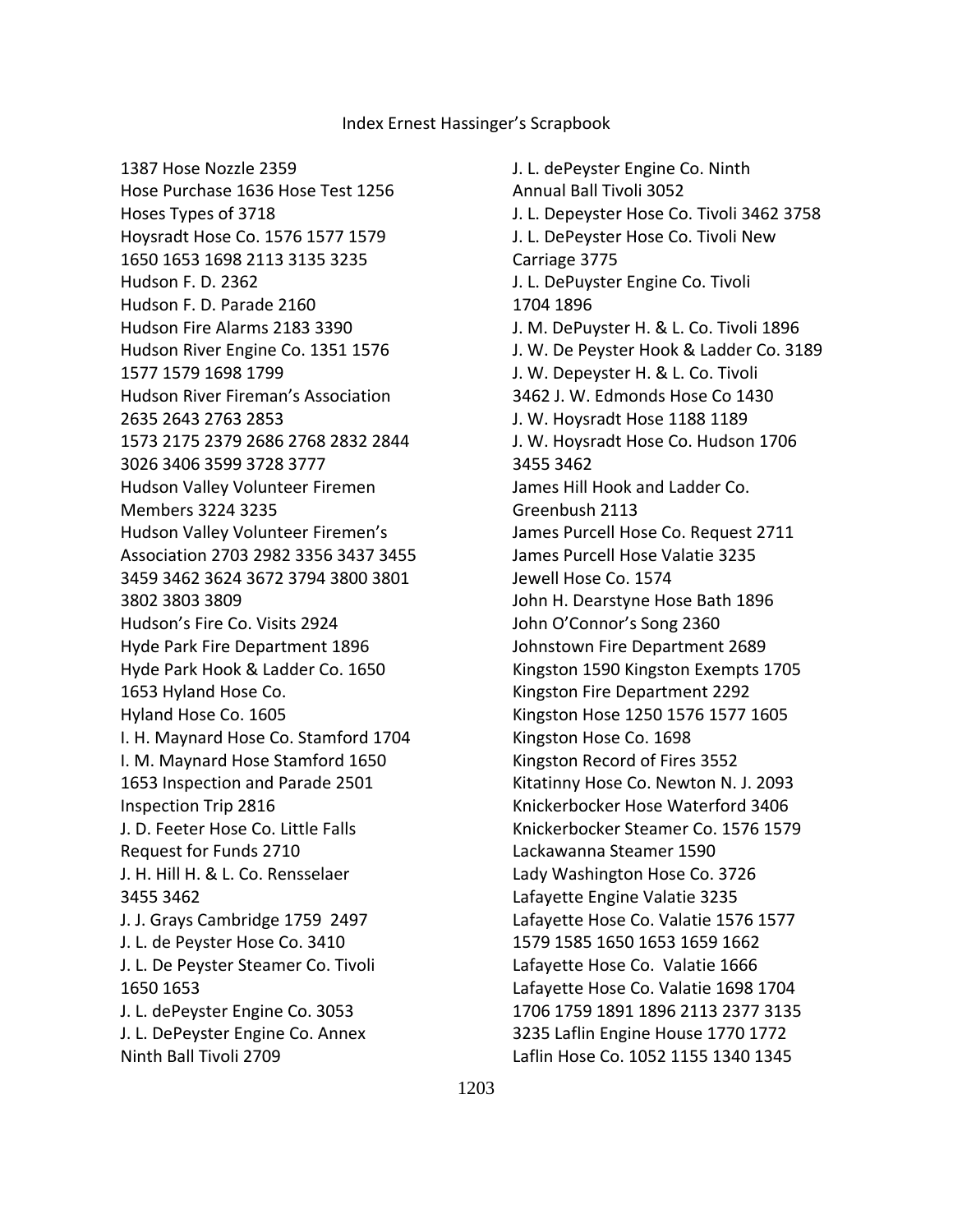3235 LeRoys 1576 Liberty Hook and Ladder Company Bath Beach 1759 Long Island City Fire Department 1978 Macawaomuc Engine Co. Athens 1662 Macawomuc Athens 1650 Macawomuc Engine Co. Athens 1659 Mackawomac Engine Co. 1585 Mackawomuc Engine Athens 3224 Mackawomuc Engine Co. Athens 1698 1705 Mackawomuck Engine Co. 1576 1577 Mackawomucs Athens 1666 Macowomuc Engine Co. Athens 1651 Madison County Firemen's Association 3546 3647 Makawomnc Engine 1650 Makawomnc Engine Athens 1653 Makawomuc Engine Co. 1351 1576 1579 Makawomucs Athens 1759 Maryland State Firemen's Association Officers 3672 Massachusetts State Association 3797 Mayard Hose Co. Stamford 1650 Maynard Hose Co.Stamford 1666 McCrary Steamer Cohoes 3406 McQuaid Engine Middletown F. D. Parade 3729 Middletown F. D. 2137 Millionaire Firemen 2162 Minehaha Steamer 1681 3737 Minnehaha Steamer 1052 1060 1136 1574 1605 1606 1628 1650 1653 1683 1704 1785 1813 1838 1839 1844 2501 2620 3462 3496 3665 3770 Minnehaha Steamer Arrived 3009 Minnehaha Steamer Co. Organized 3009 Monhagens Middletown 3406 Morgan Hose Co. Coxsackie 1896 2113 2377 3224 Morton Steamer Co. Athens 1650 1653 1705 3135 3235 3437 3462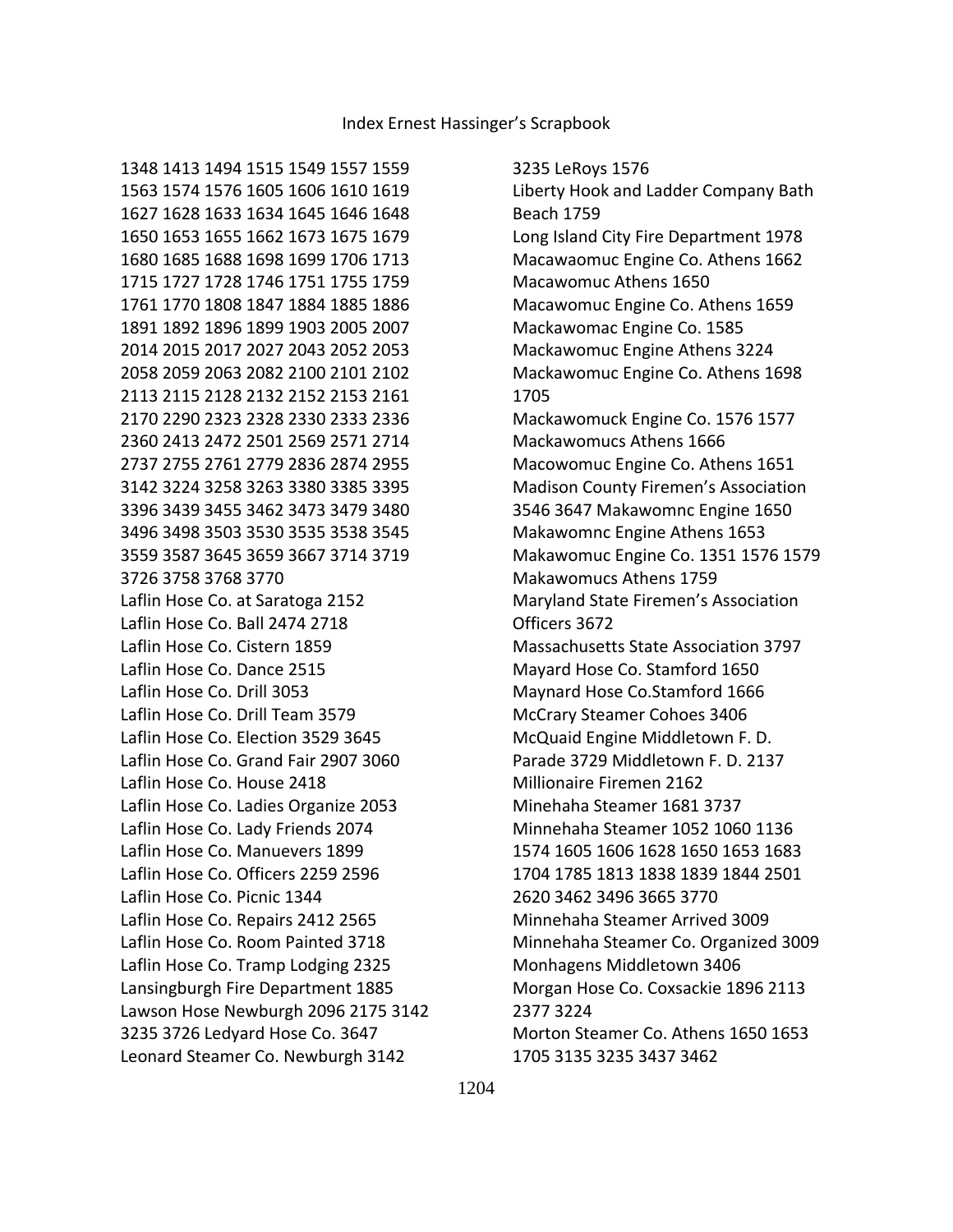Mulford Engine Co. Glasco 3758 N. Y. S. C. O. A. F. 2781 N. Y. State Fireman's Association 1885 National Bureau of Insurance 3459 Neptune Hose Headquarters 1332 New York Sons of Veterans 1351 New York State 1709 New York State Chiefs 9 New York State Firemen's Association 1535 1710 New York Uniformed Exempt Fireman's Association 2763 New York Veteran Fireman's Association 2853 3454 New York Veteran Firemen's Association 2763 New York Veteran Volunteer Fireman's Company 1553 Newburgh Fire Department 2 2310 Newburgh Fire Department Association 2096 Newburgh Firemen's Association 3459 Newburgh Parade Participation 2175 Newburgh Reasons to Go 3393 News 1672 Newtown F. D. Chief 3747 Niagara Engine Co. Poughkeepsie 1706 Niagara Fire Co. 1580 Niagara Steam Fire Engine Co. Poughkeepsie 3645 Niagara Steamer Co. 1574 1576 1581 1585 1650 1653 3135 3437 3455 3462 3464 3726 Ocean Engine 1576 1577 Orange Engine Walden 3437 Orange Hose Co. Walden 3455 3462 3686 Order of Goosenecks 1650 Ormsbee Engine Co. Request 2779 Ormsbee Engine Co. Ball Tivoli 2714 2874 3053 Ormsbee Engine Co. Tivoli 2779 3053

 3462 3437 3758 Ormsbee Steamer Co. Tivoli 3135 3455 Orris Hose Co. 1144 Osborn Hose Co. 1530 1666 1672 1698 1759 3026 Osborn Hose House 1555 Osgood Engine Co. 1574 1584 Osgood Hose 1585 Osgood Steamer Co. Troy 1576 1579 1585 1650 1653 1662 1704 1891 1894 1896 2113 3135 3406 3455 3462 Palmer Engine Co. Kinderhook 1891 1893 1894 1896 1898 3455 Palmer Steamer and Hose Kinderhook 3235 Parade 3395 3534 Parade Line of March 3081 Parade Newburgh 2377 Parade Saugerties 3462 Parade Monster 3455 Patterson Company 1977 Peekskill F. D. 3808 Pennsylvania State Association 8 Peterson Engine Co. 1979 1986 Philmont Hose Co. 3135 3726 Phoenix Hose 1061 1189 1576 1577 3726 Phoenix Hose Co. Hudson 1650 1653 1698 1706 2113 3235 Phoenix Hose Co. Poughkeepsie 1751 2113 3406 Picture of a Fireman 3432 Pioneer Engine Co. 1576 1577 1661 1666 1698 Port Ewen Fire Department 2113 Porter Engine Co. 1576 1577 1579 1585 1698 Poughkeepsie 2666 Poughkeepsie Boys Receive Prizes 3464 Poughkeepsie F. D. 2327 Poughkeepsie Veteran Firemen's Association 3777 Preston's Hydrant 3503 3504 Protection H. & L. Co. 3026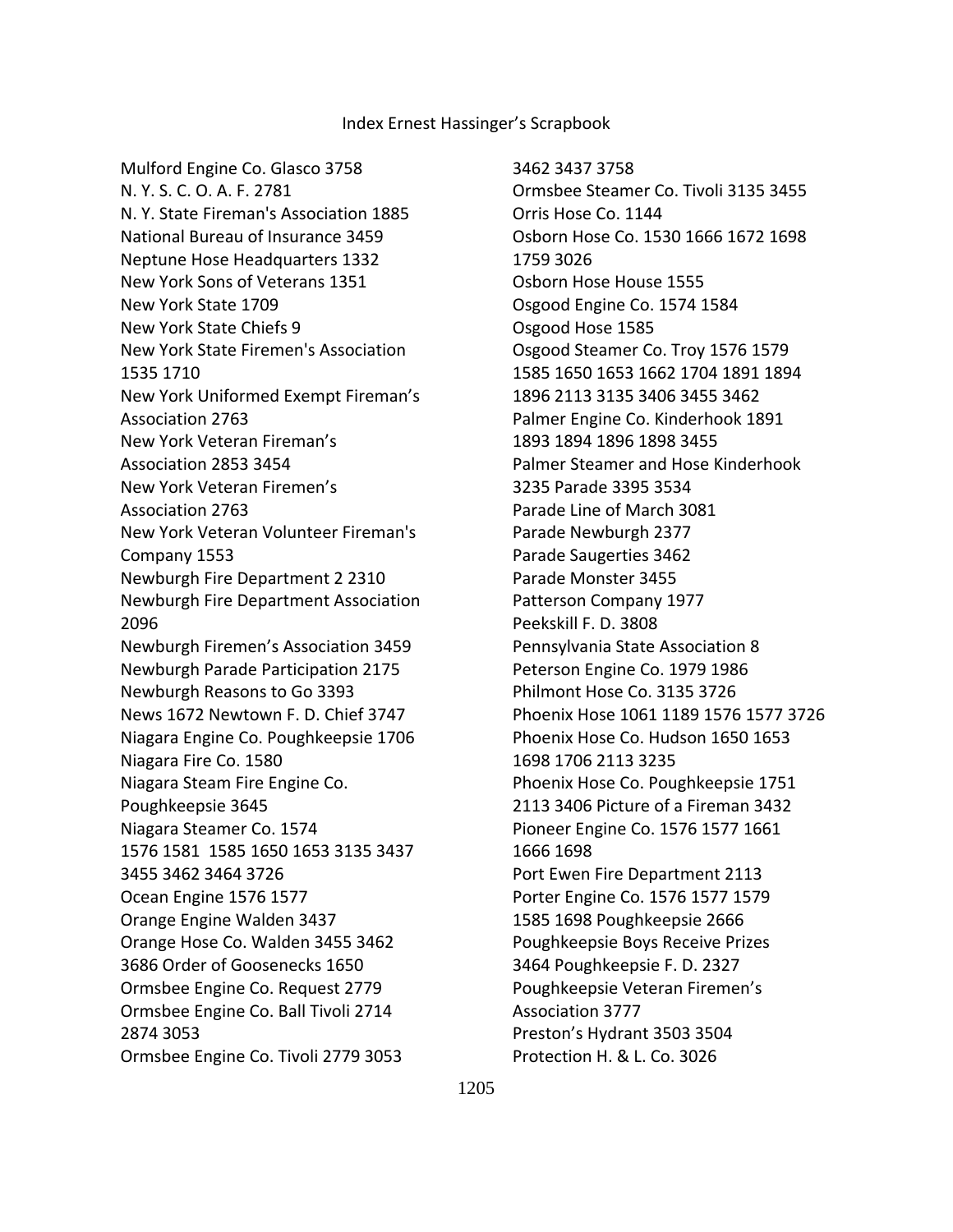Protection H. & L. Co. Ball 2771 2917 Protection Hose Co. West Troy 1650 1653 1659 1706 Purcell Hose Valatie 2113 Rankin Steamer Co. 1576 1579 Rapid Hose Co. 1314 1548 1576 1577 1579 1590 1623 3534 Rapid Hose Co. Kingston 1698 3224 Rapid Hose Company Rondout 2113 Relief H. & L. Co. Rhinebeck 2160 3135 3235 3437 3455 3462 Repairs needed 1859 Rescue 1659 Rescue H. & L. Co. 1576 1579 1650 1651 1653 1666 1893 1896 2102 3142 3224 3534 3811 Rescue Hook and Ladder 1891 1899 Rescue Hook and Ladder Co. 1351 1659 Rescue Hook and Ladder Co. Athens 1585 1659 1662 1698 1705 1759 Rescue Hook and Ladder Co. Kingston 1698 1705 3224 Rescue Hook and Ladder Co. Rondout 2113 2374 Rescue Hooks 1576 1577 Rescue Hooks Athens 1666 1672 3406 Rescue Hooks Seneca Falls 1672 Rescue Kingston 1662 Results of Contests at Hudson 1759 Ringgold Hose Co. Newburgh 2097 Ringgold Hose Co. Newburg 2113 Ringgold Hose Co. Newburgh 2150 3406 Ringgold Hose Co. NYC 2096 Rockaway Beach F. D. 3748 Rogers Hose Co. Rogers Hose Co. 1576 Rogers Hose Co. Rogers Hose Co. 1579 1698 1896 2183 3135 3235 3390 3455 3462 Rough & Ready 1989 Rough & Ready Engine Co. 1605 1625 1637 1754 2322 2635 3736 Rough & Ready Engine Co. Coeymans

1650 1653

 Rough & Ready Fire Engine 1063 Rough & Ready Hand Engine 1650 Rough & Ready Hose 1052 Rough and Ready 1243 Rough and Ready Coeymans 1666 Rough and Ready Engine Co. 2055 2128 3009 3129 3625 Rough and Ready Engine Co. Coeymans 1659 1662 1704 Rough and Ready Hand Engine Sold to Coeymans 3009 Rough and Ready Hose 1046 Rough and Ready Hose Co. 3599 3624 Rough and Ready Hose Co. Organized 3009 Rough and Ready Hose Co.First Annual Ball 2680 Rubber Coats 3713 3714 Rumsey Truck 3559 Sale of Old Truck 2848 Satterles Hose Fort Edward 3406 Saugerties Fire Department 1122 1725 3057 3110 Saugerties Fire Department Ball 1377 3115 Saugerties Fire Department Banquet 2360 Saugerties Fire Department Ex-President 2766 Saugerties Fire Department Invitation to Supper 2336 Saugerties Fire Department Officers2969 Saugerties Fire Department Picture 3241 Saugerties Fireman's Association 3455 1676 Saugerties Fireman's Association 1678 Sayer Steamer Co. Rhinebeck 2113 Schell Hose Co. Rhinebeck 2162 Scoresby Hose Co. Ellenville 1661 Scorsby Hose Co. Ellenville 1666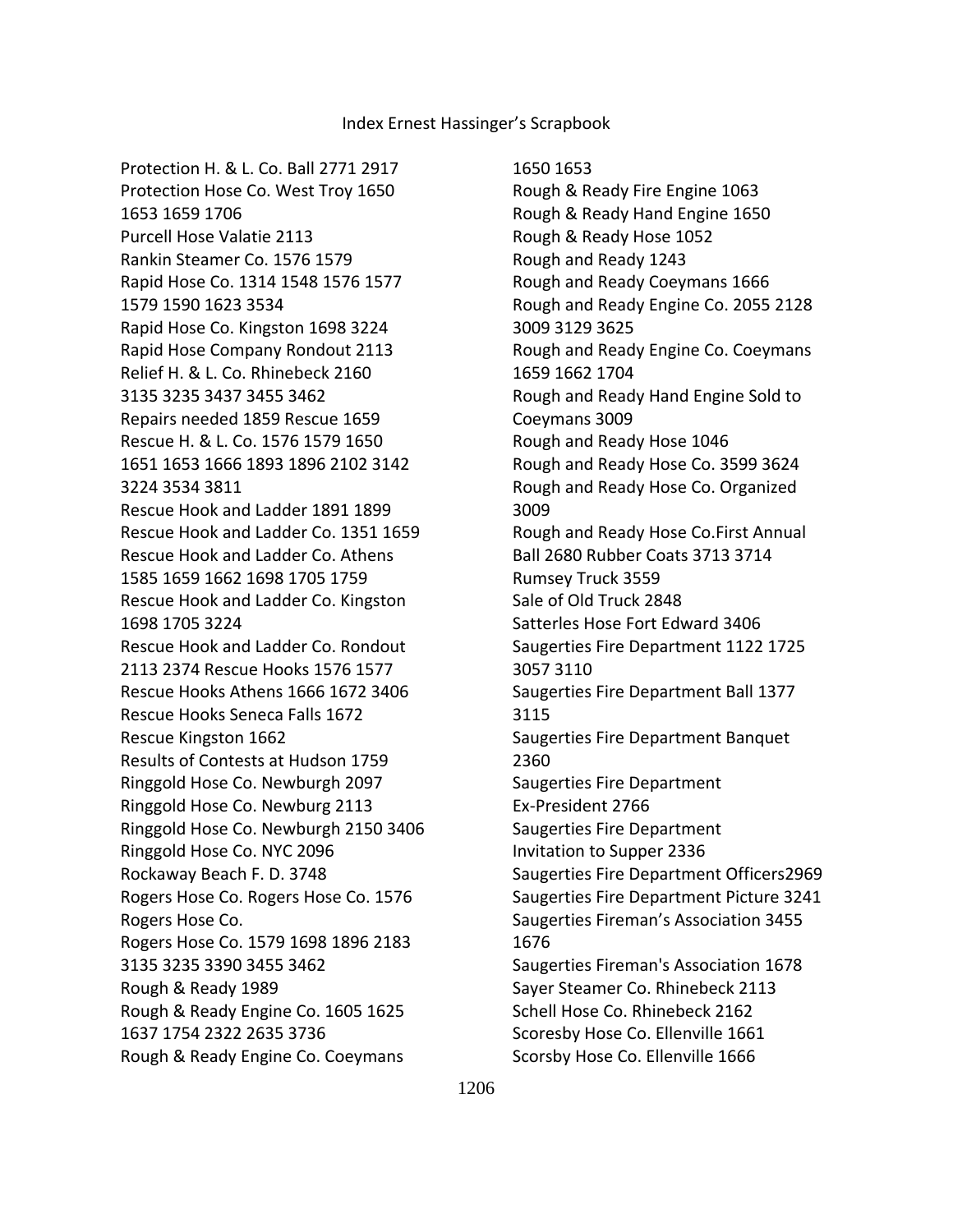2113 Seagrave Truck 2828 2832

 Snyder Hose Co. Excursion 2750 2751 Snyder Hose Co. Fair 1386 1388 2705 3085 Snyder Hose Co. Fair Prizes 1400 Snyder Hose Co. First Annual Ball 2684 Snyder Hose Co. Grand Opening Reception 2741 Snyder Hose Co. Hose Test 3219 Snyder Hose Co. Inspection 3111 Snyder Hose Co. Jr. 1846 Snyder Hose Co. Lady Friends 1384 2074 Snyder Hose Co. Meeting 1483 1487 1516 1902 2554 Snyder Hose Co. Members Application 3705 Snyder Hose Co. Name Change 3009 Snyder Hose Co. New Carriage 1445 Snyder Hose Co. Nominations 2249 2622 Snyder Hose Co. Officers 3087 3577 Snyder Hose Co. Parade at Catskill 1481 Snyder Hose Co. Test New Hose 1477 Snyder Hose Co. Uniforms 1442 Snyder Hose Co. Win Trumpet 2101 Snyder Hose Co. Withdrawal 1508 1510 Star Hose becomes Sheffield Hose Co. 3009 Star Hose Co. 1074 Star Hose Co. New Paltz 1896 2113 3142 3224 Star Hose Co. Organized 3009 State Fireman's Tournament 1884 State Firemen's Association 3459 3808 3809 State Firemen's Association 1534 1573 1662 1737 1901 State Firemen's Association 3624 State Firemens' Convention 1559 State Firemen's Home 1810 Staten Island Volunteers 1978 Steam Propeller Jumbo 2789 Suffolk Co. Volunteer Firemen's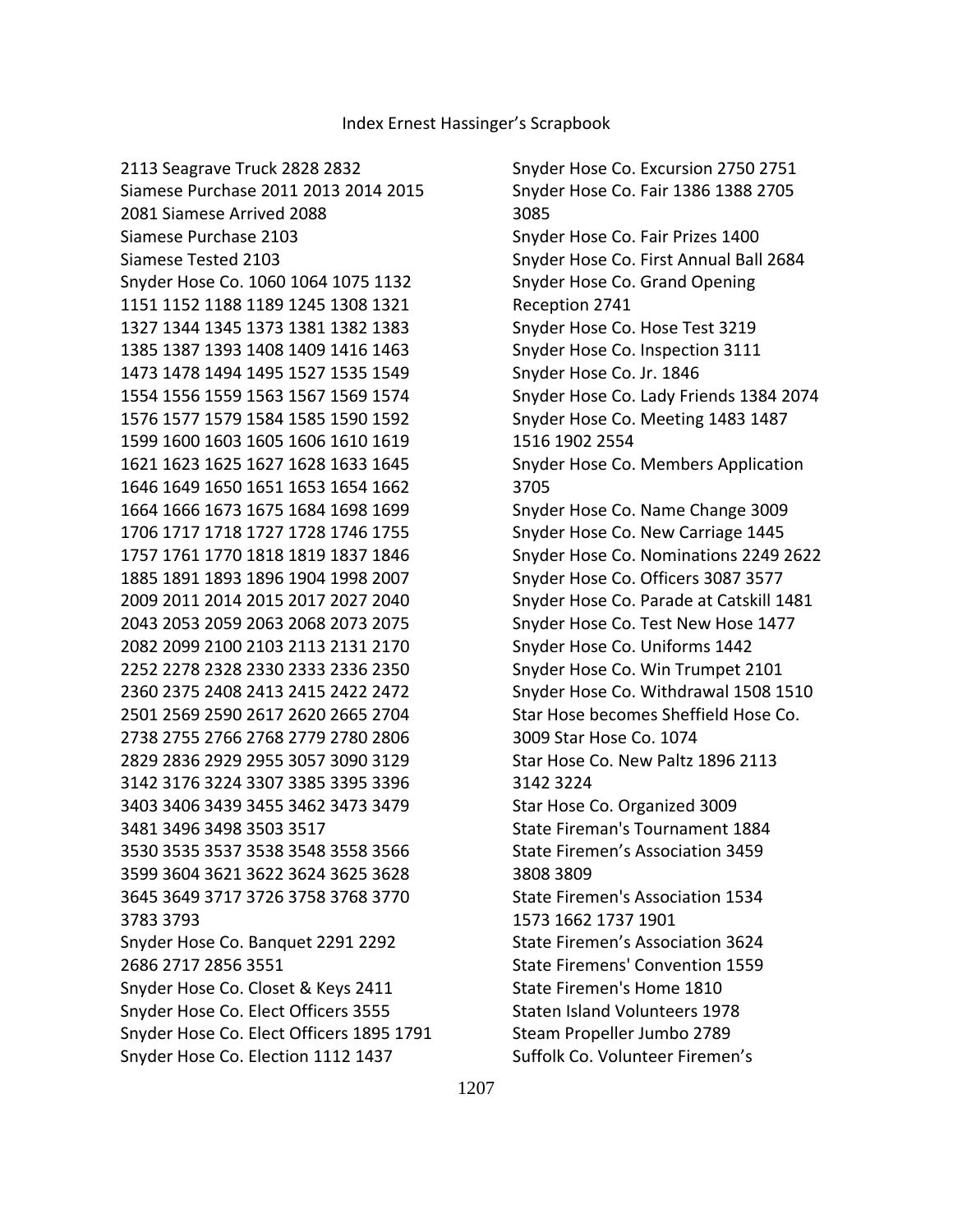#### Association 3521

 T. J. L. De Peyster Engine Co. 2874 T. P. Harder Steamer Co. Castleton 2113 Taber Hose Co. Leadville Colorado 1605 The Firemen's Convention 1653 Thirty-sixth Separate Co. 2497 Three Crossed Fire horns 3531 Tivoli Fireman's Case 3410 Torch Light Parade First Annual 3009 Torrent Hose Co. Ithaca 2497 Tournament Day 1895 1894 Tri-County 2310 Tri-County Association 1626 1642 1661 2127 3057 3459 Tri-County Association 1895-6 Officers 2142 Tri-County Association Companies 1698 Tri-County Badge 2047 Tri-County Convention 1352 1554 1557 1569 1576 1577 1664 1676 1738 1857 1895 1896 2075 2096 2098 2381 Tri-County Convention Catskill 1574 Tri-County Convention Coming to Saugerties 2380 Tri-County Convention Donation from Board 2848 Tri-County Convention Prizes 1665 Tri-County Convention Program 3213 Tri-County Fireman's Association Representative Card 3025 Tri-County Fireman's Convention 2750 Tri-County Fireman's Parade 2826 Tri-County Firemanic Committee 2829 Tri-County Fireman's Association 1703 1893 1924 1963 2781 Tri-County Firemen's Association 3076 Tri-County Fireman's Convention 1645 Tri-County Firemen 1666 Tri-County Firemen's Association 2128 2152 2153 2379 2766

 Tri-County Firemen's Convention 3733 Tri-County Firemen's Association 1573 1631 1662 1690 2022 Tri-County Firemen's Association Coxsackie 1891 Tri-County Firemen's Convention 1648 Tri-County Firemen's parade 1584 Tri-County History 1691 1692 1693 1694 1695 1696 1697 Tri-County Meeting 1670 Tri-County Parade 1530 1579 1659 2113 Tri-County Room 1650 1661 1666 Tri-County Tournament 1699 1704 1705 1706 1707 1708 1709 1714 1715 1716 1717 1718 1719 1722 1723 1724 1725 1726 1727 1728 1757 2102 Trumpet Purchase 2081 2094 3717 Twaalfskill Hose Co. 2113 3135 3224 3534 Twenty-third Separate Co. 3390 Ulster Hook and Ladder Co. New Paltz 1799 2113 3142 3224 Uniform of Exempt Fireman 1626 Uniformed Company Exempt Fireman's Association NYC 2853 Uniforms 10 Union Hose Co. 1576andFiremanic 1590 1623 1661 1666 3534 Union Hose Co. Kingston 1698 Union Hose Rondout 2113 Unions Schenectady 1759 Veteran Association Catskill 1576 1577 1698 2781 3224 Veteran Fireman's Association NYC 1987 Veteran Firemen of Poughkeepsie 3430 Veteran Firemen of Waltham 3131 Veteran Volunteer Firemen Brooklyn 1987 Veteran Volunteer Firemen's Association NY 1976 Victor Adams Hose Co. Little Falls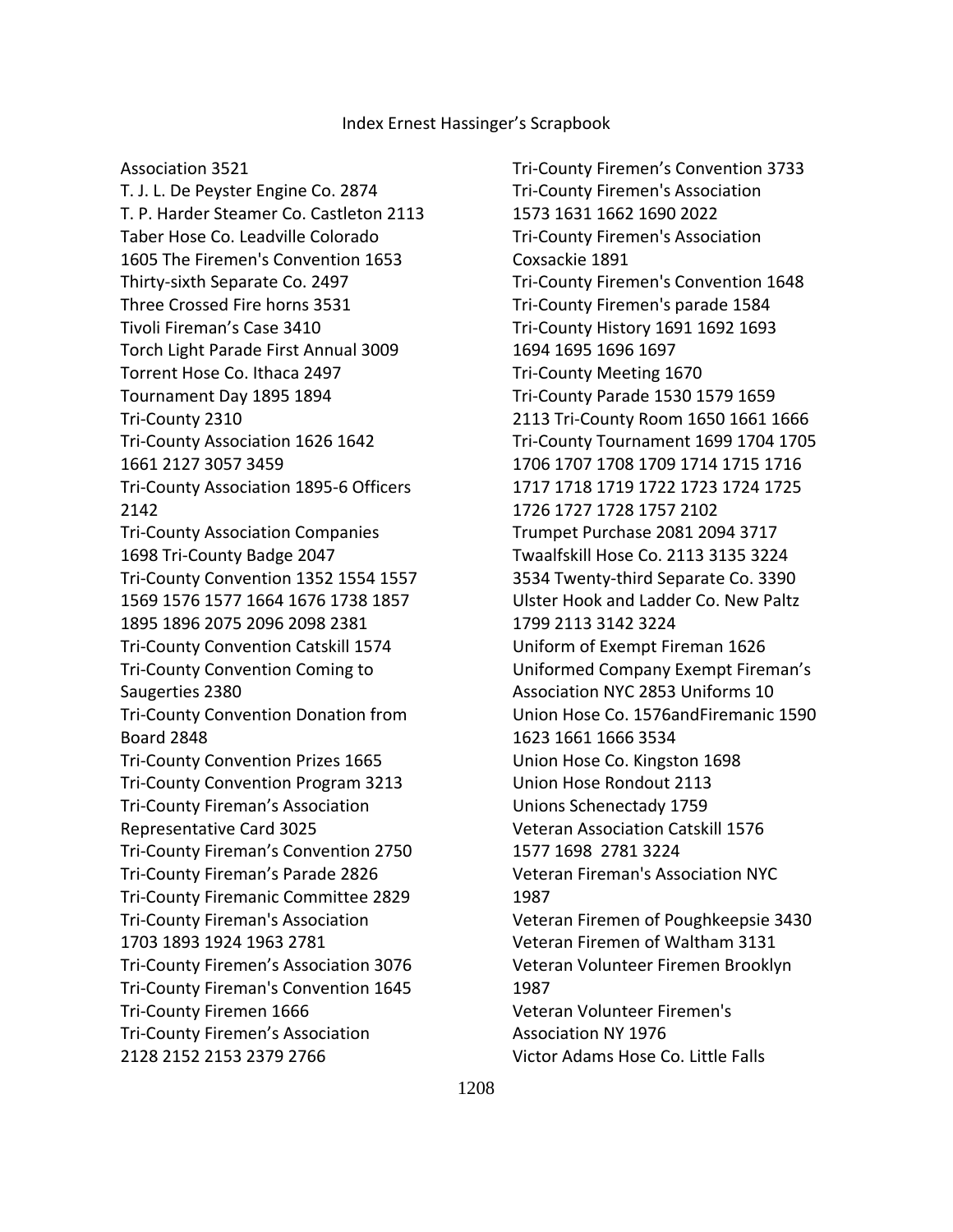#### 1884 1885

 Volunteer Fire Department 1986 Volunteer Fire Department NYC 1709 1978 1979 Volunteer Fire Dep't Buffalo 1672 Volunteer Firemen's Home 2428 Volunteer Firemen's Association Central New York 2026 Volunteer Firemen's Association of Brooklyn 1978 W. C. Wiley Hose Co. Catskill 3455 W. H. & L. Co. 3483 W. H. Morton Steamer Co. Athens 3455 W. S. C. Wiley Hose Co. Catskill 1896 3135 3462 W. W. Bears Hose Co North Adams Mass. 2497 Walden Fire Department 3687 Walter W. Schell Hose Co. Rhinebeck 1650 1653 1662 1704 2876 Washington Engine Co. Hudson 1754 Washington Engine Co. Peekskill 3235 Washington Heights Hose Co. Newburgh 2093 Washington Hook & Ladder 2360 Washington Hook & Ladder Co. 1075 1155 1211 1235 1344 1345 1348 1376 1383 1387 1408 1409 1416 1418 1473 1494 1495 1503 1527 1549 1559 1563 1567 1574 1576 1588 1605 1610 1619 1625 1626 1627 1637 1645 1649 1650 1651 1653 1659 1662 1673 1676 1680 1698 1699 1706 1716 1721 1727 1728 1743 1746 1755 1761 1770 1808 1885 1896 2009 2011 2028 2043 2082 2088 2100 2113 2170 2276 2278 2294 2299 2312 2315 2323 2328 2330 2333 2336 2408 2472 2501 2635 2678 2681 2683 2738 2755 2806 2812 2816 2822 2827 2832 2836 2854 2894 2929 2955 3142 3170 3224 3380 3385 3395 3396 3400

 3439 3455 3462 3473 3496 3498 3503 3530 3535 3558 3605 3645 3661 3692 3719 3726 3742 3758 3761 3768 3770 Washington Hook & Ladder Co. Ball 2506 Washington Hook & Ladder Co. Chairs 3713 3714 Washington Hook & Ladder Co. Election 3539 Washington Hook & Ladder Co. Fair 1557 Washington Hook & Ladder Co. Keys 2411 Washington Hook & Ladder Co. Lady Friends 2074 Washington Hook & Ladder Co. Officers 3166 Washington Hook & Ladder Co. Petition 2616 Washington Hook & Ladder Co. Withdrawal 1508 1510 Washington Hooks 3783 Washington Hose 1576 1577 Washington Hose Co. Hudson 1650 1653 1698 1706 1896 2113 3235 Washington Steamer 1590 3534 Water Question 1616 Watts Sandy Hill 1759 Weber 1590 Weber Hose Co. 2455 3534 Weber Hose Co. Kingston 1576 1577 1666 1698 Weber Hose Co. Rondout 3758 Weber Hose Kingston 3224 Weber Hose Rondout 2113 Weiner Hose Co. 1301 1576 1577 1590 1623 1650 1653 1659 1661 1662 1666 1670 1672 1698 1705 2097 2113 Weiner Hose Co. 3224 Weiner Hose Co. 3534 3758 Weiner Hose Co. Seventh Ball 2708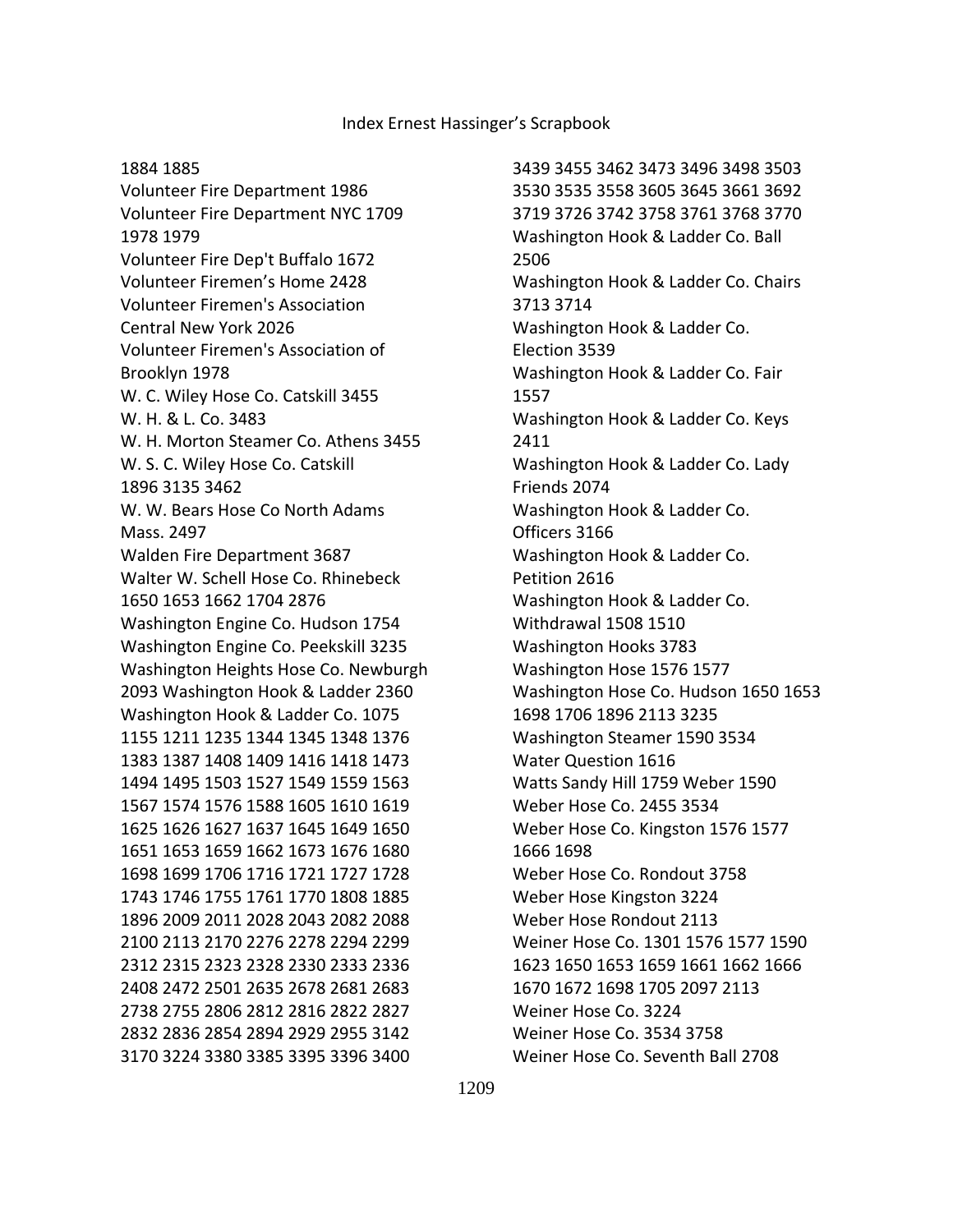#### 2735 3016

 Whitehall Fire Department 3733 Wiley Hose 1738 Wiley Hose Catskill 2113 3224 3437 William M. Sayers Steamer Co. Rhinebeck 2113 Williamson Banquet 2360 F. N. Wilson Fire Co. Catskill 2781 Wilson Co. 1577 Wilson Engine 1576 1577 Wilson Steamer Co. Catskill 1698 Wiltwyck Hook and Ladder 1662 Wiltwyck Hose 1576 1577 1590 1592 1621 1623 1659 1662 1899 Wiltwyck Hose and Hook & Ladder Co. Kingston 1705 Wiltwyck Hose and Truck Co. 3534 Wiltwyck Hose Annual Meeting 1621 Wiltwyck Hose Co. Carriage 3379 Wiltwyck Hose Co. Kingston 1590 1621 1650 1653 1698 2113 2643 2686 3224 3406 3726 Young America Hose 1555 1574 1576 1579 1580 1581 1650 1661 1678 Young America Hose Co. Poughkeepsie 1653 1662 1704 3235 3406 FISH, Benjamin 1233 FISHER, Andrew 1050 C. G. A. 1694 George W. 3573 J. E. 3293 L. B. 1233 R. 1095 William Nimmo 3391 FISK, James 255 3524 Jim 1350 FISKE, Brothers 1755 F. B. 3642 T. P. 3642 FISTON, Frank 2868 Frank A. M&M 2868 Marie 2868 FITCH, Ezra H. 3526 3540 Silas 3574 FITCHETT, C. D. 1351 FITZGERALD, Ex-Mayor 1887 J. 2023 Louis 1080 M. 1916 2376 3090 3730 Michael 1896 2103 2409 2622 2665

 2686 3508 3646 FITZPATRICK, Bartley 3508 Bartly 1448 M. 3730 Martin 3730 Mrs. 2188 2189 FITZSIMMONS, Mr. 1071 FLANDERS, B. S. 12 FLANNERY, Patrick 1639 FLANNGAN, Chief 1351 FLANNIGAN, John 2474 William A. 1444 FLAUGAUS, Elizabeth 2702 2723 FLEMING, Mr. 3459 FLICKENSTINE, Geo. 1444 FLICKER, Charles 3063 Geo. 3334 George 3063 FLOAND, P. 3021 FLOGAUS, John H. 290 FLOUGAS, Frank 270 FLOWER, Gov. 1654 Governor 1457 Roswell P. 305 1369 1372 1790 1887 2438 FLOWERS, George Washington 3500 Roswell P. 1371 FLYNN, Alderman 1979 Father 1777 M. J. 2704 Mr. 2108 2122 2215 FOGARTY, M. J. 1978 FOGEL, G. M. 2990 FOGELSONG, K. 1867 FOGERTY, J. 1987 Matthew J. 3462 FOLAND, Charles 3293 John P. 1796 John W. 288 1113 Lizzie E. 2342 Percy 2394 Peter 1774 3293 3440 Philip 292 Philip Mrs. 1700 FOLANT, Carrie M. 2991 FOLEY, James 3124 FOLSOM, Frances 3837 FOLSOME, Abbie 1226 FOOS, Bishop 3574 Cyrus 3574 FOOTE, John J. 2630 W. E. 1925 FORBES, Henry P. 1368 1372 FORD, --- 1824 Luke 1899 Mr. 2314 FORDHAM, Ruth 3560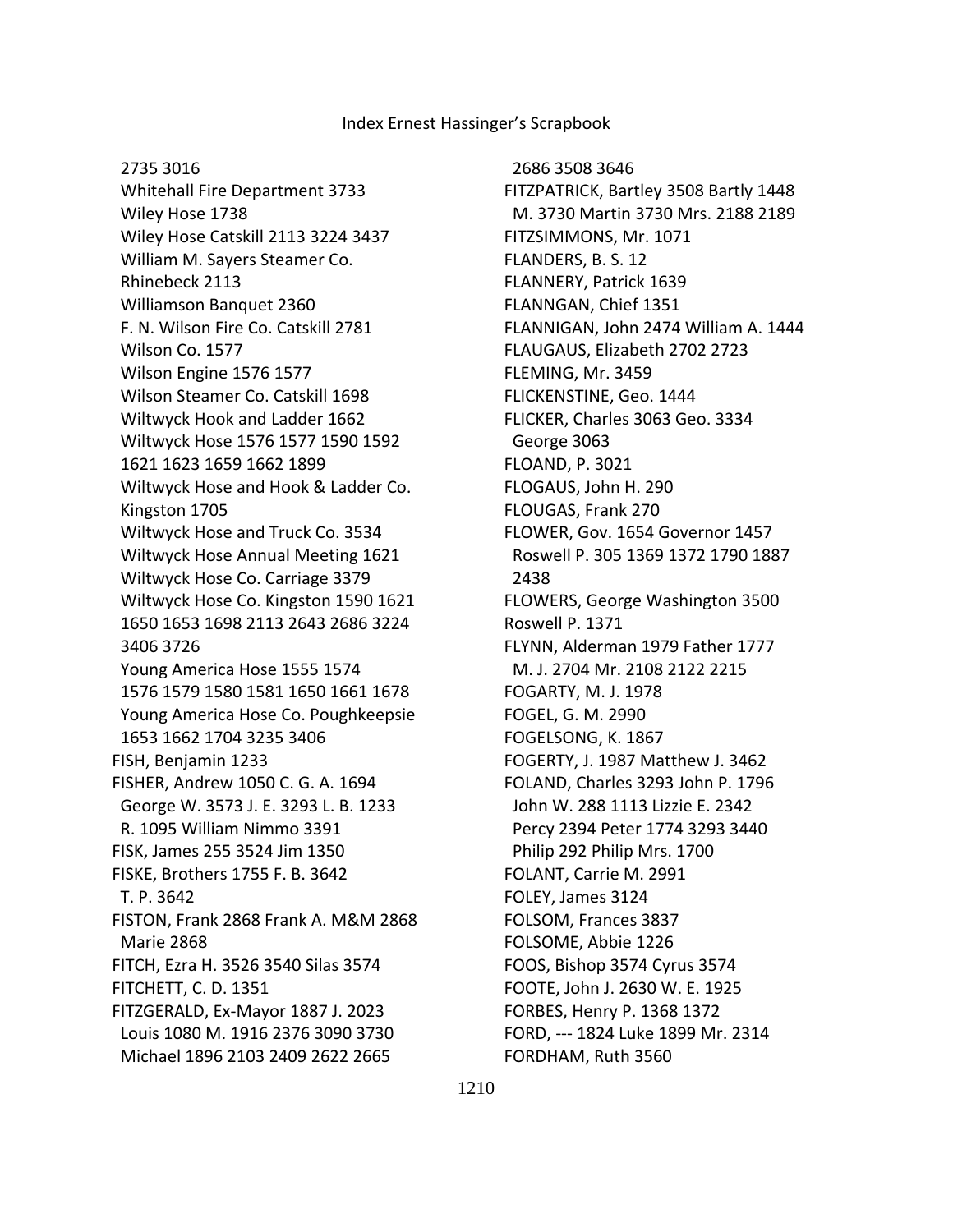FOREIGN, Alexander III Czar of Russia 25 Alphonse XIII 3318 Bismarck 3301 Christian IX 3294 Count De Raymonde 2920 Dr. Campos 3296 E. Loubet 3320 Edouard Müller 3279 Edward II 2470 Emperor of Brazil 3739 Franc Abby Liszt 502 Gen. Alfaro 3265 George I 3292 Holiness the Pope 1796 Humbert I. 3276 Jack the Ripper 1069 King Louis 1742 Leo XIII Pope of Rome 3260 Leopold II 3262 Mr. Bismark 99 Mrs. Bismarck 79 Mutchhito 3291 Muzaffar Ed-Din 3261 Napolean Bonaparte 2353 Nero 2673 Nicholas II 3319 Oscar II 3297 Paul Kruger 3259 Policarpo Bonilla 3317 Portifirio Diaz 3290 Queen Isabella 1590 Queen Mary 1932 Tsaitien 3295 Victor Hugo Victoria Queen of England 958 3277 Wilhelmina 3322 William Emperor of Germany 976 Wm. Shakespeare 2605 FOREPAUGH, Adam 273 FORREST, A. J. 1576 1577 FORSMIRE, Luther 2219 FORSYTHE, W. J. 3462 FOSBROOK, Estate 3483 Geo. 263 H. P. 1872 Joseph 261 Joseph Mrs. 306 William 1464 William Mrs. 2074 Wm. 1679 FOSHAY, Nelson G. 1662 FOSMEYER, Isaac 1675 FOSMIRE, Chas. 2094 Eva 1794 2398 3445 Luther 2199 FOSS, James 2701

FOSTER, Margaret Mrs. 267 Matilda B. 1675 Samuel H. 3746 W. G. 1659 William 1153 Wm. 257 FOUT, Charles 2498 FOWL, Andrew 264 FOWLER, A. A. 3542 Everett 1576 1577 1639 1661 1695 1697 3526 3540 3785 G. W. 1773 James 1484 3293 FOX, Arthur 1659 Carrie L. 2069 Patrick 1639 Richard K. 1299 FRAME, Michael 1464 FRANCE, Alex 2831 Alfred 1444 Hiram Mrs. 266 302 J. H. 3663 3724 Jacob 3508 3526 Jacob H. 1363 2485 2580 3126 3656 James H. 1448 Jennie 2398 3445 Jeremiah 1324 1876 1915 2250 2659 2664 3293 3650 3787 Jerry 2623 Mary 1486 Minnie 1486 Peter W. 1113 T. O. Mrs. 1138 1929 W. 1886 William 1675 1715 3258 Wm. 3293 FRANCIS, Charles S. 1231 FRANKEL, C. P. 3361 C. P. Mrs. 3554 Charlotte 1681 3144 3605 F. W. 2129 J. 3778 J. W. 2291 2312 2503 2580 2738 2757 3539 3551 3555 3595 3649 3653 3658 Joseph 3170 Joseph W. 2281 2294 2315 2678 2686 3144 3555 3605 M. 1773 Mrs. 1542 3021 Philip 3144 3605 FRANKLE, Philip 262 FRANKLIN, George S. 1896 Mr. 1742 Mrs. 1648 FRANZ, A. X. 2340 3209 August X. 1993 3208 FRASER, Alfred A. 3412 Jess Mrs. 299 R. E. 1543 FRATCHER, John D. 1883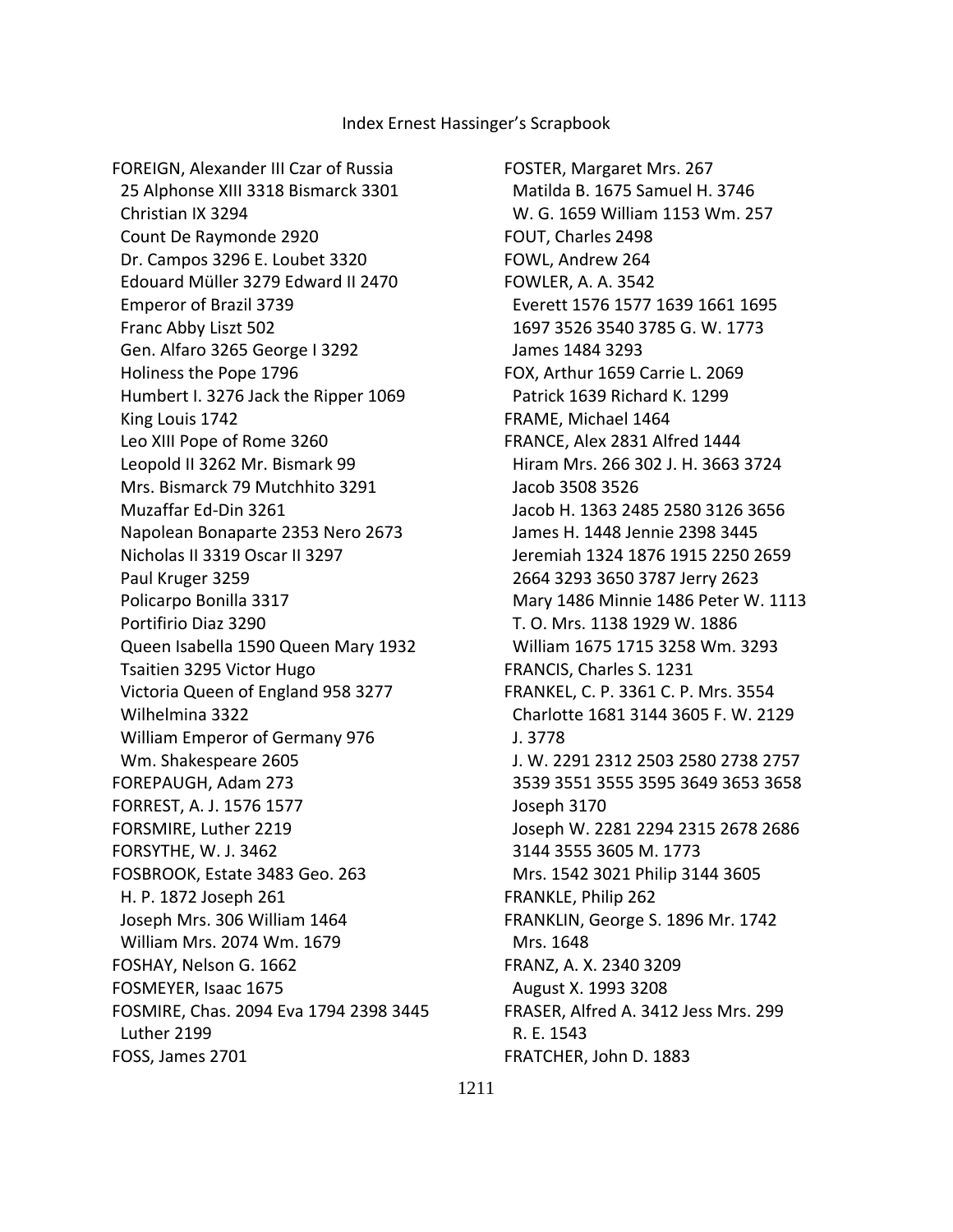Albert R. 1968 2302 2458 2821 2849 FREEZE, Albert 2842 Albert R. 3063 FRELIGH, --- 1465 Abram 1271 Arthur 2395 3442 B. M. 1194 1249 1304 1719 1773 2762 2998 3142 3363 Benjamin 1777 Benjamin M. 1229 1249 1637 2044 Catherine Elizabeth 3500 Dr. 1930 2125 Edward 1794 2397 3444 Ella May 1686 George 1216 George F. 3527 3787 Gertrude 2394 3441 Henry L. 3500 J. A. 2084 J. Austin 2049 James A. 2932 Jane Maria 3500 M. 1060 1075 1099 1180 1194 1408 Martin 1156 Mr. 1806 2015 2055 2057 2088 Mynderse 1107 1777 2932 2933 Peter H. 1161 1249 1419 Rose 2399 3445 Samuel P. 1156 Solomon H. 3500 W. P. 1699 W. R. 1605 2391 3273 W. Russell 3090 William 1574 2398 3444 William M. 1718 William P. 1600 1621 1623 1645 1717 Wm. 1400 Wm. F. 1646 Wm. M. 275 1112 Wm. P. 1753 FRENCH, Charles 1214 Charles H. 1215 Chas. 258 Clarence H. 2495 G. E. 3576 George E. 3509 George Edgar 3532 George H. Mrs. 2506 Lydia 3576 FRENKEL, J. 1872 FRENNEL, Z. 1095 FREURE, Richard E. 3459 FREY, Cary 286 Charles 2704 Christian 1988 John Mrs. 291 John U. 303 FRIEDMAN, David 259 FRIEDMANN, David 1183 1213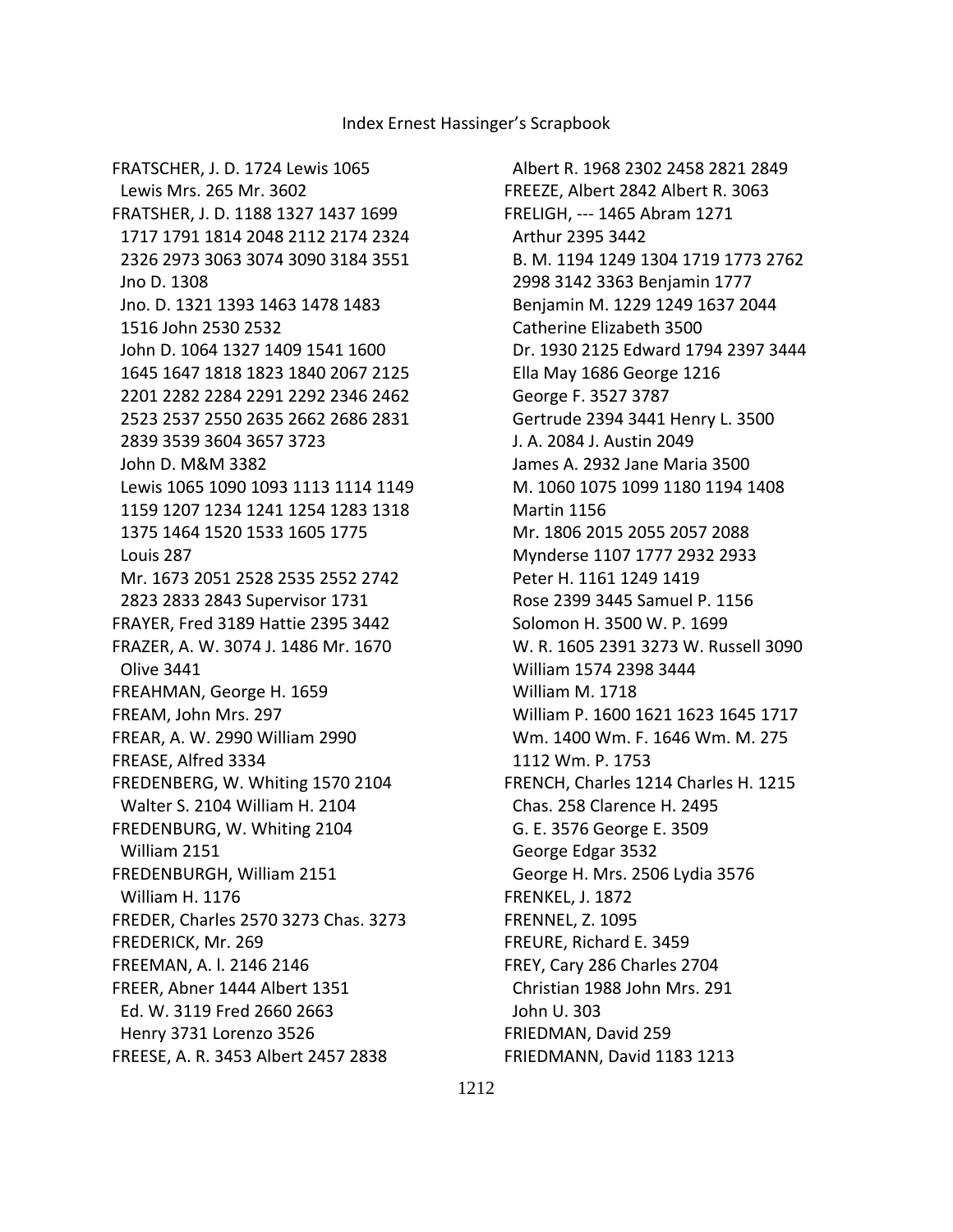FRIES, Mr. 2407 W. B. 2407 FRISBIE, D. Kellie 1773 FROST, Coroner 1320 FRYER, Oma 3791 FUHRMAN, S. J. 3039 FULLER, --- 1976 A. K. 1922 Adelbert 1113 1153 Cyrus 1099 1724 2010 2500 2615 2831 2969 3074 Elmer 2514 F. 1101 Ferris 1915 2000 2690 3293 Franklin 1846 2328 2513 3293 3650 3755 3763 Franklin Mrs. 1184 Judson 2000 2189 2250 Lewis 1400 Lloyd 1978 Mable J. 3321 3465 Mr. 1688 2051 2201 3021 Mrs. 1486 Orrin 1444 Styles 2614 W. B. 3526 W. H. 3293 Wm. F. 1695 FULLMER, Jacob F. 284 FULTON, Robert 1490 FUNDA, Christina 2322 FUNDAY, Henry 3063 FUNK, Kate 2215 FURSMAN, Judge 1602 1777 1778 1783 1832 1833 1836 2143 2309 2525 2526 2562 Justice 1346 2634 FUTTON, Patrick 285 FYLE, J. H. 3758 GADDAS, Roy Mrs. 328 GAGAN, Patrick 2990 GAGE, --- 2629 Mr. 3552 GAIL, D. G. 3170 GAKENHEIMER, Mr. 1590 GALATIAN, Margaret 1781 GALE, D. G. 2315 2326 3184 3328 D. G. M&M 2506 D. G. Mrs. 2069 2369 Dederick Gross 1769 Walter 3721 GALIETTO, Antonio 1464 GALLAGHER, F. 1590 F. P. 1737 Frederick 1621 1623 John F. 3540 GALLANDER, P. W. 1978

GALLATIN, Magdalena 1777 GALLUP, Dr. 1202 1466 GANLEY, Michael J. 3671 GANNON, James 2616 Marie Gertrude 3721 Mr. 2699 GANZMER, Prof. 1877 GARDENEAR, Cornelius I. 1156 GARDENER, L. P. 3730 GARDINER, Eugene 3063 Rev. Dr. 1978 GARDNER, Inez 3443 Irving 3442 James 3164 Jennie 2394 3441 Julia 3824 L. P. 3730 Rev. Dr. 1976 William 2498 2633 GARFIELD, James A. 309 2037 3836 James Abram 3835 Jas. A. 3839 Mr. 2534 GARLAND, J. M. 2863 GARNER, M. M. 2069 GAROLDSECK, Wm. 1573 1642 GARRETSON, R. I. 3526 R. L. 3526 GARRETT, William B. 1113 GARRISON, Cora 2106 Fenton H. 2106 Malachi 2323 Walter 1623 GARVEY, Lavergne 1794 Thomas 3119 William N. 2659 GARVIN, Fred 3768 GASSEN, John 1576 1577 1623 GASSETT, J. 1400 GATES, F. H. 1138 1724 1770 1776 1929 2007 2039 2048 2061 2084 2146 2184 2328 2369 2620 2761 2805 2828 3483 3570 F. H. Mrs. 1138 1929 Frederick Henry 1927 J. Theodora 2317 John Warne 3388 Lynn 1794 2503 Lynn B. 2036 2317 2403 3452 M. W. 2184 Marian 2397 Marion 2029 2285 2503 3444 Miles W. 1927 Rev. Mr. 2146 T. B. 3263 3587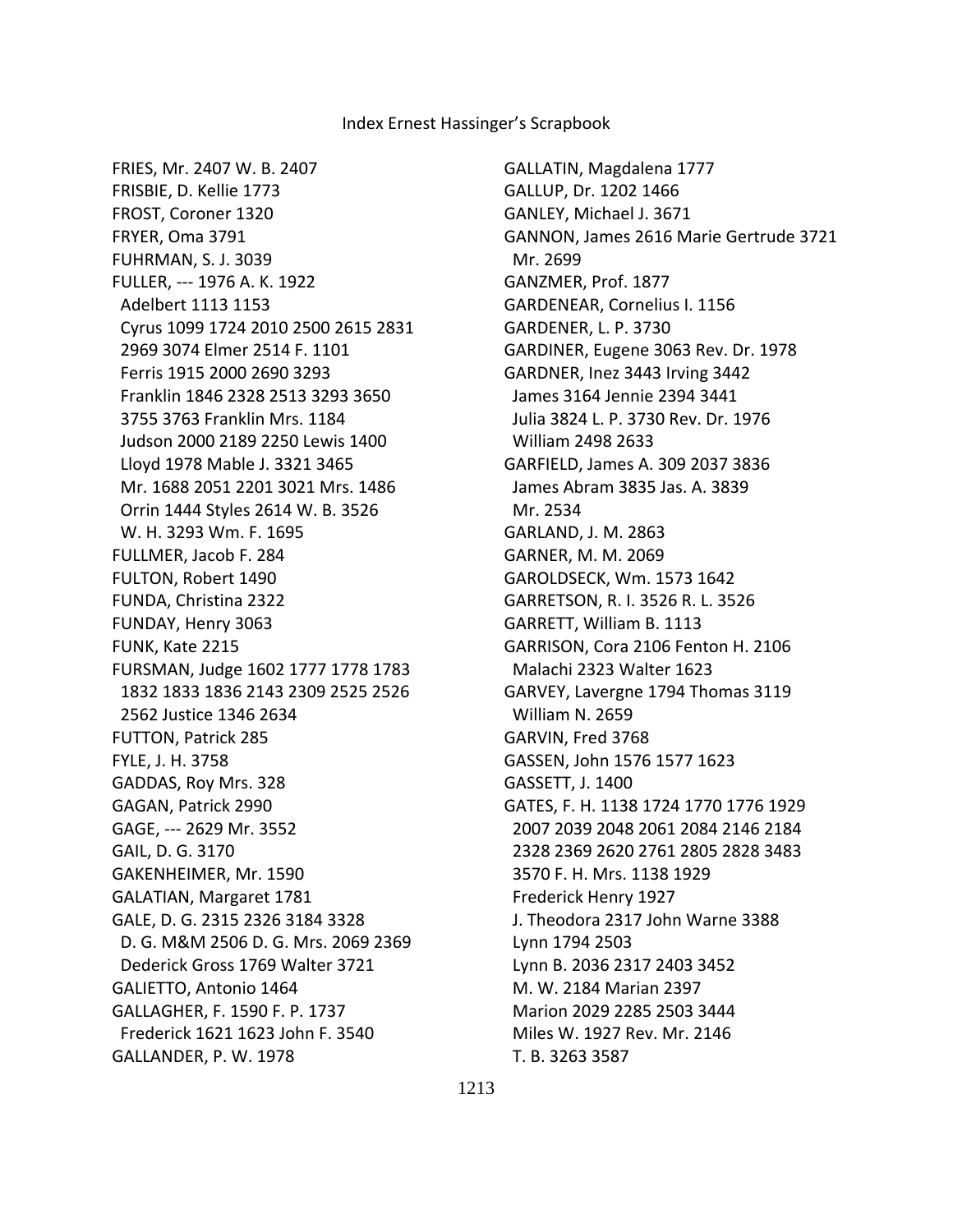Theodora 2029 2401 2503 3447 Theodore B. 1278 GAY, Calvin 2176 George 2176 2178 George A. 2176 George B. 2178 Ira G. 2023 James E. 2176 2178 James Elmore 3500 Kittie 3524 Mary Electa 3500 Samuel 2176 2178 3500 William A. 2178 William Augustine 3500 William Augustus 2176 Wm. A. 333 Wm. Agustes 339 GAYLOR, Charles 1281 GAYLORD, J. F. 1576 1579 GAYNOR, C. A. 3293 G. L. 1576 1577 Geo. L. 1696 1697 George A. 1576 George L. 1691 2787 George T. 1573 John F. 3138 GAYTON, Zoe 1195 Zoreda 1195 GEIGER, A. 1188 GEIL, Henry 2307 Lee 2307 3447 GELDHART, Edward 3552 GENEGER, Chris 2189 GENTHNER, Adam 316 Adam Mrs. 318 C. 1400 1886 2596 Charles 2397 3443 Christopher 2020 2032 Clarence 1348 3258 3529 Effie 2399 2503 3446 George 1183 Godfrey 321 1262 Harry 3443 Henry 2396 Jacob F. 311 John 2399 3445 John M. 1679 1753 John P. 314 1106 John Philip 1820 Katherine N. 1262 Lizzie 2395 3442 M. 2132 Maggie 317 Michael 2990 Mrs. 1542 3554 GENUNG, B. M. 3574 GEORGE, Anna 2630 H. W. 1097 Harrison W. 1392 Harry W. 1096 1392 Henry 341 2630 Mrs. 1096 2630 Richard 2630 Wm. Harrison 1392

GERFIL, Rev. Dr. 1976 GERMOND, Florence 2503 Mr. and Mrs. 2740 Mrs. 1356 2133 3021 3765 William Mrs. 3536 GEROE, D. 1896 GEROLDSECK, William 1576 1577 Wm. 1576 1577 GEROLDSEK, William 1696 GEROW, John 2523 Peter C. 1368 GERSCH, --- 1832 GESSER, Frank 1370 1372 GETTINGS, Caroline 1532 GEUTHNER, C. 1715 GIBSON, B. S. 3482 Chairman 1525 Edward S. 1547 Geo. H. 2882 Mayor 3661 3699 Mr. 1844 2694 3715 3718 3778 President 3713 3714 3716 3717 3718 3719 R. S. 1588 1640 1647 3210 3714 3719 Richard 1149 1846 2677 Richard Mrs. 337 Richard S. 1357 1501 1504 2457 2599 3557 3665 Thos. F. 3687 GIDDINGS, Joshua R. 1226 GIEL, Lee 2400 GIFFORD, District Attorney 2248 GILBERT, E. 1576 1577 John 3787 W. L. 2118 GILDERSLEEVE, E. D. 1872 GILLESPIE, W. Scott 1639 GILLESPY, A. C. 2069 2104 Benjamin 1324 2250 2623 Benjamin M. 2664 3649 H. 1835 Howard 1333 1358 1677 1798 1813 1825 1837 1917 2041 2075 2369 2407 2549 3090 3128 Howard Mrs. 2084 2369 3710 Jason 3500 John B. 1794 2317 2403 3452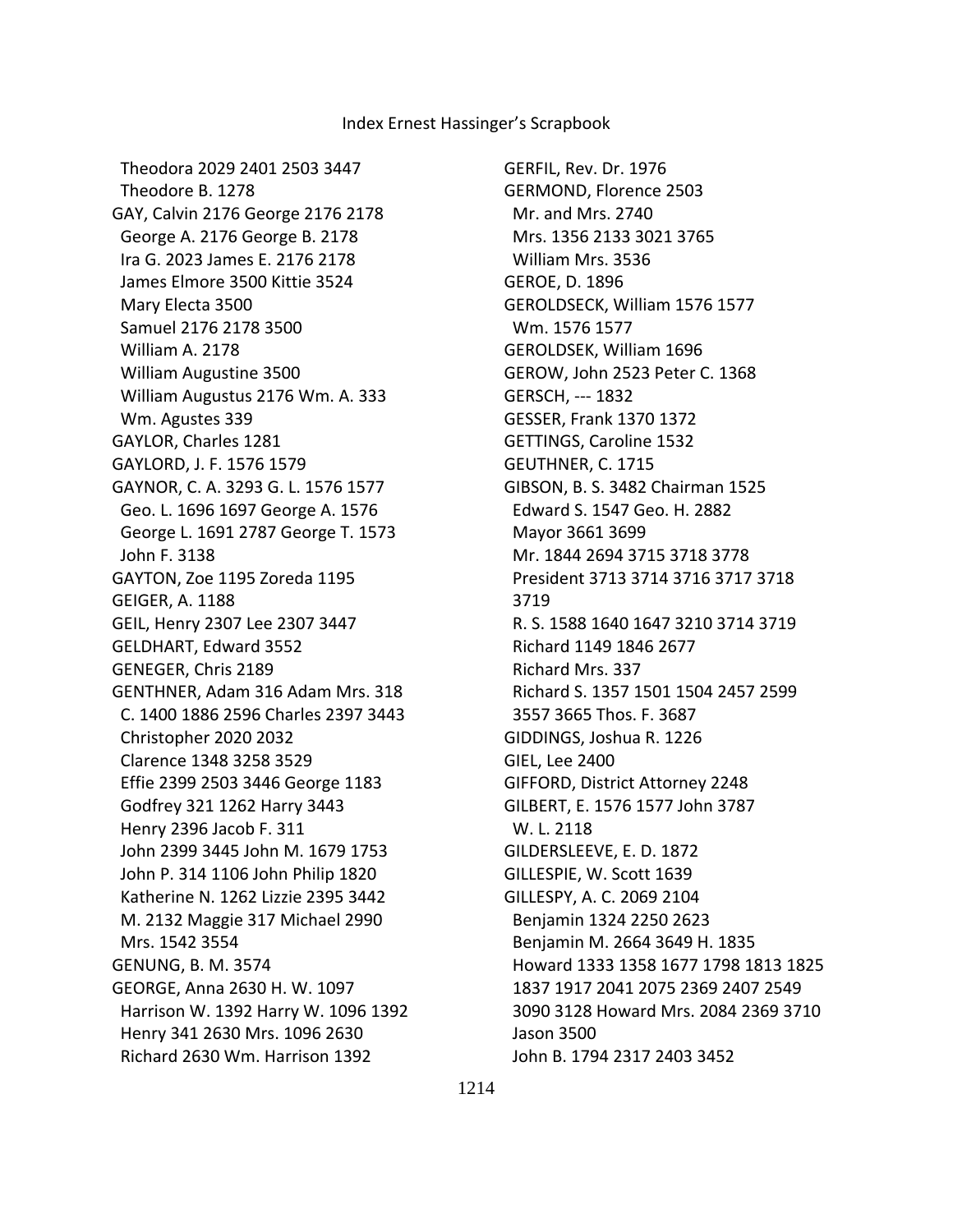GOFF, Harry A. 2256 GOLDBERG, J. G. 2659 GOLDEN, Mr. 2699 GOLDSCHMID, James A. 3672 Mr. 3805 GOLDSMITH, --- 1279 James A. 3728 3812 James H. 327 John F. Mrs. 334 Wm. 345 GOLTERMAN, J. 2023 John 3208 3209 GOLTERMANN, John J. 3185 GOLTZ, John H. 1576 1577 GONNER, W. A. 1333 GOODENOW, S. B. 3573 GOODMAN, Adam 1270 GOODRICH, E. B. 2868 First Assistant 2150 GOODWIN, Birtrand T. Mr. 331 John P. Mrs. 1931 GORDAN, Mr. 3480 GORDEL, Mr. 2051 GORDELL, Anna 3440 J. C. 1261 John 1814 1840 2075 2373 2396 2686 3090 3184 3293 3443 3455 3462 GORDEN, John 1466 Wm. Mrs. 329 GORDON, Caro Lewis 3507 General 3507 Geo. 2376 3646 George 1502 1525 1916 2409 3163 3756 John 1216 1466 1646 1845 2156 2417 John B. 3505 Mr. 1644 1806 2017 2088 2761 3666 3668 P. T. 1107 1279 1715 Patrick 1675 Patrick T. 1339 3258 Sewer 2617 W. J. 2472 2501 2596 William 1713 2259 2955 3406 William C. 2116 William J. 2768 3258 3473 3529 3559 3645 Wm. 1348 1715 1886 Wm. J. 2596 3646 GORE, H. K. 3488 GORETH, Chas. 3694 GORMAN, Patrick 326 1505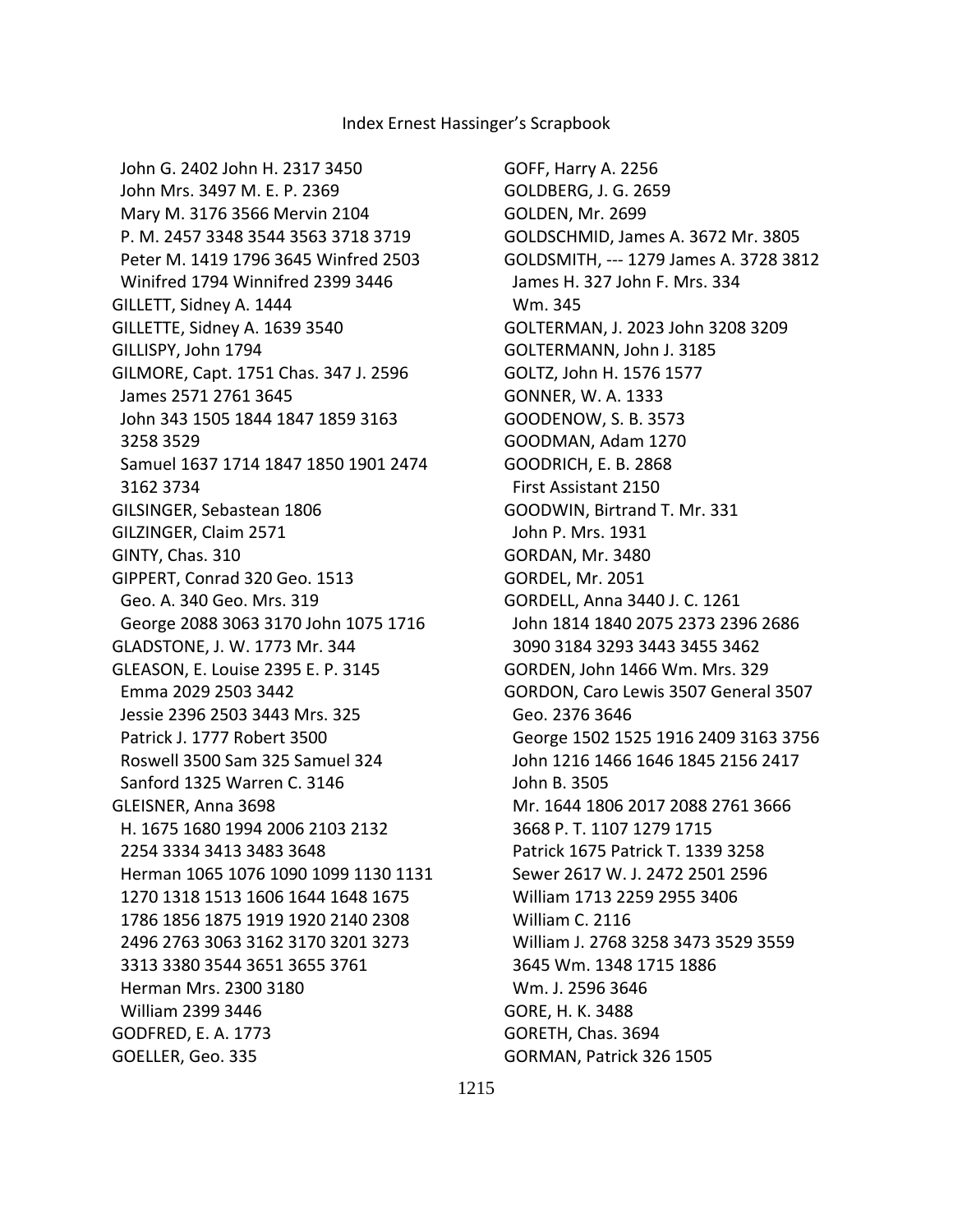GORRITSON, Freeborn 3574 GOSMAN, Dr. 3397 GOSS, Joe 1232 Martin 1978 GOTT, P. R. 2146 GOTTHEIL, Rabbi 2630 GOUGH, Wm. 3063 GOULD, Edwin 2852 Edwin M&M 1769 Fred 2121 Jay 323 GOULDE, Fred G. 1896 GOULDS, --- 2360 GOULDTREE, Isador 1239 GOUNOD, --- 1976 GRADWHOL, Fred 2312 3559 GRADWOHL, Adam 1113 Fred 2294 2768 3539 Frederick 2678 John 1355 GRADY, T. 3730 GRAHAM, Critchfield 1420 David 1978 1987 Lillian Louise 1824 Mr. 2390 GRANGER, Chief 1896 2827 3430 Chief Engineer 1810 Geo. H. 1696 Mr. 1896 S. W. 3143 W. 3109 William 1188 1650 1653 1661 1697 2172 2352 2362 2634 Wm. 1351 1576 1577 2142 3143 GRANT, Mr. 2534 2548 President 3836 U. 313 U. S. 3839 Ulysses S. 2037 3833 GRASS, Charles 330 GRASSFIELD, William 3063 GRATHWOHL, Abrm. 312 F. 2955 3166 3406 Fred 3170 3498 GRATHWOLD, Fred 3486 GRATHWOLE, John 322 GRAVES, Chief 1978 Guy 3460 GRAY, A. G. 2882 Ethel 2503 3382 Ethel H. 2403 3710 H. 21552 Harry 1846 1847 1848 1856 2156 2315 Henry 2761 Horace 1334 John 3632 Mr. 2699

 S. M. 1648 1847 1848 1865 2054 2055 2057 2088 2620 2828 3158 3321 3482 3483 3485 3545 3555 3560 3719 S. M. Mrs. 3710 Samuel M. 1402 2549 3632 3755 T. 2945 Thomas 1872 Wm. 2945 GREELY, Horace 2753 GREEN, A. A. 3542 Andrew B. 1978 Charles 2932 Chief W. A. 12 Geo. 338 1486 3293 George 1915 James A. 342 3090 3293 John 1486 2136 2139 2174 John H. 2455 Mr. 1659 2051 Seth 315 GREENE, D. G. 1896 J. A. 3074 James A. 1997 2068 3105 3723 John 1964 2069 M. H. 1896 Mr. 2138 Wm. C. 2733 GREENLEAF, O. S. 1825 Oscar F. 1798 William O. 1358 GREER, William Watmough 3391 GREFFE, A. H. 3526 GREGORY, May B. 1116 GRENNON, Patrick 336 GRESHAM, Walter Q. 332 GREY, Samuel 1486 GRIFFIN, George P. 2553 GRIFFIS, Edna 1794 2146 Edna M. 2036 2317 2403 3450 Geo A. 1138 1929 Geo. A. 1138 1929 3511 Geo. A. Mrs. 3549 George A. 1138 1929 2821 George A. M&M 2146 Hazel 2396 3443 I. 3480 I. N. 1127 2412 2754 2806 2831 3481 Isaac 1325 1774 2757 Isaac M. 3086 Isaac N. 2690 2931 3293 3650 3761 Jennie 2394 2503 3441 Maud 2146 2285 Maud L. 2036 2403 Maude 1794 2503 Maude L. 2317 3451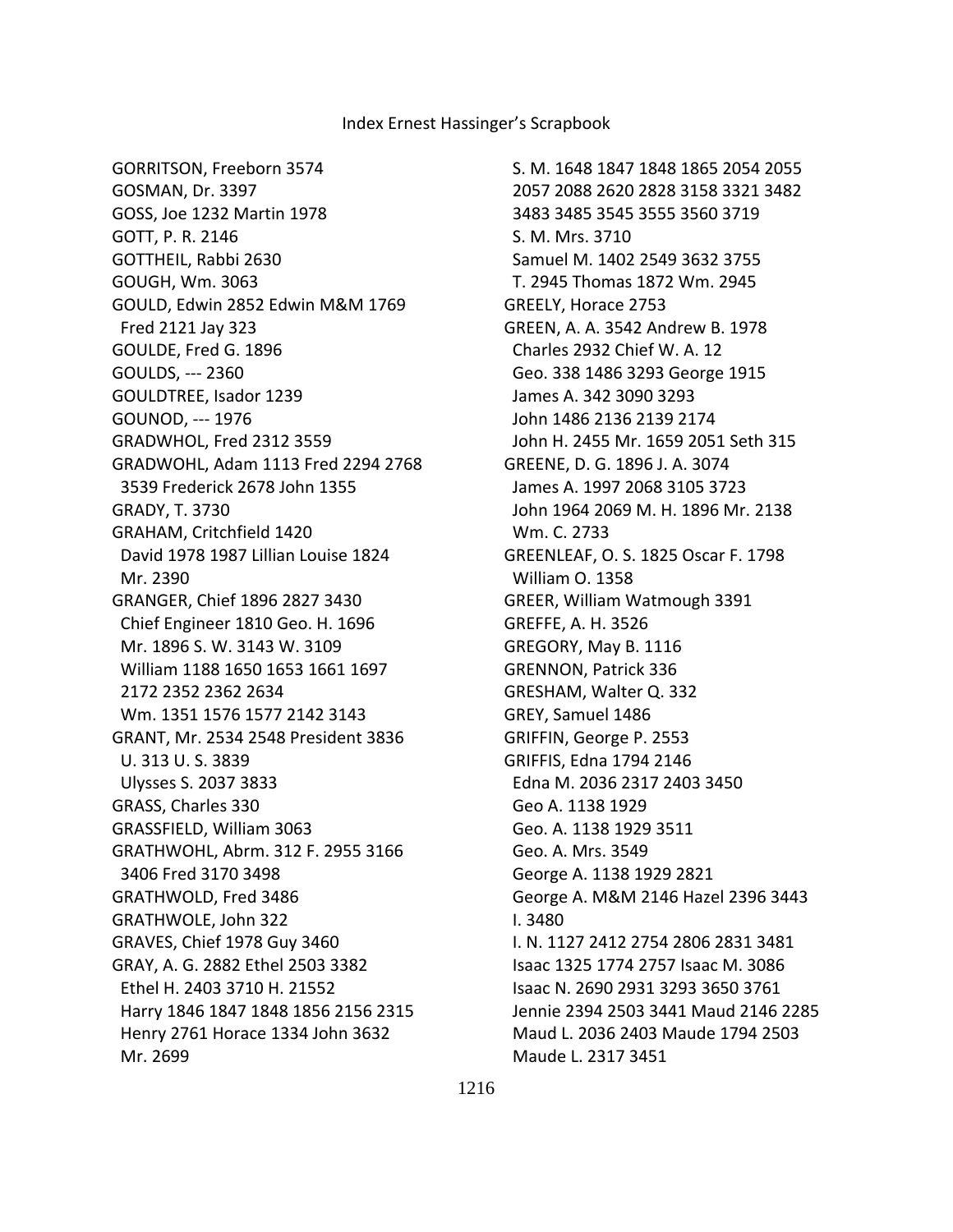Mildred 2146 2394 3441 Minnie 2394 2503 3441 Verna 1794 2146 2400 2503 3447 Wm. H. 346 GRIFFITH, Frank S. 1590 Henry 1372 I. N. 2415 2417 W. A. 3374 GRIFFITHS, Chas. Mrs. 1486 Frank H. 2097 I. N. 2754 Mr. 2097 W. A. 2463 GRIGG, John 3063 GRIGGS, John W. 3416 GRIMES, Mr. 3552 GRIMLEY, Alfred B. 1368 Alfred H. 1372 GROAT, Mr. 2425 GROOVER, Thomas Allen 3391 GROSE, H. L. 1095 GROSS, Arletta 2155 2156 F. W. 3074 Jacob Mrs. 2104 Mrs. 2161 GROTHWOLD, Fred. 2088 GRUNTLER, W. H. 2709 GUIER, --- 2629 GUILFOIL, W. H. 2042 William H. 1774 Wm. H. 1775 GUITEAU, Charles H. 3835 Charles J. 2037 GULDENSUPPE, William 3478 GULNACK, George H. 3526 GUNCKELL, Pearl Loehe 3391 GUNTHER, Henry 1351 GUTCHES, J. 1484 GUTHRIE, Alfred A. 2042 Alfred R. 3409 John 1576 1577 HACKETT, Edw. F. 3774 J.B. 2463 Michael 1363 3508 3526 HADLEY, H. C. 3465 R. D. 1773 W. W. 1773 HAEGER, Rev Mr. 1988 HAGADORN, L. P. 2057 3226 3405 3473 3535 3718 HAGERTY, Ellen 1052 John B. 2443

HAGGARTY, J. B. 1896 HAGGERTY, J. B. 1978 James 3526 John B. 1887 3430 Mr. 1887 Treasurer 1887 W. 1351 HAHN, Henry M&M 2104 Landlord 1177 HAHNE, Henry Mrs. 1183 HAIGHT, Bob 2935 Chief 3808 Chief Engineer 1662 James 1659 James A. 3256 James H. 3151 3813 3851 Mr. 2118 3805 W. 1872 W. D. 2407 HAILES, Dr. 1830 William 1829 HAINES, Daniel 2015 2761 Florence 2394 Walter 2394 3440 HAINSEY, Samuel 2606 HALCOTT, James 3791 HALE, A. L. 3074 A. L. Mrs. 1322 A. W. 1700 1917 1935 2756 2762 3063 3334 Anna 1486 Arthur E. 1160 Arthur L. 1120 1509 3595 Arthur L. Mrs. 1146 Benjamin L. 1333 Capt. 2626 Carrie 1184 Carrie D. 1486 Dr. 1828 Mr. 1161 2699 Wilbur L. 2323 HALENBECK, C. 2580 HALEY, Edward 1348 Thos. 1348 HALL, C. H. 1659 Charles Mercer 2743 Editor 2098 Geo. 1850 George 1773 H. H. 2142 Harry 1576 1577 1661 1695 1697 2127 2175 2703 3302 J. B. 3809 J. Frank 3462 Mr. 1661 2098 3809 3811 3814 W. K. 2176 HALLAHAN, Anna 1116 HALLAM, Thomas 2429 HALLECK, William H. 3459 HALLENBACK, Byron L. 2849 HALLENBECK, B. 2271 2484 Barnet 3723 Barnett 3074 3538 3551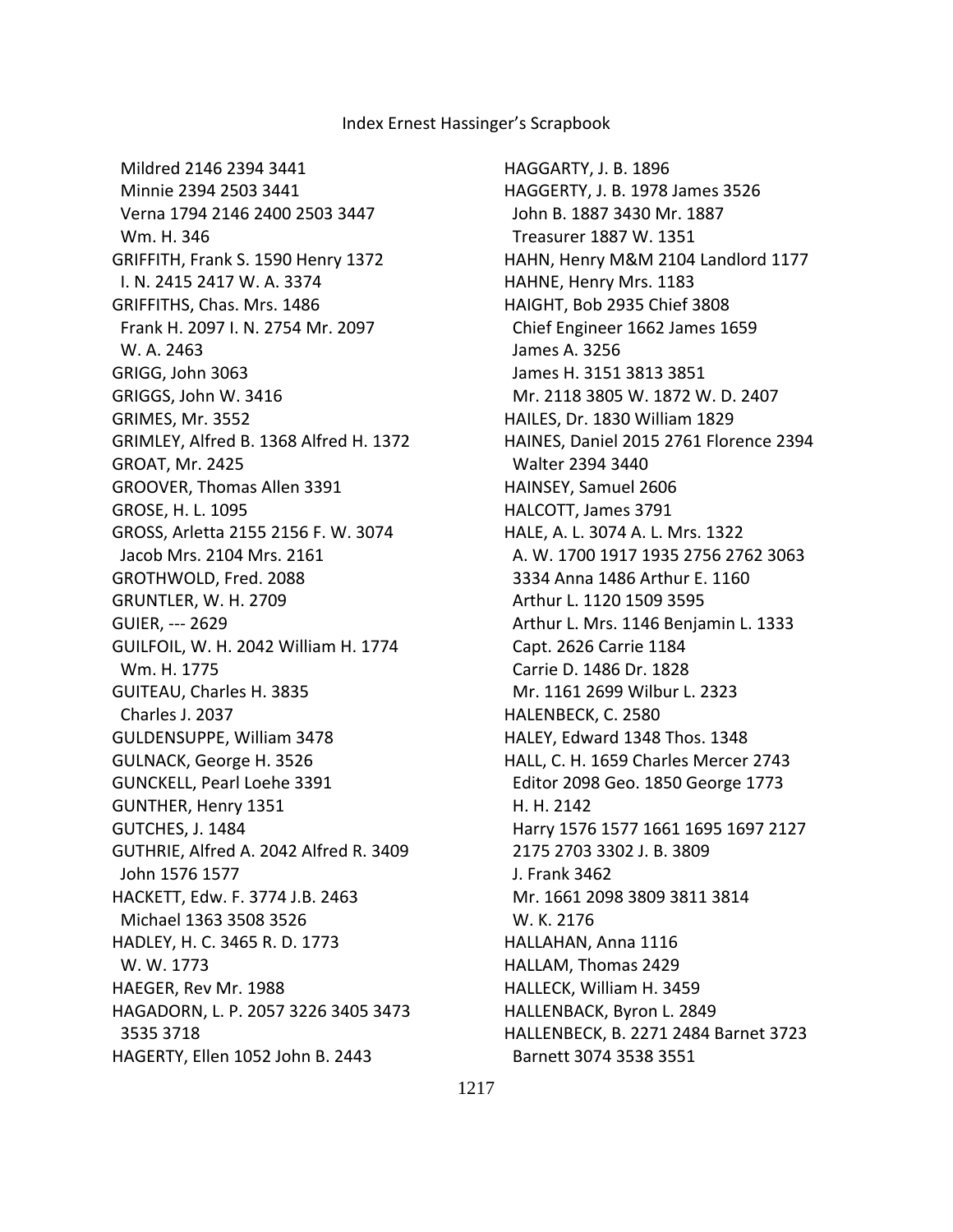Chas. E. 1138 1929 2659 3453 Chas. F. 3761 Chas. Mrs. 413 HAMMAN, Thomas 1703 HAMMER, Con. 1993 2340 HAMMOND, George 2155 HANABURGH, D. H. 3574 HANCOCK, Mr. 364 HANDBRIDGE, Thomas 356 HANDFORD, George 3770 HANDY, Isaac F. 1885 HANEY, H. P. 3846 HANFORD, George F. 3072 HANKS, W. F. 2118 HANLAN, Ed 1102 Mr. 1179 HANLEY, Michael 366 Mr. 368 Mrs. 1644 HANLON, Captain 1978 Maggie 1896 HANNA, Aaron 380 1159 1165 1338 1363 1509 1522 1523 1533 2355 2356 2620 Aaron Mrs. 403 2356 Ada 1486 2356 Della 1794 Della M. 2036 2356 2403 3450 Elizabeth 2356 Jennie 1486 1794 Jennie C. 2036 Jennie G. 2036 2356 2403 3452 Mabel 2356 2402 Mabel E. 2036 2317 3449 Mable 1794 Marcus Alonzo 3457 Mark 2012 2824 2879 Michael J. 3851 Mr. 2122 2390 2407 Samuel 3677 William 1719 1902 2118 2291 2356 3363 3551 William A. 2566 3184 Wm. 387 1872 2007 2284 3090 HANNON, T. F. 1896 Thomas 1661 Thomas F. 2022 2142 Thos. 1576 1577 HANSCOM, Sanford 3375 HANSEN, Emil 3442 Frank 1605 1714 1847 2572 2763 3162 Franklin 1850 3293 Fred 1671 Harry 3440 Henry 1993 2339 3208 Peter 3293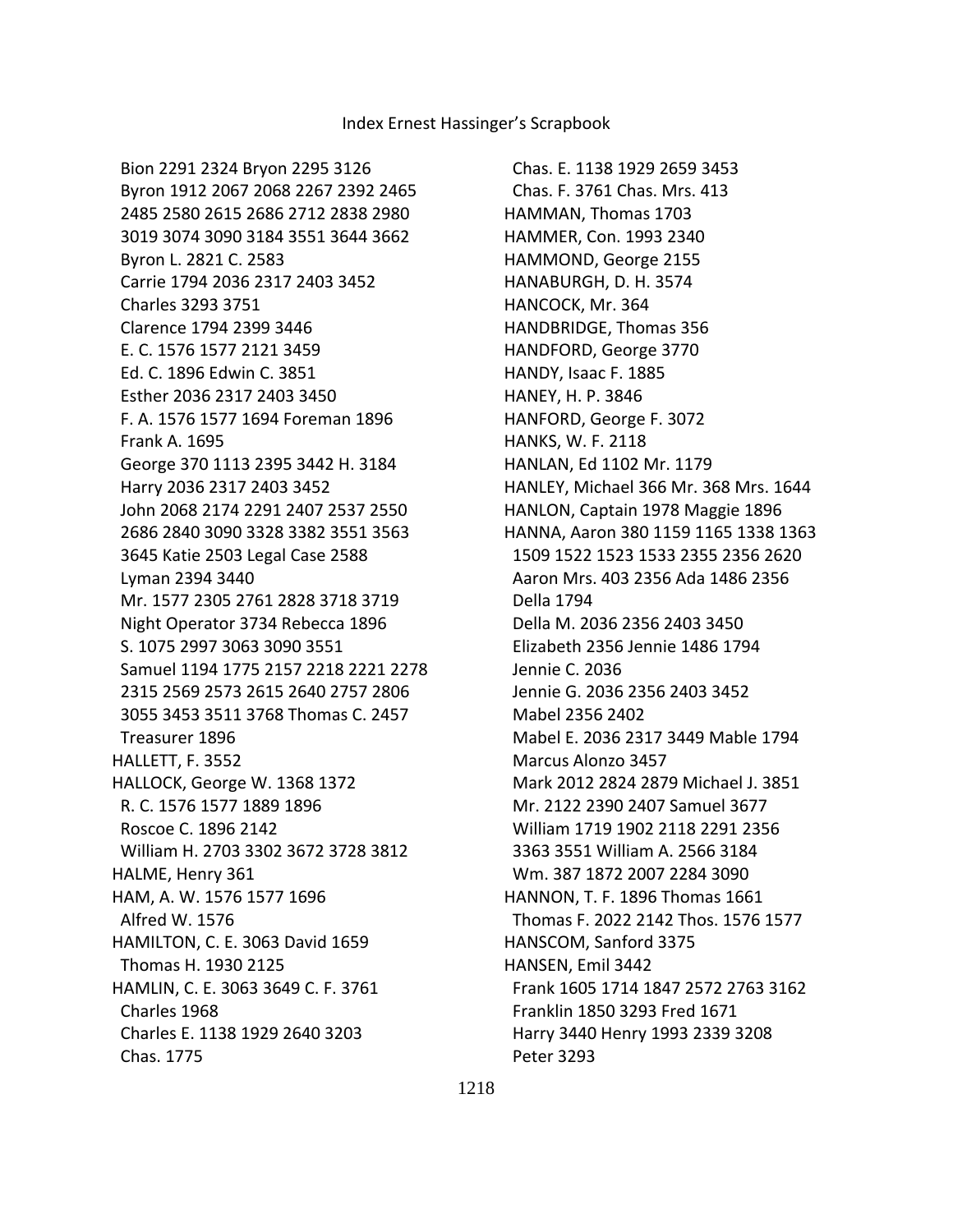HANSON, Emil 2395 Henry 1351 3334 James 363 HARBURGER, Henry S. 1773 HARCOURT, Benjamin 3753 W. E. 3526 HARDE, Albertina 1735 HARDENBERG, Bessie 2348 2351 2354 Harold 2105 3440 J. H. 1107 1149 1400 2105 2144 3074 Jacob 1646 1717 1791 1814 2069 3074 3455 3723 John H. 1201 1605 1637 1645 1745 1755 1850 2763 2768 2826 3273 3667 3709 Lucy 2105 Miss 2345 2347 2348 HARDENBERGH, J. H. 1646 Jacob 1261 1668 2265 2343 John E. 3526 John H. 1714 2143 Leonard 3753 Lucie 2143 HARDENBURG, Bessie 2343 J. 2136 J. H. 1606 2462 Jacob 2007 2462 2686 3382 3551 John E. 2715 John H. 1847 2309 2343 John H. Mrs. 359 Mr. 21552 HARDENBURGH, J. 1773 J. H. 1466 1699 2955 3022 3162 3293 3406 Jacob 3007 3090 John H. 2060 2062 Mrs. 2060 2062 HARDER, Margaret 2753 Mrs. 1539 HARDWICK, Mackey 1694 HARDY, Henry 1405 HARER, Adolph 2307 HARGRAVES, Eugene 2493 HARMES, Aneita 3440 John 3488 3489 Laura Etta 1794 Loretta 3443 HARMON, Thomas 1889 HARMONY, Benjamin 1441 HARMS, Aneita 2394 John 2188 2614 2615 3063 Loretta 2396 HARP, Mr. 2505 HARRIGAN, James 2155

HARRINGTON, Emma 1486 Jessie 1486 Lavinia 1486 Wm. H. 399 HARRIS, B. F. 1446 B. T. Mrs. 3710 B. Taylor 419 1860 2044 2240 2243 2353 2498 2525 2549 2660 2663 3128 3325 3555 3657 Barney 1056 2474 Benjamin 3442 Benjamin T. 2243 2395 Carlile W. 385 Frederick 1293 Hamilton 1293 Humphrey 1532 Hyman 1977 John F. 2273 Maud 3445 Maude 2398 Minnie 2400 2503 3447 Mr. 1590 1977 2378 2512 Thomas 1532 Uriah 3063 HARRISON, Benj. 3837 Benjamin 418 1511 3838 Benjamin Mrs. 383 D. 1281 Mr. 3824 President 1558 2525 William H. 3779 William Henry 2037 3823 3838 Wm. H. Mr. 348 HARRY, John 1978 HART, Carrie 1108 Fredeick 372 G. A. 2323 Jake 2860 Samuel 1351 Wm. 390 HARTLEY, Samuel 391 HARVEY, C. S. 2686 3728 Charles S. 2686 F. E. 1576 1577 Mr. 2832 William 2497 HASBROUCK, Abram 1346 Annie 3397 D. B. G. 2525 Deputy Attorney General 2846 Frank K. 1364 G. B. D. 2523 G. D. B. 2526 2562 J. 1590 J. J. 1364 Jonathan H. 1346 Josiah J. 3526 Luther 3540 S. K. 1639 Sylvester K. 3526 HASSE, Henry H. 3526 HASSELL, John 3063 HASSELMAN, Frank 2339 Lelah 2503 HASSENGER, Ernest 2909 HASSINGER, Alice 2029 2420 2503 2809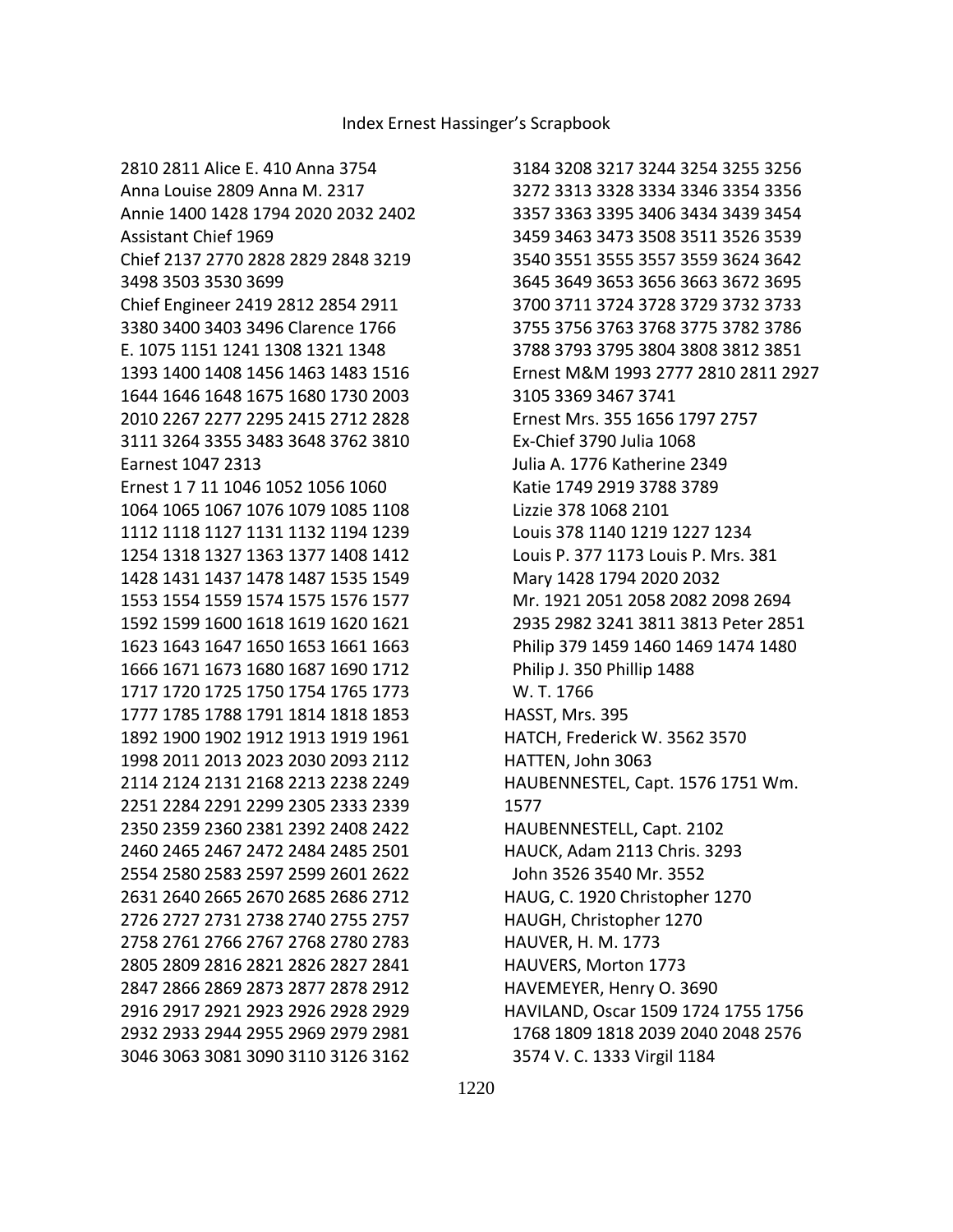Zadie 1184 HAWE, Matthew 3264 HAWLEY, Henry E. 2855 2859 HAWVER, William H. 1765 2022 Wm. H. 1576 1577 HAWXHURST, Harold 3440 HAY, John 3696 William 2583 HAYES, Edward 2075 3090 J. E. 3074 J. Edward 3293 J. Edwin 1509 1768 2293 Katherine 3468 3469 Mr. 2390 Nella L. 1927 President 1080 Rutherford B. 2037 Rutherford Birchard 3834 HAYNES, Lucius M. S. 1094 1095 HAYSE, R. B. 384 Sarah A. 409 HAYWARD, S. F. 1636 HAZARD, Helen 2753 HAZEL, Annie 1116 HEADY, W. C. 1576 1577 HEALE, L. 1773 HEALEY, Annie 1976 Ed. 1896 Edward 1715 Thomas 407 1715 HEALY, Annie T. 1978 George 2399 Mr. 2138 HEANEY, J. 3429 HEANNEY, Frank 3459 HEARST, Wm. Randolph 3475 HEARTLEY, C. W. 3169 HEASLEY, Walter W. 1433 HEATH, F. A. 1925 G. L. 1773 Judge 2248 Mrs. 1211 HECK, Hiram R. 3679 HECKER, Gen. 1167 HEDGES, Ira M. 1367 1372 1659 1662 HEENAHAN, J. J. 1715 Peter 1715 HEENAN, John C. 349 Mr. 3301 HEERMANCE, Mary C. 3405 HEINS, John 2429 HEINZ, H. J. 3389

HEINZE, F. Augustus 3684 HEISCHMANN, John J. 1988 HEISE, Sophia 1068 HEISER, George 2612 HELD, Henry 1978 HELLENBECK, Prentis 3791 HELM, Wm. H. 2485 3126 HEMANS, C. E. 2184 HEMSTREET, R. H. 1773 HENCKLE, Lewis 1865 HENDERICKS, Abraham 1154 HENDERSON, Frank 2864 Mr. 3430 Oliver S. 2429 HENDRICKS, Jacob P. 1156 James 3063 Joseph 1623 Thomas A. 362 HENING, Annie 1736 HENKEL, Fred 1794 2398 3445 Harry 2396 3443 Louis 408 HENKLE, H. 3719 Henry 3718 John 2494 Lewis 1229 Louis 1541 Louis Mrs. 2104 Louisa E. 373 Mr. 2278 HENNEGAN, John 1675 3258 P. 3493 Peter 1699 1713 1886 3251 3258 3472 HENNIGAN, P. 1903 Peter 1348 HENRY, Joseph 1623 Lewis 1214 Lou 411 Louis 2830 HENTCHELL, Charles 3063 HENTSHEL, Chas. F. 3200 HERALD, Avediss B. 3391 HERB, Elizabeth 1488 HERBERT, Mr. 2390 3399 HERDMAN, Robert N. 2113 HERMANCE, Herman B. 3787 Mary C. 2679 2991 Mr. 2108 HERNDON, Ella 3836 HEROLD, Jacob 2578 HERRICK, Avery 1720 D. Cady 1369 1371 1372 Judge 1923 1999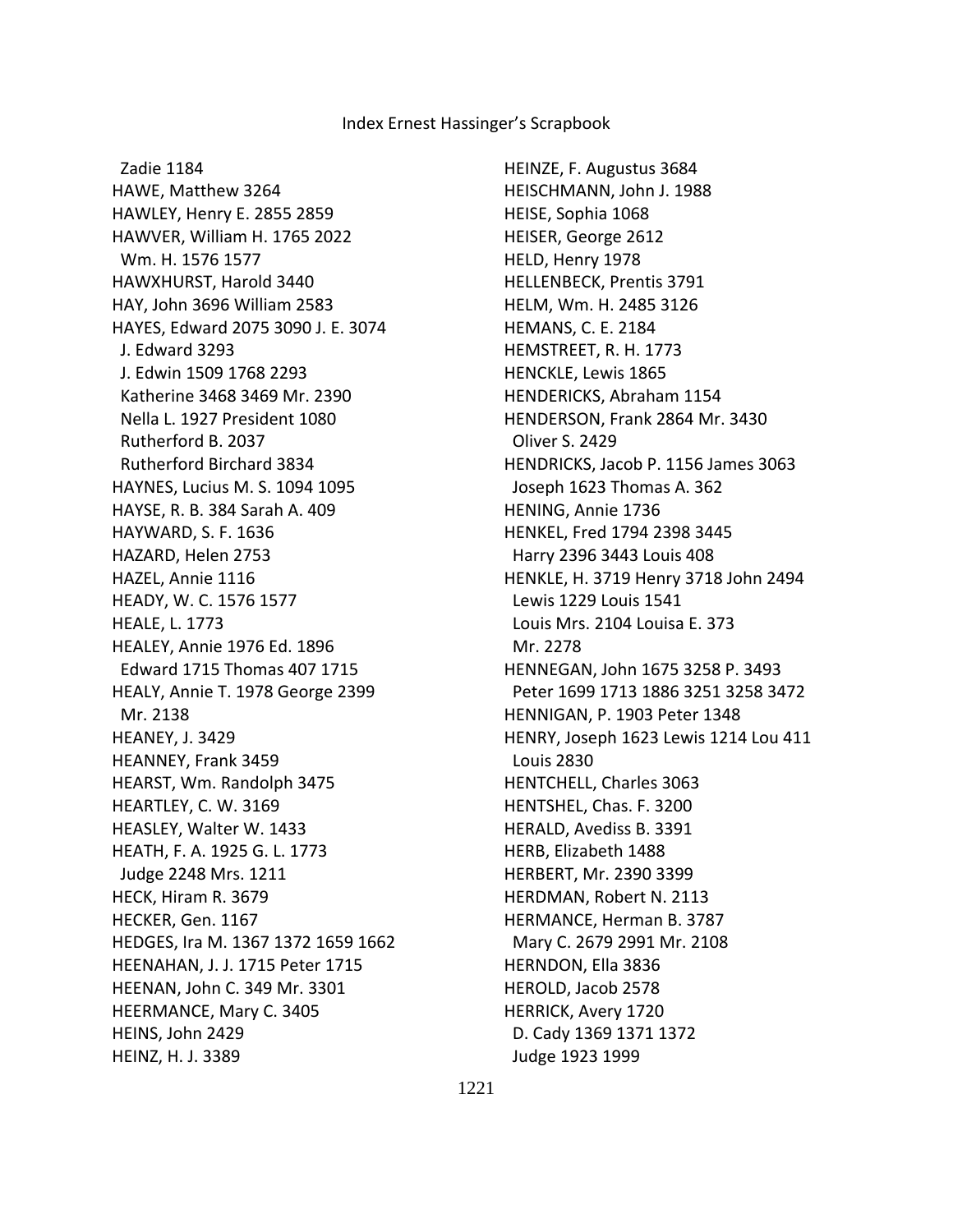HERRING, Anna 2394 3441 C. D. 2806 2828 Elsie 1794 2396 3444 Fred 2031 Frederick 2020 Maurice M&M 2146 Mrs. 2031 2033 HESPE, Wm. C. 2863 HESSBERG, Albert 2578 Mr. 1825 HESTER, C. V. 3257 Charles V. 1369 1372 Chas. V. 1371 HETLEY, T. F. 3541 HEWETT, Frank A. 2686 HEWINS, J. F. 12 HEYCK, Tjerck 414 3063 HI---, H. 1486 HIBBARD, G. B. 2167 George B. 1372 Zebulon 3574 HIBBERD, Frederick Bloomfield 1272 HICKEY, Thomas Mrs. 2322 HICKORY, Old 1933 HIGBEE, Julia 2635 2644 HIGGINS, S. 1590 HIGHAM, Charles 2137 3154 3850 Chief 3459 HILDEBRANDT, Charles 1307 D. 2503 David 2398 3445 F. 1716 Frank 2398 2503 3445 Fred 2088 2214 2614 3162 3170 3761 H. A. 417 1408 1606 1673 1680 1716 1807 1857 1865 1882 2006 2054 2094 2219 2315 2391 2408 2415 2618 2990 3074 3170 3237 3293 3334 3396 3465 3659 3668 H. A. Mrs. 1400 H. H. 2199 Harry 2219 Henry 2915 Henry A. 1076 1108 1131 1147 1270 1307 2294 2312 2923 3742 Henry A. Mrs. 2064 Sophia 2991 3405 HILDEBRANT, Fred 3498 H. A. 1377 2017 3716 HILDERBRAND, H. A. 3481 HILL, Dave 3533 David B. 1339 1732 2525 2526 2561

 2629 2649 2846 2855 Essie 2399 2503 3446 Ex-Senator 2859 Frank 3547 Fred B. 1050 Governor 1280 1282 1291 1295 2365 Harry 400 2036 2317 2401 3382 3447 J. Harry 3086 James 1147 Jerome W. 1576 1577 Joseph S. 1444 Josephine 1794 2398 2503 3445 L. L. 1095 Milton 1794 2399 2503 3086 3445 Mr. 1291 Rowland 2825 Will 2214 William 1065 1318 1504 2218 Wm. 1521 2614 3119 Wm. R. 3119 HILLAS, Fredrick 401 HILLIS, Fred 1505 James 365 John H. 371 Thomas 357 2997 HILTON, Charles M. 3851 HIMMEL, J. R. L. 3748 HINKLEMAN, Lewis 1051 HINKLEY, Chandler 1444 HINSCH, Henry 3655 HISER, Geo. 367 HITCHCOCK, Alfred M. 3851 Assistant Chief 1738 Mr. 1738 P. D. 1576 1577 2023 P. De Witt 1695 HITZMAN, Mrs. 1590 HOAG, Chester R. 2862 HOAR, Senator 1701 HOBART, Vice President 2461 HOBSON, Assistant Naval Constructor 3512 Richard P. 3689 HODGES, Ira M. 1371 1650 James 351 Wm. H. 376 HODKINS, George 2042 HOEFLER, William C. 3730 HOES, Hannah 3822 HOFF, Benj. 3063 D. B. 2831 Edward 2457 2503 Edward H. 3452 S. P. 3063 Samuel 1486 HOFFMAN, A. H. 1650 1653 B. M. 1116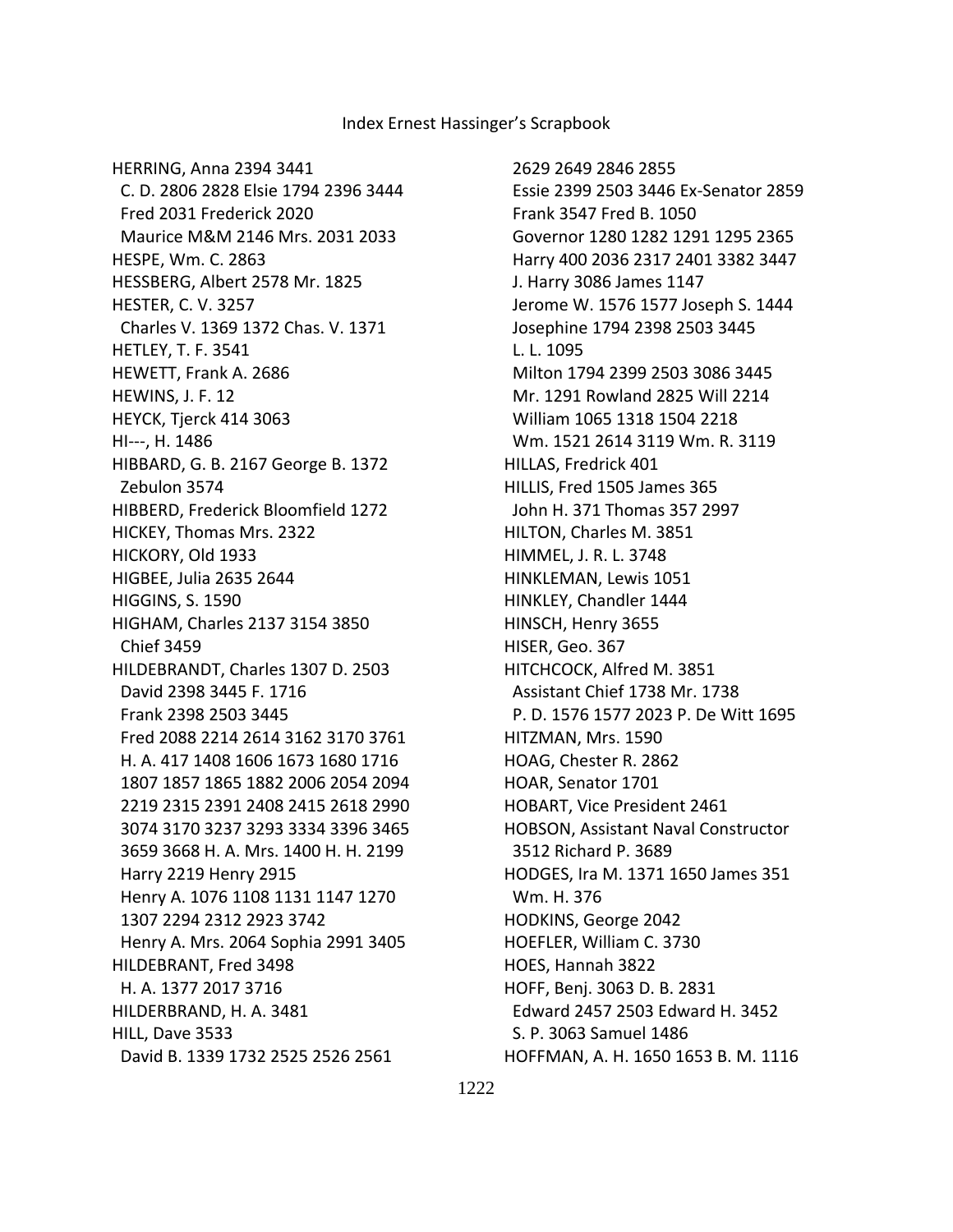E. A. 1773 Fred 3731 Governor 3742 H. 1101 Henry P. 1351 John T. 369 1249 2701 HOGAN, Daniel 392 1046 Deputy Attorney General 1306 Deputy Attorney-General 1346 Edward M. 3851 G. W. 2710 Rev. Father 1306 Thomas 1715 3258 Thos. 1348 HOLDEN, Mr. 3498 Oliver 1856 2007 2094 2569 2757 2821 3119 3545 W. 2457 HOLDRIDGE, James 1896 Mr. 1738 HOLEY, Capt. 1576 1577 HOLLAND, Wm. T. 2463 HOLLENBECK, Carrie 1486 Kate 1486 Mr. 2620 HOLLINGER, Edward 2396 3443 Geo. 412 1675 George 1675 2189 2190 3380 Peter 1056 Philip 404 2261 Phillip 1092 Rose 2394 3441 HOLLINGSWORTH, Harry 3686 HOLLLNGER, George 1715 HOLMES, Daniel 3574 H. 3574 Oliver Wendell 1930 2125 W. F. 2782 3284 3289 Wm. 1576 1577 HOLROYD, Geo. E. 3095 HOLSAPLE, Margaret 1222 HOLSAPPLE, Abe 2214 Abram 2215 2216 3455 Charles 2400 3086 Chas. 3659 Frank 1330 Phoebe 2395 3442 HOLT, C. E. 1650 1653 1716 3293 Charles E. 1615 HOMBESTEL, E. H. 1773 HOMMEL, Amilia 1794 Anna 1760 Arthur 3328 D. W. 1090 1541 2319 2990 Daniel D. T. 1760 David 2457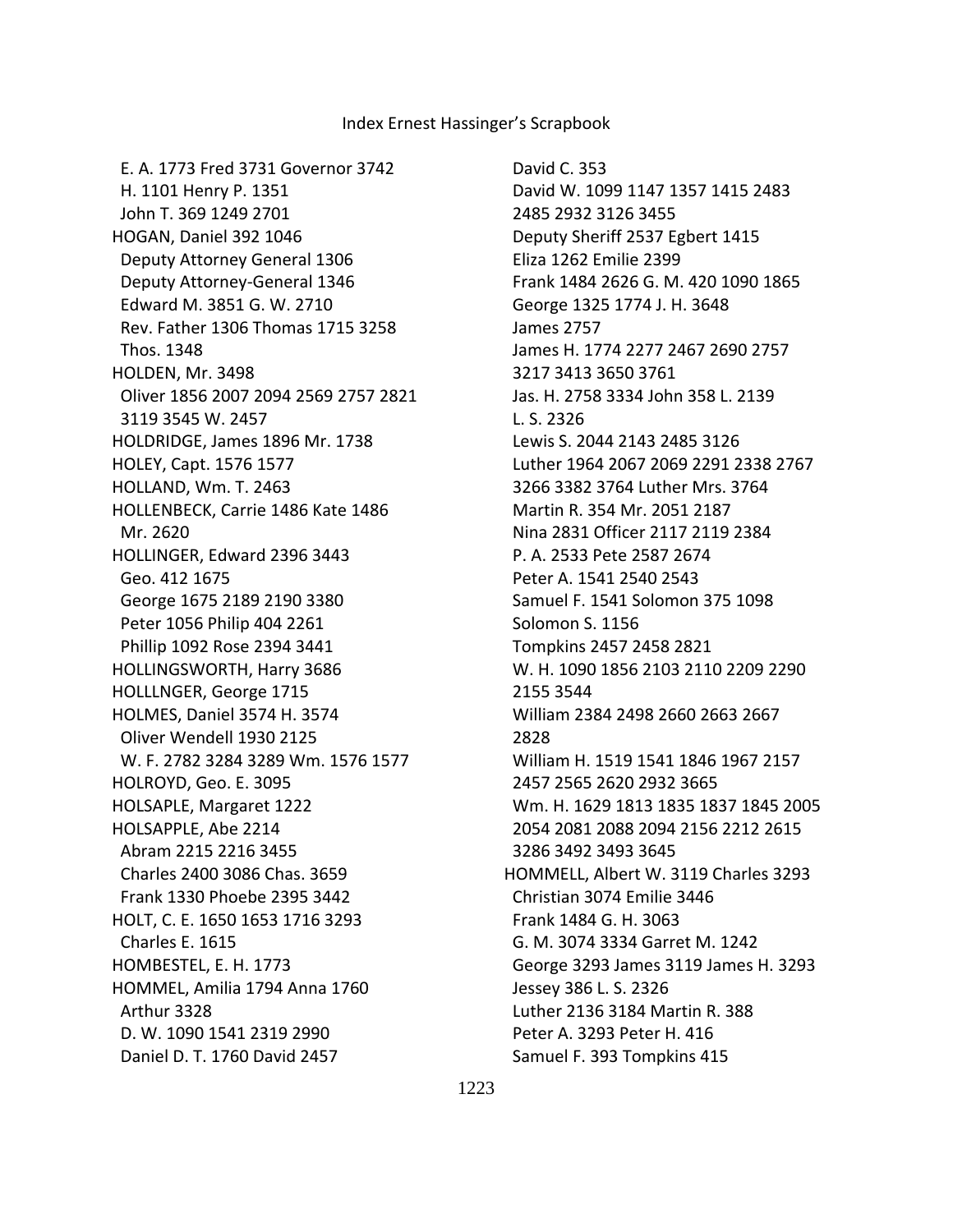Wm. H. 2761 Wm. H. Mrs. 398 HONOHAN, Thomas 1710 1885 1887 2430 3477 HOOD, Chief 1346 1590 2498 3534 Mrs. 1096 HOOPER, H. E. 3465 HOORNBECK, Philip 3753 S. E. D. 3540 William L. 3526 HOORNBEEK, S. E. D. 3526 W. L. 3526 HOPKINS, Chaplain 2148 David 374 1532 David Mrs. 397 E. A. 1773 H. C. 1468 James M. 1532 Mr. 1467 Mrs. 1467 Stephen T. 1468 William George 3500 HOPPER, Lucy 1581 HORHAR, E. M. 1333 HORNBECK, District Deputy 1912 E. D. 3540 Louis A. 1444 Rosa 2399 3446 Samuel 1882 William 1794 2317 2401 3447 HORNING, C. 3293 HORNUNG, Christian 2485 2580 3126 HORSES, Alix 1733 Baum's 3141 Boy Billy 1867 Burley B. 2505 Burley Boy 2382 Casco 2505 Cistern Accident 2279 Dandy 1867 Death of a 1356 Decker Boy 1867 2382 2505 Dick 2180 Digging Grave of 2055 Dyspepsia Pills 2514 Elko 1867 Eva B. 2382 Flying Shuttle 1666 Gen. Coster 2284 Glen Garriff 1867 Gyp 2505 Harry D. 1867 Headlight 1808 Horse Breaks His Leg 2180 Jip 1808 Leona 2382 Lindenwald 2382 Little Chub 2505 Lord Norval 1808 Lotta 1808 Lucille 2382 2514 Lula Lee 2382 Macaroni the Donkey 2270 Martha Wilkes 1565 Monteo 3466

 Nancy Hanks 1565 Nellie Hammond 2505 2514 Old Jerry 1526 Pan Fly 2382 Pan Fly Prince 2505 Prince George 1867 Prince Ike 2505 Rex 2505 Rio Alto 2002 Robert Mantel 1867 Sappho 3466 Soudan 2514 Start 2505 Sterling 1867 Strong Band 1867 Topsey 2382 Valenceria 2382 Victic 2514 Wellington 2505 2514 Whyland 2505 HORTEN, Charles 2690 HORTON, Charles 2640 2757 2758 3409 3757 District Deputy 3453 E. B. 2495 Hartley 2396 3443 Ida May 2397 May 3444 HOSMER, E. S. 3125 Mr. 1179 HOSSINGER, Earnest 1046 HOTALING, Anna 1486 1964 2069 2420 3382 Dr. 1454 E. 1484 Geo. 1486 1510 Geo. W. 1333 George 1418 George H. 1184 1495 George W. 1184 Jeanette 2400 John 1503 2457 2690 3043 3293 3650 N. A. 1623 HOUCK, William 3472 HOUGH, Thomas W. 3149 HOUGHTALING, Anna 2136 Bartram 1590 Earl 1590 Geo. 3021 J. H. 3293 Jeannette G. 3449 HOUSE, George E. 3526 John 3526 HOUSEMAN, John H. 2429 HOUTTEN, Christopher 389 HOVER, Clyde 2335 H. M. 1541 2457 Herbert M. 2335 2932 M. M. 1099 Matie 2335 P. H. 1773 HOWARD, Charles Norman 3391 Clinton 2400 3447 General 1080 Harry 1351 1553 1976 1977 1978 1979 1986 1987 2433 Henry 396 John 1986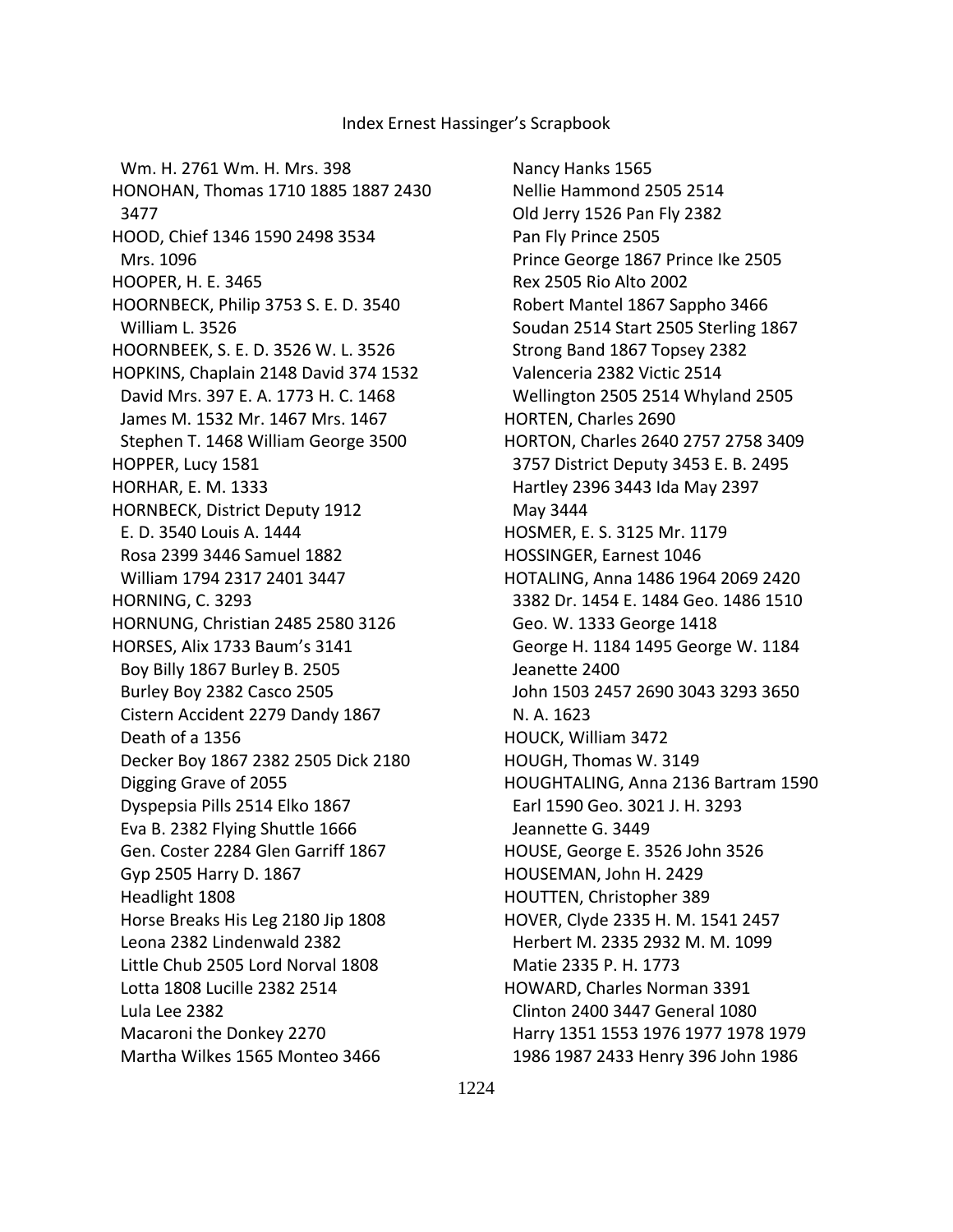l. B. 2267 2290 2295 2324 2415 2484 2686 2712 3074 3090 3293 3334 3544 3551 3663 Leonard 1325 1717 1814 2291 Leonard B. 1853 2067 2293 2485 2580 2642 3105 3126 3656 O. O. 1080 Sarah 1976 1986 Sarah Charlesworth 1979 Will 1050 HOWE, Duboise 2986 HOWLAND, G. I. 1185 HOY, Peter V. 6 HOYT, Charles 1773 Francis 1208 Grace A. Smith 2391 Hiram L. 3573 John H. 1444 HUBBARD, Dr. 1233 HUBEN, Jacob 3526 HUBER, Otto 3254 HUBERTS, Christ 3472 3761 HUDLER, H. B. M&M 2146 HUDSON, William H. 2429 Wm. 1576 1577 HUFF, Benj. 3334 HUGHES, Lizzie 3773 Marguerite 1116 Michael 1364 HUGO, Victor 360 HUHNE, J. A. 2113 HULL, Charles 3293 John E. 1576 1577 Luther 402 1896 M. L. 1716 M. L. Mrs. 2074 S. T. 1364 HUME, Cornelius 1621 1623 HUMES, Eva M. 1116 HUMMEL, Abe 3533 Geo. Mrs. 406 John A. 1154 HUMMELL, John Geo. 394 HUMPHREY, Amasa 1405 Egbert 2151 John 2853 3162 Mr. 2151 HUNT, G. 2190 George 2189 George W. 1336 James B. 2429 Jennie 1532 Mrs. 1336 Prof. 2407 Sarah A. 1532

HUNTER, Capt. 2102 Col. 1879 HUNTINGTON, Philip Weatherly 3391 HURL, Samuel 405 HURLEY, J. C. 3526 3540 3809 Joseph 2643 Joseph C. 2686 2703 3302 3406 3459 3526 3672 3728 3811 Mr. 3812 Thomas 1505 3482 Thos. 2828 3480 3483 3493 HURLY, Thos. 3483 HURRY, E. A. 1466 2031 2033 3035 HUSSEY, Recorder 1346 HUSTED, James W. 382 HUTCHINGS, A. E. 1522 HUTTON, George 2113 3552 HUYCK, Mr. 1409 1465 1496 1503 1505 1508 1517 1519 1521 1525 1537 1596 1611 1627 1633 1644 1646 Tjerck 1366 1402 1408 1422 1466 1504 1510 1618 1725 2011 3063 HYACK, Henry 352 HYATT, Edward W. 2026 Nathanial 2767 HYMES, M. 2113 S. 2113 HYSER, Peter 3119 Peter J. 3119 IDE, Francis L. 2869 Officer 2421 2459 IGO, Joseph 422 INGERSOLL, Bob 1742 Mr. 1220 Robert G. 423 1492 1816 1817 1914 2065 2066 3772 INGRAM, O. S. 421 Orange 3092 Orange S. 1577 1650 1662 2902 INMAN, Herman 2118 IRISH, George W. 1827 2441 2902 3546 3647 IRONS, A. B. 3074 Andrew B. 1515 1605 IRVING, Washington 2535 IRWIN, Charles 3526 George C. 2715 Supervisor 1372 ISAACS, Jennie 1116 JACK, August 2020 2032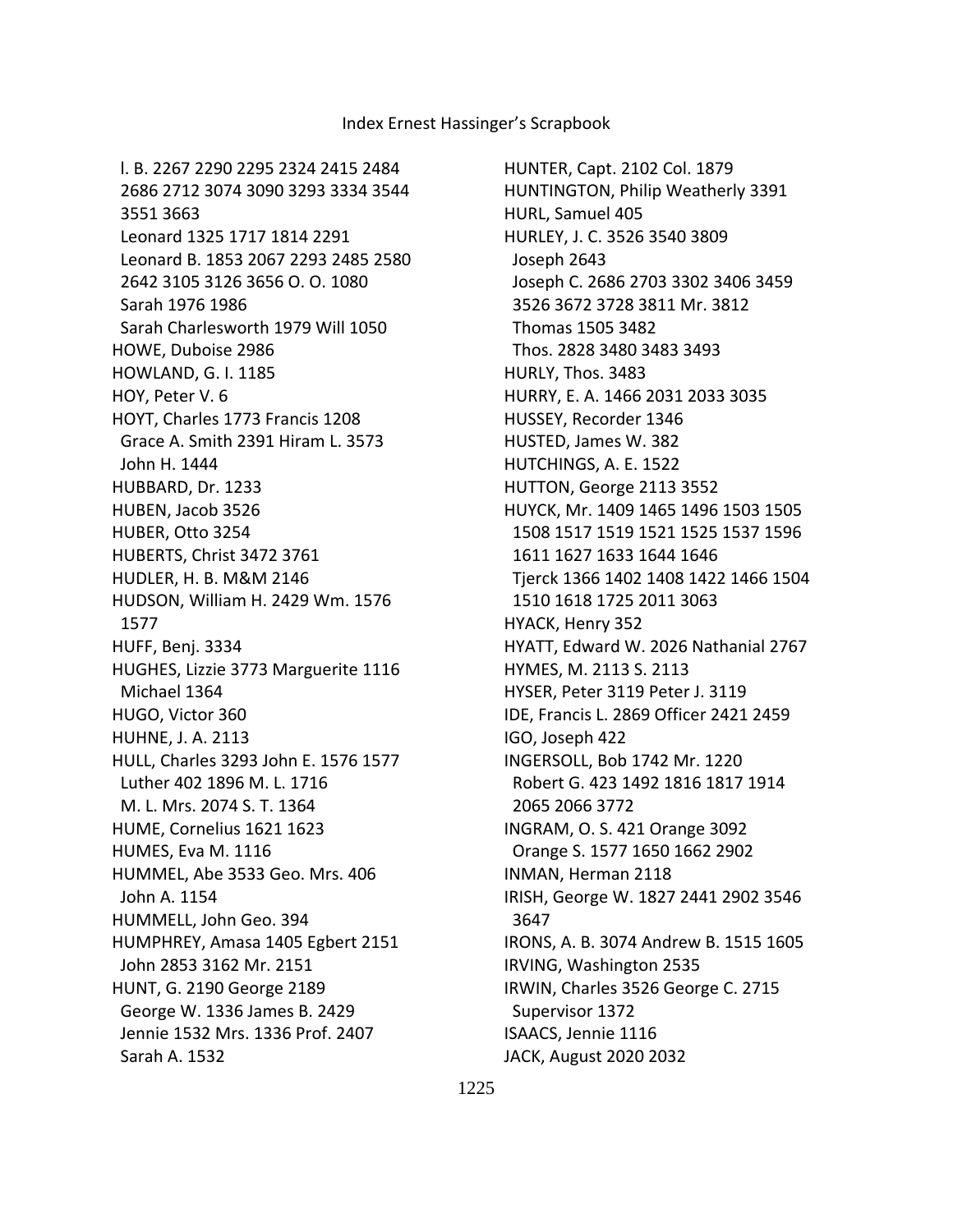Charles 2399 3446 Helen V. 2317 2402 3448 JACKSON, Andrew 425 1732 2037 2071 3821 3825 3830 Georgiana A. 2411 J. G. 2323 Mr. 3822 Old Hickory 3821 Stonewall 3507 William Mrs. 1760 Wm. Mrs. 2576 JACKSON-CORBETT, --- 1232 JACOB, A. 1994 JACOBEY, Susie 429 JACOBS, Andrew 1716 3495 3755 Andrew Mrs. 2300 3180 Grand Rep. 2915 J. L. 1153 Marks 3398 Mary Catherine 3500 Miss 2215 Sophia 1399 2917 Thea C. Mrs. 427 Theador C. 430 Theodore Collins 3500 JAEGER, F. J. N. 3738 JAMES, Belle 1146 C. C. 1505 1532 1770 2075 2291 2326 2523 2745 2828 2848 3074 3090 3184 3480 3662 3666 3714 Christopher 2552 2647 Christopher C. 2058 2079 2082 2520 Christopher Columbus 2530 2544 Columbus 2585 2692 Daisy 1532 Deputy County Clerk 1883 George 1794 2397 3444 James A. 1532 1910 3480 James A. Mrs. 428 John H. 1521 Kit 1903 2291 2292 2546 2548 2650 2655 Lila 1794 2401 Lila R. 3448 Lila Russell 2317 Mari 2079 Martha 1532 Mr. 1046 2516 2534 2547 2585 2609 2656 3489 William 1532 2413 JANEWAY, Dr. 1281 JANSEN, Neal 1475 1476 JANZER, Ernest 1524 Henry 1524 JAQUAS, Joseph 3063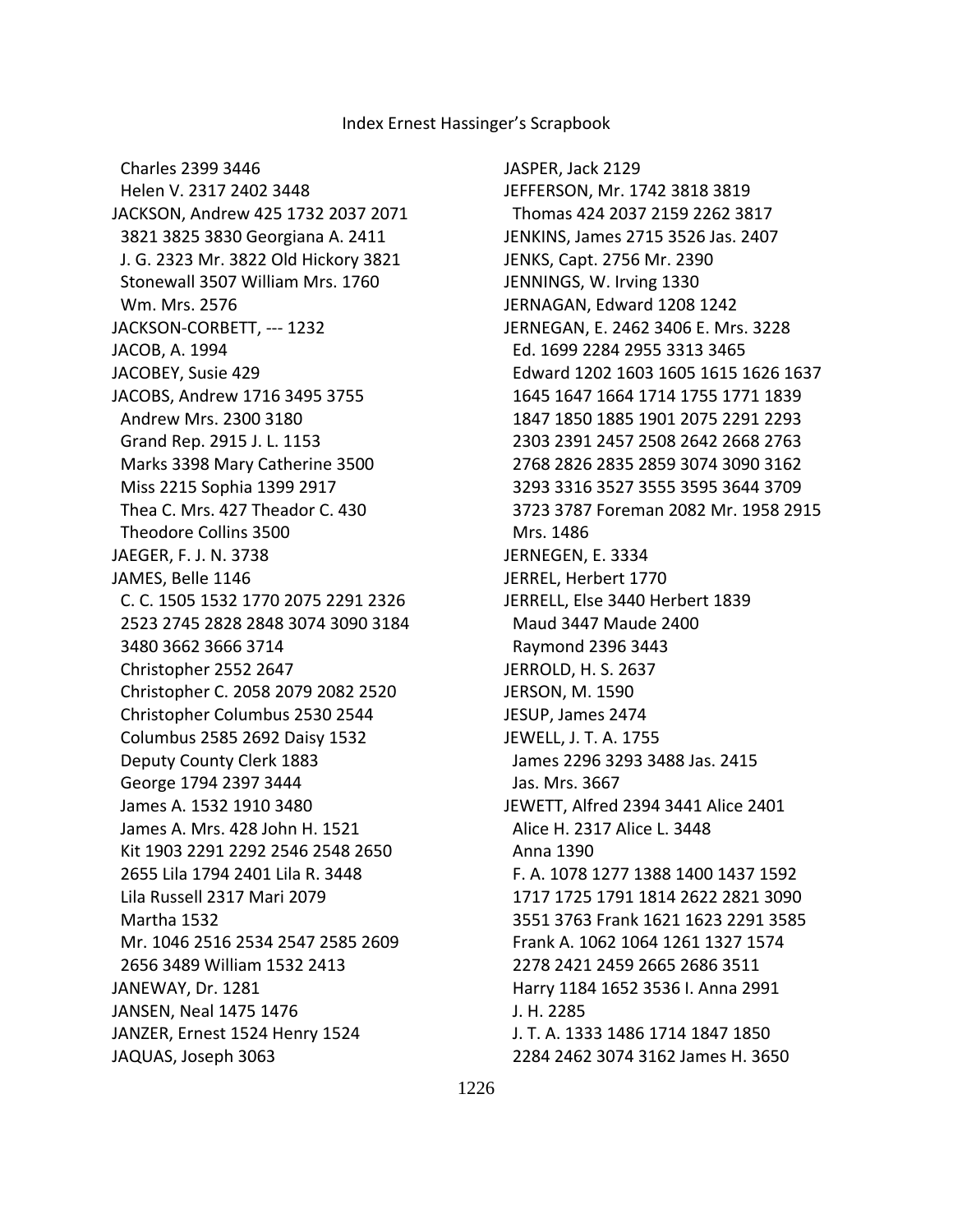Jennie 1794 2402 Jennie B. 2036 Jennie H. 3450 Jennie Hortense 2317 John T. A. 1605 Mr. 1333 1623 3585 S. Anna 1088 T. A. 1078 JEWHURST, Chief E. J. 3161 JIM, Charlie 1748 JOESBURY, Frank P. 1738 William 1738 Wm. 1896 JOHNSON, Alice 2265 Andrew 426 2037 3831 Anna 2396 3441 Anne 2265 Annie 2394 August 3063 Cave 2825 Elizabeth 3442 J. 2806 J. A. Mrs. 1116 J. J. 3482 J. R. 1095 James 432 1794 2399 3446 Jennie 2395 3442 Jno. 3481 3483 3486 3493 3495 3545 John 434 2761 2828 2848 3063 3440 3480 3488 3489 3492 3493 3494 3538 3667 Joseph E. 1080 Joseph R. 2265 Lizzie 2395 Louise Catharine 3820 Lucy Ann 2265 Marie 2399 3446 Mary 2398 3445 Matilda 2036 2402 Mr. 2699 Mrs. 2265 Robert 2033 2400 Theron 433 Tom Loftin 2577 Wm. R. 3646 JOHNSTON, Bernard 3526 Chief 1590 1659 Engineer 1590 George E. 3526 James 1974 John A. 3398 Joseph E. 1168 Mr. 3399 JONES, Albert 2767 C. 2411 Charles 2115 2156 Chas. 2417 2828 2848 3483 E. 1576 Effie 1931 Estate 3488 G. Howard 1576 1579 Harry W. 1095 J. H. 1060 2209 3074 John H. 1138 1159 1213 1402 1422 1532 1644 1668 1929 1931 2290 2418 2677 John H. Mrs. 431 Margaret 1068 Mary 3667 Mr. 2316 Myra 1486 Robert P. 1050 Robert S. 2523

 Samuel 2399 JONSON, Anna 3442 JORDAN, Ambrose L. 2265 John 1448 2218 Mr. 1590 1659 JORGENSEN, Mr. 3552 JOSEBURY, Wm. 1576 1577 1738 JOSEPH, A. 2023 JOSLIN, Geo. E. 1444 JOY, Elizabeth 2217 Elsie 1486 Geo. 2218 George 2214 2217 2226 Irving 3063 Katie 1486 2217 William 2323 William C. 1184 William J. 2107 JOYCE, Walter I. 3003 JUDSON, Albert C. 1346 Edward 1925 JUGIGO, Mr. 1310 Shibya 1306 JULIUS, Mr. 2699 JUNE, Lizzie 1116 KAEHLER, F. C. C. 1988 KAESS, Wm. 446 KAIN, Charles 3694 Margaret 1777 KAISER, John 2786 2812 Mr. 2832 KALEN, Martin 3063 KANE, Daniel 2208 2215 2216 2612 Frank A. 3595 Geo W. 1646 Geo. 470 Georgiana 2285 2397 3444 Ira 473 Julia 1794 Laura 2696 Mrs. 2696 Patrick 3540 W. H. 2407 KANOOR, Geo. 440 468 George 438 KANOUST, Adam H. Mrs. 436 KAPLAN, H. R. 1590 KASEL, George 1529 1718 KASELL, George 3090 3313 KATELL, Albert 461 KAUFFMAN, Christopher 1065 1318 1968 Jacob 1447 1869 KAUFMAN, C. 3063 3334 Henry 2386 Jacob 1464 3080 Jacob Mrs. 481 Mr. 1355 1712 KEARNEY, A. M. 3553 3658 Alfred 1466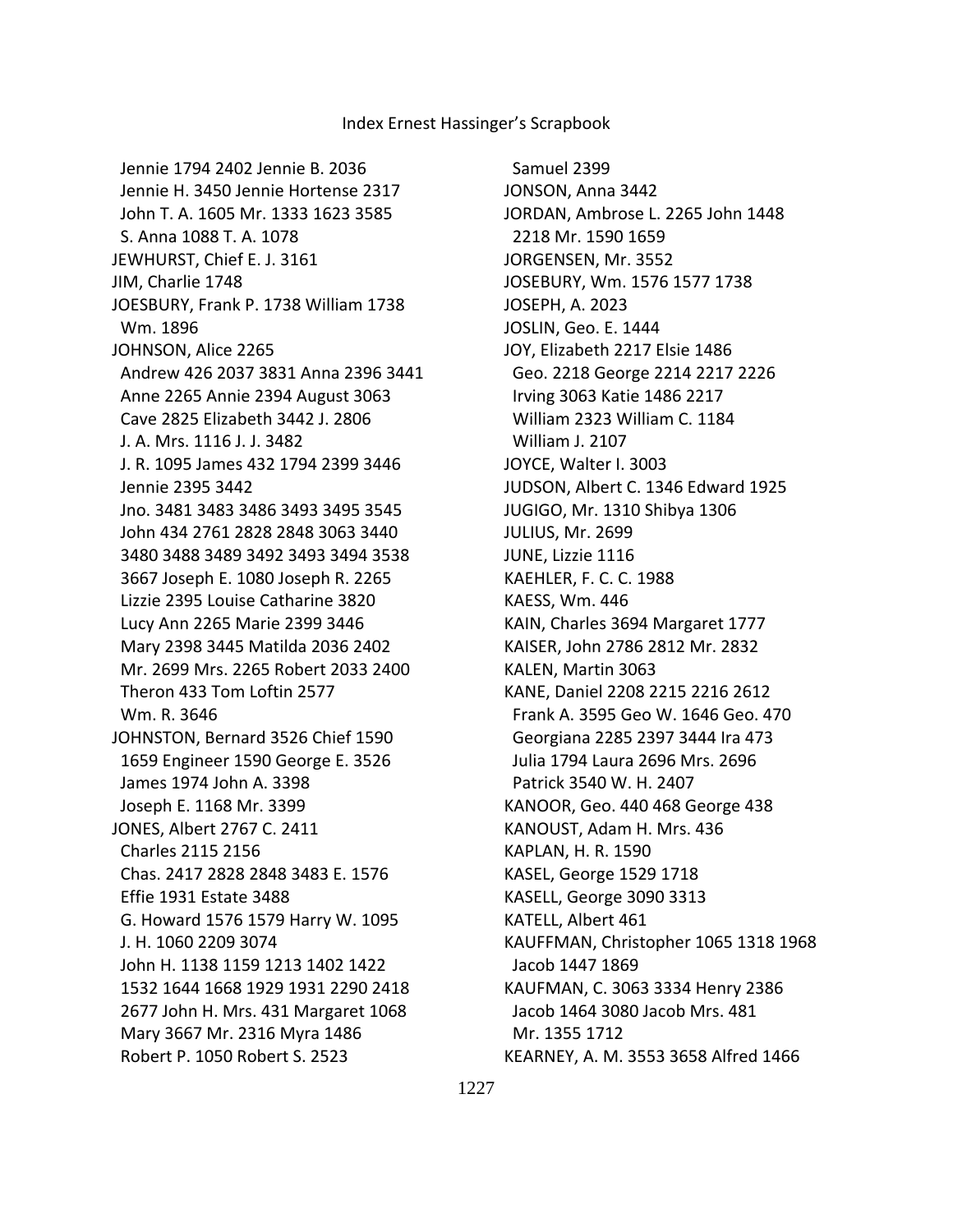Archie 3433 3455 3462 D. 2986 E. 2986 J. B. 2139 3090 James W. 3086 John 3293 John B. 2068 2069 2326 2566 John B. M&M 3382 John H. 2732 John M&M 1964 Ruth 2400 3447 William 3442 Willie 2395 KEARNY, Jas. 3483 KEATING, John 2429 Mr. 2390 KEATOR, Andrew J. 1090 1147 Josiah 1364 1639 2715 Mr. 3399 S. R. 1773 KEEFE, C. F. 3401 Mr. 1341 KEELER, A. 2474 Andrew 3488 KEELEY, --- 1467 House 2156 John 478 KEEN, Frank 1773 KEENAH, W. H. 2784 KEENAN, John 1916 2498 Joseph 1961 2226 2932 Mr. 2667 William 2290 2955 3258 3471 Wm. 2391 Wm. F. 3646 KEENE, A. M. 3745 KEENEDY, Lillian 477 KEENER, Arthur 1068 Bessie 2036 2402 3448 F. A. 1633 3063 Fannie 2399 3446 Fred 1775 2398 2640 2757 3445 Fred A. 2302 3453 3761 Ralph 2036 2402 3449 Samuel 2398 3445 William 1865 3321 3465 Wm. 1865 2640 3465 3544 Wm. H. 3063 KEENEY, H. T. 2069 2326 2407 3054 3090 3328 3339 3713 H. T. Mrs. 3382 3710 Harry 1333 1872 2118 2129 2469 3382 Harry B. 1424 Harry T. 2017 2079 2089 2291 2566 3645 Harry Thompson 2576 Henry T. 3645 Jane 2089 Josephine E. 3560

 Margaret Garey 2071 2077 Mary Jane 2079 Michael F. 2932 Mr. 2407 T. B. 1486 Thomas B. 1188 1189 1216 1333 1419 1424 1605 2040 Thomas E. 2079 Thomas J. 1515 KEENOR, John 437 KEFER, George 2099 2951 KEHR, Augustus 3380 Augustus M&M 3369 Ernest Augustus 3369 Eva Louisa 1298 Gus 2064 2075 2291 2686 2975 3090 3551 3658 Gustav A. 1298 Kate 1298 KEIFFER, Geo. 3293 KEIM, Geo. 1449 George 2396 3443 KEIME, Geo. 448 John W. 1715 KELLEPS, Isabella 445 KELLER, Fredrick 483 Henry 453 John 469 Mr. 1471 KELLEY, C. E. 1896 Charles L. 4 Chas. 1896 Joseph 1576 1577 Lawrence 1444 Thomas W. 2463 KELLOGG, Asa B. 457 Nathan 2843 KELLY, Emory J. 2485 3126 J. 1095 J. S. 1623 James F. 1444 John 442 1340 1345 1348 Martin 1364 1444 1639 Mary Jane 1069 Miss 1773 Mrs. 1773 Patrick 1448 Peter 2384 2667 Robert 2474 Stenographer 1485 Thomas 1268 2384 2498 2660 2663 2667 Thos. J. 1639 William 2667 William E. 1208 KELSEY, E. 3405 KELTON, J. C. 1080 KEMBALE, John H. 2553 KEMBLE, Coroner 1125 1128 1286 1287 1323 1326 1362 1470 1471 1523 1540 1594 2199 2203 2206 2221 2384 2603 2637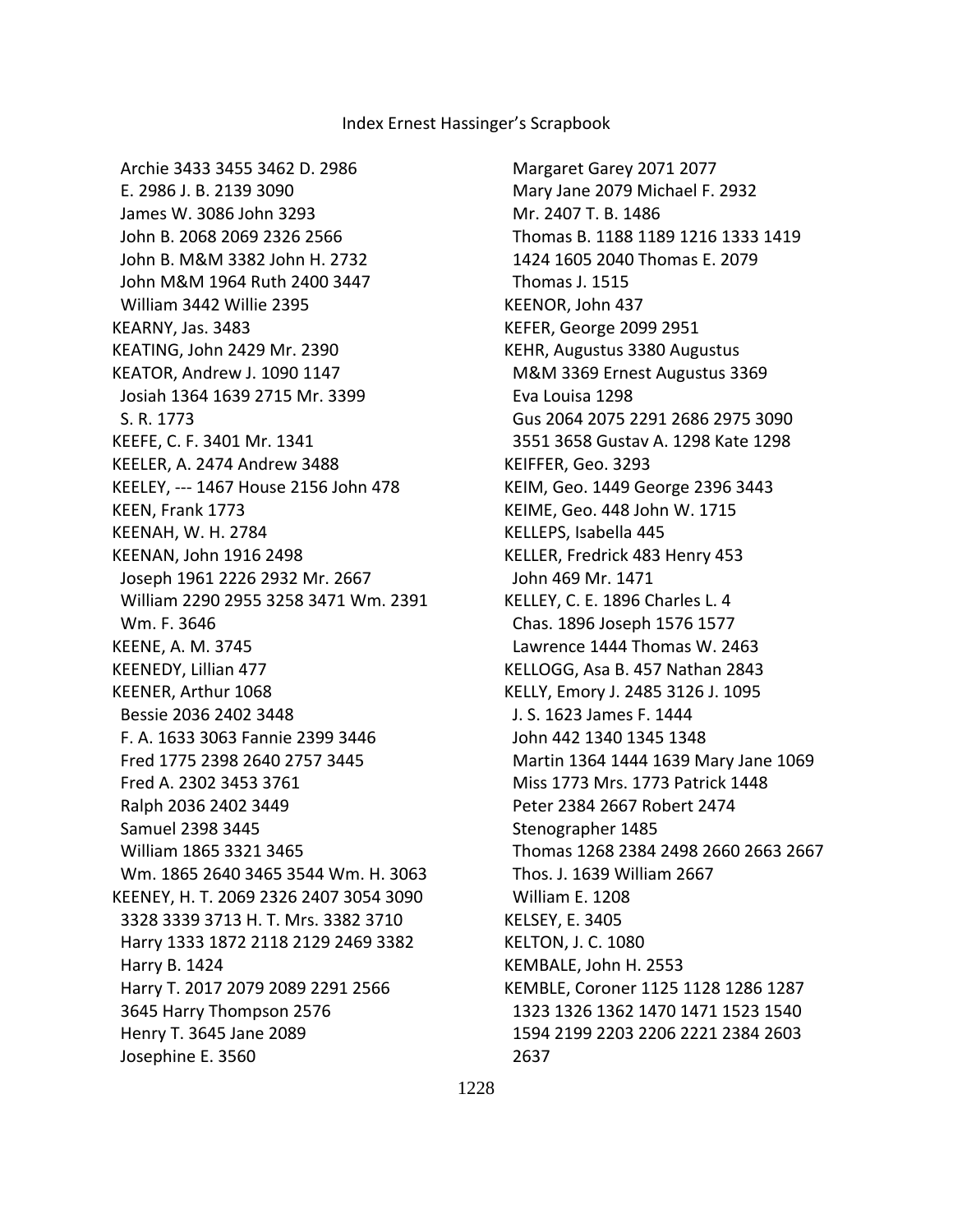Dr. 1309 1753 2186 2187 2188 2190 2194 2197 2637 2831 Governeur 1334 J. H. 1333 1408 John 1837 3334 John H. 1184 1402 1408 1422 1503 1504 2568 3538 John P. 2568 Peter 3170 3483 Sarah M. 1088 1390 2991 W. 2319 2408 2990 Warren 1390 1415 1522 1541 1609 1641 1650 1839 1844 1865 2219 2264 2457 2458 2462 3293 3405 3481 3483 Warren Mrs. 459 William 1334 William P. 2581 3489 KEMMLER, Mr. 1306 KEMPLE, Jacob 1543 KEMPTON, Edwin 2463 KENDRICK, H. L. 1080 KENNEDY, C. N. 476 1351 1896 Daisy 2400 3447 David 486 1405 John J. 3138 John L. 1581 Mayor 1590 Michael 3488 Mrs. 2603 William H. 2497 KENNEY, Dr. 2187 2188 2191 H. T. 1872 3551 Harry 1333 1865 1992 2495 Harry T. 2686 John 3511 John J. 3472 Lawrence 2821 M. 1090 M. F. 2130 2242 2569 3250 3508 3533 3603 3649 Mary J. 480 Michael 1113 2346 2550 2821 2831 2850 3778 Michael F. 1541 Mr. 1633 2051 Officer 2346 Sisters 3721 T. B. Mrs. 458 Thomas 3511 Wm. 3714 KENNY, Lawrence 2427 Michael 2620 KENT, General 3512 KENYON, William S. 3397 Wm. S. 471 KEOGH, Mr. 2390 KEPPLER, Joseph 465 KERBERT, John 1862

 John H. 2821 3511 3718 Julia 1736 Patrick Mrs. 452 Walter 2036 2317 2401 Walter L. 3447 KERNEY, Alfred Mrs. 484 KERNON, John 1056 KERR, John W. 1461 Mr. 3466 KERSTERD, Walter 444 KESTERD, John Mrs. 466 KETCHAM, Andrew J. 1208 John 2130 William M. 1702 KEUHN, C. 1988 KEUREN, Van 1390 1505 KEYSER, Carl Schurz 3391 KHERR, Augustus A. 2919 KIDD, Willett 1613 KIEFFER, Wm. 454 KIERE, John V. 1790 KIERNAN, Charles 2219 Chas. 2199 KIERSTED, Dr. 1930 2125 Egbert Mrs. 2056 Elmer 2397 3444 Henry Nelson 3500 John 1249 3736 John A. 3500 Rachel 2397 3443 3759 Sarah Elizabeth 3500 Walter Mrs. 1675 KIERSTERD, John 439 KILBRYAN, Arthur J. 2189 KILEY, E. J. 2583 J. J. 2580 KILLIP, Robert 1773 KILLMER, H. A. 1488 KILMER, Henry 1486 L. 1486 O. 1351 Wm. 1486 KILPATRICK, A. H. 2463 KILRAIN, --- 1232 Jake 1290 KILROY, Martin 2986 KILSHEIMER, Jas. B. 3139 KILVIN, G. M. 2469 KIMBAL, Mrs. 3552 KIMBALL, Altie 3440 KIMBERLY, L. A. 1080 KIMBLE, Altie 1736 Coroner 1361 1607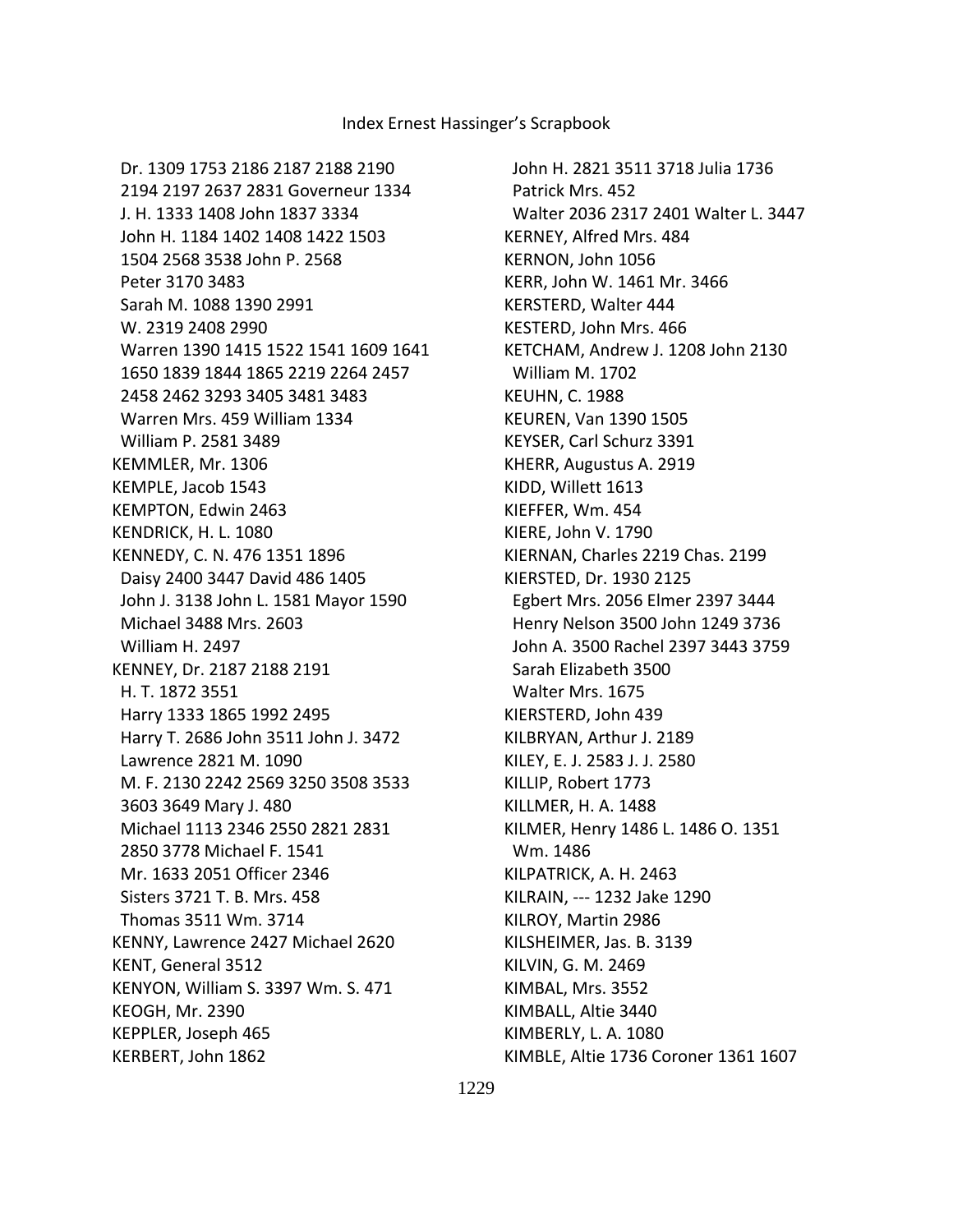J. H. 3063 Warren 479 1653 2001 2055 KIME, Conrad 487 Frank 1794 2399 3446 George 1448 Grover 2399 3445 James W. 1919 John 1675 1794 1903 John W. 1713 1886 3063 3258 KIMPLE, Wm. P. Mrs. 451 KINDLER, Edward J. 3003 KING, Brothers 2211 Dorothy 2420 Geo. Mrs. 467 Henry 1268 2226 2227 Lucius H. 3574 M. E. Mrs. 2420 Maggie 2612 Margaret 2225 Michael 1183 Mr. 2216 2217 2228 2236 2353 Patrick 475 2226 Thomas 1268 2199 2211 2223 2224 2225 2227 2229 2230 2231 2232 2233 2234 2237 2239 2358 2612 Tom 2215 W. E. Mrs. 3382 Wm. E. Mrs. 1386 KINNEEN, --- 2629 KINNEY, Dr. 2123 H. W. 2025 Thos. 1348 KINNY, Joseph 2474 KINZ, Mr. 2699 KIPLING, Rudyard 2265 KIPP, Andrew 460 1229 2625 3500 3513 Ann Catherine 3500 George F. L. 2625 James Brown 2625 Mr. 2343 2347 2348 W. E. 1486 William E. 1046 2603 2617 2625 Wm. E. 1159 1845 2462 3304 3645 Wm. E. Mr. 488 Wm. E. Mrs. 489 KIPPER, Albert 2400 3446 Elizabeth 1794 H. 2408 2411 2412 2415 2417 3488 3489 3492 3493 Henry 485 1846 2081 2315 2341 2413 2418 2615 2761 3483 3486 3495 3715 Mamie 3754 Mr. 3482 3483 3489 KIRCHNER, George C. 1623 Lewis 1307 KIRKPATRICK, Thos. 3272 KIRSCH, J. A. W. Mrs. 1973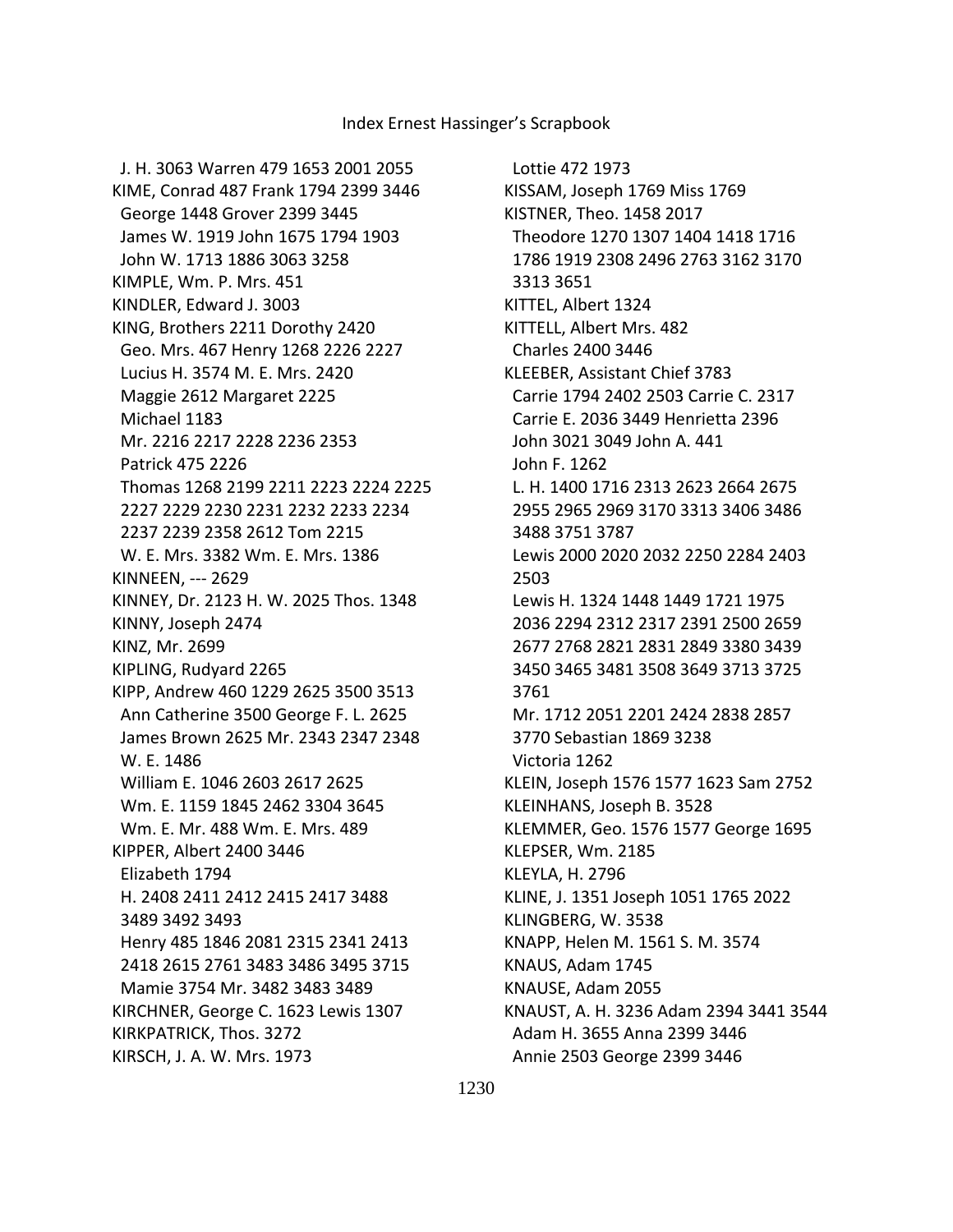Henry 1117 Louis 1680 Marie 3442 Mary 2394 KNEIFER, Florence 2394 3440 KNIFER, Augustus 3063 KNIFFIN, Wm. H. 2323 KNIGHT, Edward 2397 Eldred 2398 Fayette P. 2335 G. H. 2129 Hattie 2395 John 3608 Lena 2394 Mabel 2397 3444 S. Y. 2075 2668 3063 3074 3090 3334 S. Yates 1850 2011 2291 2302 2686 3035 3644 3723 KNOCHE, John 2708 2735 3016 KNOLL, Frank 2340 3209 KNORR, Annie 1211 John 2397 3443 KNOWLES, E. J. 1773 E. J. Mrs. 2574 KNOX, Chas. 2335 James M. 3063 Lewis 2821 KOBEL, Thomas 2025 KOCH, Charles 1717 1875 2763 3074 3090 3162 3313 Charles A. 1847 1850 Chas. 1806 Elizabeth 2396 3443 Lewis 2398 Louis 1794 3445 W. 1400 KOCHERTHAL, Joshua 1879 Sibylla Charlotte 1879 KOESTNER, John 1270 1513 2819 KOLTS, Chief 2102 2291 Chief Engineer 2113 2292 Louis 3805 3806 William H. 2686 KOLTZ, Lewis 1576 1577 1695 Louis 1623 William 1623 KOONS, Anthony Mrs. 2104 KOPP, Lizzie 462 Sigmund 1326 KORTRIGHT, Elizabeth 3819 KRAFT, Chief of Staff 1590 John E. 1330 3526 3767 Mayor 1346 William 1099 KRANTZ, H. 2007 2010 2761 2828 Henry 1147 1408 1536 1619 1648 1687 1785 1789 1856 1858 2110 2218 2290

 2621 3489 3659 Officer 2589 KRANZ, H. 2418 Henry 1099 1130 1847 1859 1860 2081 3665 3778 3787 KRAUCH, A. 3562 Mrs. 3754 Oscar 3188 3698 3754 3788 Oscar Mrs. 3180 Rev. Mr. 3369 KRAUS, Mr. 3718 KRAUSS, Mary 474 KRAUT, Michael 3483 KRAUTZ, Henry 1113 2990 3063 Ollie R. 1216 KREALING, H. 1803 KREES, Mrs. 2104 KREIGER, Henry 1678 Mrs. 1735 KRIEGER, Charles 447 Ella 2400 3447 Family 2013 Joseph 2396 2801 Philip 1246 1247 Phillip 455 Walter 2398 3445 KRIEGOR, Joseph 3443 KROHN, Moses 1236 3599 Moses Mrs. 435 Urban 1236 KROM, James B. 1444 KROMER, Frank 2107 KROUS, Carline Mrs. 464 KROUST, A. H. 3063 KROUT, Cris 450 Edward 2401 3086 Edward W. 3447 Michal 443 Sadie 2399 3445 Willie 1794 2397 3444 KROWS, Catherine 1686 Nora 1184 1686 2049 3382 Wm. 449 Wm. Mrs. 463 KRUGER, Wm. 1993 2339 3208 KRUM, Jacob 3119 KUCHEN, W. P. 3460 KUGELMAN, George 1792 John H. 456 KUGGLEMAN, Frank 1675 Nellie 2394 KUGLEMAN, Theresa 2394 Thomas 2396 KUHL, F. L. 2118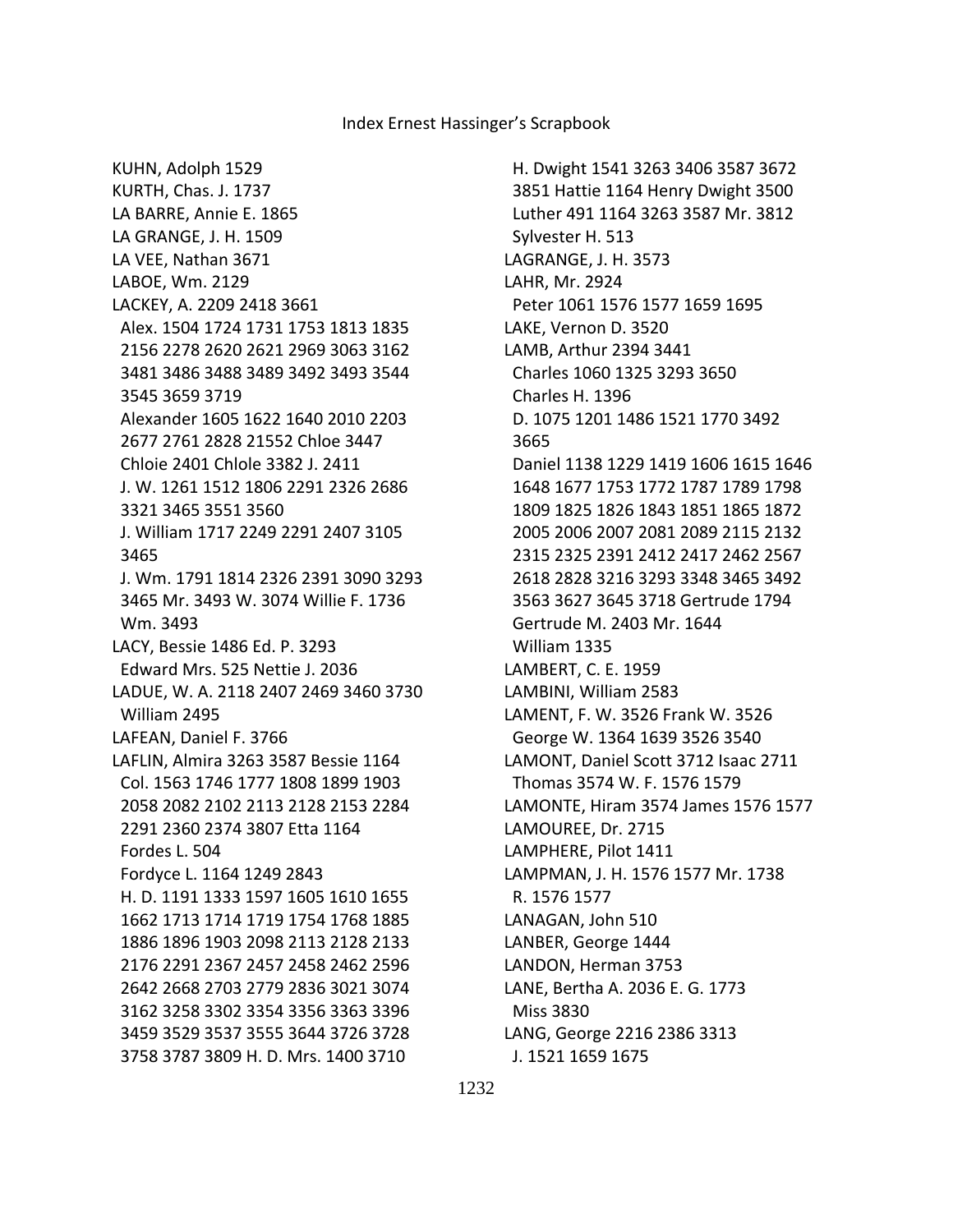Jacob 1466 1521 1618 1675 1716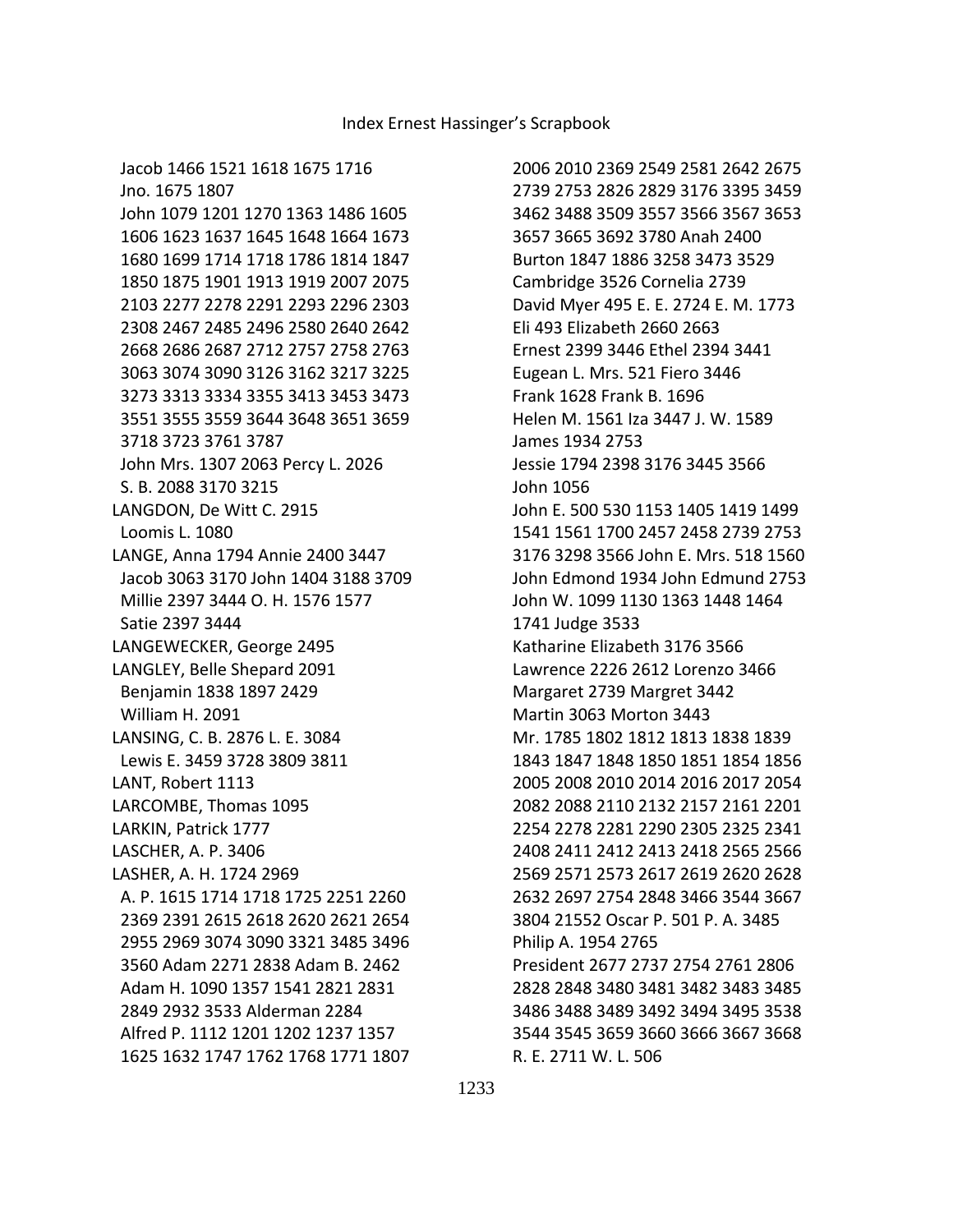William 2208 2215 2236 2241 2242 2243 2353 2378 2493 2498 2638 2639 2660 2663 Wm. 1680 LASKEY, J. W. Mrs. 3382 LASLEY, M. E. A. 2624 LATHROP, Henry B. 534 LATZ, Frank 2417 LATZKE, Paul 3124 LAUGHLIN, John 2107 LAULER, Michal Mrs. 523 LAUN, Wm. B. 3460 LAVERTY, E. 2774 Edward 2986 3462 LAVEY, J. 2408 3661 James 2081 2156 2254 3544 3714 3719 Jas. 3485 3486 3494 3719 LAW, Rev. Dr. 1306 Seth 2788 LAWENHAUPT, Jacob 2353 LAWLER, E. 2955 Edward 3170 3406 M. 1800 1859 2005 2007 2013 2015 2337 2415 Michael 531 1505 Mr. 2421 2459 LAWLESS, H. 3540 John 1829 1830 M. A. 3526 Michael 3526 Thomas 2474 LAWLOR, Frank 1350 Michael 1865 LAWRENCE, A. 1577 E. G.M&M 2146 H. C. M&M 2146 J. 1095 J. V. 3745 James 2395 John 2184 Martin 1576 1577 William 2394 LAWS, Amendment to the Penal Code re Insignia 1864 Attempted Murder 2384 Bicycle Path 3731 Blue Stone for Flagging Requirements 3492 Board of Excise 1741 Board of Health Village 1622 Board of Water Commissioners 1811 1812 1826 1836 Bradley Case Errors in Testimony 2192 2193 Building Materials on Street Van Buskirk 1847 Building Permits 1847

 Burglars Trial 2353 Burial Permits 1640 Caucus Laws 2539 Census of Village 2754 Charles Becker Guilty 1764 Church St. Curb and Gutter 3486 Clay St. Curb and Gutter 3486 Clermont St. Curb and Gutter 3488 Coasting in the Streets 2761 Commissioner of Excise 2901 Construction Ordinance 1854 Cornfield Murder Trial 2633 Division Street Grade 2156 Division Street Ordinance 2341 East Bridge Street Proposed Regulation 3483 Electrocution 1306 Esopus Creek Water Power 2078 Excise Agents 2107 Freligh Suit 1753 Gorden Suit 1753 Hallenbeck Legal Case 2411 Hardenberg-Whitaker Matter 2354 Hardenburg-Washburn Suit 2309 Insignia Misdemeanor 2109 Irving Place Ordinance 2005 John Street Ordinance 2005 Lexow Investigation Libel Case People vs Adams 2018 2019 Licenses Granted 1464 Liquor Sales 1589 Loss of Fireman's Life 1827 Main Street Grade 2156 Mulligan Murder Case 2158 New Ballot 2932 New Ballot Reform 1447 Notice to Abate 1640 Notices on Poles 1846 Office of the Secretary of State 1150 Ordinance Amended re Sidewalks 1843 Ordinances Changed 1806 Paddy Gut 2078 Parker Bill 1826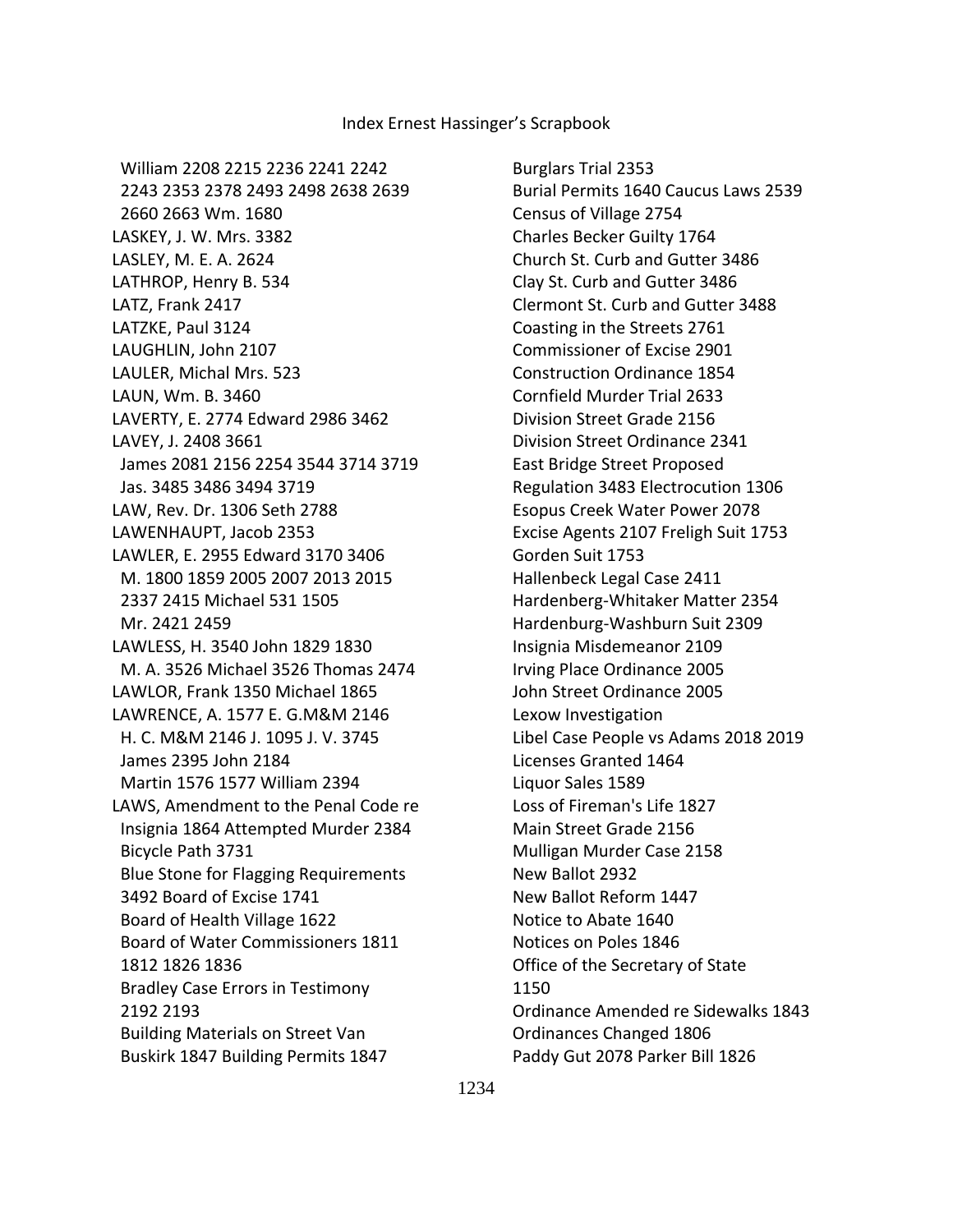Prison Escape 2697 Raines 2035 Raines Bill 2523 3393 Reward for Capture of Escapees 2498 Reward for Street Lamp Meddlers 2844 Russell St. Curb and Gutter 3486 Saugerties Peddling 1302 Saugerties Water Co. 1772 Sidewalk Guttering and Flagging 2417 Subpoena Ticket 1720 The Cooler 2206 Three Prisoners Escape County Jail 2493 Tramway Saugerties 1304 Trumpbour Trial 1602 Two Per Cent on Insurance Premiums 1436 Village Board of Health 1501 Village Report 1806 Village Treasurer to Collect Water Taxes 2848 Vital Statistics 1547 Water Bonds Payment 3660 Water Co. Suit 1777 1778 1779 1781 1782 Water Commissioners Appointed 1807 Water Commissioners Report 1809 Water Filter Case 2606 Water Suit 1777 Water Tax Deficiency 2848 Water Works Suit 1770 1800 Water Works Vote 1835 1836 Wide Tire 2417 2462 2512 3480 3485 Wide Tire Enforcement 2572 Wide Tire Injunction Dissolved 2526 Wide Tire Ordinance 2522 2525 2561 2562 2565 2567 2568 2569 2571 LAWSON, Annie E. 2176 LAWTON, General 3512 William 1405 LAYMAN, Col. 2107 J. M. 2458 John 2457 2990 John M. 3405 LAYMON, Charles 3119 John 3119 LAYNG, J. D. 1078 LAZARUS, Essie 2503 Esther 2398 3445 I. 1486 1504 1664 1699 1716 1947

 2953 2955 3166 3170 3600 I. Mrs. 2133 Isaac 1117 1466 1626 1644 1645 1673 1681 1721 1872 2000 2240 2250 2294 2312 2462 2678 2806 2816 2827 2829 2929 3539 3559 3761 J. 3406 Jacob 1503 2240 Minnie 1794 2401 2503 Minnie M. 3448 Mr. 1505 3554 Sewer 2415 LEARY, Thos. 1576 1577 1696 Timothy 3526 LEAVEY, James 1844 LEAYCRAFT, Henry V. 533 LECLUSE, Egbert E. 3796 LEDDIN, Frederick 1114 1140 1155 1973 Frederick G. T. 517 Fredrick 1724 Otto 2280 LEDERER, George 3743 LEDWITH, James 2315 3170 Jimmie 3396 LEE, A. S. 2118 2407 Alexander M. 1333 General 1769 Mr. 1179 2319 R. E. 1168 3839 Robert E. 492 LEECH, Dollie 1116 LEEDIN, Frederick 2919 LEFEVER, Cornelius I. 2423 Edward Y. 2107 LEFEVRE, Frank J. 3805 3806 LEGG, Adelia 3086 C. 1448 Carrie 512 Eugene 2396 3443 Francis 3500 Nell Mrs. 505 Peter E. 3063 Rachel Ann 3500 Water Power 1334 LEGGETT, Lester 3570 LEHMAN, Minnie 2104 LENAHAN, Charles J. 2454 LENEHAN, Richard 3526 LENNON, William J. Mrs. 1322 Wm. J. 3293 LENT, A. D. 2523 George 3063 John W. 2831 3063 Mr. 2051 Robert 1090 1147 1503 1541 1606 2537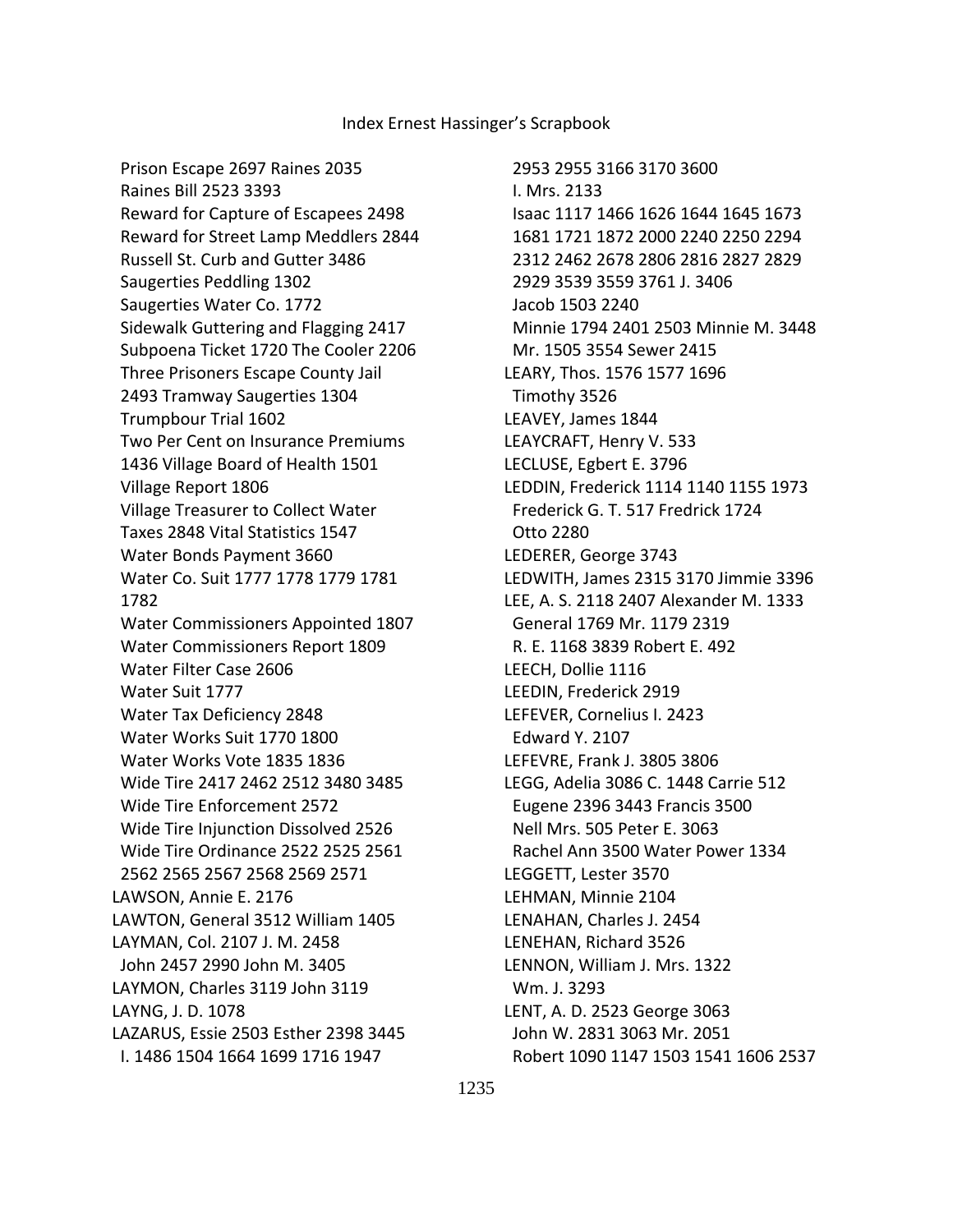Fred T. 1773 1902 2069 2291 2686 Freddie 2420 Frederick 1821 2136 2811 Geo. 1680 George 3511 Harry 2503 Harry F. 2403 3452 Howard 3445 I. 1659 Ida 1486 Ira 1046 1202 1397 1402 1700 1714 1755 1847 1850 2130 2361 2603 2668 3074 3162 3321 3545 3560 J. T. 1400 James 2429 2603 James A. 516 James O. 1224 1254 1255 Lawrence 511 Lizzie 2394 M. Corrinne 3560 Maryett 3500 Mildred 2394 Mr. 1577 1896 2096 2098 2390 2505 3399 3583 Myra 2394 3440 Pearl 2396 3443 R. Mrs. 1675 Richard 3063 Watson E. 2821 LEXOW, Investigation 2519 LEZETTE, Hazel 2394 3440 LICHTENBERG, John P. 2914 Philip 1988 Rev. Mr. 1213 LIDDLE, William 1718 2067 2980 3184 Wm. 1261 1814 2686 3090 LIFESTYLE, 1899 Blizzard 3691 A Ball 2702 A Grand Celebration 2898 Adams' Compound Extract 2939 Adirondack Visit 2461 Alabama to California in the 49er way 1766 American Day Celebration at Newark NJ 3435 American Flag Sticker 1834 American Flags Crossed 3062 Annual Picnic 2951 Anti-Vivisectionism 2627 Article in German 2021 Augusta Exposition 1709 Babies Contest at the Fair 2076 Baby Contest 1736 2059 Backus In Memory of 1564 Backus poem on the Baptist minister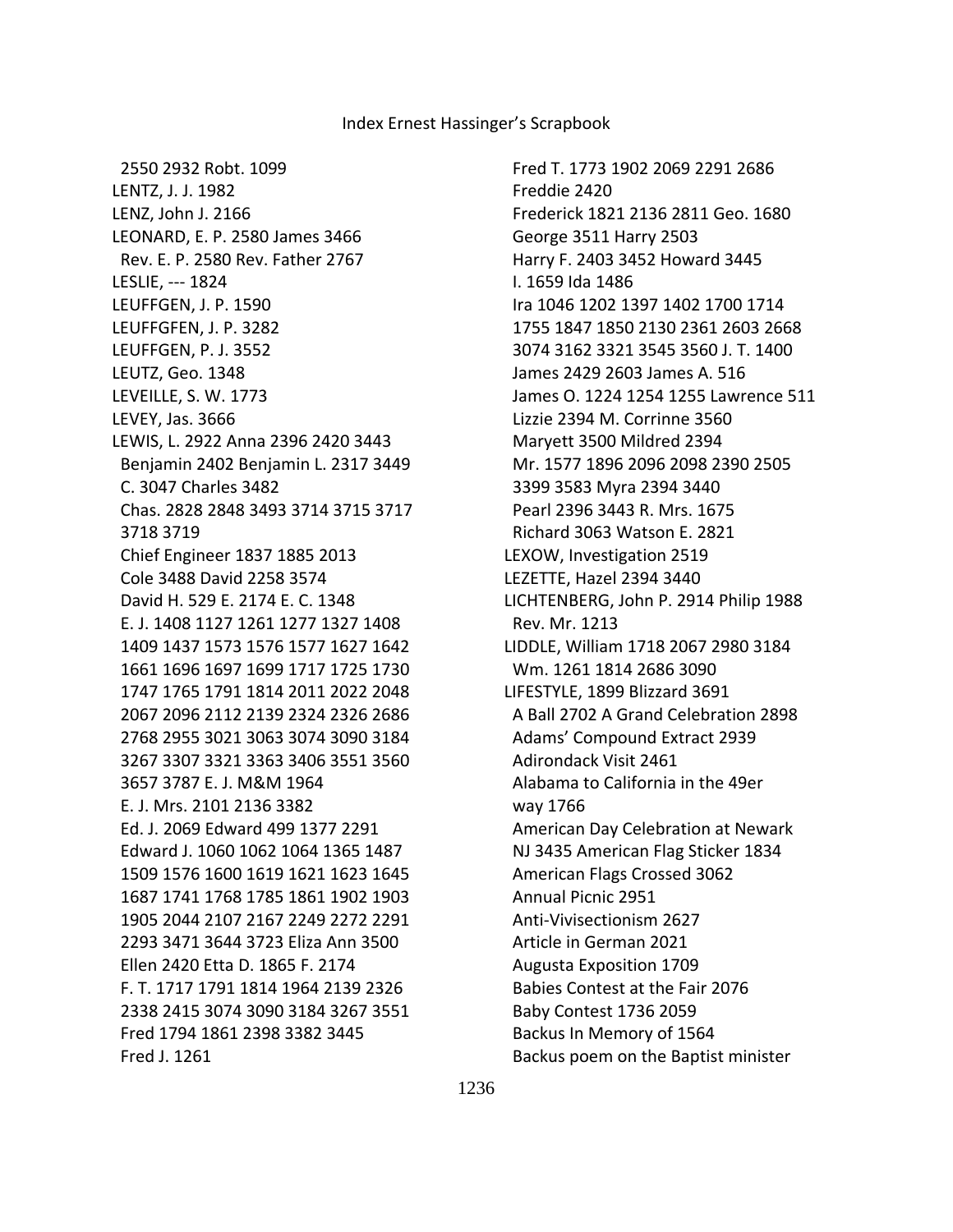and the Esopus 1564 Bank Elections 3645 Banquet Menu at the Phoenix 3790 Baptist Preacher 1853 Case 2265 Baptist Preacher Song 2265 Barbecue 3103 Barber Pole 3480 Barclay Plant Sold 2116 Barnum and Bailey's Show 2082 Barnum's Circus 2188 Barnum's Circus 2102 Bartholomay Lager Beer 3274 Bathing Club Re-organized 1840 Beauty Vote 1116 Bible Lecture 1816 Bicycle Club Uniform 2979 2981 Bicycle Path 3731 Board of Trade 3626 Breaking the Lower Pot 2897 Buffalo Bill's Wild West Show 3406 Building Waterworks 1138 1787 Burglary 3734 Business Carnival 1486 Butterick Paper Patterns 1952 Calendar 3828 Canal Nos.1 2 and 3 Saugerties 3774 Capture of Spanish Vessels 3384 Card of Thanks 2330 Casino Skating Ring 3269 Celebrated Case Co. 1648 Census 1444 Centennial Ball 2723 Christmas 1962 Christmas Celebration 2729 Christmas List Happiness 2284 Christmas Tree 2928 Clay Deposits Cause Flooding 3481 Coasting on the Streets 1503 Cocking Mane 2722 Colored Electric Lights 1431 Columbus Day Parade 1621 Columbus Day Parade Kingston 1590 Common sewer into Esopus creek 2057 Concert and Pic Nic 2892

 Concert of the Ollie Torbett Concert Co. 2813 Confederate Bill 3127 Copake Lake 1539 Copco Toilet Soap 1939 Costumer for Ball 2340 3209 Cotillion Party 2698 Cotton States & International Exposition 3108 Cremation 2274 Cuban Sympathizers in Chicago 1859 Dance Card 2775 Dance Social 2732 Dates of Incorporation and Name Change Village Saugerties 1909 Davis Grove 2165 Death of a Baby 1361 Decoration Day Parade 1745 Democratic Jubilee 1593 Dent's Gloves 3033 Diptheria 2316 Directors Banquet 2008 Doutney Concert 2676 Doyle Wins the Badge 1647 Dr. Carver Wild West Show 3269 Dress Making 3360 Drinking Fountains Purchased 2337 Driving Park 1808 1863 2118 2125 2174 2382 2472 2505 2514 3399 3730 Driving Park Catskill 3460 Driving Park Schenectady 2497 Ehret's Extra Lager Beer 3287 Electric light the first time 3115 Emancipation Proclamation 3832 Emerson Piano 3112 Envelope Makers Private Party 2720 Esopus Creek 1895 Freshet 1821 Esopus Creek Freshet 1965 Esopus Harvesting Ice 3614 Esopus View 3612 3613 Excelsior Chimney Tops 3315 Fair Ground Schenectady 2497 Fairbanks Santa Claus Soap 1315 Fashionable Dress Making 3134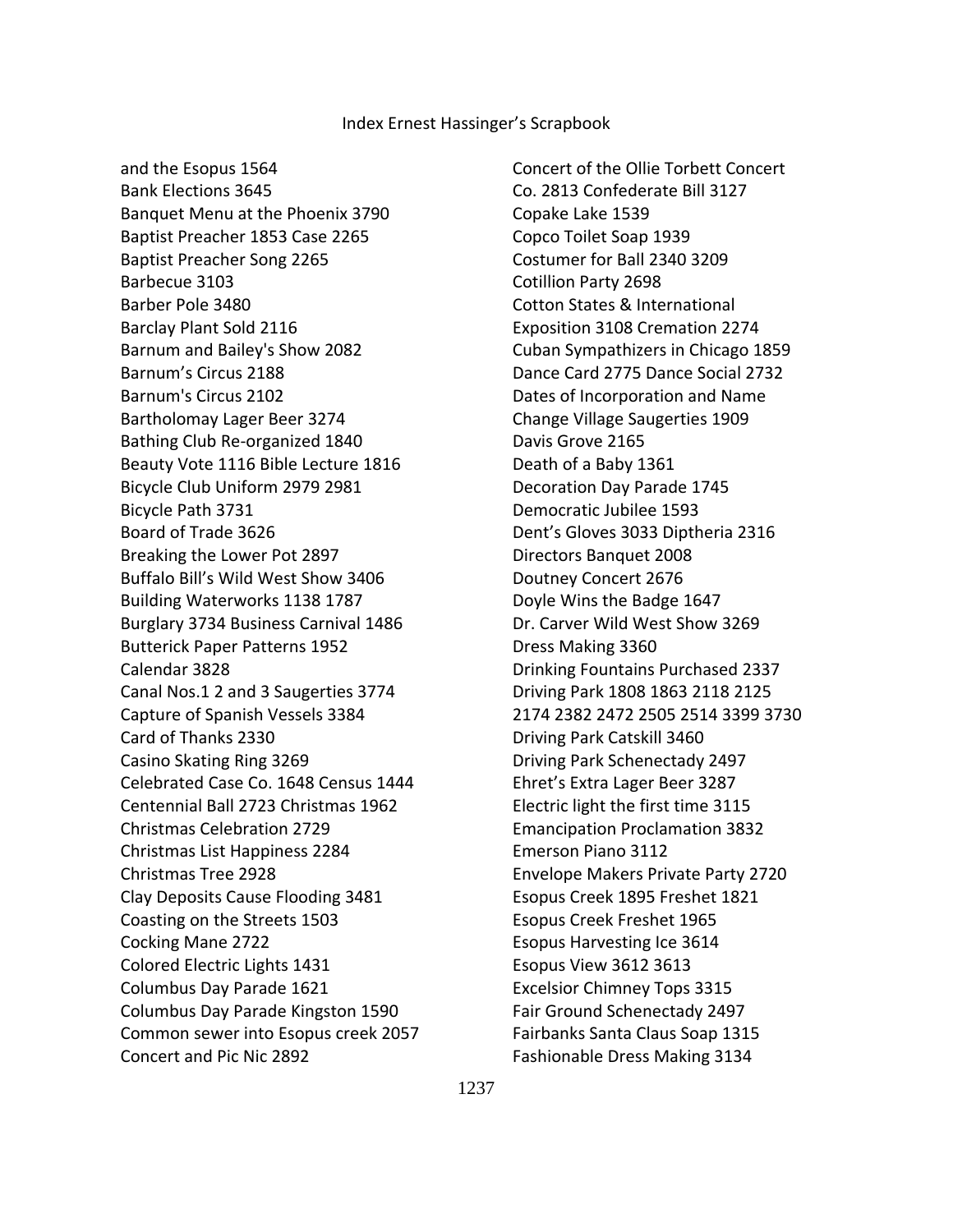Fasnacht 2930

 Feigenspan's Ale and Lager 3330 Feigenspan's Export Beer and Lagers 3186 Fine Millinery 3207 Fire Hydrant Report 2011 Firecracker Accident 1861 Firemanic Parade 1568 First Annual Cadet Ball 2372 Florist Ulster Conservatories 3349 Fourdrinier Paper Machine 3572 Fourth at the Driving Park 2122 Fourth at Tivoli 1651 Fourth in Saugerties 1305 Fourth of July Saugerties 1649 Fred A. Bach's Catskill 1672 G. M. Schilling Walker 2424 Gala Night at the Fair 3535 Geo. Ehret's Lager Beer 2943 George Ehret's Extra Beers 3185 German Centennial Ball 2719 German Maennchors Merry in Saugerties 1529 LIFESTYLE, Gibson's Pure Soap 1240 Glasco Cornet Band Uniforms 2370 Glass Blowers' Troupe 1785 Good Roads 2521 Gossip 2851 Grand Annual Ball 2887 Grand Army Men Decorate Graves 1746 Grand Bal Masque 3791 Grand Euchre 3332 Grand Fair & Festival 2748 Grand Opening Ball Tivoli 3189 Grand Sociable 2701 Gray Brothers Dancers 2945 Guyer's Self-conforming Derby 3033 H. C. Longyear Donation Visit 2895 Half way between Kingston and Catskill 1657 Harry Howard Romance 1977 1987 Hassinger Window Much Admired 2168  Health for 10 cents 2083 Health Officer Report 2316 Holder at the top of a ribbon 3420 Hooks Picnic 1808 Hospital in Kingston 1451 Hotel Registers Kingston 1773 House on Wheels 2624 Household Tips 3543 Huber's 14th Street Museum 2591 Hunting's Circus 1648 Huyler's Candies 3266 Indian repainted 1671 Indian's War Paint Changed 3786 Irish and American Flags 3491 J. L. Goldberg's Catskill 1672 James Everard's Lagers and Ales 3376 Jesse Moore Whiskies 3272 Jewett's Jewelry 2941 Johnstown Pa. Flood 2914 July 4 in Saugerties 1748 July 4 Races 1863 King's Prepared Mortar 3315 Kirmess 1451 Klondike Letter 3501 Labor Day 1610 Labor Day Holiday 1251 Laflin Hose Co. Dance 2775 Laflin Hose Co. Sixth Ball 2776 Lake Mohonk Outing 2685 Large Dreshet in Upper Creek 3115 Lawyers in Saugerties 3250 Leading Industries of Saugerties 1917 Lighting Bids for the Village 2806 Liquor Business 2331 Little Folks Concert Baptist Church 2029 Loerzel Serenade 1904 Longyear 50th Anniversary 2146 Lorezel's Team Bay Horses 3396 Mac Elroy's - Mirror of Ireland Comedy Co. 2888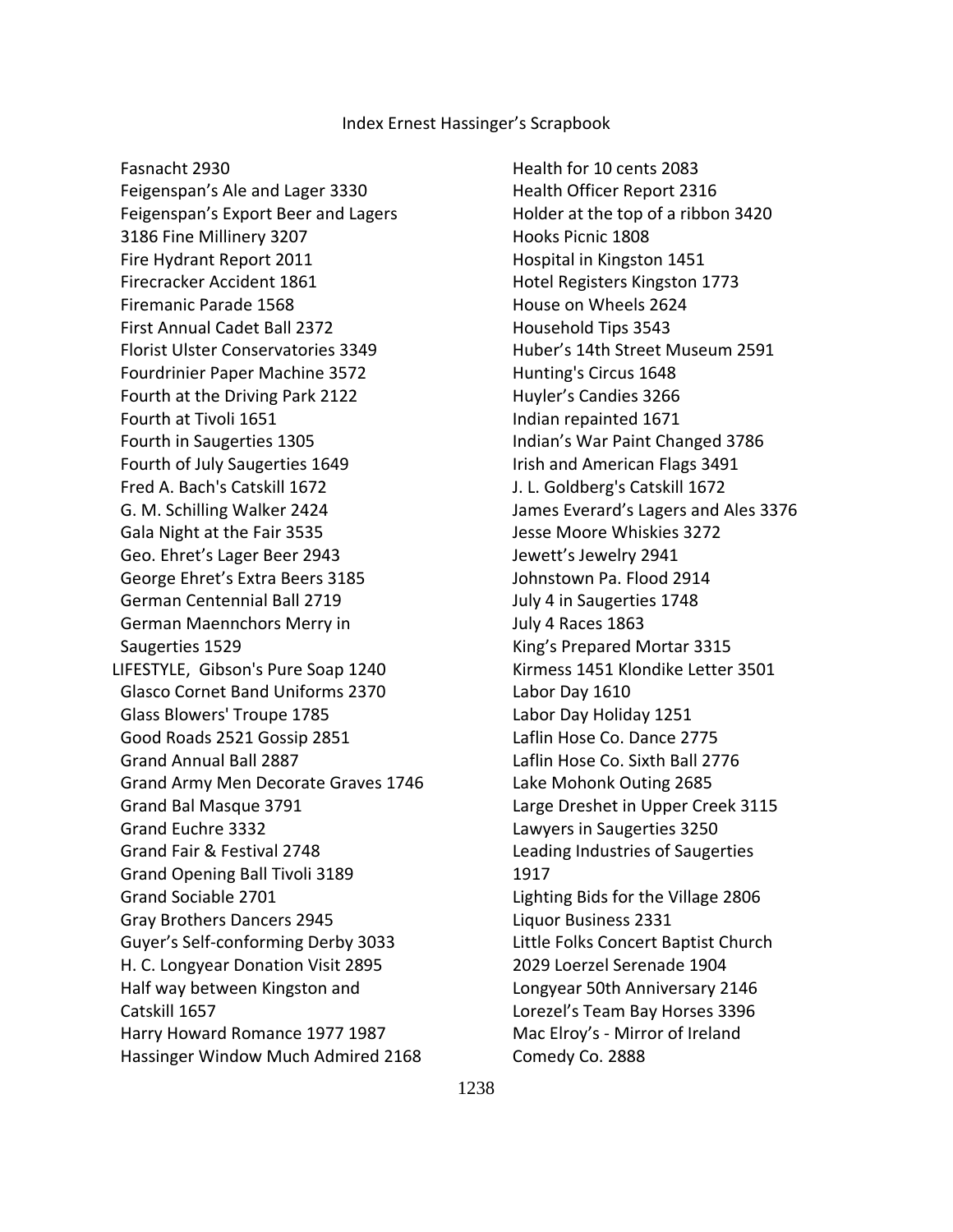Manning The Oculist 2994 Map of Saugerties 1907 3615 Mark Hanna Song 2012 Masonic Monument at Kingston Dedicated 3398 Masquerade Ball 2339 May-Day 1895 Concert 1824 McKinley Situation 2879 Measles 2316 3485 Memorial Day 1746 Merry Christmas Gift Tag 2504 Merry Go Round and Fakers 1675 Merry-Go-Round 1648 Middleton's Silver Teas 3223 Millinery 3234 Mission Festival 1803 Monument Unveiled in Kingston 2148 Most Popular Fireman Contest Kingston 3257 Mulligan Death Reward Offered 2201 Musical Entertainment 2885 Nebraska Sufferers 1844 New Streets in Saugerties 3706 New Water System 1616 Newburg's Oldest Resident 1658 New-Year's Ball 2772 New-Years Ball 2890 Northern Lights 1452 Old Jerry Horse Burial 1526 Old Spout Esopus Repair 1648 1679 Open Air Band Concert 3727 Organ Recital and Vocal Concert 1570 Ossified Man 1648 Our Village 3523 Pabst Malt 3376 Patriotic Saugerties 3384 Peil Beer 3333 Perfection Shirtwaists 3361 Pfingst Fest 2731 Philip A. Lasher General Assignment 2765 Photographs Advertisement 3059 Photography 3202 Piano Colby 3112 Piano Haines Bros. 3112 Piano Kimball 3112 Piano Knabe 3112

 Piano Kroeger 3112 Piano Schmer 3112 Piano Steinway 3112 Piano Weber 3112 Picture of Black Woman 3108 Picture Unnamed Woman 2387 Post Office Robber 1536 Princess Rosebud Cast 2503 Private Dance 2139 2338 Private Masquerade 3382 Public Meeting on Water Question 1783 Public Meeting to Relieve the Poor 1673 Purchase of Cuspadors 1848 Quinn & Nolan's Albany Ale 2974 Raffle \$20 Rifle 3429 Raffle for Quilt 2064 Railroad Accident Mr. Belch 1833 Reception for Hudson Firemen 2929 Recorder Catskill 1709 Rev. Mr. Haviland's Farewell 2039 Reward for Meddling with Lamps 2848 Robbery in Saugerties 2240 Robbery Post Office 2589 Robert Ballman Serenade 2375 Runaway Couple 1895 1801 Runnymede Club Whisky 3242 Sale of the Village Water Bonds 1895 1990 Saugerties Bard Poem 2265 Saugerties Bargain Store 1951 Saugerties Boat Departures 3402 Saugerties Circulating Library 1172 Saugerties Daily Telegraph New 2529 Saugerties Description 1722 1723 Saugerties Driving Park 2903 3269 Saugerties Gossip 2842 2858 3381 Saugerties Map 3596 Saugerties Poem 2759 Saugerties Wine Beer and Liquor Dealers Association 1911 Scarlet Fever 2316 School of Scandal 1758 Schoolmarms Flurried 2072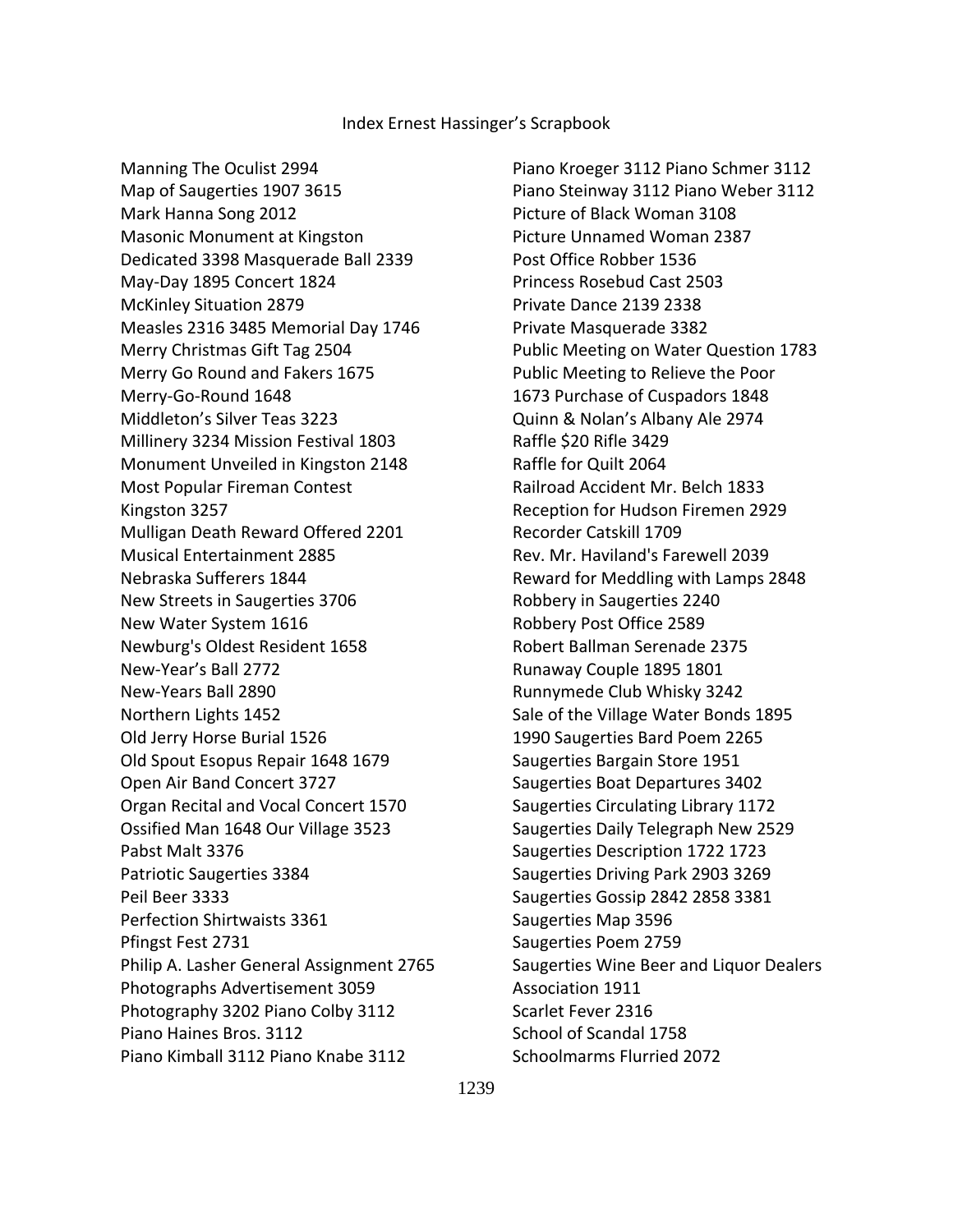Scientific Non-Elastic Suspender 3229 Scientific Shirt Waist 3229 Second Annual Grand Ball and Concert RA 3038 Senate House 1457 Shirt-waist Dance 2136 Sig. Sautelle Circus 2412 Singer Park 1274 1307 1344 1529 1531 1610 1728 1803 1808 2188 Singer Park Dedication 1359 Singer Sewing Machine 3192 Skirt and Belt Supporter 3229 Small Pox 2316 Smith's West Catskill Shoe Store 1672 Soap and Candles 1389 Social Ball 2746 2904 Social Dance 2069 2326 Social Hop 2724 Solid Gold Watch Raffle 2004 Soot Nuisance 2088 Spafford's Gazetteer 1909 Spanish Invasion of Saugerties Possible 2836 LIFESTYLE, St. Joseph's Fair Kingston 1899 St. Mary's Fair 3535 Statue Patriotism 2148 Stone Dam Broken 3115 Stone Dealers in the Village 2566 Stores Open on Sunday 1846 Stow Driving Park 3089 3103 Summer Night's Festival 2951 Telegraph Pilfering 3468 Telegraph Produce the Informant 3470 Telegraph Trick Exposes 3469 Telephone Company Dispute with Manager 2846 Telephone Company Established 1644 Telephone Story 2855 2859 Temperance Ball 1052 Tent with two canes Drawing 1970 Chief Ale 3422 The Cooler 2206

 The Devil Poem 1890 The Telegraph Changed Hands 2511 Third Grand Concert & Ball 2902 Third Moonlight Excursion 3370 Three Prisoners Escape County Jail 2493 Ticket in German 2716 Tompkins' New York Store 1944 Tramps in Firemen's Hall 2761 Travel by Donkey 2270 Trees etc on Roadways 1466 Trip Around the Horn 3411 Trip to Poughkeepsie by Bicycle 1853 Two Mallets Picture 3017 Two Sabers Picture 3040 Two Swords Hanging Picture 3031 Typhoid Fever 2316 Ulster County 1800 Gazette 2597 Ulster's Population 1472 Uncle Sam Where the Name Originated 2334 Unidentified woman's Picture 3073 Vedder & Wiltsie Scandal 2185 Verbreke de Blumen Topf 2897 Veterans Picnic 2165 View of Liberty 1817 Viking ship passed Saugerties 1562 Village Described 3556 Village of Saugerties Description 1909 Voyage of the Oregon 3411 Walking 500 miles 1752 Waltz Contest 2917 Washington Hook & Ladder Co. Ball 2506 Washington Hook & Ladder Co. First Annual Ball 2894 Washington's Birthday Ball 2886 Washington's Birthday Celebration 2896 Water First in the Mains 1157 Water Power 3774 Water Question 1826 Water Works Purchased 1995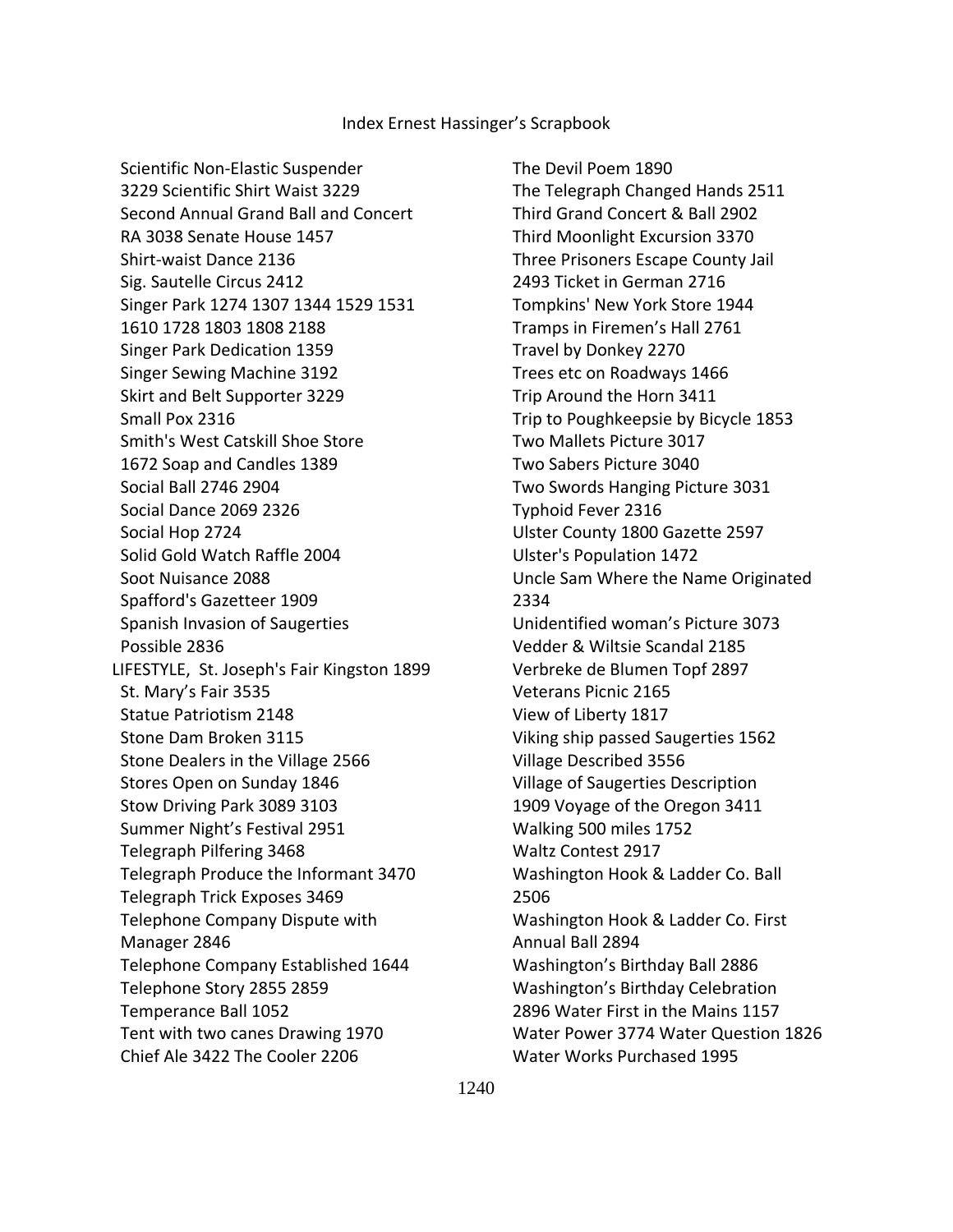Wedding Serenade 2927 Wellington Porter Theft 1417 Welsh's Catskill 1672 Whaling 3513 Where Presidents Lie Buried 2037 Why I am an Agnostic 2066 Will Have a Good Time 3255 William R. Sheffield Presentation of Watch to 1545 Williamson Banquet 2815 Window Lighted 1905 1788 Wine and Lunch Rooms Opening Kingston 2652 World's Columbian Exposition 1669 Yonkers Hotel Accommodations 3746 LINAREZ, General 3512 LINCOLN, Abraham 490 2037 2520 3263 3587 3832 Mr. 2159 2534 2548 2842 3831 President 2365 LIND, Jennie 508 Jenny 1279 3397 LINDBERG, Mary E. 3560 LINDEN, Pete 2284 Peter 2308 LINDERMAN, H. H. 1208 LINDSEY, Leah E. 2391 LINDSLEY, James O. 1279 LINDSLY, Melford 3119 LINK, Alexander 2104 Annie 2104 Ed. 1699 1715 3363 Edward 1725 Henry M&M 2104 John H. 2104 LINKER, Emilie 1116 LINSON, John J. 1532 1828 2579 2606 2625 Mr. 1405 Referee 2343 Senator 1346 1830 2348 2351 2598 LINTHICUM, Ruth Olive 528 LINTON, A. F. 1050 LIPSCOMB, A. P. 1630 LIPSKE, Henry 1239 LITTLEWOOD, George 1111 LIVINGSTON, Chancellor 1490 Louis 1763 Robert 3574

LOCATION, Anchorage 3739 Appomattox 3839 Atlanta Ga. 3721 Baiquiri 3512 Barclay Dam 2078 Beauvoir Miss. 3505 Beaverkill Manor 2740 Bellevue Hospital 3513 Benter's Float 1580 Binghamton NY 3096 Brede's Up Town Bakery 3518 Brooklyn Bridge 2410 Burhans's Dock 2836 Butzel's Island 1821 California House 3498 Calmanera Guantanamo Bay 3512 Cantine Street 3706 Cape Horn 3269 Cape Verde Islands 3512 Carle's Grocery Store 3740 Carlshrue Germany 3505 Catskill Jail 3301 Cazenovia 3546 Cedar Falls 3647 Cheboygan Mich. 3721 City Hall 3534 Clifton Park NJ 3371 Craig Colony 2831 Crow Hollow Saugerties 3759 Cuba 2824 3456 3512 Curley Property 2848 Dantzig Germany 3742 Dardenelles Flats NY 2353 Davis' Grove 2319 Dawson City Klondike 3501 Diamond Head Oahu 3218 Dominion Creek Klondike 3501 Driving Park 1867 1872 2390 3466 3530 Dutch Settlement 2702 2723 East Orange NJ 3721 El Caney 3512 Electric Light Station 3498 3503 Empire City Track Yonkers 3305 Erestina Staten Island 2762 Esopus Creek 3608 Etzenreicht Bavaria Germany 3548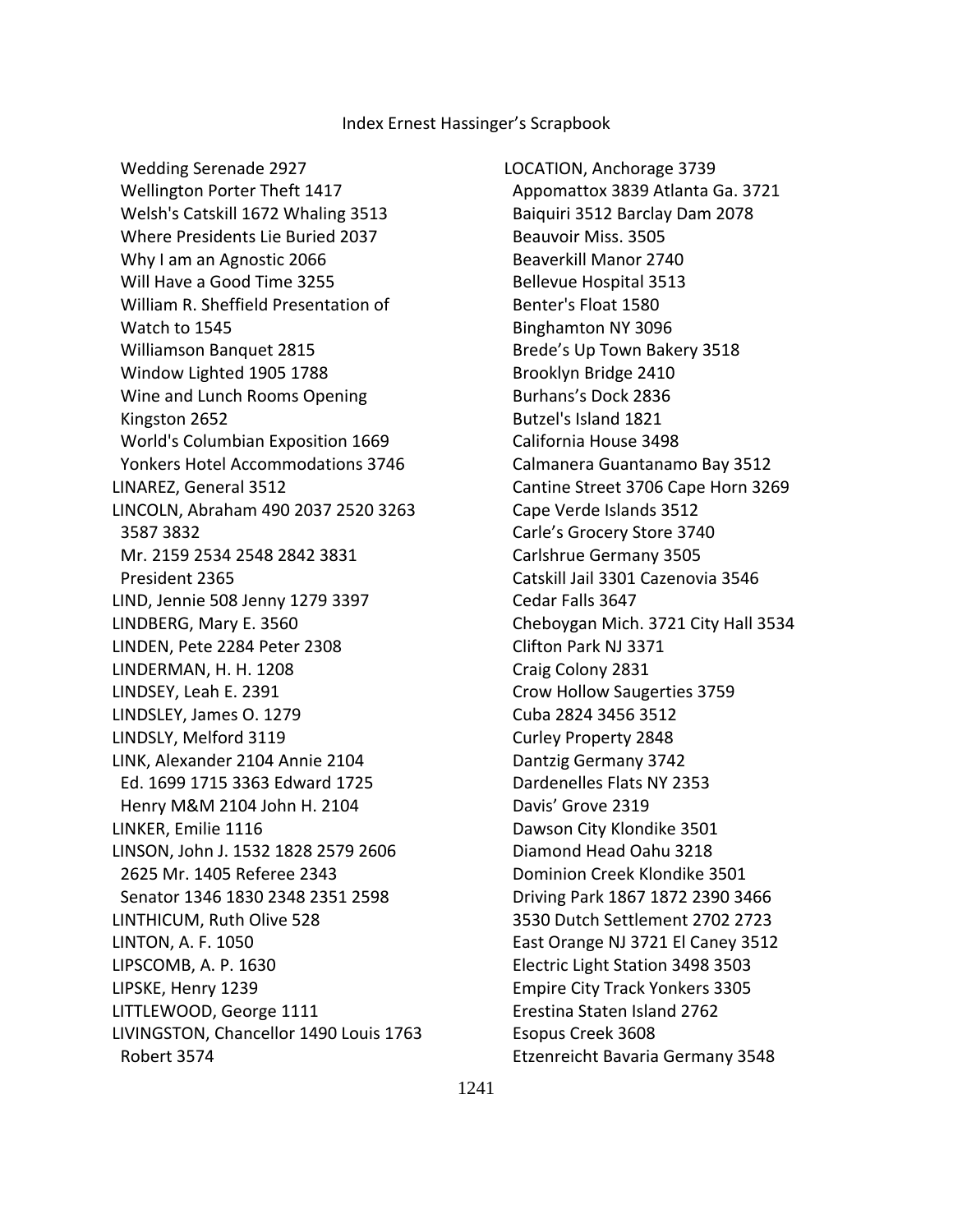Field's Landing 3488 Finger's Corner 2589 Ford's Theatre 3832 Fort Monroe 3505 Freligh's Hill 2836 Genthner Hollow 3489 Genthner's Hollow 3488 Government Light House 2836 Griffin's Corner 2772 Griffins Corners 2890 Groat's Store 2425 Guam 3512 Havana 2879 Hawaii 3513 Hawaiian Islands 3512 High Street 3706 Hilton Head S. C. 2830 Hoosick Falls 3517 Hubscher's 5 Iron Bridge 3483 3486 3574 Johnstown Pa 2914 Jones' Grove 2892 Krum Elbow 3340 Kugelman Homestead 1792 Lace Factory 3706 Ladrone Islands 3512 Lake Bennett Klondike 3501 Long Dock 1550 1821 2278 2353 2600 3255 3732 Long Dock Catskill 1576 1577 Madison Square Garden 3301 Malate 3512 Manila 3512 Mannerchor Rooms 2457 Mariner's Harbor Staten Island 2762 2923 3476 Mecklenburg Germany 3537 Mellenville Columbia County 3137 Monaco 3345 Mount Marion 3740 Mt. Airy 2915 Myer Place 1866 North Street 3706 Nott's Farm 3547 O'Rielley Woods 1052 Paddy Gut 2078 Palmer House Barn 2842 Panama 3739 Paris Exposition 3743 Peene's Wharf North Beach 3309 Philippines 3512 Phoenica NY 3771 Plattakill Clove 2898

 Ponce Porto Rico 3512 Pultz's Livery Stable 3486 Rankin Michigan 2920 Richmond Va 3505 Rio Janeiro 3739 Rogers' Grove 2883 San Francisco 3512 San Juan Porto Rico 3512 Sandwich Islands 2348 3513 Santiago de Cuba 3411 Saratoga Springs 3331 Saugerties Map 3597 Schoonmaker's Corner 3718 Seattle 3269 Siboney 3512 Slate Rocks Esopus 3765 Snug Harbor N. Y. 2920 Spencer's Ice Cream Saloon 3731 St. Louis 3263 Statue of Liberty 2404 Stimmel's Pavilion Whitestone 2951 Straits of Magellan 3411 3654 Stuyvesant 3467 Tacoma 3654 Toll Gate 2698 Toodelum 2667 Toodleum 2214 Upper Esopus 2980 Valley Farm 3299 Valley Farm Dairy 3589 Van Hoesen Grist Mill 2603 Vincent's Pavilion Tivoli 2701 W. S. R. R. 3315 Washburn's Point 3707 Washington Hall Kingston 3336 Weehawken 3739 West Camp 1879 West Coxsackie 1893 West Shore Crossing 3734 West Shore Depot 3536 3632 West Shore R. R. Tracks 1893 West Shore Railroad 3719 West Shore Railroad Crossing 2567 West Street 3706 White House 3515 Winfield Wisconsin 2920 Yellowstone Lower Falls 2363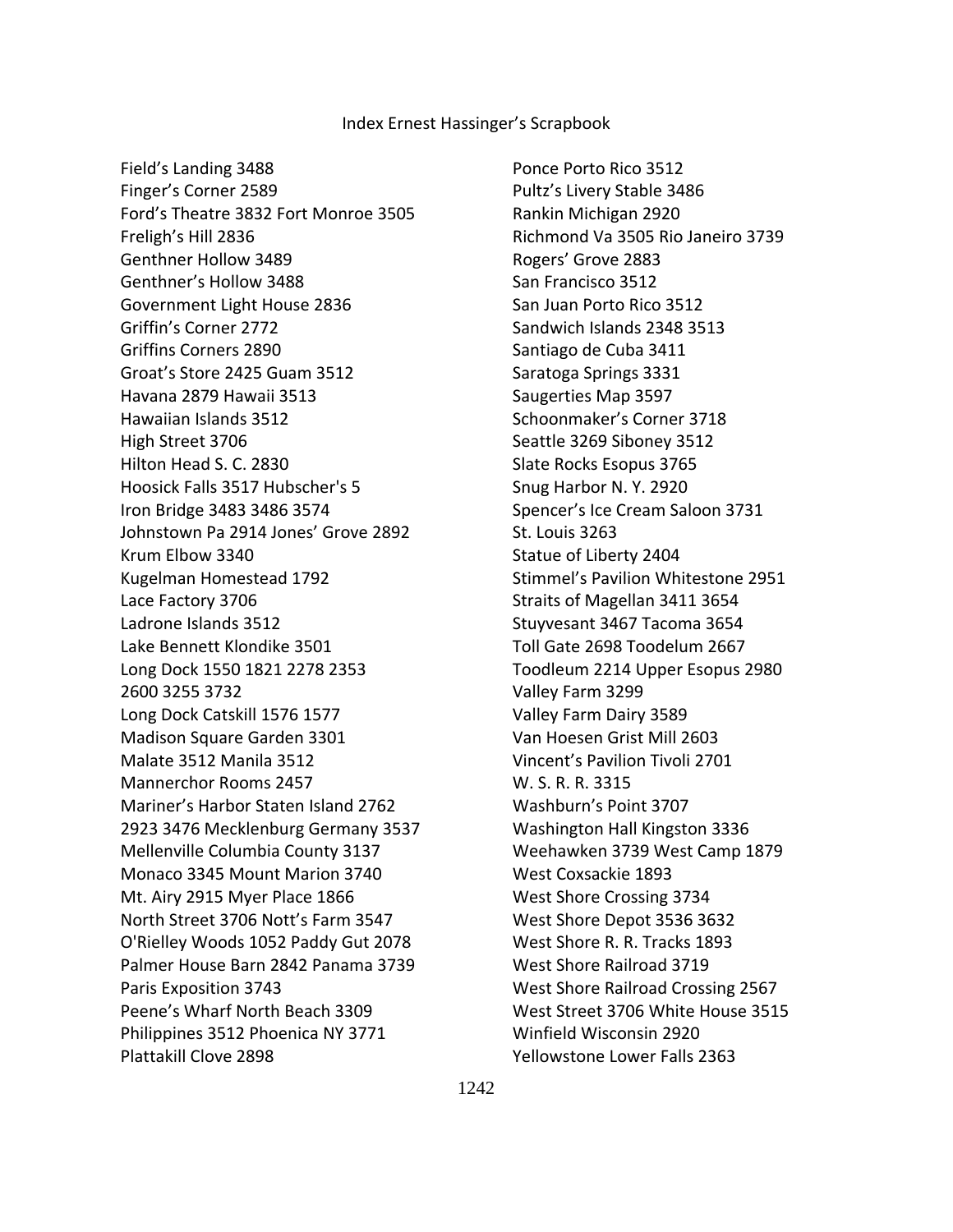LOCKETT, James 1752 LOCKWOOD, Alexander 1147 Alida S. 3449 F. W. 1922 G. A. 2151 L. C. 3573 Mary W. 1658 Thomas 536 Uriah 1658 LODGE, Henry Cabot 3682 LOEFFLER, Mr. 3809 LOERZEL, F. W. 1348 2069 3692 F. W. M&M 2104 Frank 2085 2136 Frank W. 1920 2104 2462 2686 3313 3472 L. 2474 2986 L. P. M. 1717 Larry 2686 Lawrence 494 3405 Lawrence Mrs. 496 Lorenz 2719 Lorenze M&M 1904 Loreze 2767 Louis 498 M. P. L. 535 2408 3090 3768 Mr. 2189 Sewer 2412 2413 2415 2417 Victoria 1262 LOERZELL, F. W. 3555 LOGAN, John A. 503 LOGIE, Rev. Dr. 1978 LONGENDYKE, Addison 3293 Coroner 3428 E. O. 2042 Mattie C. 2317 2403 Michael 2831 W. S. 1090 William 1147 2932 William S. 2457 LONGENFELDT, J. H. 507 LONGWORTHY, H. A. 1773 LONGYEAR, Andrew 1932 Belle 3771 Christopher 3549 H. C. 532 1093 1095 1215 1930 2125 2146 2895 3570 H. C. M&M 2146 Henry Christopher 1932 3549 Jefferson 3549 Jefferson M&M 2146 John A. M&M 2146 Madison 3771 Madison M&M 2146 Maria 2146 Mary 3771 Rev. Mr. 1094 1095 1213 Wm. 2146 LOPEAZARO, Zoreda 1195 LORD, Howard 2397 Mr. 2390 3399

LORENTZ, E. A. 3156 LORILLARD, Blase 1796 LOSEE, W. L. 3730 W. S. 2495 LOSTY, John W. 3791 M. 3029 LOTHER, James Mrs. 497 John 520 LOTHROP, Fannie Mack 2825 LOTRACE, C. H. 3733 LOUGHRAN, E. H. 3773 Isaac 3406 Margaret 3710 LOUNSBERY, Henry 3574 William 1485 1777 LOVELACE, Lord 1879 LOW, J. M. 1271 Joseph M. 1777 1778 Mr. 1777 Perry 2248 Perry Mrs. 2248 T. P. 3730 LOWE, Alex. 2990 LOWTHER, C. S. 1090 1099 2671 2821 Christopher S. 1113 1147 1541 2932 Cora 2317 2403 3452 3465 Eliza 1794 2317 2403 Elizy 3450 Ella 2317 Geo. 1505 Helen D. 2317 2403 3451 J. A. 1521 1640 2110 J. O. 2415 James 1213 2415 Jennie 2396 3443 Jno. 1835 3483 3488 John 1505 1813 1837 1910 2010 2260 2401 3481 John A. 1504 1521 1588 1606 1640 1679 1846 2537 2546 2550 3050 3447 3665 M. 2081 Mari 2399 3446 Maude 1486 Mr. 2051 2188 2674 Nellie 2394 3441 Ruth 2399 3446 W. 2411 2415 3719 Will 1850 1859 2005 William 1606 Wm. 1646 1844 2156 2417 2614 2615 3480 3482 3493 3494 3495 3544 3545 3714 3719 LOYD, H. S. 1925 LUBEWSKY, Ernest 3440 LUBEY, William 2715